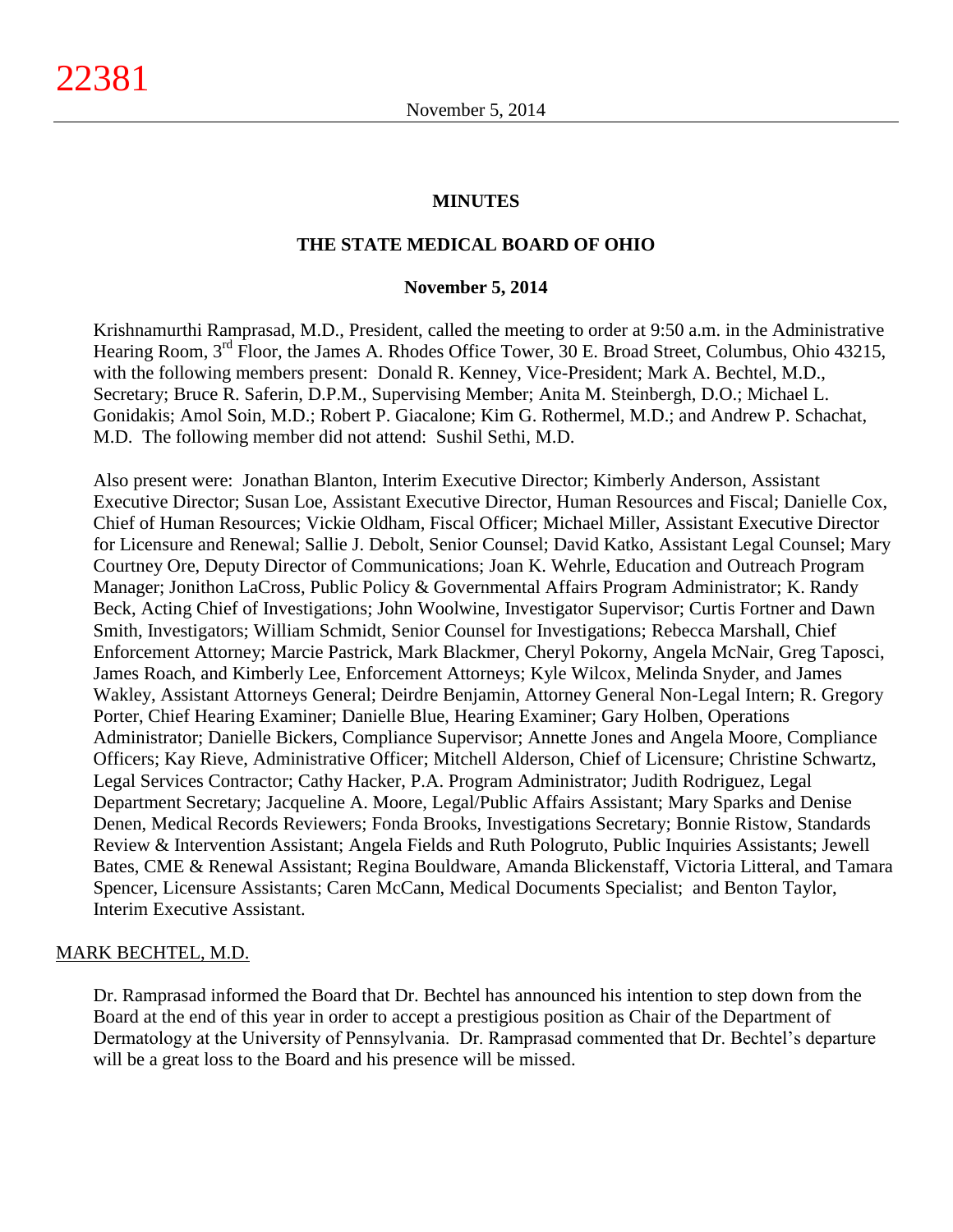#### STAFF RETIREMENTS

Dr. Ramprasad wished to recognize several members of the Medical Board staff who will retire at the end of November. Dr. Ramprasad stated that members of the staff are the heart and soul of the Board and that the Board would not be able to accomplish its mission without individuals willing to serve the public.

**Randy Beck:** Dr. Ramprasad stated that Mr. Beck began service with the Medical Board 22 years ago as an Enforcement Investigator. In 2008, Mr. Beck became Investigator Supervisor for the Central Region, and in 2013 was named Interim Chief of Investigations. Mr. Beck and his team of investigators were instrumental in shutting down the pill mills throughout Ohio. Dr. Ramprasad thanked Mr. Beck for his service and for stepping up when he was needed as Interim Chief of Investigations. Mr. Beck replied that it has been a true pleasure.

**Denise Denen:** Dr. Ramprasad stated that Ms. Denen, a registered nurse, began service with the Board in 2003. Ms. Denen's expertise with cases involving psychiatric medications simplified the work of the Standards Review and Intervention Unit. Ms. Denen has worked carefully and diligently performing record reviews. Enforcement Attorneys have often requested Ms. Denen's assistance in evaluating cases and preparing materials for expert review. Dr. Ramprasad thanked Ms. Denen for her service.

**Caren McCann:** Dr. Ramprasad stated that Ms. McCann began service with the Medical Board in 2003 after 20 years with the Department of Administrative Services. As medical records document specialist, Ms. McCann has had numerous responsibilities, including preparing medical records for enforcement and quality intervention cases. Over the last 11 years, Ms. McCann has printed over 6 million copies and scanned 1.5 million records. Dr. Ramprasad thanked Ms. McCann for her service.

**Kay Rieve:** Dr. Ramprasad stated that Ms. Rieve began service with the Medical Board 35 years ago as a contract employee tasked with converting licensure documents to microfiche, which led to a full-time position as Chief of Records and Continuing Medical Education (CME). After a short break in service, Ms. Rieve returned to the Medical Board in 1994. Ms. Rieve has served as Administrative Officer since 2000 and is known as a walking, talking Medical Board encyclopedia. Dr. Ramprasad stated that Ms. Rieve's knowledge of licensure is immeasurable and her expertise will be missed.

**John Woolwine:** Dr. Ramprasad stated that Mr. Woolwine began service with the Medical Board in 1994, having retired from the Air Force Office of Special Investigations. As a certified fraud investigator, Mr. Woolwine began with the Board as an Enforcement Investigator focusing on fraud cases. Mr. Woolwine has served as Investigator Supervisor for the Southern Region since 2008. Dr. Ramprasad thanked Mr. Woolwine for his service.

#### MINUTES REVIEW

**Dr. Steinbergh moved to approve the draft minutes of the October 8, 2014, Board meeting, as written. Dr. Rothermel seconded the motion.** All members voted aye. The motion carried.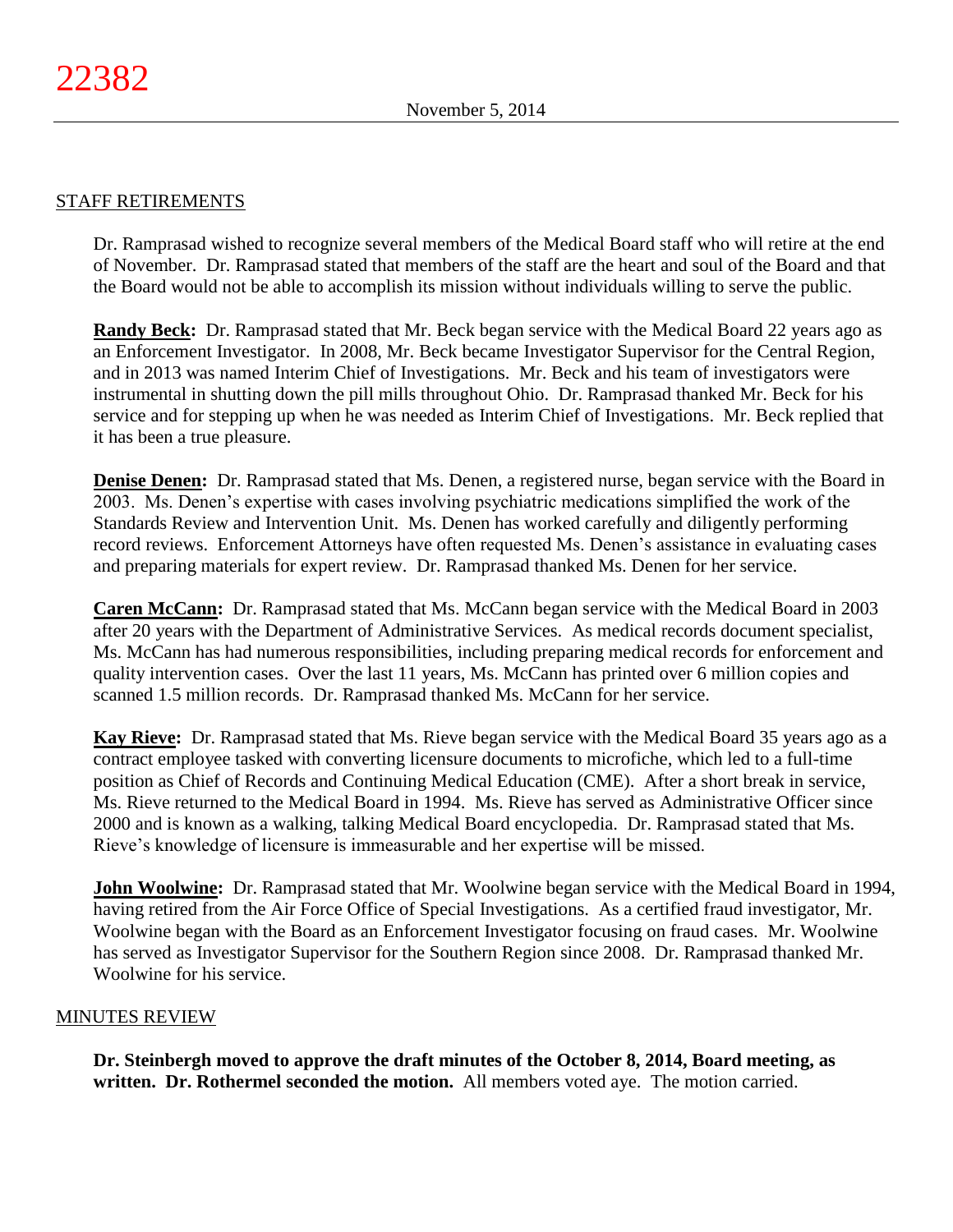#### REPORTS AND RECOMMENDATIONS

Dr. Ramprasad announced that the Board would now consider the Reports and Recommendations appearing on its agenda.

Dr. Ramprasad asked whether each member of the Board had received, read and considered the hearing records, the Findings of Fact, Conclusions of Law, Proposed Orders, and any objections filed in the matters of: Therese Kateri Byrne; Clinton J. Cornell, P.A.; Kyle Finnian Mills, M.D.; Raphael N. Ngengwe, M.D.; Sudhir Sitaram Polisetty, M.D.; and Paul Sresthadatta, D.O.

A roll call was taken:

ROLL CALL:

| Dr. Bechtel    | - aye |
|----------------|-------|
| Dr. Saferin    | - aye |
| Dr. Rothermel  | - aye |
| Dr. Steinbergh | - aye |
| Mr. Kenney     | - aye |
| Dr. Ramprasad  | - aye |
| Dr. Soin       | - aye |
| Dr. Schachat   | - aye |
| Mr. Gonidakis  | - aye |
| Mr. Giacalone  | - aye |

Dr. Ramprasad asked whether each member of the Board understands that the disciplinary guidelines do not limit any sanction to be imposed, and that the range of sanctions available in each matter runs from dismissal to permanent revocation. A roll call was taken:

| <b>ROLL CALL:</b> | Dr. Bechtel    | - aye |
|-------------------|----------------|-------|
|                   | Dr. Saferin    | - aye |
|                   | Dr. Rothermel  | - aye |
|                   | Dr. Steinbergh | - aye |
|                   | Mr. Kenney     | - aye |
|                   | Dr. Ramprasad  | - aye |
|                   | Dr. Soin       | - aye |
|                   | Dr. Schachat   | - aye |
|                   | Mr. Gonidakis  | - aye |
|                   | Mr. Giacalone  | - aye |
|                   |                |       |

Dr. Ramprasad noted that, in accordance with the provision in section 4731.22(F)(2), Ohio Revised Code, specifying that no member of the Board who supervises the investigation of a case shall participate in further adjudication of the case, the Secretary and Supervising Member must abstain from further participation in the adjudication of any disciplinary matters. In the matters before the Board today, Dr. Bechtel served as Secretary and Dr. Saferin served as Supervising Member.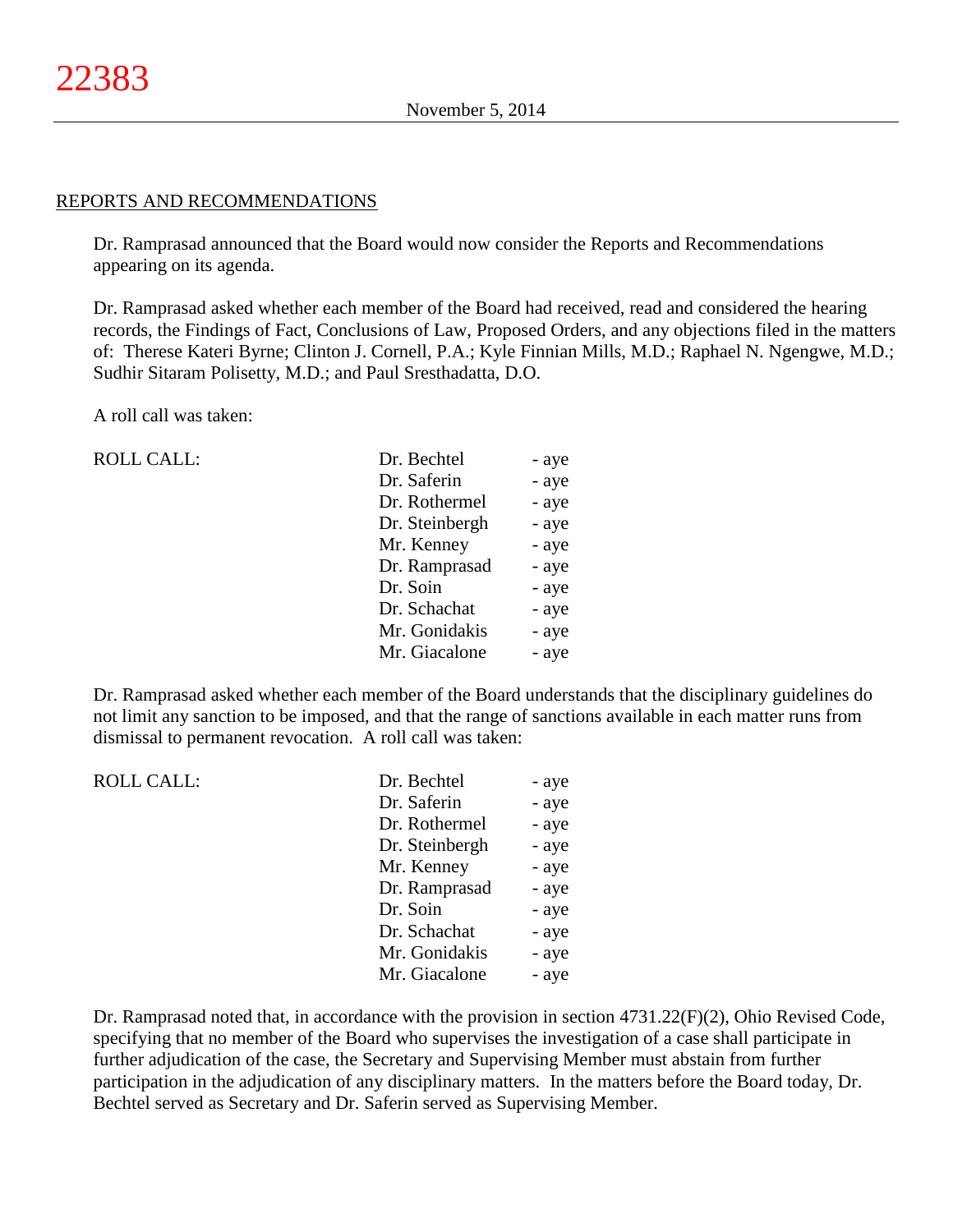Dr. Ramprasad reminded all parties that no oral motions may be made during these proceedings.

The original Reports and Recommendations shall be maintained in the exhibits section of this Journal.

## THERESE KATERI BYRNE

Dr. Ramprasad directed the Board's attention to the matter of Therese Kateri Byrne. No objections have been filed. Ms. Shamansky was the Hearing Examiner. Dr. Ramprasad noted that this is a nondisciplinary matter; therefore, the Secretary and Supervising Member may vote.

## **Dr. Steinbergh moved to approve and confirm Ms. Shamansky's Findings of Fact, Conclusions of Law, and Proposed Order in the matter of Therese Kateri Byrne. Dr. Saferin seconded the motion.**

Dr. Ramprasad stated that he would now entertain discussion in the above matter.

Mr. Giacalone stated that Ms. Byrne completed a one-year massage therapy program at Laurel Highlands Therapeutic Academy in May 2009, passed the written examination, and was licensed to practice massage therapy in Pennsylvania in 2009. In July 2014, Ms. Byrne moved to Ohio to attend programs at the Reflexology Science Institute and the American Institute of Alternative Medicine. Ms. Byrne completed the programs and received a certificate as a Certified Reflexologist.

Mr. Giacalone continued that Ms. Byrne was a licensed massage therapist in Pennsylvania from 2009 to 2013 when she allowed the license to expire. Ms. Byrne testified that her goal was to practice reflexology in Ohio, but she had learned from prospective employers that in Ohio reflexology in considered part of massage therapy. Therefore, Ms. Byrne applied for an Ohio massage therapy license in May 2014.

Ms. Byrne's application was reviewed by Kay Rieve, the Board's Administrative Officer, who determined that Ms. Byrne did not meet the requirements for a massage therapy license. Specifically, Ms. Byrne's school, the Laurel Highlands Therapeutic Academy, is not an approved school in good standing with the State Medical Board of Ohio. Additionally, Ms. Byrne had not been a licensed massage therapist in another state for at least five years preceding her application, having been licensed in Pennsylvania for only four years. However, Ms. Rieve testified that Ms. Byrne may be able to qualify for a massage therapy license by meeting the requirements of Section 4731.19(A)(3)(b), Ohio Revised Code, provided that she could show that her program consisted of a course of instruction that meets the Board's course requirements.

Mr. Giacalone stated that, based on testimony provided at the hearing, the Hearing Examiner determined that Ms. Byrne's total science instruction amounted to 322 hours, which is three hours short of the requirement. Mr. Giacalone stated that, unfortunately, the language in Section 4731-1-16, Ohio Administrative Code, is proscriptive and does not permit any discretion for an applicant who is very close to meeting the educational requirements. Therefore, Mr. Giacalone agreed with the Hearing Examiner's Proposed Order to deny Ms. Byrne's application for a massage therapy license. Mr. Giacalone also agreed with the Hearing Examiner's suggestion that if Ms. Byrne is able to earn an additional three hours of academic credit in anatomy, physiology and kinesiology at the American Institute of Alternative Medicine,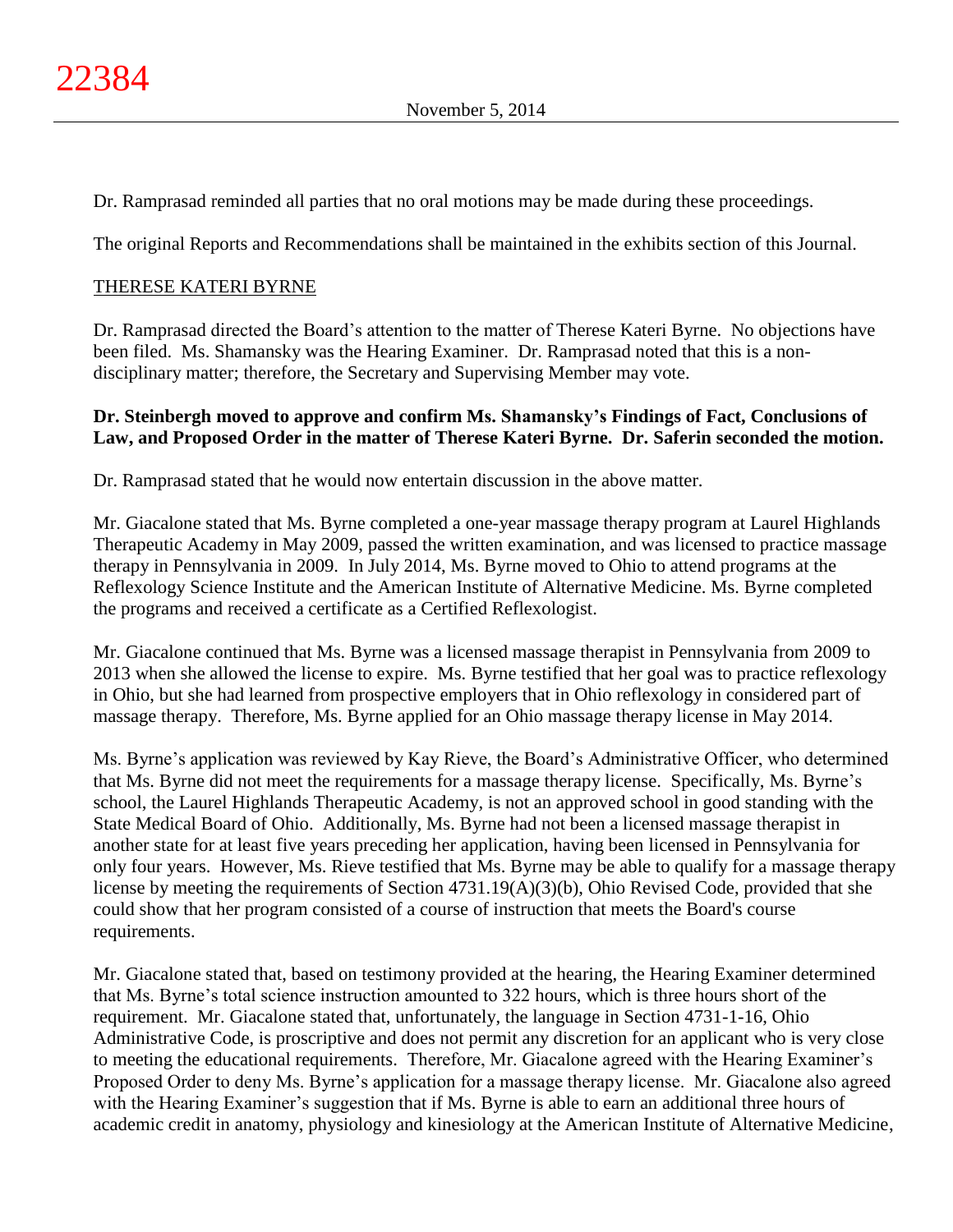the Board should consider that coursework if Ms. Byrne applies again.

Dr. Ramprasad agreed with Mr. Giacalone's analysis, but lamented that fact that the Board cannot grant Ms. Byrne a license due to being three hours short.

A vote was taken on Dr. Steinbergh's motion to approve:

| <b>ROLL CALL:</b> | Dr. Bechtel    | - aye |
|-------------------|----------------|-------|
|                   | Dr. Saferin    | - aye |
|                   | Dr. Rothermel  | - aye |
|                   | Dr. Steinbergh | - aye |
|                   | Mr. Kenney     | - aye |
|                   | Dr. Ramprasad  | - aye |
|                   | Dr. Soin       | - aye |
|                   | Dr. Schachat   | - aye |
|                   | Mr. Gonidakis  | - aye |
|                   | Mr. Giacalone  | - aye |
|                   |                |       |

The motion to approve carried.

### CLINTON J. CORNELL, P.A.

Dr. Ramprasad directed the Board's attention to the matter of Clinton J. Cornell, P.A. Objections have been filed and were previously distributed to Board members. Ms. Clovis was the Hearing Examiner.

Dr. Ramprasad stated that a request to address the Board has been timely filed on behalf of Mr. Cornell. Five minutes will be allowed for that address.

Mr. Cornell was represented by his attorney, Elizabeth Collis.

Ms. Collis stated that she supports the Hearing Examiner's Proposed Order of a stayed suspension, which adequately addresses the nature of this case and is consistent with similar cases. Ms. Collis noted that this case involved a conviction related to one payment of only \$350.00. Ms. Collis stated that Mr. Cornell has already served 14 months in prison, which was essentially a suspension because he was unable to practice. Ms. Collis urged the Board to not impose a suspension, but asked that if Mr. Cornell's license is suspended that a wind-down period be included so he can reassign his current cases.

Mr. Cornell stated that the past couple of years have been the worst in his life. Mr. Cornell stated that he was accused of violating federal law, which he found shocking because he has always valued the rule of law. Mr. Cornell contended that he has never stolen, cheated, or defrauded anyone in his life, despite his guilty plea. Mr. Cornell stated that, generally, before a person can be convicted of a crime in America the government must prove that the person had intent to violate the law, a legal concept known as *mens rea*. However, Mr. Cornell stated that the law for which he pled guilty is not dependent upon intent and, according to the federal prosecutor, the government only needed to show that Mr. Cornell had received a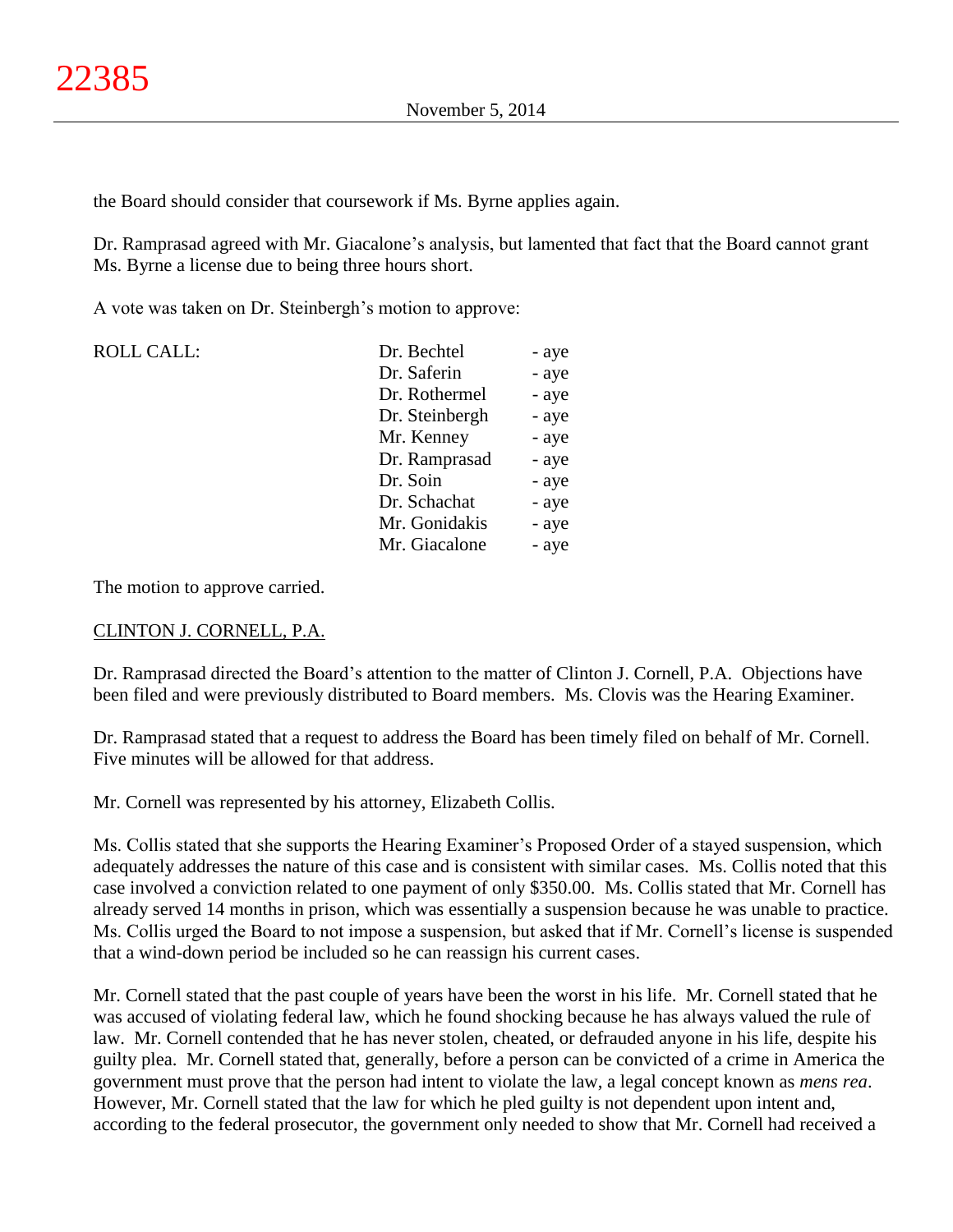payment. Mr. Cornell's attorney had explained to him that it is a strict liability crime in which the government need not prove intent or even that Mr. Cornell knew the law existed. Therefore, Mr. Cornell stated that he took responsibility for receiving one payment of \$350.00, which had been arranged by his former employer as a way of satisfying over \$20,000.00 in legitimately-owed back wages. Mr. Cornell stated that the problem was that this repayment was dependent upon his willingness to refer a patient to his former employer for physical therapy services.

Mr. Cornell stated that although he has taken responsibility, he has been consistent in stating that he had no idea that accepting the payment would be inappropriate. Mr. Cornell further stated that his referrals in no way mirrored the payments and there were many months when he made no referrals yet he continued to receive payment on back wages. Mr. Cornell commented that though he is accused of violating a professional standard, when he explained the arrangement to his supervising physicians and fellow physician assistants, no one raised a voice of caution or hinted that it may be inappropriate, let alone a violation of federal law. Mr. Cornell also stated that there is no accusation that the services he ordered were not medically necessary and there was no criticism of the quality of care he provided. Mr. Cornell noted that the federal prosecutor in his case is on record agreeing with his explanation of events, an explanation that has not changed throughout this situation.

Mr. Cornell stated that he truly cares about the lives of others and that an accurate description of his life's financial strategy is that he believes in investing in the lives of others. Mr. Cornell stated that investing in the lives of others is the most valuable investment one can make and will never reach a point of diminishing returns. Mr. Cornell stated that the notion that he intentionally defrauded anyone is contradictory to the way he has lived his life. Mr. Cornell stated that he has been devastated both financially and professionally, but the worst part was being forcibly taken from his wife and children. Because of his prison term, Mr. Cornell missed his son's graduation from high school, his daughter's 16<sup>th</sup> birthday, the birth of a niece and a nephew, and the deaths of several family members.

Mr. Cornell asked the Board to adopt the Hearing Examiner's Proposed Order. Mr. Cornell stated that he has been punished excessively and there is no need for further punishment to deter him from making a similar mistake in the future. Mr. Cornell apologized for his mistake and for the poor judgment that contributed to it.

Dr. Ramprasad asked if the Assistant Attorney General would like to respond. Mr. Wilcox stated that he would like to respond.

Mr. Wilcox stated that the State does not object to the substance of the Hearing Examiner's Report and Recommendation. However, Mr. Wilcox opined that the Proposed Order is extremely light given the felonious conduct that led to Mr. Cornell's conviction and imprisonment. Mr. Wilcox stated that according to the federal indictment, Mr. Cornell and other conspirators attempted to unlawfully enrich themselves "by paying and receiving kickbacks for the referral of Medicare and Medicaid beneficiaries for testing, physical therapy, and home healthcare services that were submitted to Medicare and Medicaid for payment." Consequently, Mr. Cornell pled guilty to one count of payment and receipt of healthcare kickbacks and was sentenced to 14 months of imprisonment, followed by two years of supervised release. In addition, the court barred Mr. Cornell from participating in any federal healthcare payment program for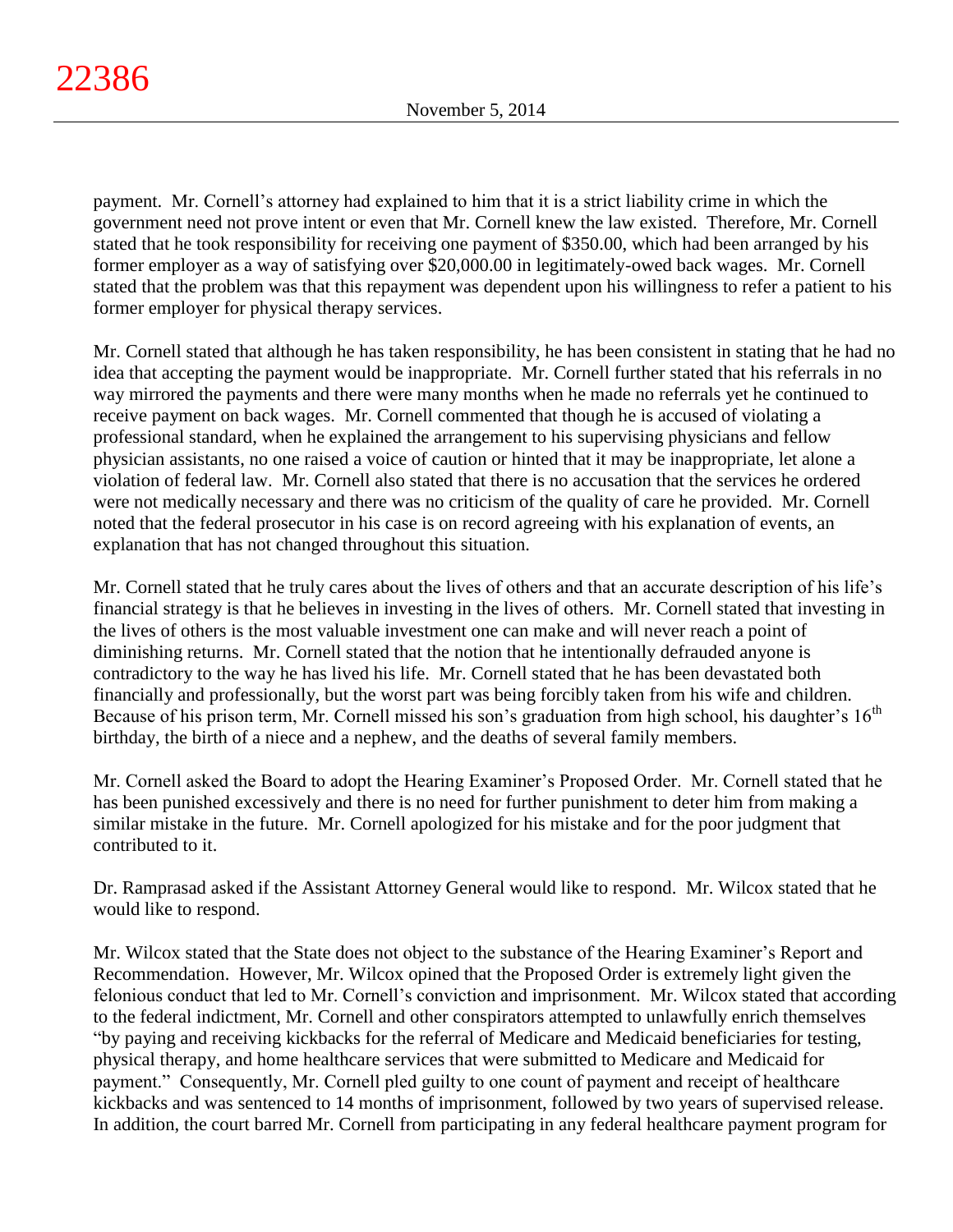five years and ordered him to pay restitution and investigation costs of \$38,000.00.

Mr. Wilcox continued that at his hearing, Mr. Cornell acknowledged the danger of his conduct, stating, "when you begin to cloud those lines of where you are directing a patient or where you are recommending the patient to go, and it is based on a decision that could be tainted by a financial relationship, it is not a pure clinical recommendation and that's where I crossed the line." Mr. Wilcox opined that at his hearing, Mr. Cornell attempted to minimize and distinguish his behavior from that of his co-defendants. Mr. Wilcox stated that even if the Board believes Mr. Cornell's story that he participated in the scheme because his former practice owed him \$20,000.00, the bottom line is that Mr. Cornell directed patients to his former practice for economic benefit, which is against federal law.

Mr. Wilcox stated that while Mr. Cornell is not the worst respondent to appear before the Board, he is a convicted felon and the Proposed Order of a stayed 30-day suspension is not appropriate. Mr. Wilcox asked the Board to consider a more appropriate penalty for someone who has been convicted of a felony in the course of their medical practice. Mr. Wilcox suggested that a minimum six-month suspension would be more proper in this case.

## **Dr. Steinbergh moved to approve and confirm Ms. Clovis' Findings of Fact, Conclusions of Law, and Proposed Order in the matter of Clinton J. Cornell, P.A. Dr. Rothermel seconded the motion.**

Dr. Ramprasad stated that he would now entertain discussion in the above matter.

Mr. Kenney stated that Mr. Cornell pleaded guilty to one count of receiving a payment in receipt of a healthcare kickback. Mr. Kenney stated that Mr. Cornell had practiced as a physician assistant in Michigan from 2000 to 2012. In 2011, Mr. Cornell moved to Ohio and obtained an Ohio physician assistant license. In 2013, Mr. Cornell was found guilty was sending patients to his former employer and being paid installment payments, which they called kickbacks, for those referrals. Mr. Cornell testified that at the time he was making these referrals he did not know he was committing a crime. Mr. Kenney noted that due to sentence reduction, Mr. Cornell served 11 months in prison in addition to home confinement in lieu of prison. Mr. Kenney further noted that Mr. Cornell is excluded for five years from treating patients who are insured through a federal program.

Mr. Kenney stated that he agrees with the Findings of Fact and Conclusions of Law in the Report and Recommendation. Based on Mr. Cornell's acceptance of a single payment of only \$350.00 in lieu of disputed wages, and the fact that no patients were harmed, Mr. Kenney opined that Mr. Cornell has been punished enough. Therefore, Mr. Kenney agreed with the Proposed Order to suspend Mr. Cornell's license for 30 days, stay that suspension, and impose probationary terms and conditions for at least two years.

Dr. Steinbergh agreed with Mr. Kenney's statements. Dr. Steinbergh noted that Mr. Cornell had had a prior action by the Michigan Board of Medicine for practicing outside the scope of his physician assistant license. Specifically, Mr. Cornell had ordered pharmaceutical samples at the clinic which employed him and dispensed them to indigent patients, which was outside the scope of a physician assistant's practice in Michigan. Dr. Steinbergh stated that when a person has an action by a medical board, it serves as a "wake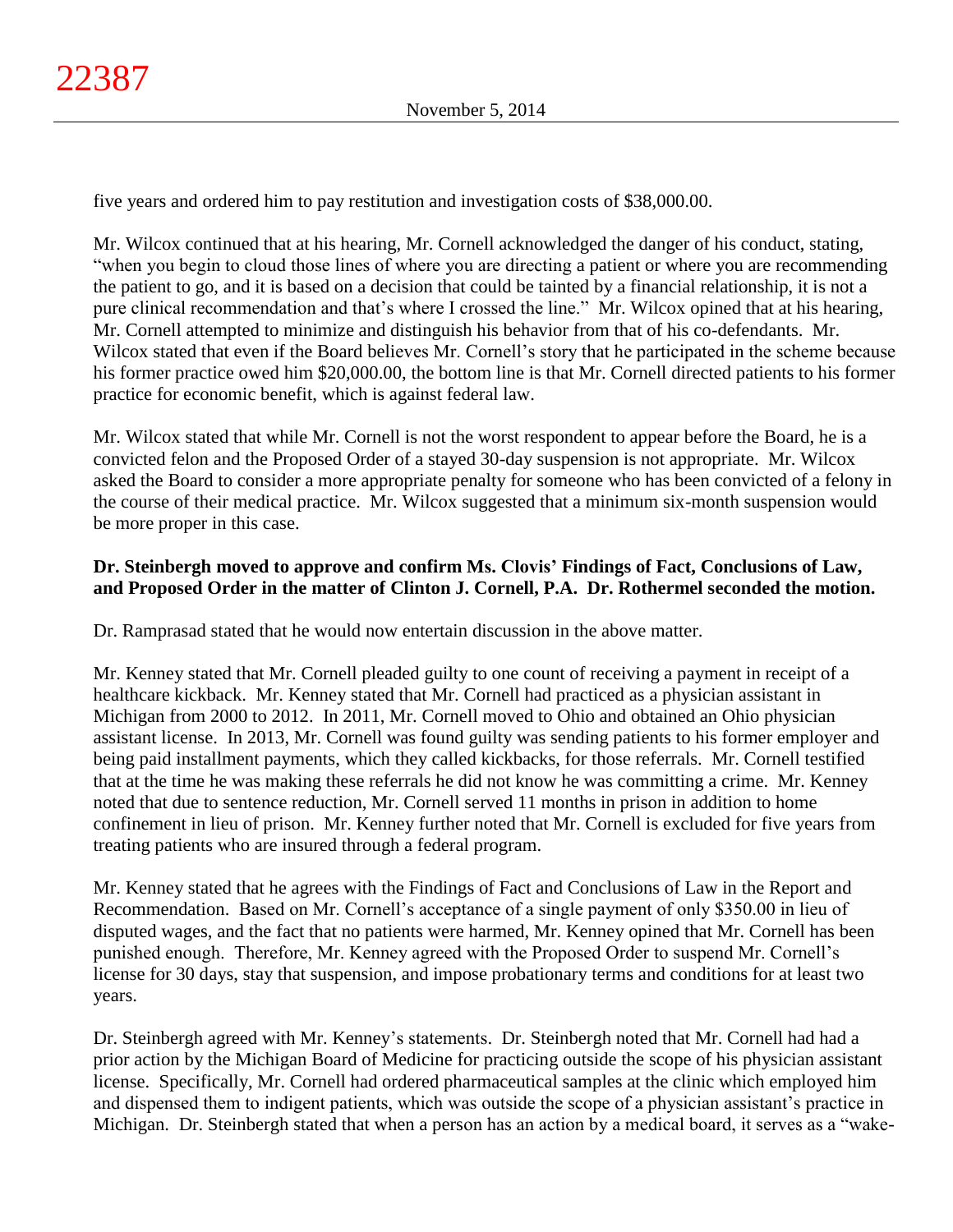up call." Dr. Steinbergh stated that the first time one comes into contact with a medical board and their license is threatened in any way, one should quickly learn how to respect their license and prevent errors from occurring in their practice. In this case, Dr. Steinbergh opined that Mr. Cornell has already paid a severe penalty, and she therefore agreed with the Proposed Order.

Mr. Giacalone echoed Mr. Kenney's and Dr. Steinbergh's statements. Mr. Giacalone stated that he had found the Assistant Attorney General's own closing comments at the hearing to be very persuasive:

I mean, obviously, Mr. Cornell has paid a price for this, and not only in his freedom, he served … almost a year in prison … I'm sure that he's out many, many thousands of dollars. So this lesson, obviously, was a very painful and expensive one. I don't know what the Board can add to that, other than it's not okay to have felonies on your record and practice medicine in Ohio without having that addressed.

Mr. Giacalone agreed and opined that Mr. Cornell has paid sufficiently.

A vote was taken on Dr. Steinbergh's motion to approve:

| <b>ROLL CALL:</b> | Dr. Bechtel    | - abstain |
|-------------------|----------------|-----------|
|                   | Dr. Saferin    | - abstain |
|                   | Dr. Rothermel  | - aye     |
|                   | Dr. Steinbergh | - aye     |
|                   | Mr. Kenney     | - aye     |
|                   | Dr. Ramprasad  | - aye     |
|                   | Dr. Soin       | - aye     |
|                   | Dr. Schachat   | - aye     |
|                   | Mr. Gonidakis  | - aye     |
|                   | Mr. Giacalone  | - aye     |
|                   |                |           |

The motion to approve carried.

### KYLE FINNIAN MILLS, M.D.

Dr. Ramprasad directed the Board's attention to the matter of Theodore J. Cole, D.O. No objections have been filed. Ms. Shamansky was the Hearing Examiner.

Dr. Ramprasad stated that a request to address the Board has been timely filed on behalf of Dr. Mills. Five minutes will be allowed for that address.

Dr. Mills was represented by his attorney, Elizabeth Collis.

Ms. Collis stated that Dr. Mills has successfully completed residential treatment at The Ridge. Ms. Collis noted that the Hearing Examiner has recommended a suspension of at least 180 days. Ms. Collis asked the Board not to impose such a long suspension, stating that Dr. Mills has complied with the conditions for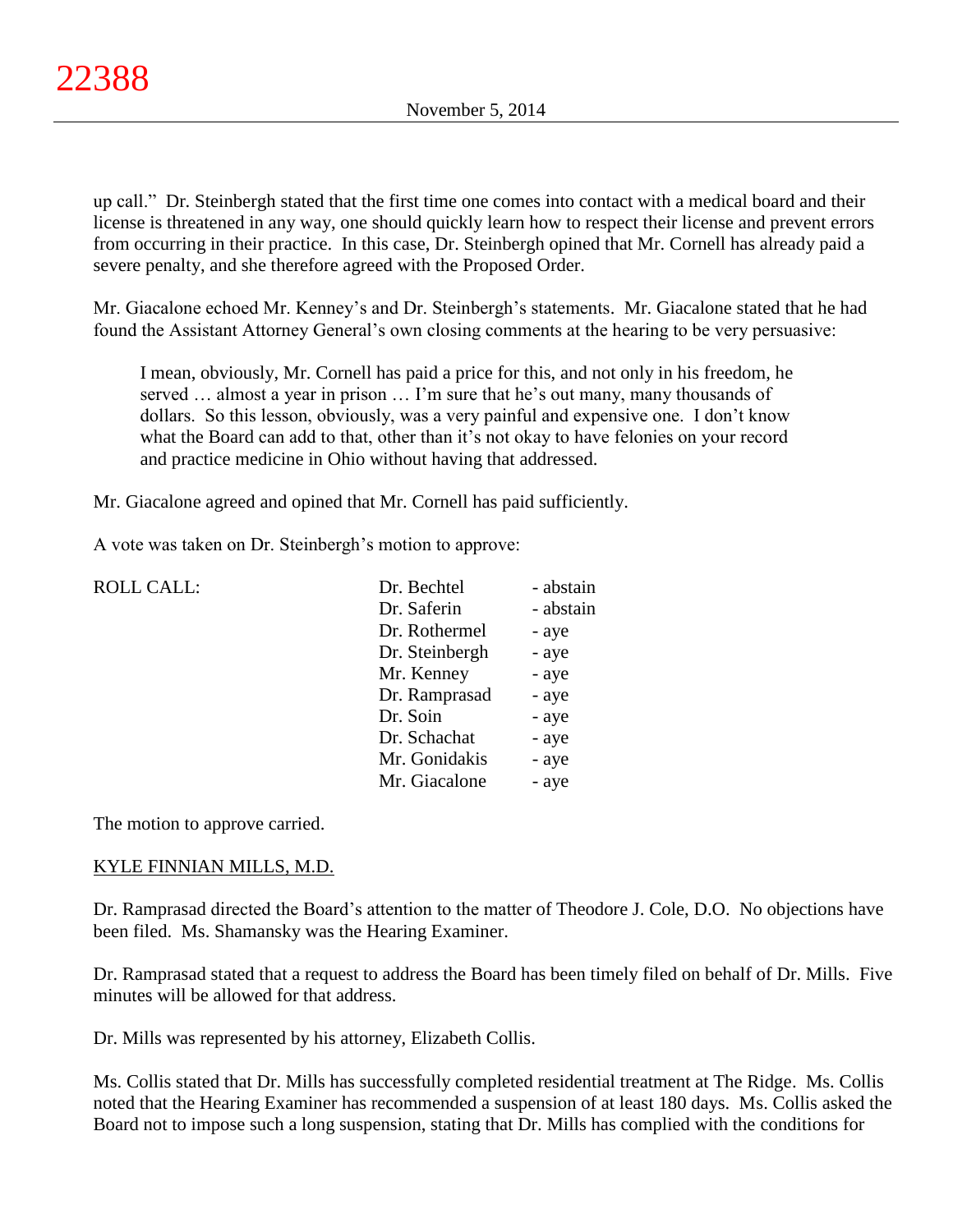reinstatement and has completed his course of treatment.

Dr. Mills stated that he has practiced emergency medicine in Ohio for over 20 years in small rural communities and he has always enjoyed his work. Dr. Mills stated that while there have been long periods of time in which he has not consumed alcohol, he does have a history of several alcohol-related misdemeanors. Dr. Mills stated that for most of his career he has been able to keep his personal and professional lives separate, noting that he was never impaired at work. Dr. Mills stated that he only consumed alcohol when he was not scheduled to work and his use of alcohol never affected his medical care. Dr. Mills stated that because he kept his personal and professional lives separate, he never thought he had to disclose his alcohol use of alcohol-related traffic violations to the Medical Board. Dr. Mills acknowledged that this was wrong and he should have been honest on his license renewal applications by disclosing his convictions.

Dr. Mills stated that through treatment, he has learned to minimize his use of alcohol and the way it has affected his life. Dr. Mills stated that he did not disclose his convictions on his renewal applications out of fear of losing his job and his medical license, as well as his pilot's license. Dr. Mills stated that he regrets not being honest on his renewal applications, but there is nothing he can do or say to change decisions he made in the past. Dr. Mills stated that for the sake of his health and the Board, he is willing to abstain from alcohol, submit to random drug screens, and attend Alcoholics Anonymous (AA) meetings. Dr. Mills urged the Board not to suspend his medical license.

Dr. Ramprasad asked if the Assistant Attorney General would like to respond. Ms. Snyder stated that she would like to respond.

Ms. Snyder stated that there are two aspects to Dr. Mills' case. First, there is the allegation of impairment. Dr. Mills has been diagnosed with alcohol abuse and has completed 28 days of inpatient treatment at The Ridge. Ms. Snyder stated that there is no dispute that Dr. Mills is impaired in his ability to practice medicine.

Second, it is alleged that Dr. Mills committed fraud by failing to disclose on his license renewal applications that he had had seven alcohol-related offenses. Ms. Snyder stated that it is not accurate to describe these incidents as "traffic violations," as Dr. Mills did today; Dr. Mills had six incidents of Operating a Motor Vehicle While Intoxicated (OVI) and one of Public Intoxication over the course of ten years. Ms. Snyder stated that the language of the renewal application is clear: If you have any offenses, you mark "Yes." Ms. Snyder stated that Dr. Mills did not do that.

Ms. Snyder stated that public trust is the cornerstone of the medical profession. Ms. Snyder stated that if patients cannot trust their physicians, patients will not give them accurate information and this can lead to a dangerous situation. Ms. Snyder stated that there are varying levels of breaches of trust, and Dr. Mills' breaches were acts of omission, which is distinct from actively lying. Ms. Snyder noted that Dr. Mills was forthright and honest at his hearing. Ms. Snyder stated that Dr. Mills is in the early stages of recovery and that denial is part of the recovery process.

### **Mr. Kenney moved to approve and confirm Ms. Shamansky's Findings of Fact, Conclusions of Law,**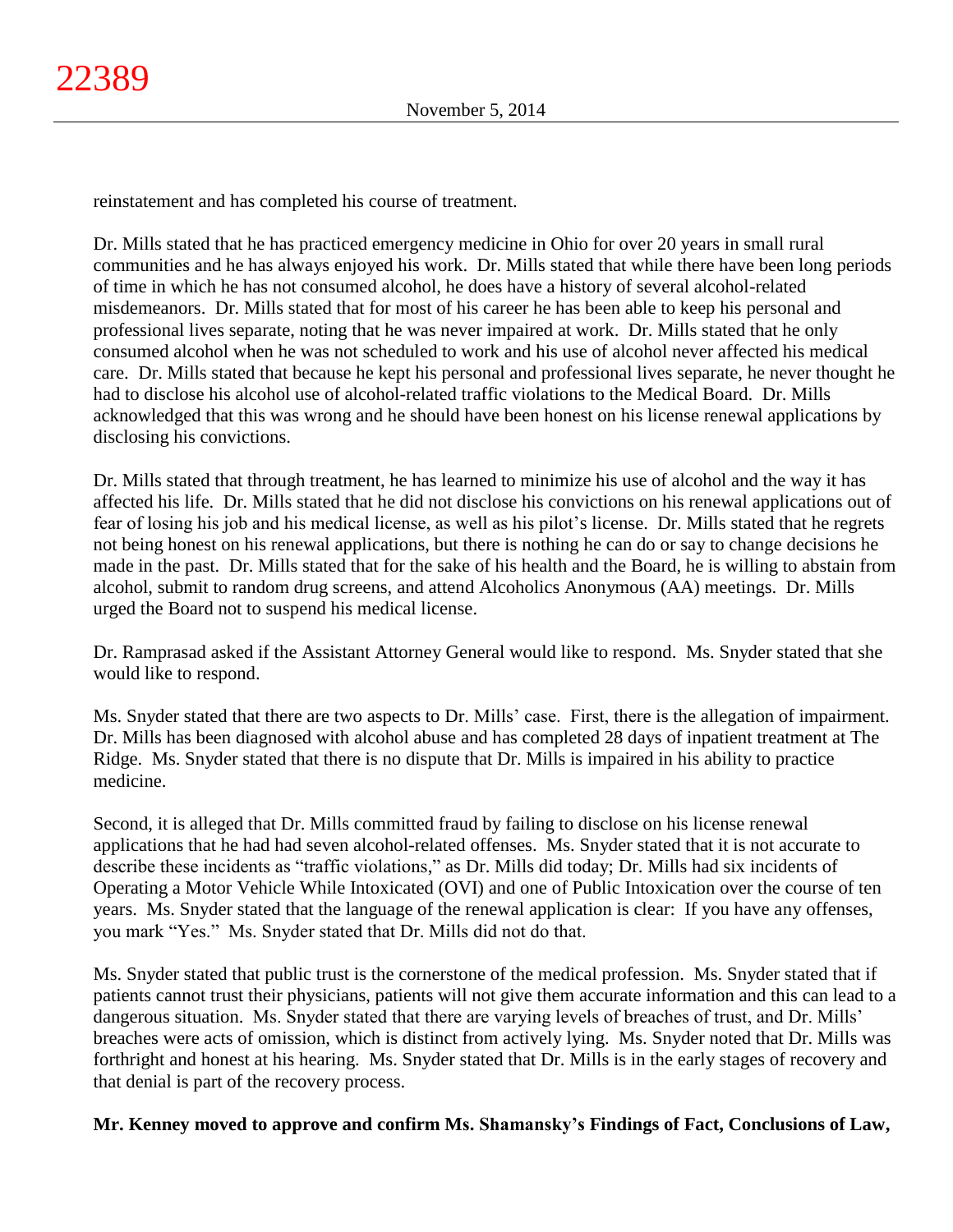## **and Proposed Order in the matter of Kyle Finnian Mills, M.D. Dr. Steinbergh seconded the motion.**

Dr. Ramprasad stated that he would now entertain discussion in the above matter.

Dr. Schachat stated that there are two areas of concern in this case: Publishing a false, fraudulent, or misleading statement, and impairment. Dr. Mill's medical license was summarily suspended in June 2014 based on alcohol-related misdemeanor convictions between 1994 and 2011. Despite these convictions, Dr. Mills answered "no" to related questions on numerous renewal applications. Following an evaluation at Shepherd Hill Hospital, Richard Whitney, M.D., diagnosed Dr. Mills with alcohol abuse and determined that he is impaired in his ability to practice medicine to prevailing standards.

Dr. Schachat briefly reviewed Dr. Mills' medical career, including his family practice residency and his 20 years of practicing in emergency medicine and in the urgent care setting. Dr. Schachat also reviewed Dr. Mills' history of arrests, some of which included short terms in jail. Outside of medicine, Dr. Mills has a small excavating business and raises cattle on his 28-acre farm.

Dr. Schachat continued that Dr. Whitney concluded that Dr. Mills was not currently able to practice medicine due to the diagnosis of alcohol abuse. Dr. Whitney advised that Dr. Mills enter into a 28-day inpatient program within 48 hours. However, Dr. Mills did not enter a program within 48 hours because, according to his testimony, he knew his medical license would be suspended and he needed more time to choose a treatment program and arrange for care of his home and his animals. Dr. Mills was admitted to The Ridge a few days past the recommended deadline. At The Ridge, Dr. Mills was diagnosed with substance use disorder for alcohol and sustained partial remission. Todd Carran, M.D., Medical Director at The Ridge, stated in a letter to the Board, "I do believe Dr. Mills is currently capable of practicing within the acceptable and prevailing standards of care," with the customary aftercare and monitoring.

In summary, Dr. Schachat stated that Dr. Mills did not truthfully complete numerous license renewal applications; Dr. Whitney concluded that Dr. Mills was impaired in his ability to practice medicine; Dr. Mills did not enter the treatment program in the appropriate timeframe, but did so shortly thereafter; and Dr. Carran concluded that Dr. Mills is capable of medical practice with proper monitoring. Dr. Schachat noted that the Board is not aware of any alcohol-related concerns at Dr. Mills' work or injury to patients, and there have been supporting comments from Dr. Mills' employer and colleagues. However, Dr. Mills has had seven alcohol-related convictions or guilty pleas and these misdemeanors were not truthfully disclosed on license renewal applications. Dr. Schachat also reiterated that Dr. Mills is in the early phase of recovery.

Dr. Schachat agreed with the Proposed Order, which includes a suspension of at least 180 days, assuming that one views this as multiple separate instances of failures to disclose. However, Dr. Schachat stated that if one views the multiple failures to disclose as one mistake that was made repeatedly, then an argument could be made for a shorter suspension.

Mr. Kenney stated that he found this case very troubling. Mr. Kenney noted a letter from Dr. Whitney dated June 12, 2014, in which Dr. Whitney opined that Dr. Mills was not able to practice medicine at that time due to a diagnosis of alcohol abuse. That recent assessment, along with Dr. Mills' long history of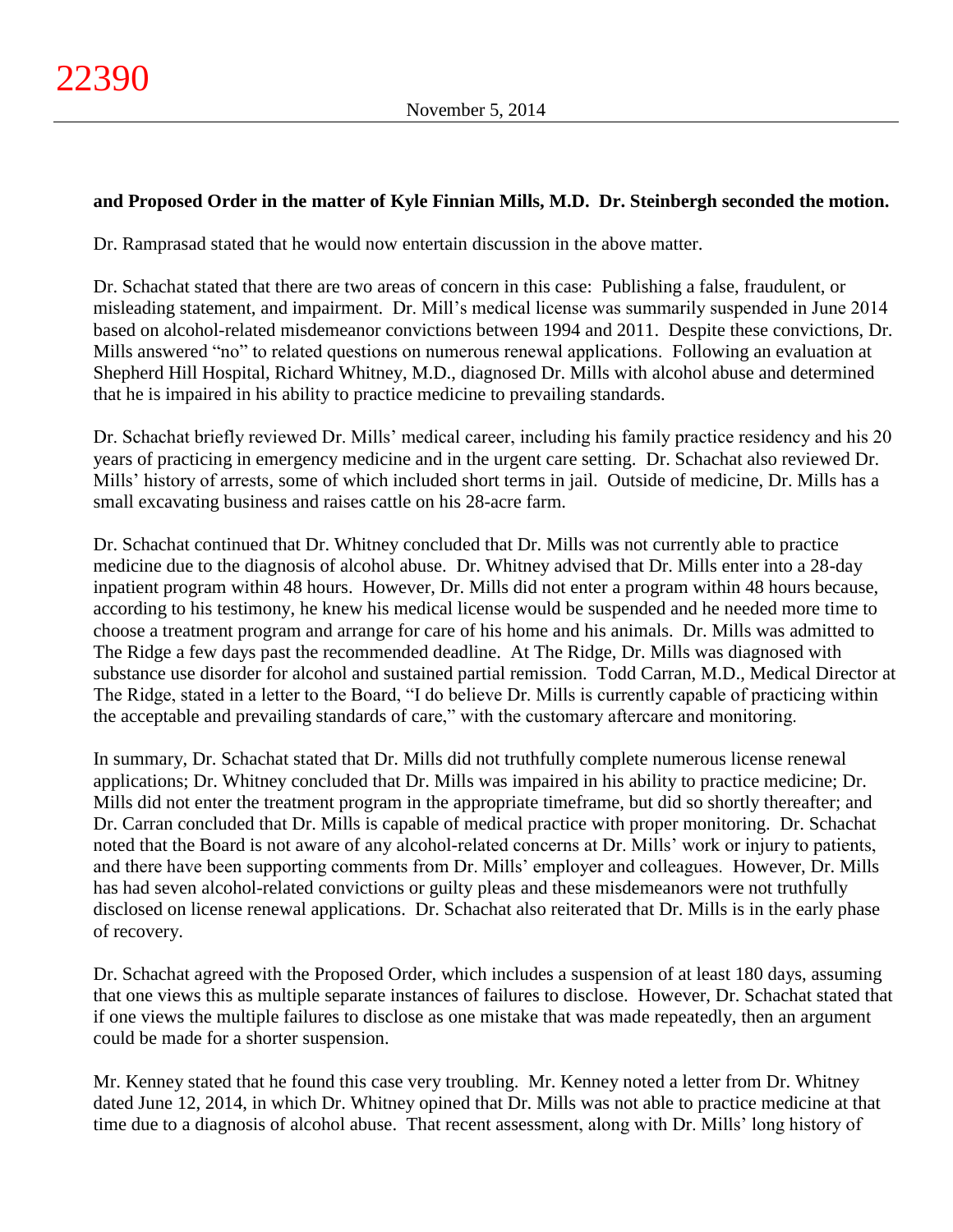alcoholism, caused Mr. Kenney to doubt that the situation can be addressed with a suspension of only 180 days. Mr. Kenney further noted that Dr. Mills was asked to attend two AA meetings per week, yet he still does not have an AA sponsor or home group, which Mr. Kenney found unbelievable. Mr. Kenney also stated that Dr. Mills was late in beginning his 28-day inpatient treatment. Mr. Kenney opined that Dr. Mills is not serious about this situation and that this situation is more serious than a 180-day suspension would indicate.

Dr. Steinbergh stated that as she reviewed this case, she looked at the totality of Dr. Mills' life and the choices he has made in terms of his career. Dr. Steinbergh opined that this case is very different than other cases that have come before the Board because Dr. Mills has a life that is totally different from his professional life. Dr. Steinbergh stated that Dr. Mills has attempted to keep his professional and personal lives separate, and Dr. Steinbergh opined that Dr. Mills has successfully done this. Dr. Steinbergh observed that there is evidence in the record that Dr. Mills is an appropriate physician and he has never been seen impaired while working. Dr. Steinbergh noted that Dr. Mills has already been out of practice for five months due to the summary suspension of his license.

Dr. Steinbergh continued that Dr. Mills chose to delay his treatment due to his responsibilities to his home and his animals. Dr. Steinbergh opined that Dr. Mills responded to the situation in a way that was consistent with who he is and how he has chosen to live his life. Dr. Steinbergh stated that as a Board, the Medical Board tends to compare one doctor to another and expect each to fall in line because the Board wants the physicians to heal. Dr. Steinbergh stated that there are times when a physician fails to appear for an evaluation or treatment program and it is an act of defiance, but she does not see that in this case. Dr. Steinbergh stated that Dr. Mills' explanation that he had to arrange care for his animals and his farm was very reasonable to her as a human being.

Dr. Steinbergh stated that to the Board's knowledge, Dr. Mills has not caused harm to any patient. Dr. Steinbergh stated that there is no question that Dr. Mills lied in his license renewal applications. Dr. Steinbergh stated that lying is part of the disease of alcoholism and that once Dr. Mills began to lie he could not change the lie.

Dr. Steinbergh stated that she agrees with the Findings of Fact and Conclusions of Law in the Report and Recommendation. Dr. Steinbergh opined that because of the level of suspension that Dr. Mills has already had, the suspension time could be reduced to a minimum of 90 days. However, Dr. Steinbergh also understood and respected Mr. Kenney's comments. Therefore, Dr. Steinbergh stated that she could accept either 180 days or 90 days of suspension. Dr. Steinbergh opined that Dr. Mills will treat this disease appropriately now that he is much more aware of it.

Mr. Giacalone stated that he agrees with Mr. Kenney's comments. Mr. Giacalone stated that the ability to practice any profession is a privilege, not a right. Mr. Giacalone stated that Dr. Mills has the right to do whatever he wants within the confines of the law, but the privilege imposes different parameters on him. Mr. Giacalone noted that Dr. Mills had six OVI's and he obviously did not care about the people he could have harmed. Mr. Giacalone characterized Dr. Mills' attitude in his dealings with the Medical Board, as well as with the Federal Aviation Administration regarding his pilot's license, as wanting to do things his way on his own terms. However, Mr. Giacalone stated that one does not have the option of doing things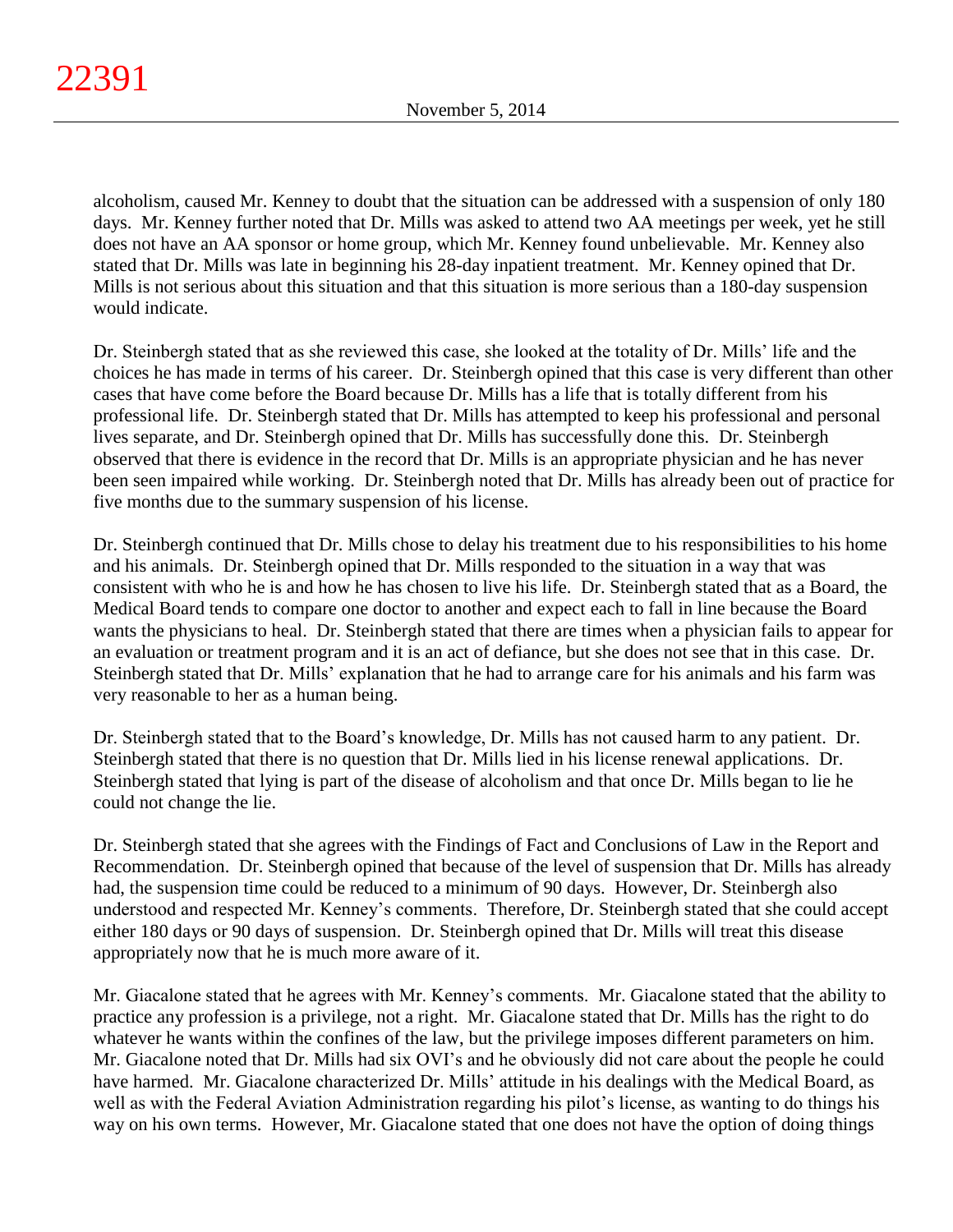one's own way if one has a license and a privilege in the state of Ohio. Mr. Giacalone stated that even spending the night in jail failed to turn the corner for Dr. Mills. Mr. Giacalone opined that it is time that Dr. Mills did it the Board's way.

Mr. Kenney stated that he has no problem with Dr. Mills owning a farm or any of this other activities outside of medicine, nor did Mr. Kenney concern himself with the fact that Dr. Mills was two days late entering into treatment. Mr. Kenney's primary concern was that Dr. Mills was an alcoholic who was treating patients and the Board has no idea what happened during those time periods. Mr. Kenney stated that he would favor revoking Dr. Mills' license and opined that Dr. Mills' failure to come to terms with his situation after such a long period of time is inexcusable.

Dr. Ramprasad agreed with Mr. Kenney and found it very troubling that Dr. Mills did not trust the Board or his assessors, thinking that they only wanted to make money off of him. Dr. Ramprasad stated that Dr. Mills has demonstrated no self-reflection whatsoever. Dr. Ramprasad stated that no part of the license renewal application indicates that convictions do not have to be disclosed. Dr. Ramprasad stated that Dr. Mills must understand that he needs to take time to go through rehabilitation and the subsequent outpatient activities. Dr. Ramprasad opined that the Proposed Order is appropriate, noting that the six months of suspension on top of the five months he has been under summary suspension amounts to 11 months out of practice.

Mr. Kenney stated that he would agree to the Proposed Order.

A vote was taken on Mr. Kenney's motion to approve:

| <b>ROLL CALL:</b> | Dr. Bechtel    | - abstain |
|-------------------|----------------|-----------|
|                   | Dr. Saferin    | - abstain |
|                   | Dr. Rothermel  | - aye     |
|                   | Dr. Steinbergh | - aye     |
|                   | Mr. Kenney     | - aye     |
|                   | Dr. Ramprasad  | - aye     |
|                   | Dr. Soin       | - aye     |
|                   | Dr. Schachat   | - aye     |
|                   | Mr. Gonidakis  | - aye     |
|                   | Mr. Giacalone  | - aye     |

The motion to approve carried.

### RAPHAEL N. NGENGWE, M.D.

Dr. Ramprasad directed the Board's attention to the matter of Raphael N. Ngengwe, M.D. Objections to Ms. Shamansky's Report and Recommendation have been filed; however, the objections were not filed in a timely manner. Dr. Ramprasad stated that the Board must decide whether or not to accept Dr. Ngengwe's objections.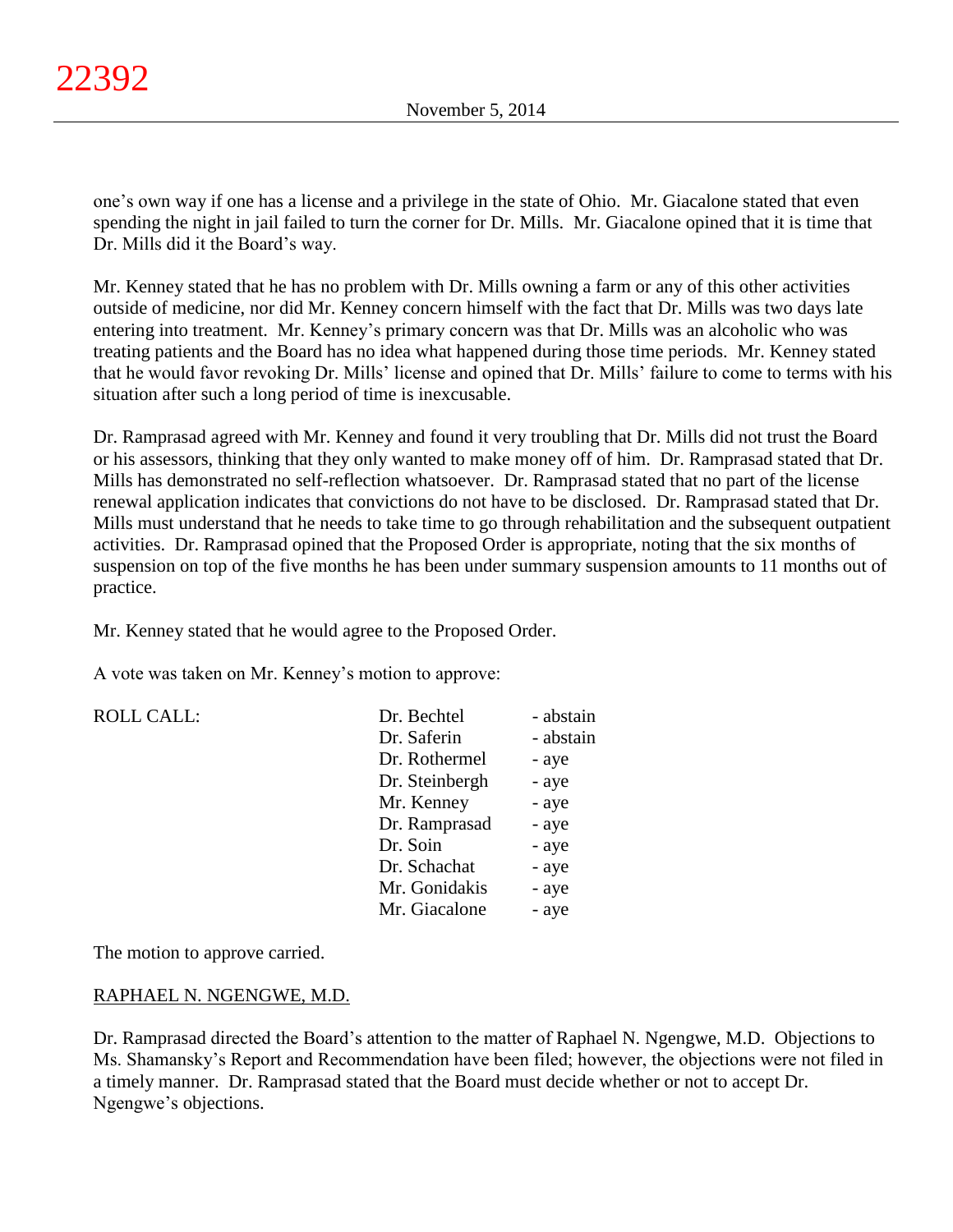**Dr. Steinbergh moved to introduce Dr. Ngengwe's objections into the record. Dr. Soin seconded the motion.** A vote was taken:

ROLL CALL:

| Dr. Bechtel    | - abstain |
|----------------|-----------|
| Dr. Saferin    | - abstain |
| Dr. Rothermel  | - aye     |
| Dr. Steinbergh | - aye     |
| Mr. Kenney     | - aye     |
| Dr. Ramprasad  | - aye     |
| Dr. Soin       | - aye     |
| Dr. Schachat   | - aye     |
| Mr. Gonidakis  | - aye     |
| Mr. Giacalone  | - aye     |
|                |           |

The motion to accept the objections carried.

**Dr. Steinbergh moved to approve and confirm Ms. Shamansky's Findings of Fact, Conclusions of Law, and Proposed Order in the matter of Raphael N. Ngengwe, M.D. Dr. Rothermel seconded the motion.**

Dr. Ramprasad stated that he would now entertain discussion in the above matter.

Dr. Soin stated that in June 2013, Dr. Ngengwe allegedly entered into a Statement of Charges and Settlement Agreement with the Iowa Board of Medicine, which cited him for violating the terms of a Physician Health Contract that he had entered into with the Iowa Physician Health Program. The Iowa Board issued a warning to Dr. Ngengwe and ordered him to pay \$1,000.00 in civil penalties.

Dr. Soin continued that Dr. Ngengwe entered into a consent agreement with the Iowa Board in December 2011 because he had been placed on probation in his cardiovascular fellowship on two occasions due to concerns about professionalism. Dr. Ngengwe had withdrawn from the fellowship in January 2010. At the request of the Iowa Board, Dr. Ngengwe completed a forensic professional fitness evaluation in October 2011, after which he was granted an Iowa medical license and issued a citation of warning. In June 2013, the Iowa Board alleged that Dr. Ngengwe violated the terms of his Contract by failing to attend three required counseling sessions between May and September 2012.

The State Medical Board of Ohio sent interrogatories to Dr. Ngengwe on three occasions, twice by certified mail and once by regular mail. The two sets sent by certified mail were returned unclaimed, while the third set was not returned. Dr. Ngengwe stated that he had moved and the initial interrogatories somehow did not reach him. Dr. Ngengwe also listed other circumstances in his life at that time as reasons that he did not respond to the interrogatories.

Dr. Soin stated that the information received from the Iowa Board is relatively vague. Dr. Soin felt it was reasonable for the Ohio Board to want to know the exact context of what happened to Dr. Ngengwe and why he had been issued a reprimand. Dr. Soin stated that he agreed with the Proposed Order, which would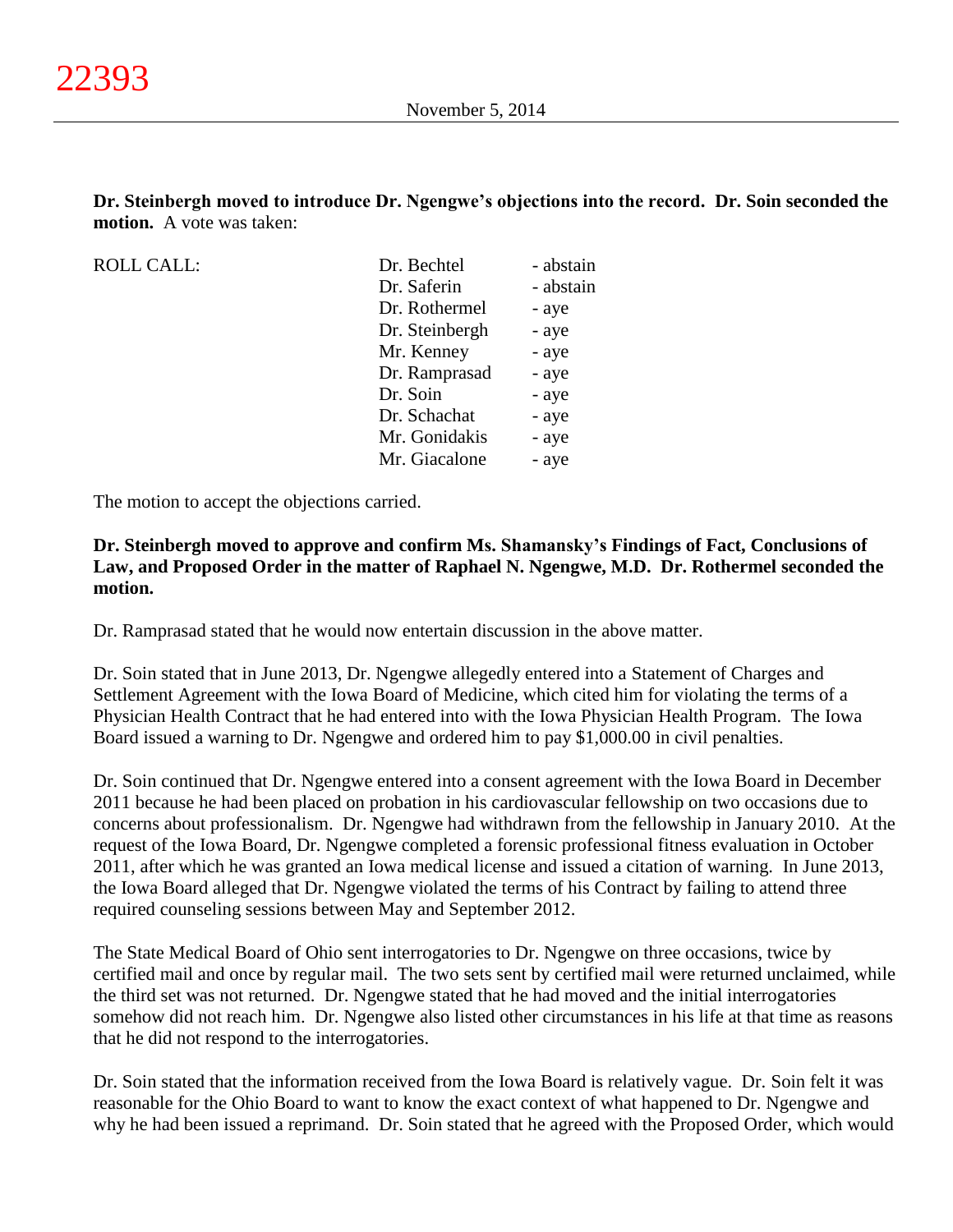suspend Dr. Ngengwe's Ohio medical license indefinitely and impose conditions for reinstatement or restoration of his license, including a written statement from the Ohio Board's enforcement section certifying the Dr. Ngengwe has fully complied with all subpoenas and interrogatories issued to him by the Board.

Dr. Steinbergh stated that she also agrees with the Proposed Order. Dr. Steinbergh stated that it is a shame to interrupt a physician's training, but opined that the Board needs to see Dr. Ngengwe at hearing and develop what happened in this situation. Dr. Steinbergh noted that, according to Dr. Ngengwe, he did not receive the Board's interrogatories because he had moved. However, Dr. Ngengwe eventually asked his brother, who still lived at Dr. Ngengwe's former address, to send the interrogatories to him. Dr. Steinbergh did not understand how Dr. Ngengwe's brother could receive something from the Medical Board and not forward it to Dr. Ngengwe.

Dr. Steinbergh further noted that Dr. Ngengwe called the Medical Board and a member of the staff instructed him to send a letter to the Board. Dr. Steinbergh was unclear as to why Dr. Ngengwe was given this instruction. Dr. Steinbergh opined that when there is communication between the Board and a licensee whose license is a risk, the licensee should be told exactly what needs to be done rather than simply told to write a letter to explain what happened.

A vote was taken on Dr. Steinbergh's motion to approve:

| <b>ROLL CALL:</b> | Dr. Bechtel    | - abstain |
|-------------------|----------------|-----------|
|                   | Dr. Saferin    | - abstain |
|                   | Dr. Rothermel  | - aye     |
|                   | Dr. Steinbergh | - aye     |
|                   | Mr. Kenney     | - aye     |
|                   | Dr. Ramprasad  | - aye     |
|                   | Dr. Soin       | - aye     |
|                   | Dr. Schachat   | - aye     |
|                   | Mr. Gonidakis  | - aye     |
|                   | Mr. Giacalone  | - aye     |
|                   |                |           |

The motion to approve carried.

### SUDHIR SITARAM POLISETTY, M.D.

Dr. Ramprasad directed the Board's attention to the matter of Sudhir Sitaram Polisetty, M.D. Objections have been filed and were previously distributed to Board members. Ms. Clovis was the Hearing Examiner.

Dr. Ramprasad stated that a request to address the Board has been timely filed on behalf of Dr. Polisetty. Five minutes will be allowed for that address.

Dr. Polisetty was represented by his attorney, Daniel Zinsmaster.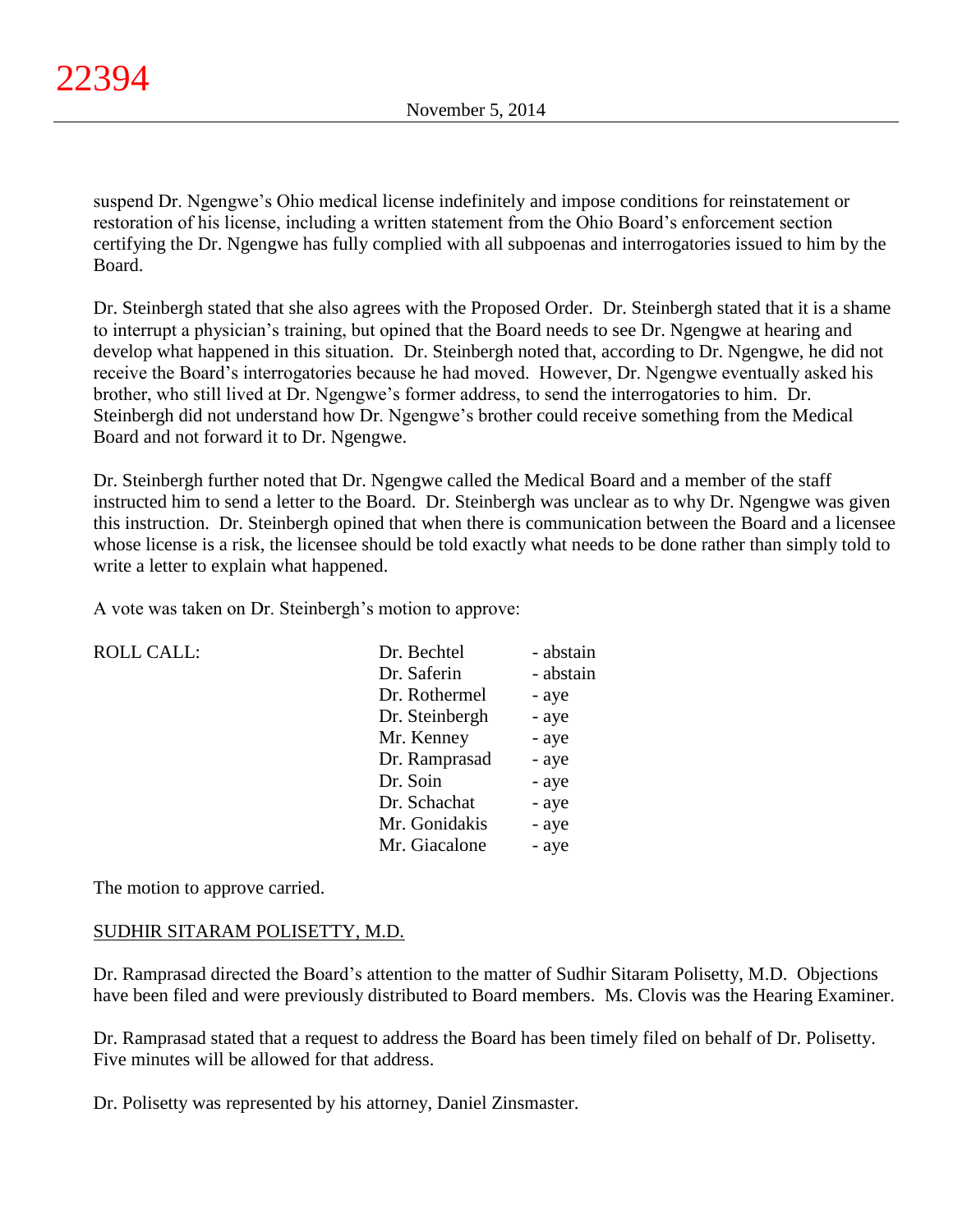Mr. Zinsmaster opined that the Hearing Examiner's Report and Recommendation is flawed and is not an accurate summary of the facts, testimony, and evidence at the hearing. Mr. Zinsmaster stated that Dr. Polisetty has now been through two administrative hearings regarding these claims, once with the Medical Licensing Board of Indiana and once with the State Medical Board of Ohio. Mr. Zinsmaster stated that both proceedings failed to present any evidence that Dr. Polisetty is the creator of the documents in question, as noted by the Indiana Board.

Mr. Zinsmaster stated that at the Ohio proceedings there was over 800 pages of transcripts and over 70 exhibits, and nothing contained therein connects Dr. Polisetty to the claims. Mr. Zinsmaster stated that the Assistant Attorney General will argue that the circumstantial evidence is sufficient, but Mr. Zinsmaster stated that this is not the case. Mr. Zinsmaster stated that circumstantial evidence relies on an inference to connect a conclusion to a fact, such as a fingerprint at a crime scene. Mr. Zinsmaster stated that the State's evidence consists of denials from people who had the necessary means and ability to orchestrate these events, but their denials do not equate to someone else's admission.

Mr. Zinsmaster continued that it was determined at hearing that three people had the ability and access to produce these documents: Dr. Julian Trevino, the program director; Diana Ramsey; and Karen Baker, a former business manager for the training program. Dr. Trevino and Ms. Ramsey testified and denied authoring the documents or aiding Dr. Polisetty in doing so. Dr. Trevino and Ms. Ramsey also denied giving access to Dr. Polisetty or any other resident to allow them to do it. Mr. Zinsmaster observed that while everyone at Wright State University said they did not produce the documents, they also stated under oath that there was nothing indicating the Dr. Polisetty produced them. Mr. Zinsmaster further noted that when Dr. Trevino was asked who he thought produced the documents, he replied, "I have no idea." Mr. Zinsmaster stated that the location of the required information had been moved after Dr. Polisetty was terminated from the program and, according to the State's witnesses, Dr. Polisetty had never been to that new location.

Regarding Ms. Baker, Mr. Zinsmaster stated that she is Dr. Polisetty's former girlfriend who was terminated from the program in July 2011 for interfering with Dr. Polisetty's training and unlawfully accessing his wife's medical records. Having been fired one-and-a-half years before the creation of the document, Ms. Baker, like Dr. Polisetty, had never been to the new location of the required information. In an interview with a Board investigator, Ms. Baker denied ever speaking with Dr. Polisetty or aiding him in this endeavor. Mr. Zinsmaster noted that despite being formally identified as a State witness, neither Ms. Baker nor the investigator who interviewed her appeared at the hearing. Also, no sworn statement from Ms. Baker was offered into evidence. Despite this, Mr. Zinsmaster noted that the Board has cited Ms. Baker's alleged non-involvement as a fact in the Notice of Opportunity for Hearing.

Mr. Zinsmaster stated that after the Board's Notice excludes Ms. Baker as the producer of the documents, and after the witnesses from Wright State University exclude Dr. Polisetty, the Board is left with no identifiable person who could have been responsible unless one of the witnesses is lying. Mr. Zinsmaster stated that in the absence of either circumstantial or direct evidence, the State has a theory that is based on an illogical motive. Mr. Zinsmaster stated that the State will try to fool the Board by assailing Dr. Polisetty's character and reputation. Mr. Zinsmaster stated that while it is true that Dr. Polisetty was disciplined and ultimately terminated by his training program for failing to meet his responsibilities as a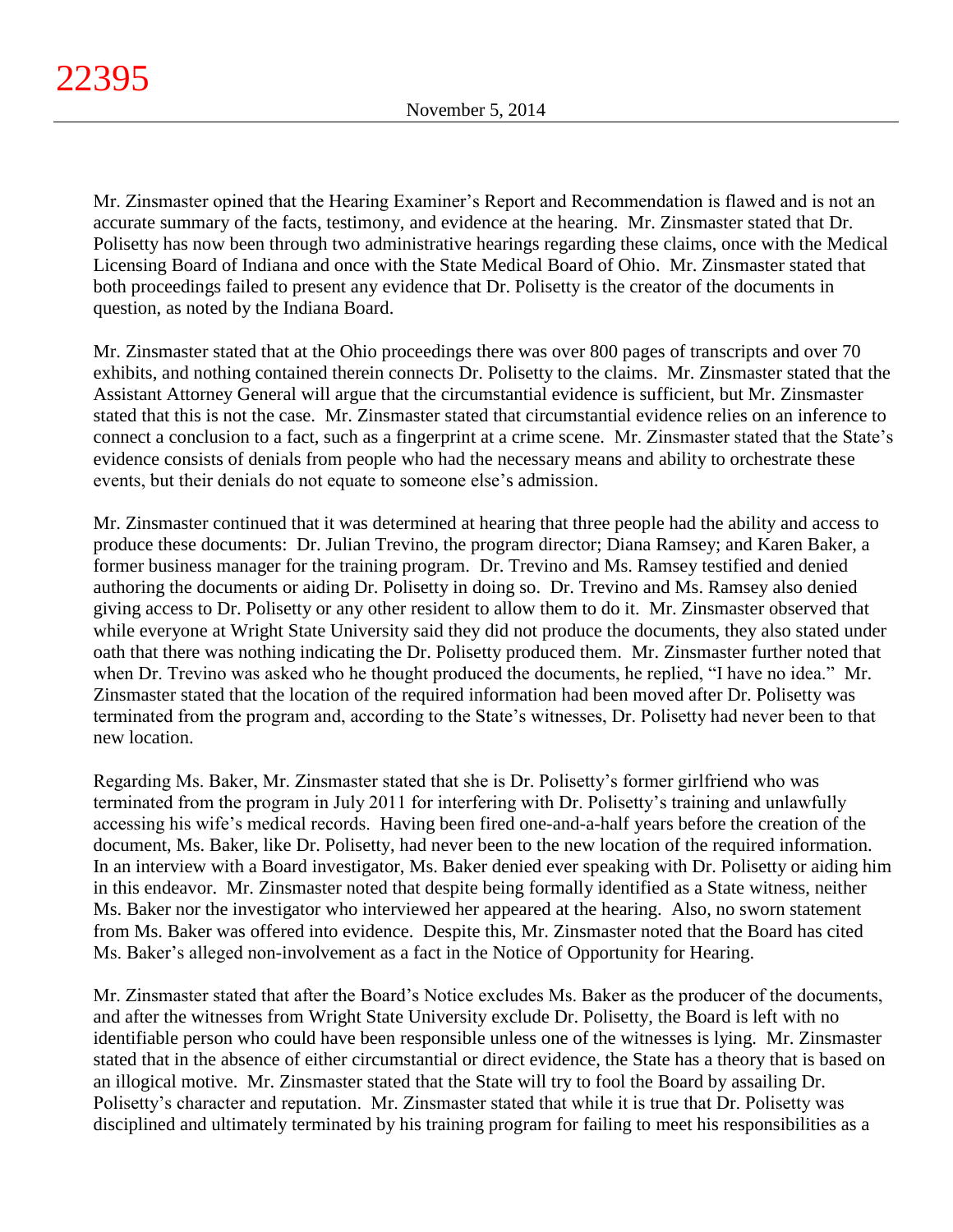resident, that does not amount to evidence of a crime or forgery.

Mr. Zinsmaster continued that the State will theorize that Dr. Polisetty is responsible for the documents because he had motive to take the American Board of Dermatology (ABD) Certification Examination. Mr. Zinsmaster pointed out that whether Dr. Polisetty passed or failed that examination, Wright State University would have learned about it. Therefore, Mr. Zinsmaster stated that, according to the State's theory, Dr. Polisetty's motive was to sit for an examination and perhaps become board-certified for a matter of weeks before being caught. Mr. Zinsmaster stated that the only person with motive to produce these documents was Ms. Baker, a disgruntled ex-girlfriend who was fired from Wright State University.

Mr. Zinsmaster stated that, like the Indiana Board, the Ohio Board must dismiss the allegations against Dr. Polisetty. Mr. Zinsmaster stated that this may leave the case unresolved, but that is a better result than finding someone guilty of a crime based on nothing more than suspicions that were not carefully vetted before bringing allegations.

Dr. Polisetty assured the Board that he did not forge any documents, nor did he ask anyone to forge documents on his behalf.

Dr. Ramprasad asked if the Assistant Attorney General would like to respond. Ms. Snyder stated that she would like to respond.

Ms. Snyder stated that she will not try to fool the Board, but will ask the Board to use some common sense. Ms. Snyder stated that this case is about an elaborate scheme involving a forged letter of recommendation and a forged evaluation for a year of residency that Dr. Polisetty did not do. The forged documents included fake phone numbers, fake email addresses, and altered letterhead. Ms. Snyder stated that the sole purpose of the scheme was to convince the ABD that Dr. Polisetty was eligible to sit for the Certification Examination. Ms. Snyder stated that, in fact, Dr. Polisetty was not eligible to sit for the examination because he did not complete his training. Ms. Snyder stated that Dr. Polisetty knew he did not finish his training, but he sat for the examination anyway and submitted documents that he knew were full of lies.

Ms. Snyder stated that it is not believable that Dr. Polisetty could have believed that the documents were real. Ms. Snyder noted that Dr. Trevino essentially terminated Dr. Polisetty twice; his initial proposal to terminate Dr. Polisetty was overturned by the administration and his second proposal to terminate him was upheld. However, the evaluation purportedly written by Dr. Trevino was glowing and the letter of recommendation purportedly written by Dr. Trevino was effusive about what a wonderful resident Dr. Polisetty was.

Ms. Snyder continued that Dr. Polisetty is the only person who could have benefited from the forged documents. Ms. Snyder noted that Dr. Trevino testified that Dr. Polisetty had been a terrible resident and that he would never have written the things in the evaluation and the letter of recommendation. Ms. Snyder stated that the documents were not produced by Ms. Ramsey, or by Albert Painter, the Assistant Dean for Faculty Affairs at Wright State University, or by Ms. Baker.

Regarding Ms. Baker, Ms. Snyder stated that the Notice of Opportunity for Hearing alleges that Ms. Baker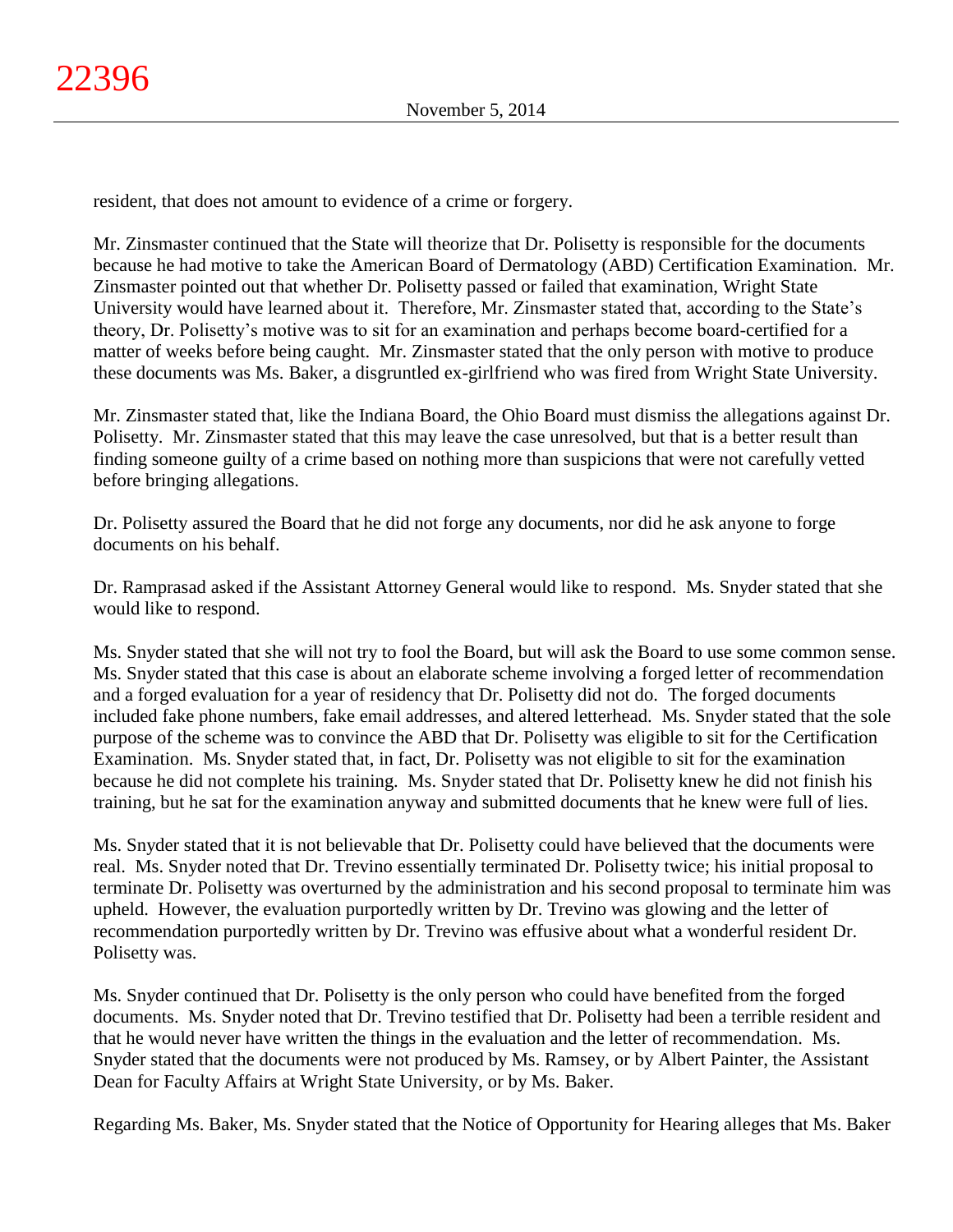denied any involvement in this matter. Ms. Snyder stated that the State did not prove that fact in the hearing and there is no evidence regarding it. Ms. Snyder stated that the Hearing Examiner did not consider Ms. Baker in the Report and Recommendation and suggested that the Board should not consider her either. Ms. Snyder stated that it does not matter whether Ms. Baker forged the documents or gave Dr. Polisetty the computer password or had any other involvement. Ms. Snyder stated that the key to this case is that Dr. Polisetty knew the documents were fake and he used them to present himself as board-eligible when he was not.

Ms. Snyder stated that the Board often talks about the importance of public trust in the medical profession. Ms. Snyder asked the Board if a patient could ever trust Dr. Polisetty. Ms. Snyder stated that the Indiana Board did not consider this case. Rather, the Indiana Board considered a case about Dr. Polisetty's consent agreement with that Board. Ms. Snyder also stated that the Indiana hearing did not have live witnesses and did not use the documents presented at the Ohio hearing. Instead, the Indiana hearing only used affidavits.

Ms. Snyder stated that she agrees with the Proposed Order to permanently revoke Dr. Polisetty's Ohio medical license.

## **Dr. Steinbergh moved to approve and confirm Ms. Clovis' Findings of Fact, Conclusions of Law, and Proposed Order in the matter of Sudhir Sitaram Polisetty, M.D. Dr. Rothermel seconded the motion.**

Dr. Ramprasad stated that he would now entertain discussion in the above matter.

Dr. Steinbergh stated that on January 8, 2014, the Board notified Dr. Polisetty that it was proposing action on his medical license based on allegations that after being involuntarily terminated from his residency program, he submitted a forged third-year evaluation and a forged letter of recommendation to potential employers and to the ABD for the purpose of taking the ABD Certification Examination.

Dr. Steinbergh continued that Dr. Polisetty had been terminated from his three-year dermatology residency program at Wright State University on January 27, 2012, having only partially completed his third year. At that time, Dr. Polisetty had been in the process of repeating his third year because of concerns about his professionalism. In December 2011, Dr. Polisetty entered into a Probationary Consent Agreement with the Ohio Board because he admitted that he was repeating the final year of his residency and had been placed on probationary status due to conduct related to professionalism.

In October 2012, Dr. Polisetty entered into a Superseding Step I Consent Agreement, which suspended his license for a minimum of 90 days, because he admitted that he had been terminated from his residency program and that he had inaccurately answered questions from a Board representative. Specifically, Dr. Polisetty had claimed to a Board representative that he had never been arrested for or charged with criminal offenses excluding minor traffic violations. In fact, Dr. Polisetty had been charged with two misdemeanor offenses, including resisting arrest. In January 2013, Dr. Polisetty entered into a Step II Consent Agreement which reinstated his license and subjected it to certain terms. That Step II Consent Agreement is currently in effect.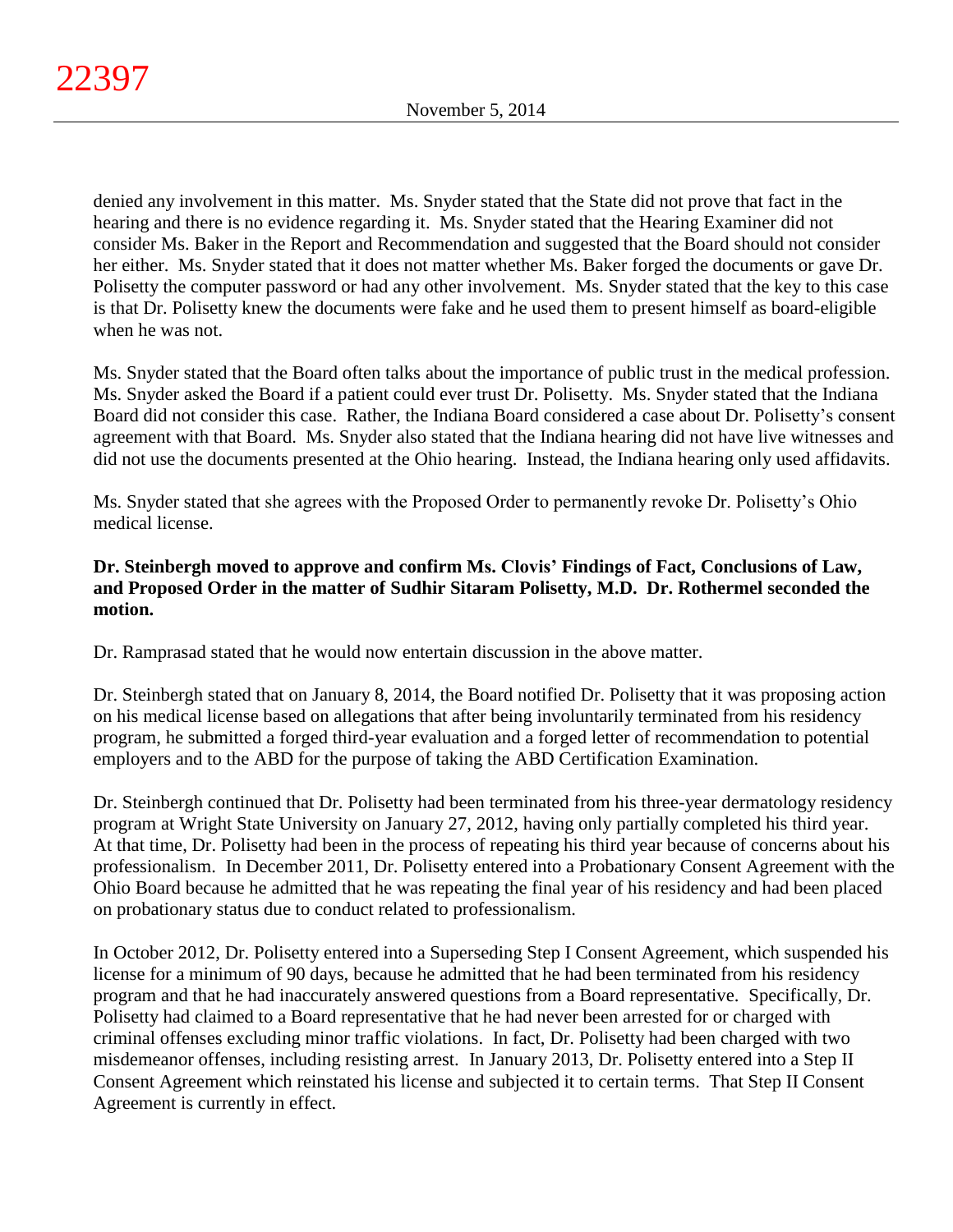Dr. Steinbergh noted that Dr. Polisetty was also licensed to practice medicine in Indiana since July 2013, but at the time of his hearing his Indiana license was under probation because of the restrictions on his Ohio medical license. Dr. Steinbergh stated that there was a discussion about the Indiana Board at the hearing, but Dr. Steinbergh did not feel that discussion was important to this case.

Dr. Steinbergh stated that Dr. Trevino, the residency program director and Chair of the Department of Dermatology at Wright State University, testified at the hearing. Dr. Trevino testified that Dr. Polisetty seemed to have overall good performance during his first year of residency, but there were concerns such as not showing up on time and not completing documentation and callbacks in a timely fashion. Dr. Trevino testified that Dr. Polisetty's second year presented more serious problems, including tardiness, unexcused absences, unexcused early departures, failure to wear the required attire, and issues with documentation. Dr. Polisetty was counseled and warned about these issues.

Dr. Steinbergh stated that in his testimony, Dr. Polisetty conceded that his second year started smoothly but became rocky. Dr. Polisetty also testified about his relationship with Ms. Baker, the Business Manager for the Department of Dermatology, and how it affected his life in the program and his personal life. At that time Dr. Polisetty was in a relationship with another woman who was the mother of his son. Dr. Polisetty was also having difficulty with his parents, who disowned him for having a child out of wedlock. Dr. Steinbergh noted documentation regarding Ms. Baker's disruption of his life and disruption of the hospital setting. In January 2010, Dr. Polisetty was placed on probation due to tardiness to clinic assignments, lack of professional attire, inadequate documentation in patient records, and lack of timely completion of patient dictation.

Dr. Steinbergh commented that it is clear to her that Dr. Polisetty is a disruptive physician who did not comply with the rules and put the hospital and the training program as risk by failing to respond appropriately to patient care.

Dr. Steinbergh continued that despite his probation, Dr. Polisetty completed his second year of residency. However, problems continued and he was placed on administrative leave with a preliminary determination to terminate him from the program. Following a due process hearing, Dr. Polisetty was allowed to continue in his residency program under certain conditions. Dr. Polisetty was counseled that if the problems continue, he would be terminated.

For those unfamiliar with these hospital processes, Dr. Steinbergh explained that the decision to terminate a resident is never made by the program director alone. Depending on the specific institution, discussions about terminating a resident may include the program director, the hospital CEO, an academic steering committee, the dean, the chief resident, and possibly the chief financial officer. Dr. Steinbergh further noted that the Accreditation Council for Graduate Medical Education (ACGME) defines six general competencies that residents must demonstrate in order to be graduated from a program. The six general competencies are patient care, medical knowledge, professionalism, systems-based practice, practice-based learning, and interpersonal and communications skills. Dr. Steinbergh stated that Dr. Polisetty did not pass these standards. Dr. Steinbergh stated that Dr. Trevino, a man of high reputation, would never put his career at risk by providing an inaccurate evaluation and letter of recommendation for Dr. Polisetty.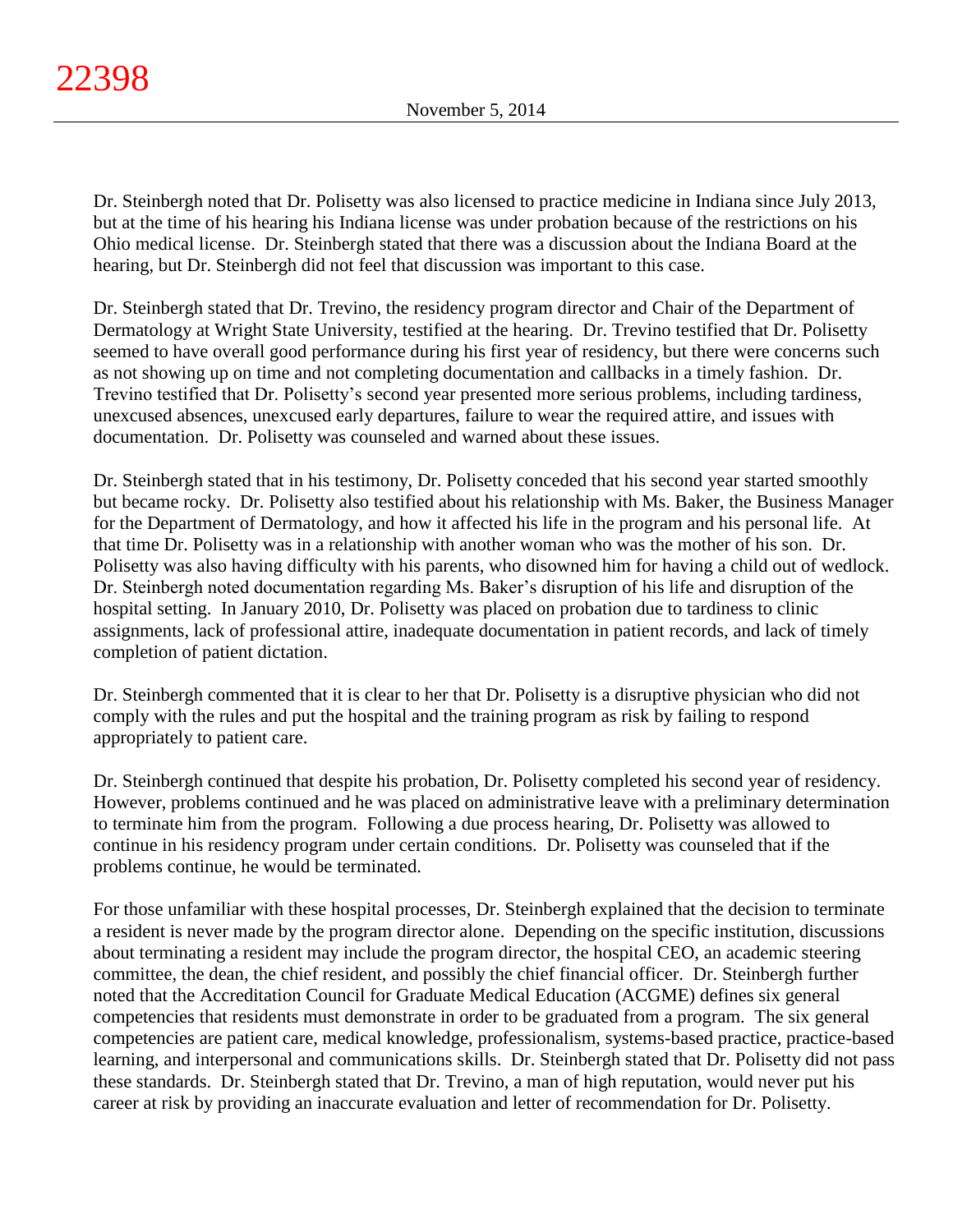Dr. Steinbergh stated that in reviewing this case, she asked the Board staff to help her understand what it means legally to submit a forged document or to forge a document. Dr. Steinbergh was referred to Section 2913.31, Ohio Revised Code, which describes a number of ways that one can commit forgery, including the following:

- By forging or writing yourself and claiming that it is another person's act or writing with purpose to use the document to obtain some benefit for yourself or someone else through deception.
- By helping someone else create a forged writing to obtain some benefit for yourself or someone else through deception.
- By uttering or possessing with purpose to utter any writing that you know to have been forged with the purpose of using that document to obtain some benefit for yourself or someone else through deception.

Dr. Steinbergh also noted that according to Section 2913.01(G), Ohio Revised Code, "Forge" means "to fabricate or create, in whole or in part and by any means, any spurious writing, or to make, execute, alter, complete, reproduce, or otherwise purport to authenticate any writing, when the writing in fact is not authenticated by that conduct." According to Section 2913.01(F), Ohio Revised Code, "Writing" means "any computer software, document, letter, memorandum, note, paper, plate, data, film, or other thing having in or upon it any written, typewritten, or printed matter, and any token, stamp, seal, credit card, badge, trademark, label, or other symbol of value, right, privilege, license, or identification." According to Section 2913.01(H), "Utter" means "to issue, publish, transfer, use, put or send into circulation, deliver, or display."

Because of the foregoing definitions, Dr. Steinbergh felt it was not necessary for the Board to prove who forged the documents. It was only necessary for the Board to understand and believe that Dr. Polisetty used these documents, which he knew were not generated by Dr. Trevino, to gain access to the ABD examination and other purposes of employment. Dr. Steinbergh continued that if Dr. Polisetty's intent for doing so was to obtain a benefit for himself or someone else by deceiving a person or entity into thinking the documents were genuine, then he committed acts constituting forgery, which is a felony.

Dr. Steinbergh reiterated that Dr. Polisetty used these documents, which he knew were not legitimate, in order to benefit himself by sitting for a certification examination that he knew he did not qualify for. Dr. Steinbergh agreed with the Findings of Fact, Conclusions of Law, and the Proposed Order to permanently revoke Dr. Polisetty's medical license. Dr. Steinbergh commented that it is never easy to permanently revoke a license, but there comes a time when the Board must say that a person ought not to have the privilege of practicing medicine in this state.

Mr. Giacalone stated that he enjoys reading fiction, but he does not enjoy reading fiction in testimony. Mr. Giacalone found the theory proposed by Dr. Polisetty to be ludicrous. Mr. Giacalone stated that the only person who could have benefited from the forged documents was Dr. Polisetty. Mr. Giacalone stated that Dr. Polisetty's testimony is replete with answers that do not line up. For instance, Dr. Polisetty testified that he had threatened Wright State University with litigation and that is why the letter of recommendation was written; however, that was not true. Mr. Giacalone also opined that the forged letter of recommendation was so particular in detail that Dr. Polisetty was the only person who would have known those details. Mr. Giacalone opined that Dr. Polisetty must have played a role in crafting the letter and that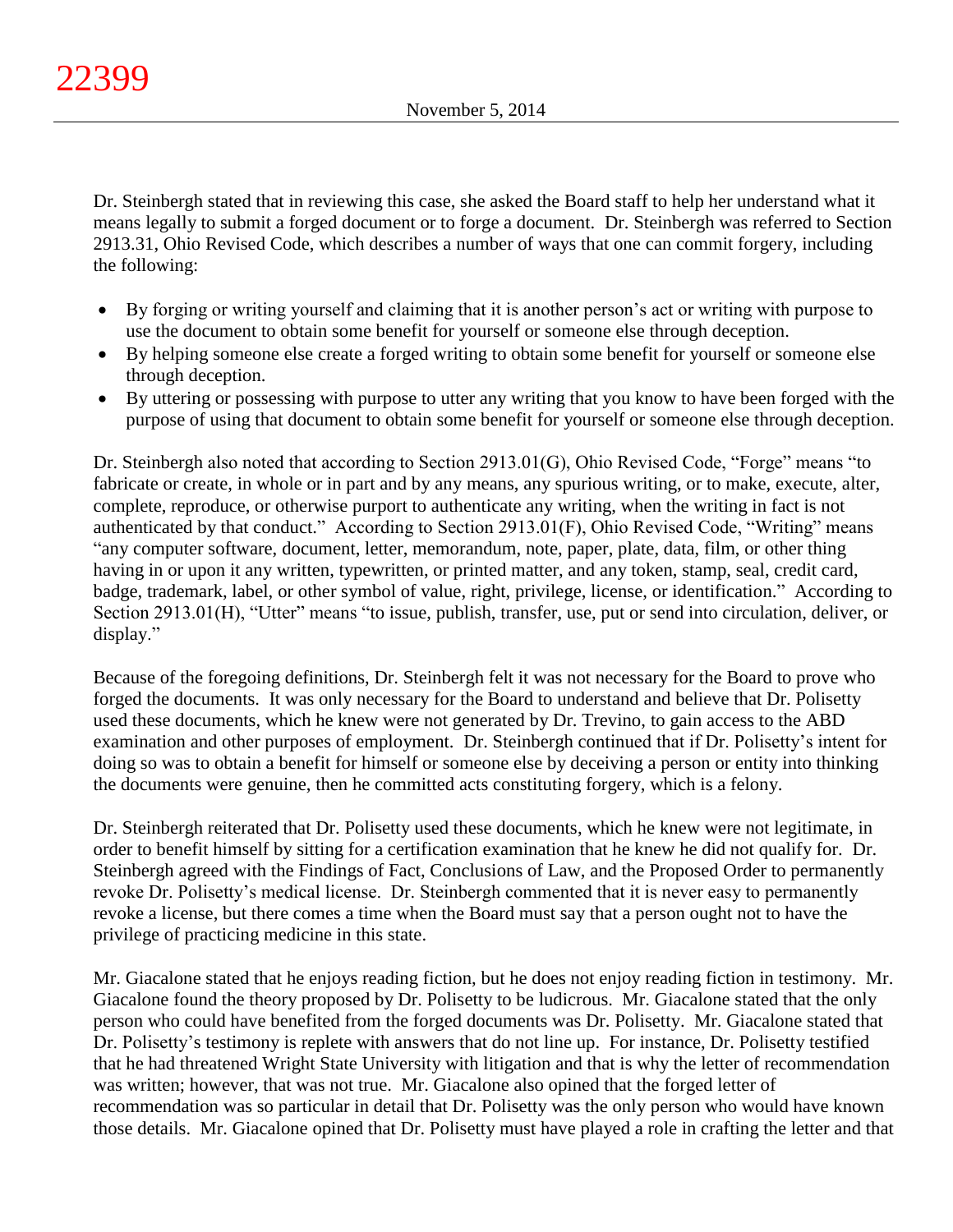concocting a far-reaching scheme to explain the letter is insulting to the Board. Mr. Giacalone agreed with the Proposed Order of permanent revocation.

Dr. Rothermel stated that it is never comfortable as a member of the Board to consider revoking or suspending a license, especially for someone who has just completed residency and has committed years to schooling and training to become a physician. However, Dr. Rothermel opined that the lack of integrity and professionalism demonstrated throughout these proceedings would have a risk of impacting practice in later years. Dr. Rothermel stated that in practicing medicine, integrity and professionalism are of utmost importance.

Dr. Ramprasad found it very odd that an email purporting to be from Dr. Trevino was sent to the ABD requesting that Dr. Polisetty's examination date be moved to July 18, 2013. Then 14 minutes later, as if by magic, the ABD received an email from Dr. Polisetty requesting July 18, 2013, as his examination date. Dr. Ramprasad further stated that even if the documents were produced by someone else, Dr. Polisetty knew he did not qualify to sit for the examination because he did not complete three years of training. Dr. Ramprasad also noted that prior to this, Dr. Polisetty entered into a Consent Agreement for lying to the Board. When Dr. Polisetty appeared before the Board as stipulated by that Consent Agreement, he continued to lie by saying how well he was communicating periodically with Dr. Trevino. In truth, Dr. Trevino testified that he never communicated with Dr. Polisetty after he was terminated from the program. Dr. Ramprasad stated that he agrees with the Proposed Order of permanent revocation.

Mr. Gonidakis asked if the Board should consider a non-permanent revocation of Dr. Polisetty's license or if the facts of this case warrant a second chance. Dr. Steinbergh stated that she had considered that, but speculated that an alternative would probably entail a very long suspension and putting Dr. Polisetty into yet another order. Dr. Steinbergh noted that Dr. Polisetty still has not admitted to doing anything wrong. Mr. Gonidakis asked if the Board has a history of zero tolerance with similar cases. Dr. Steinbergh replied that the Board has seen cases of forged documents before, but a scheme of this magnitude is very unusual. Mr. Giacalone noted that Dr. Polisetty has had issues with the Board in the past for lying and he has already had his second chance. Mr. Giacalone also stated that this scheme was premeditated and incredibly calculated, going far beyond simply forgetting to mark a box.

A vote was taken on Dr. Steinbergh's motion to approve:

| <b>ROLL CALL:</b> | Dr. Bechtel    | - abstain |
|-------------------|----------------|-----------|
|                   | Dr. Saferin    | - abstain |
|                   | Dr. Rothermel  | - aye     |
|                   | Dr. Steinbergh | - aye     |
|                   | Mr. Kenney     | - aye     |
|                   | Dr. Ramprasad  | - aye     |
|                   | Dr. Soin       | - aye     |
|                   | Dr. Schachat   | - aye     |
|                   | Mr. Gonidakis  | - aye     |
|                   | Mr. Giacalone  | - aye     |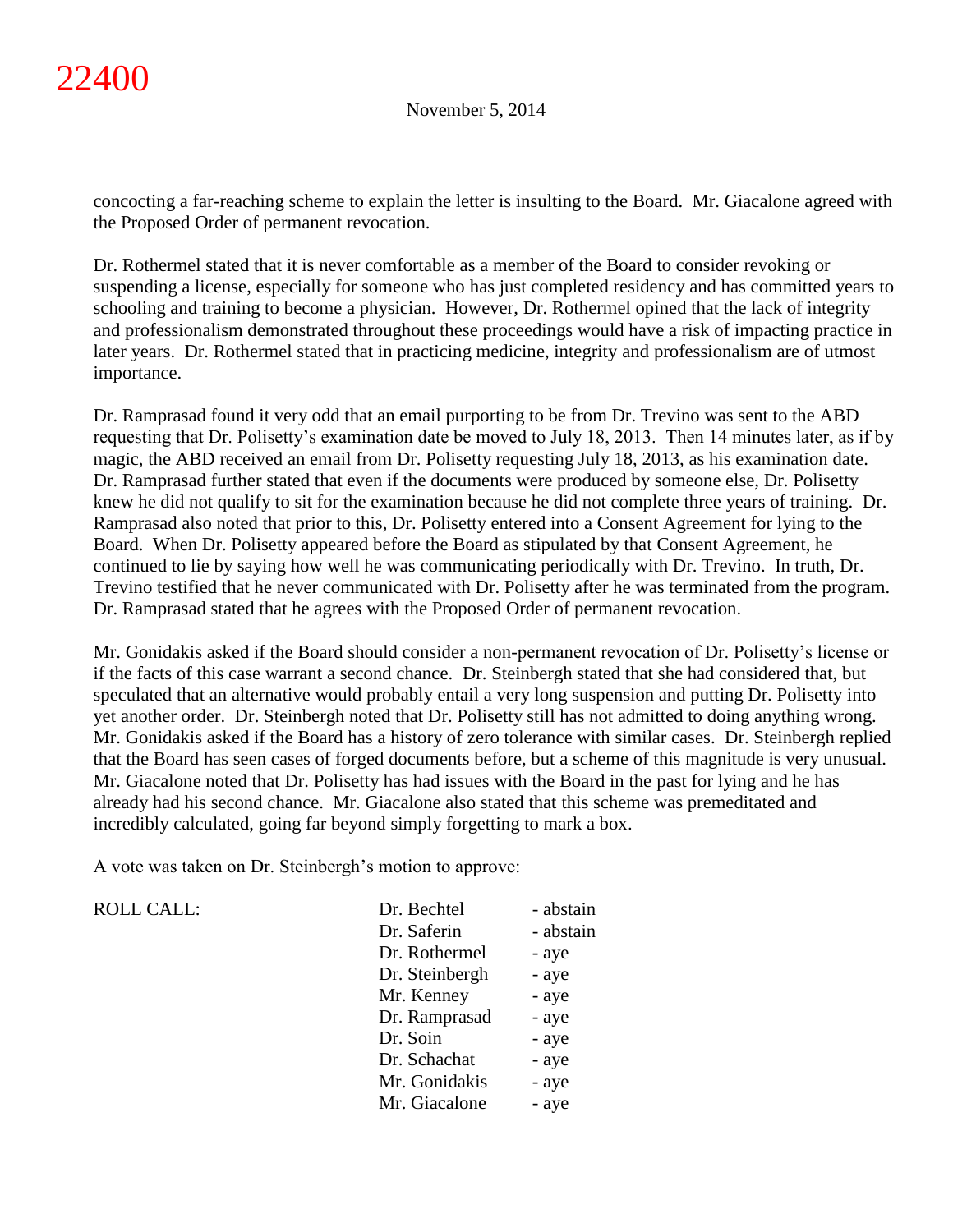The motion to approve carried.

## PAUL SRESTHADATTA, D.O.

Dr. Ramprasad directed the Board's attention to the matter of Paul Sresthadatta, D.O. No objections have been filed. Ms. Shamansky was the Hearing Examiner.

Dr. Ramprasad stated that a request to address the Board has been timely filed on behalf of Dr. Sresthadatta. Five minutes will be allowed for that address.

Dr. Sresthadatta was represented by his attorney, Elizabeth Collis.

Ms. Collis stated that this case is somewhat different from the cases the Board traditionally sees. Ms. Collis stated that in 2010, Dr. Sresthadatta entered into a Consent Agreement with the Board based on an addiction to narcotics. Dr. Sresthadatta sought treatment and he has been in compliance with his Consent Agreement. In December 2013, Dr. Sresthadatta tested positive for alcohol.

Dr. Ramprasad exited the meeting at this time. Mr. Kenney assumed the chair.

Ms. Collis stated that Dr. Sresthadatta's positive test was very curious because even before entering treatment Dr. Sresthadatta rarely consumed alcohol due to a medical condition that prevented him from processing alcohol properly. Upon reflection, Dr. Sresthadatta determined that there was a medication he was using that had an alcohol base. Dr. Sresthadatta believes that it was his exposure to this medication that led to the positive test.

Ms. Collis stated that in previous cases in which a probationer has taken a medication that resulted in a positive screen test, the Board has imposed a very short suspension or no suspension. Ms. Collis referred to the case of Tom Starr, M.D., who took a medication which contained a narcotic while under probation with the Board. Ms. Collis noted that in Dr. Starr's case, the Board suspended his medical license for only 14 days. Ms. Collis opined that if the Board believes Dr. Sresthadatta took the medication without realizing it contained alcohol, then a very short suspension or no suspension would be appropriate. Ms. Collis continued that if the Board believes that Dr. Sresthadatta's relapse was intentional, then the Hearing Examiner's recommendation of a 90-day suspension is typical for a first-time relapse.

Dr. Sresthadatta stated that in 2010 he entered into a Step I Consent Agreement with the Board after it was determined that he suffered from substance abuse. Dr. Sresthadatta completed a 28-day treatment program and began random drug screening. Dr. Sresthadatta's medical license was reinstated approximately 90 days later. Dr. Sresthadatta stated that at the time he entered treatment his life was out of control. In 2010, Dr. Sresthadatta broke his foot and was prescribed Percocet as a pain reliever. After his foot healed he began using Percocet abusively. Dr. Sresthadatta stated that while he has abused other medications such as oxycodone, he has never consumed alcohol in any degree or fashion. Dr. Sresthadatta believed that the last time he consumed any alcohol was 2010. Dr. Sresthadatta stated that he has been clean and sober since his sobriety date of November 10, 2010.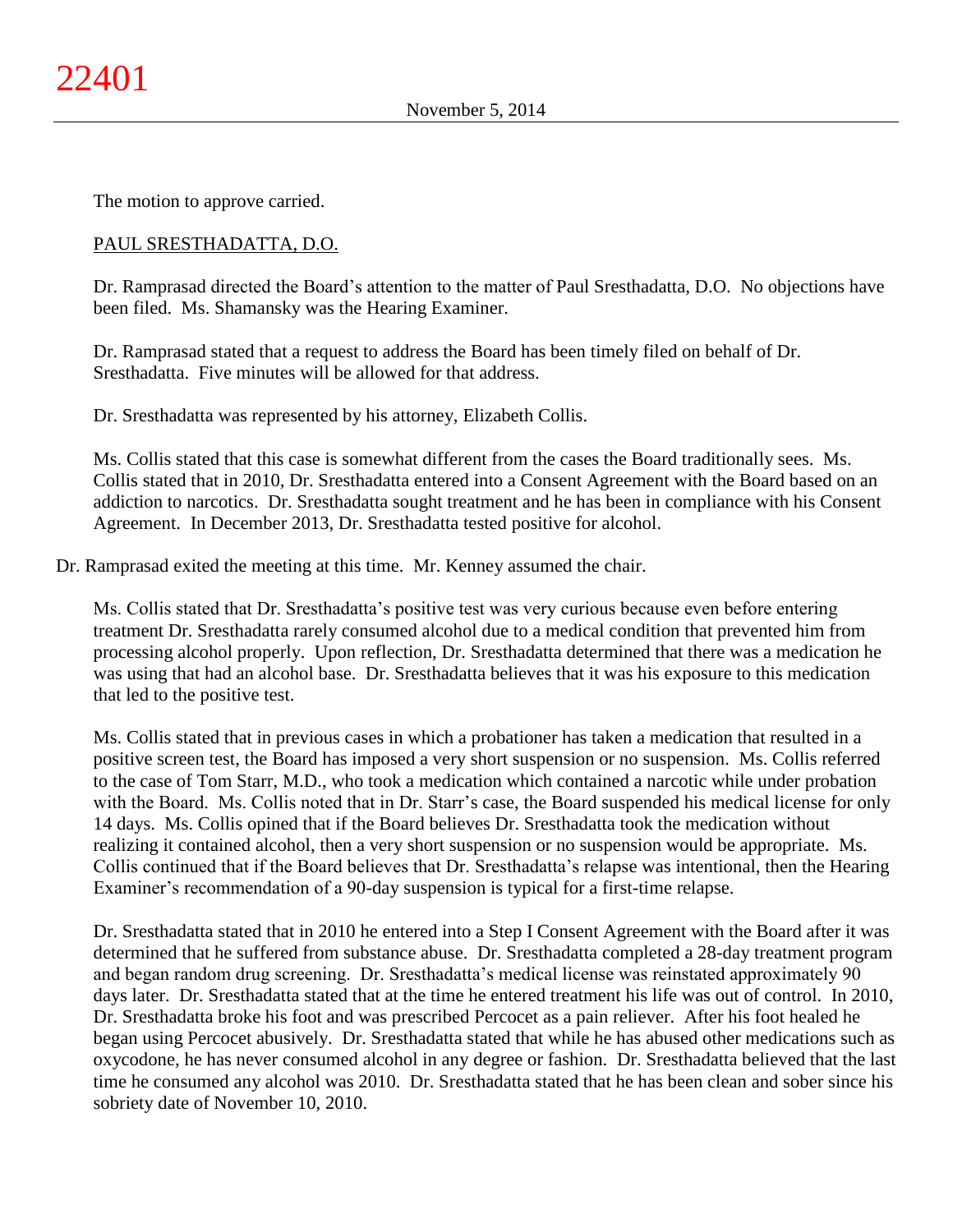Dr. Sresthadatta stated that he is before the Board today due to a positive screen for alcohol. Dr. Sresthadatta stated that from the time he was first questioned about this by the Board, he has always asserted that he did not intentionally consume an alcoholic beverage. As he testified at hearing, Dr. Sresthadatta stated that he has alcohol dehydrogenase deficiency syndrome which throughout his life has caused a negative reaction to any form of alcohol. Dr. Sresthadatta stated that for this reason, he has very rarely consumed alcohol even before his agreement with the Board.

Dr. Sresthadatta stated that at hearing he had testified that he was using a topical alcohol-based product called Androgel for a testosterone deficiency. Dr. Sresthadatta stated that the Androgel had by prescribed by his physician, who had full knowledge of his Consent Agreement. Dr. Sresthadatta stated that his use of Androgel is the only explanation he can think of for his positive screen result. Dr. Sresthadatta stated that he never intentionally consumed any alcoholic beverage.

Dr. Sresthadatta stated that he has made significant changes in his life and he no longer works as a surgeon. Dr. Sresthadatta stated that how he had functioned previously as a very busy surgeon was a significant contributor to the pathway that initially led him to abuse and addiction. Dr. Sresthadatta stated that he currently works at an urgent care facility on a very specific schedule and he ensures that he has time to attend rehabilitation meetings, as well as time for family and time for himself. Dr. Sresthadatta admitted that he is an addict and stated that he will continue with random drug testing. Dr. Sresthadatta stated that a suspension of his medical license would have a significant financial impact on himself and his family. Dr. Sresthadatta asked the Board to consider refraining from suspending his license at this time.

Mr. Kenney asked if the Assistant Attorney General would like to respond. Ms. Snyder stated that she would like to respond.

Ms. Snyder stated that Dr. Sresthadatta entered into a Step II Consent Agreement in April 2011 due to his abuse of Percocet. On October 8, 2013, one of Dr. Sresthadatta's random urine screens was positive for alcohol, but at a very low level. The Board then asked for ethyl glucuronide (EtG) and ethyl sulfate (EtS) testing to confirm the positive result. Ms. Snyder stated that the EtG and EtS tests, which are very sensitive, were positive for alcohol at a high level.

Dr. Ramprasad returned to the meeting at this time and resumed the chair.

Ms. Snyder continued that Dr. Sresthadatta claims that his use of the medication Androgel caused the positive test results. Ms. Snyder stated that James Ferguson, D.O., Medical Director in the Professional Monitoring Division of FirstLab, the facility which conducted the screening tests, testified that the tests results were so high that Dr. Sresthadatta's use of Androgel could be ruled out as a cause. Dr. Ferguson provided a study involving people using the hand sanitizer Purell; Ms. Snyder stated that Purell is about 62% alcohol, which is comparable to Androgel's 67% alcohol. The participants in that study, who applied Purell repeatedly, did not test anywhere near the levels that Dr. Sresthadatta had tested. While Dr. Sresthadatta had speculated that his alcohol dehydrogenase deficiency syndrome had caused his body to produce the high levels of metabolites due to the topical Androgel medication, Dr. Ferguson believed that the syndrome would not have produced such high results.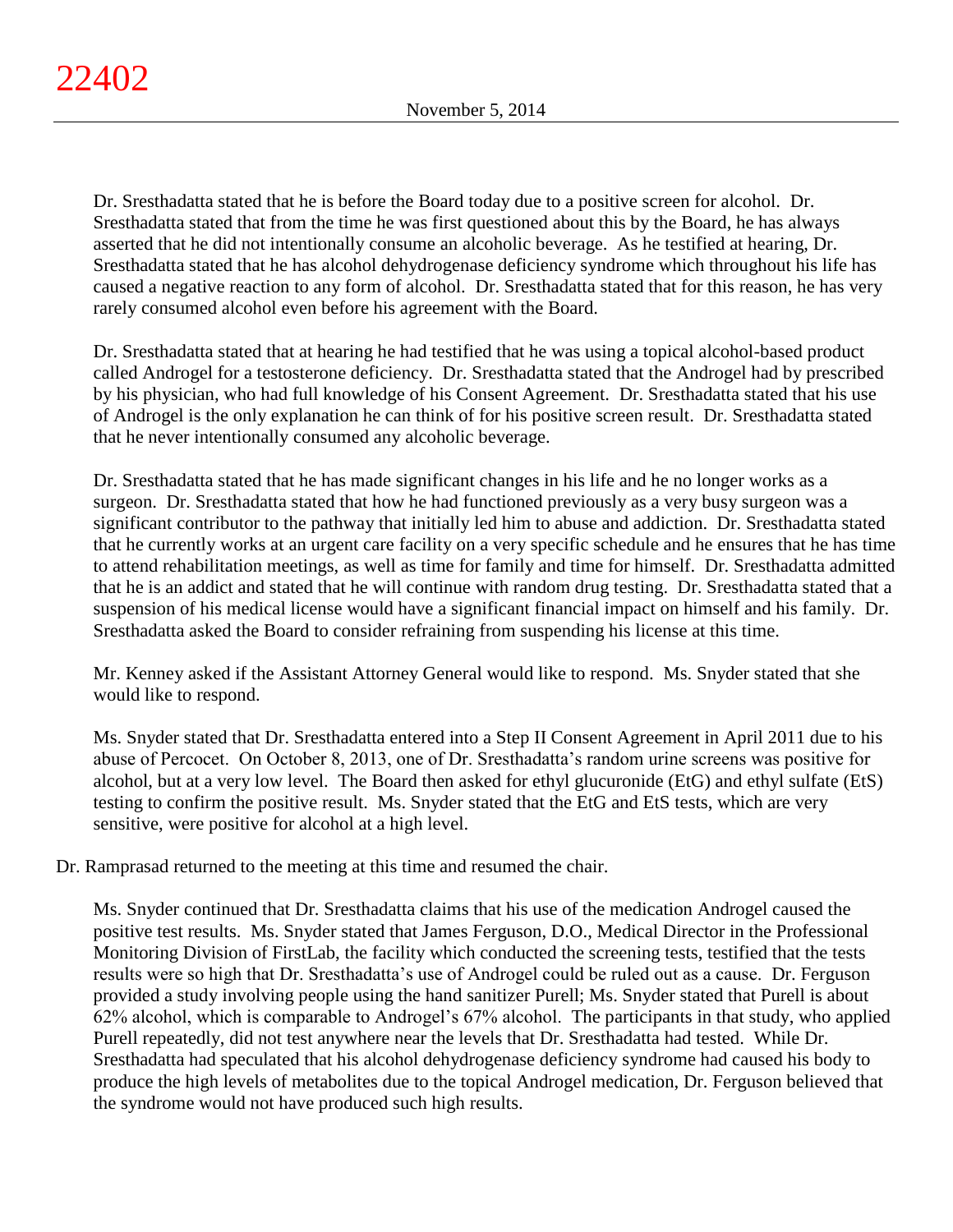Ms. Snyder opined that it if difficult to accept Dr. Sresthadatta's explanation not only because of Dr. Ferguson's testimony, but also because of testimony that Dr. Sresthadatta had been very careful in the past to make sure that other products he used, such as soap, did not contain alcohol. Ms. Snyder also noted testimony that Dr. Sresthadatta has used Androgel for a very long time before suddenly testing positive. Ms. Snyder stated that Dr. Sresthadatta has had a good, long run of sobriety and this seems to be a "blip" in his record. Ms. Snyder supported the Hearing Examiner's Report and Recommendation.

## **Dr. Steinbergh moved to approve and confirm Ms. Shamansky's Findings of Fact, Conclusions of Law, and Proposed Order in the matter of Paul Sresthadatta, D.O. Dr. Soin seconded the motion.**

Dr. Ramprasad stated that he would now entertain discussion in the above matter.

Mr. Gonidakis stated that Dr. Sresthadatta is before the Board based on an alleged violation of his Step II Consent Agreement. Mr. Gonidakis stated that Dr. Sresthadatta had been a full-time surgeon at Grant Hospital, but he lost that position in 2010 due to his addiction to pain medication and his forgery of prescriptions. Dr. Sresthadatta was arrested, spent time in jail, and entered into treatment at Shepherd Hill Hospital. Dr. Sresthadatta entered into a Step I Consent Agreement with the Board which suspended his medical license, then subsequently entered into a Step II Consent Agreement which reinstated his license and imposed probationary terms for a minimum of five years. Under the terms of his probation, Dr. Sresthadatta was required to abstain from drugs and alcohol, attend rehabilitation meetings, and undergo random drug screens.

Mr. Gonidakis continued that in October 2013, one of Dr. Sresthadatta's random urine screens was positive for alcohol. Dr. Sresthadatta has claimed that the positive result was due to the Androgel medication he had been prescribed. However, Mr. Gonidakis found the testimony of Dr. Ferguson compelling. Dr. Ferguson testified that false positives on random screens do happen, but the additional tests that followed were 99% to 100% accurate. Dr. Sresthadatta also claims to have alcohol dehydrogenase deficiency syndrome, though Mr. Gonidakis noted that Dr. Sresthadatta has never been tested for that and Dr. Sresthadatta admits to having drank alcohol from time to time in his life.

Mr. Gonidakis further stated that Dr. Sresthadatta violated his Consent Agreement on Thanksgiving 2013 when he failed to call into FirstLab when required. Dr. Sresthadatta claimed that he had failed to call in because he was off of his routine due to the holiday. Mr. Gonidakis understood how that could happen and noted that at 4:00 p.m. that day he located an open facility where he could to a urine screen, which came back negative. Although this was technically a violation of Dr. Sresthadatta's Consent Agreement, Mr. Gonidakis gave Dr. Sresthadatta credit for following up in that instance.

Mr. Gonidakis stated that Dr. Sresthadatta violated his Consent Agreement by consuming alcohol and the Board must uphold a contract it has with a licensee. Mr. Gonidakis supported the Proposed Order to suspend Dr. Sresthadatta's medical license for a minimum of 90 days with conditions for reinstatement.

Mr. Kenney opined that Dr. Sresthadatta would be fortunate to only receive a 90-day suspension from the Board. Mr. Kenney commented that if Dr. Sresthadatta comes before the Board again under similar circumstances, he will not find it so easy. Mr. Kenney felt that Dr. Sresthadatta did not seem interested in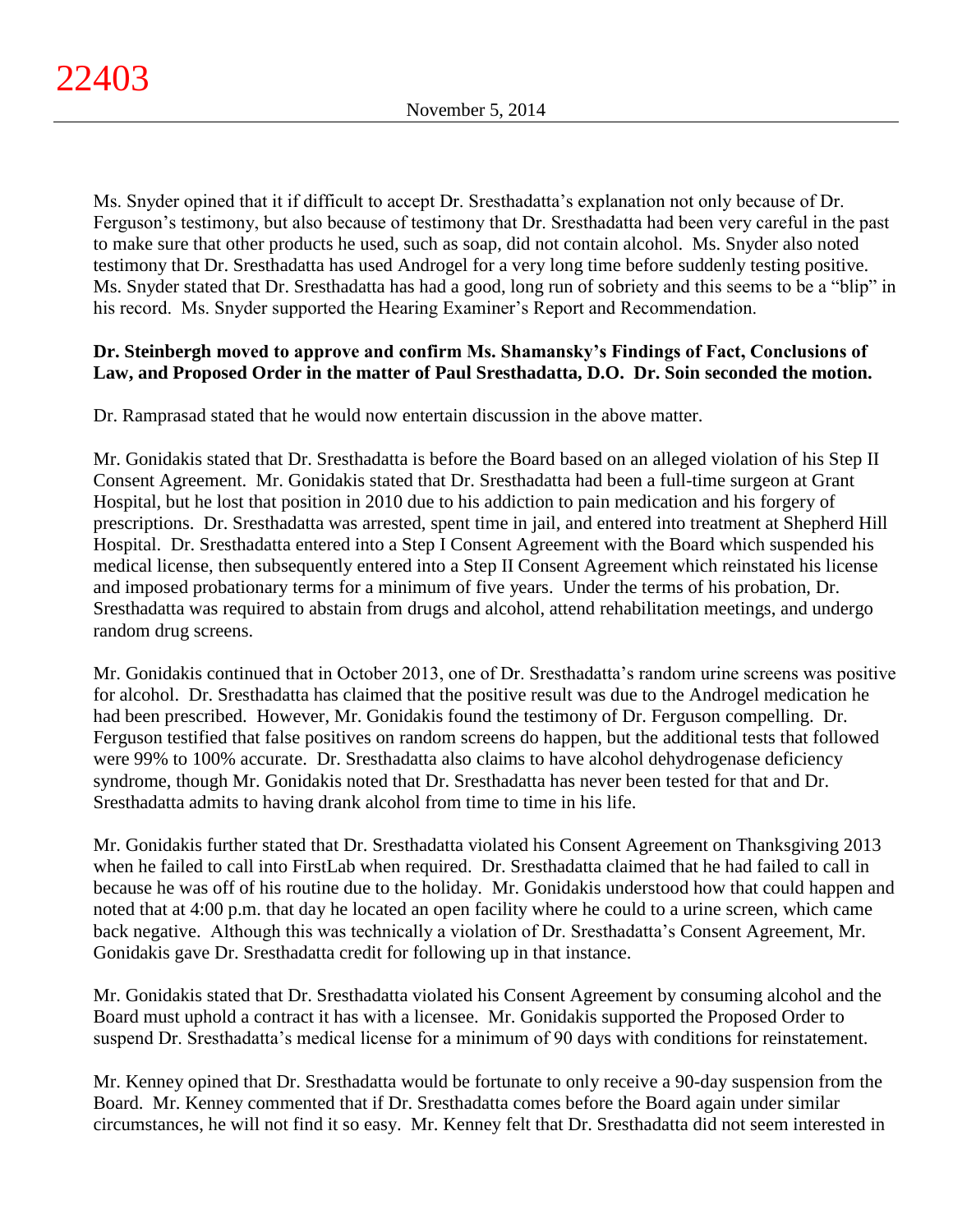fulfilling his obligations to the Board. Mr. Kenney remarked that it is not good when the Board gives someone a chance to rehabilitate himself and he rejects that with his actions.

Dr. Steinbergh noted that the Proposed Order would require Dr. Sresthadatta to submit to a drug and alcohol assessment and any appropriate treatment as determined by an informed assessment. Dr. Steinbergh further noted that the Proposed Order does not require a 72-hour inpatient assessment, but rather it allows the assessor to determine if the assessment should be inpatient or outpatient. Ms. Bickers acknowledged that under the Board's current rules, the board-approved assessor can make that determination when the practitioner has at least one year of sobriety. Dr. Steinbergh asked if the Board could amend the Proposed Order to require that the assessment be inpatient. Ms. Marshall answered that the Board can amend the Proposed Order in that fashion, but noted that the current Proposed Order uses standard language.

Dr. Steinbergh opined that Dr. Sresthadatta's initial assessment should be inpatient because Dr. Sresthadatta continues to deny that he ingested alcohol despite the positive urine screen and the convincing testimony from Dr. Ferguson that the positive screen did not result from anything applied to his skin. Dr. Steinbergh also noted Mr. Kenney's concerns regarding the suggested length of Dr. Sresthadatta's suspension.

Dr. Ramprasad opined that the Board should rely on the people who have been approved by the Board as experts on these assessments. Dr. Ramprasad felt that it was not appropriate to second-guess a boardapproved expert by instructing them how the assessment must be done. Dr. Rothermel agreed and stated that the assessor may well determine that a 72-hour inpatient assessment is necessary.

Mr. Giacalone stated that he has no opinion on the assessment except to say that if what the Board has done in the past makes sense then it should continue to do that. Mr. Giacalone stated that the key is that Dr. Sresthadatta's defense regarding Androgel was rebutted, so it is the Board's opinion that he is lying. Mr. Giacalone stated that if Dr. Sresthadatta comes before the Board again, forgiveness will be slight. Mr. Giacalone advised Dr. Sresthadatta that if he values his medical license then he must stay on track and have no more positive urine screens.

Dr. Ramprasad agreed with Mr. Giacalone and stated that there is no explanation for this other than Dr. Sresthadatta having relapsed by consuming alcohol. Dr. Ramprasad found it bothersome when someone is untruthful because it means they are not self-reflecting and they do not understand what is happening to them. Dr. Ramprasad stated that he understands Dr. Steinbergh's concerns because all Board members are concerned that this is not the right direction for Dr. Sresthadatta. Dr. Ramprasad echoed Mr. Kenney's and Mr. Giacalone's comments that if this happens once more, there will not be another chance.

A vote was taken on Dr. Steinbergh's motion to approve:

| ROLL CALL: | Dr. Bechtel    | - abstain |
|------------|----------------|-----------|
|            | Dr. Saferin    | - abstain |
|            | Dr. Rothermel  | - ave     |
|            | Dr. Steinbergh | - aye     |
|            |                |           |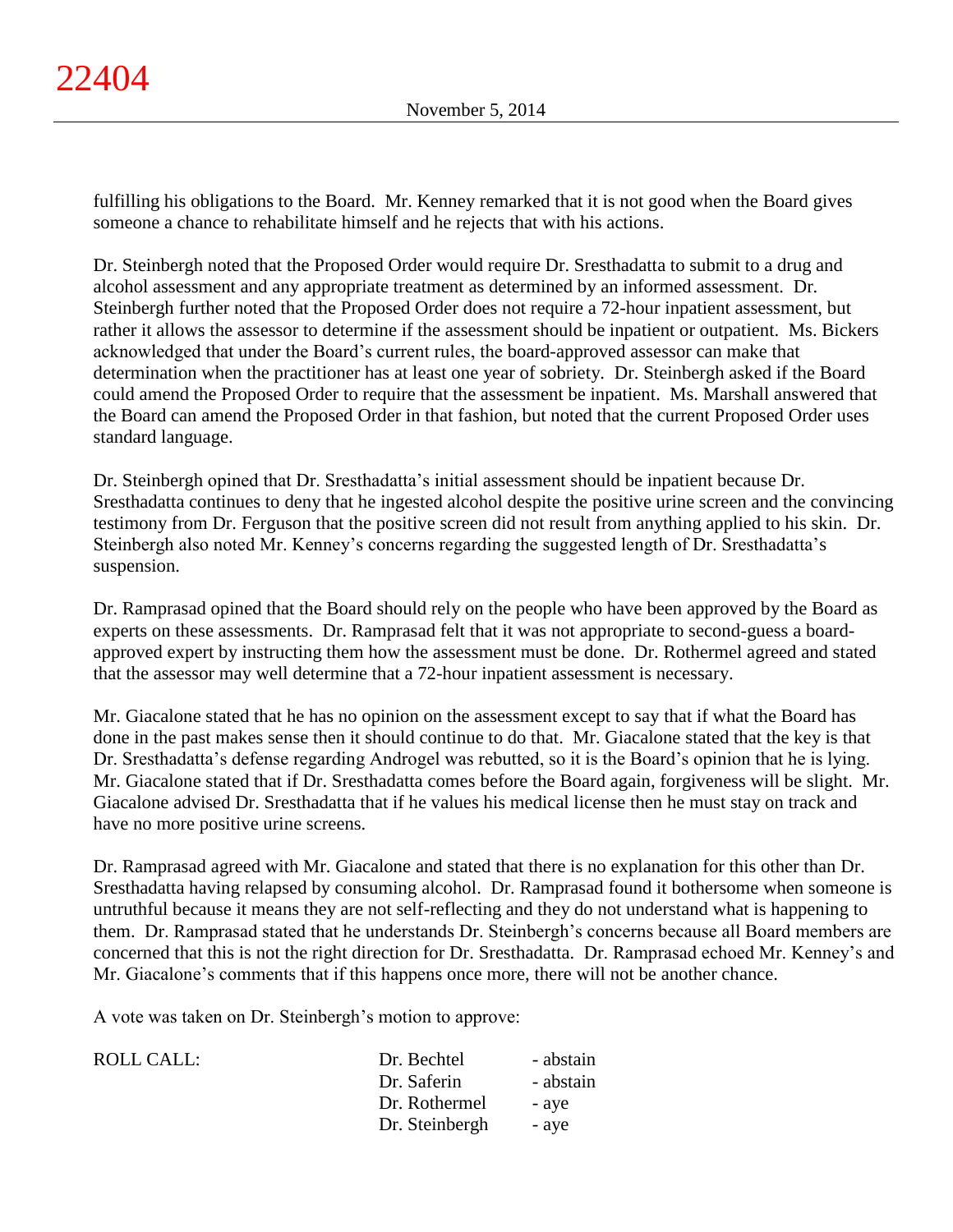| - aye |
|-------|
| - aye |
| - aye |
| - aye |
| - aye |
| - aye |
|       |

The motion to approve carried.

## REPORT AND RECOMMENDATION ON REMAND

#### FRANKLIN DONALD DEMINT, D.O.

Dr. Ramprasad announced that the Board would now consider the Report and Recommendations on Remand appearing on its agenda.

Dr. Ramprasad asked whether each member of the Board had received, read and considered the hearing records, the Findings of Fact, Conclusions of Law, Proposed Orders, and any objections filed in the matter of Franklin Donald Demint, D.O.

A roll call was taken:

ROLL CALL:

ROLL CALL:

| Dr. Bechtel    | - aye |
|----------------|-------|
| Dr. Saferin    | - aye |
| Dr. Rothermel  | - aye |
| Dr. Steinbergh | - aye |
| Mr. Kenney     | - aye |
| Dr. Ramprasad  | - aye |
| Dr. Soin       | - aye |
| Dr. Schachat   | - aye |
| Mr. Gonidakis  | - aye |
| Mr. Giacalone  | - aye |

Dr. Ramprasad asked whether each member of the Board understands that the disciplinary guidelines do not limit any sanction to be imposed, and that the range of sanctions available in the matter runs from dismissal to permanent revocation. A roll call was taken:

| Dr. Bechtel    | - aye |
|----------------|-------|
| Dr. Saferin    | - aye |
| Dr. Rothermel  | - aye |
| Dr. Steinbergh | - aye |
| Mr. Kenney     | - aye |
| Dr. Ramprasad  | - aye |
| Dr. Soin       | - aye |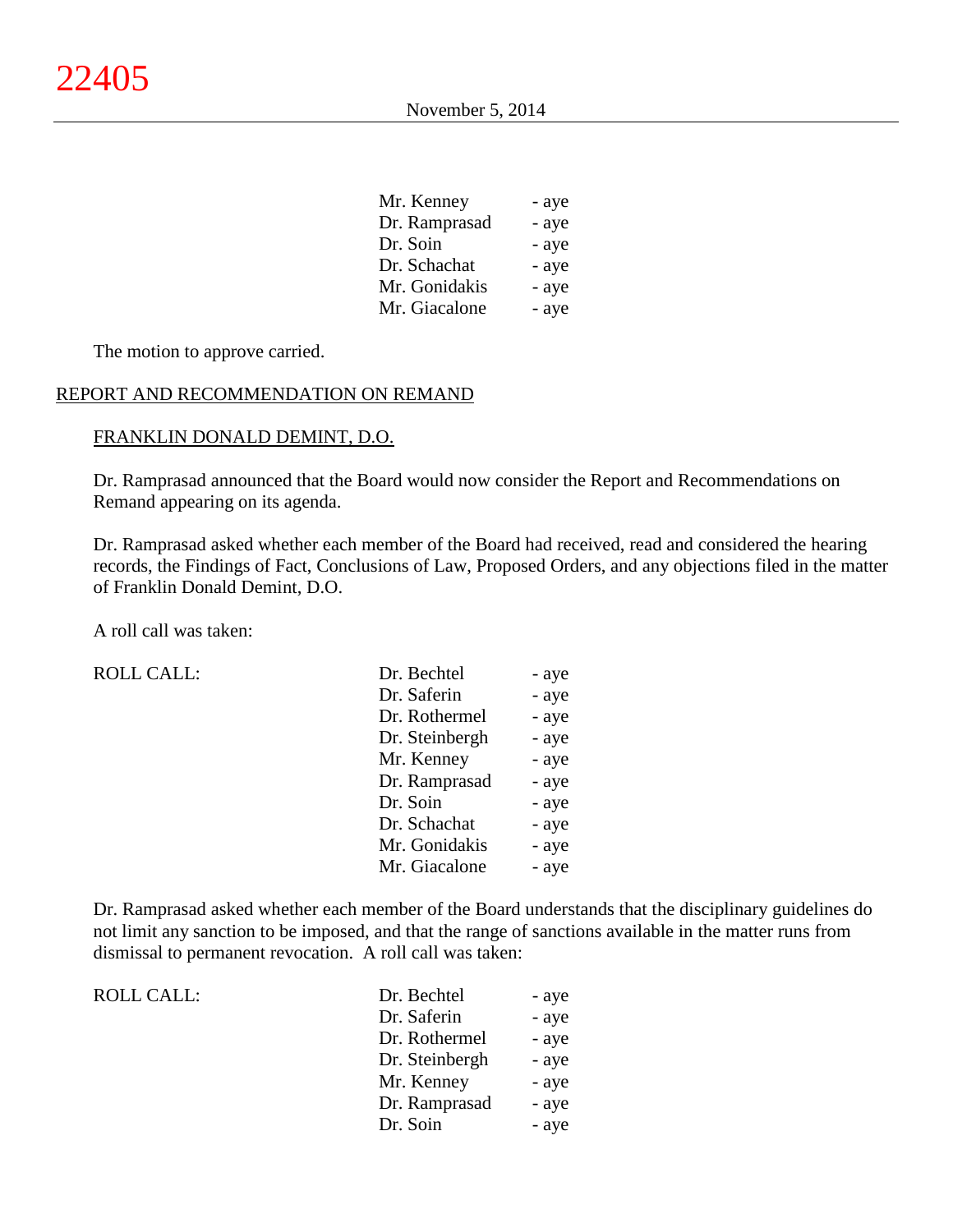| Dr. Schachat  | - aye |
|---------------|-------|
| Mr. Gonidakis | - aye |
| Mr. Giacalone | - aye |

Dr. Ramprasad noted that, in accordance with the provision in section 4731.22(F)(2), Ohio Revised Code, specifying that no member of the Board who supervises the investigation of a case shall participate in further adjudication of the case, the Secretary and Supervising Member must abstain from further participation in the adjudication of any disciplinary matters. In this matter, Dr. Bechtel served as Secretary and Dr. Saferin served as Supervising Member.

Dr. Ramprasad directed the Board's attention to the matter of Franklin Donald Demint, D.O. Dr. Ramprasad stated that on April 18, 2013, the Medical Board entered an Order that suspended Dr. Demint's certificate for at least 180 days, set forth interim monitoring conditions and requirements for reinstatement, followed by probationary terms and conditions for at least three years. Dr. Demint appealed the Board's decision to the Franklin County Court of Common Pleas. On August 8, 2013, the Court reversed the Board's Order and remanded the case to the Board for a new hearing. The basis for the court's decision was that Dr. Demint should have been afforded additional time to obtain an expert witness prior to the hearing.

Dr. Ramprasad continued that an informal presentation of additional evidence took place on June 2, 2014, and the matter is now before the Board. Objections to Mr. Porter's Report and Recommendation on Remand have been filed by Dr. Demint and were previously distributed to Board members.

## **Dr. Steinbergh moved to approve and confirm the Proposed Findings of Fact, Conclusions of Law, and Order in the matter of Dr. Demint. Dr. Soin seconded the motion.**

Dr. Ramprasad stated that he will now entertain discussion in the above matter.

Dr. Ramprasad stated that the matter of Dr. Demint was initially brought to the attention of the Board due to his treatment of 14 patients with pain medications. Patient 1, who came to the practice with a possible history of misusing pain medications, was diagnosed by Dr. Demint with fibromyalgia. However, Dr. Demint failed to document any evidence to support this diagnosis. Previously, the Board had indicated that Dr. Demint should have used pressure points to confirm the diagnosis. Dr. Ramprasad acknowledged that one month after Patient 1's initial visit, the American College of Rheumatology (ACR) changed its recommendations and no longer required pressure points for diagnosis of fibromyalgia. However, the ACR guidelines still indicate that there should be a widespread pain index of more than seven and a systemic severity scale of more than five; Dr. Demint did not follow these guidelines when diagnosing Patient 1 with fibromyalgia. Consequently, Dr. Ramprasad reiterated that Dr. Demint's diagnosis was not in accordance with ACR guidelines and pain medications were prescribed to Patient 1 earlier than necessary.

Dr. Ramprasad continued to Patient 2, who presented to Dr. Demint with back pain and thoracic pain. Patient 2 had stated that Neurontin upset her stomach, Lyrica caused her to swell, and she had no insurance. Dr. Ramprasad stated that Patient 2 was able to pay for her visits and Dr. Demint simply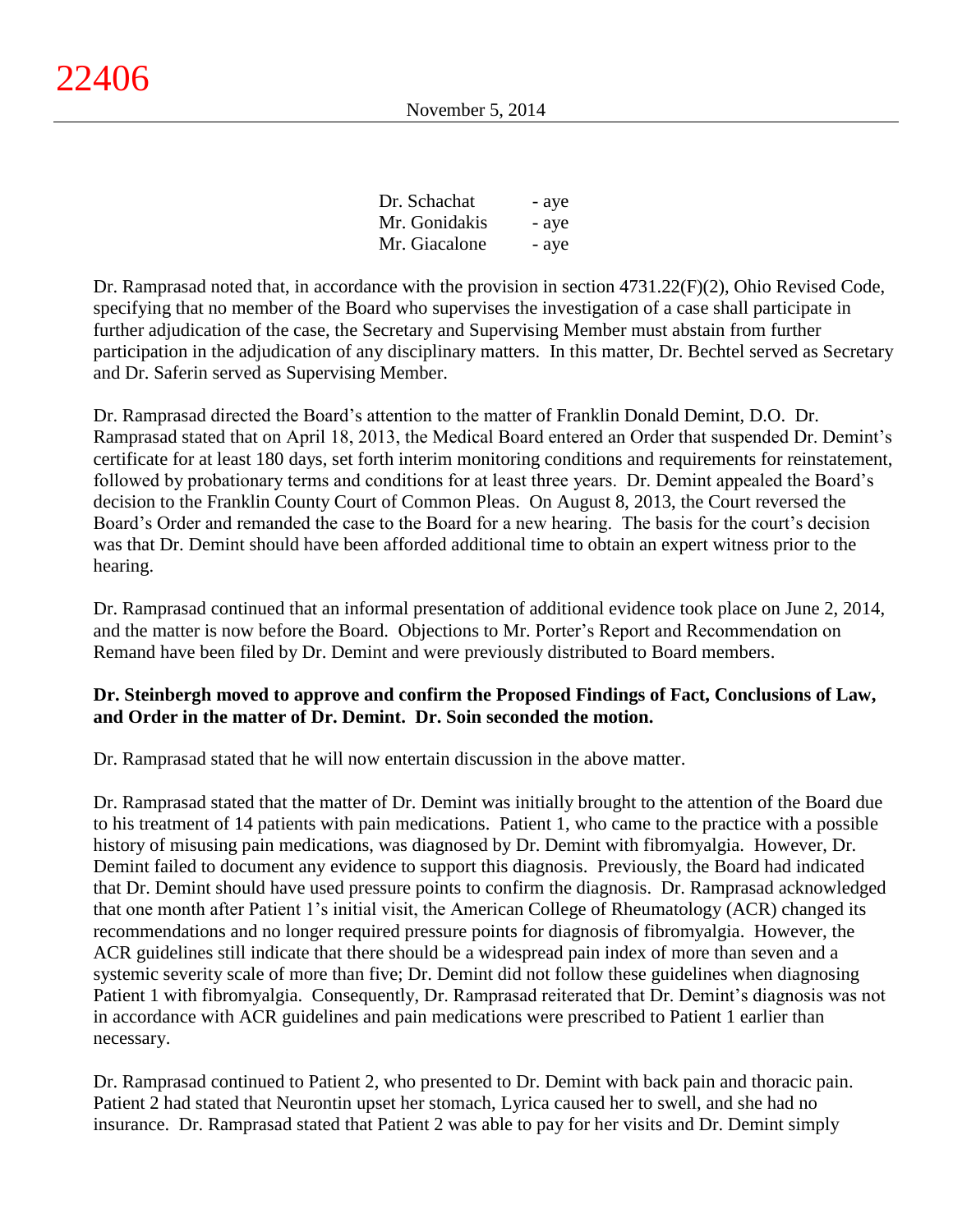ignored the red flags indicating possible medication abuse.

Patient 3 suffered from anxiety and depression. Patient 3 indicated that the only medication that worked for his pain was OxyContin. Dr. Ramprasad noted that this statement should have been seen as a red flag. An MRI showed no meniscus tear, but it did show degenerative joint disease for which morphine, oxycodone, fluoxetine, Xanax, and other medications were prescribed. Dr. Ramprasad stated although some patients have symptomology that is not consistent with imaging tests, there was no documented evidence of severe disease with Patient 3. A urine screen did not show hydrocodone, which had been prescribed, but did show benzodiazepines, which had not been prescribed. Although these results were confirmed by a subsequent urine screen, Dr. Demint considered these results to be false.

Patient 4 suffered from back ache and was prescribed morphine, oxycodone, OxyContin, and alprazolam. Another treating physician had discharged Patient 4, but Dr. Demint continued to treat him. An MRI was obtained and documented to be normal. Dr. Demint prescribed morphine equivalent doses (MED) for Patient 4 which varied from 140 to 220.

Patient 6 had a urine screen which was negative for oxycodone, which had been prescribed, and positive for alprazolam and lorazepam, which had not been prescribed. Dr. Ramprasad commented that Patient 7 had very similar findings.

Patient 9, who was on oxygen and had chronic obstructive pulmonary disease (COPD), was prescribed OxyContin and oxycodone by Dr. Demint. Dr. Ramprasad stated that, while was not a fatal mistake, physicians must be very careful when prescribing these medications because of possible respiratory depression.

Dr. Ramprasad further commented that for Patients 1 through 5 and 7 through 14, the amounts and types of narcotics prescribed were not supported by patient history, physical examination, or test results.

Dr. Ramprasad stated that many of these patients had significant red flags, which Dr. Demint basically ignored and prescribed higher-than-usual doses of medications. Dr. Ramprasad stated that he agrees with the Hearing Examiner's Findings of Fact. Dr. Ramprasad stated that Dr. Demint had inappropriately prescribed narcotics to Patients 1, 3, 4, 5, 7, 8, 11, and 13, and failed to obtain appropriate review of patient histories and medical records. Regarding Patients 3, 6, 8, 9, 11, 12, and 13, Dr. Ramprasad stated that Dr. Demint failed to appropriately act or properly document appropriate actions when presented with signs of drug abuse or diversion, including early refills and multiple abnormal toxicology results. Although Dr. Demint argued that he had done the right thing, Dr. Ramprasad agreed with the Hearing Examiner that there was no persuasive evidence on remand that was contrary to the Board's initial interpretation.

Dr. Ramprasad stated that Dr. Demint presented evidence on remand that selective serotonin reuptake inhibitors (SSRI) were not effective in treating pain. Dr. Ramprasad stated that this is not true and noted that the Medical Board, as a panel of experts, is qualified to determine whether that is true.

Dr. Ramprasad stated that it is very clear that Dr. Demint did not follow proper procedures, although he did not do this purposely for financial reasons. Dr. Ramprasad did not understand why Dr. Demint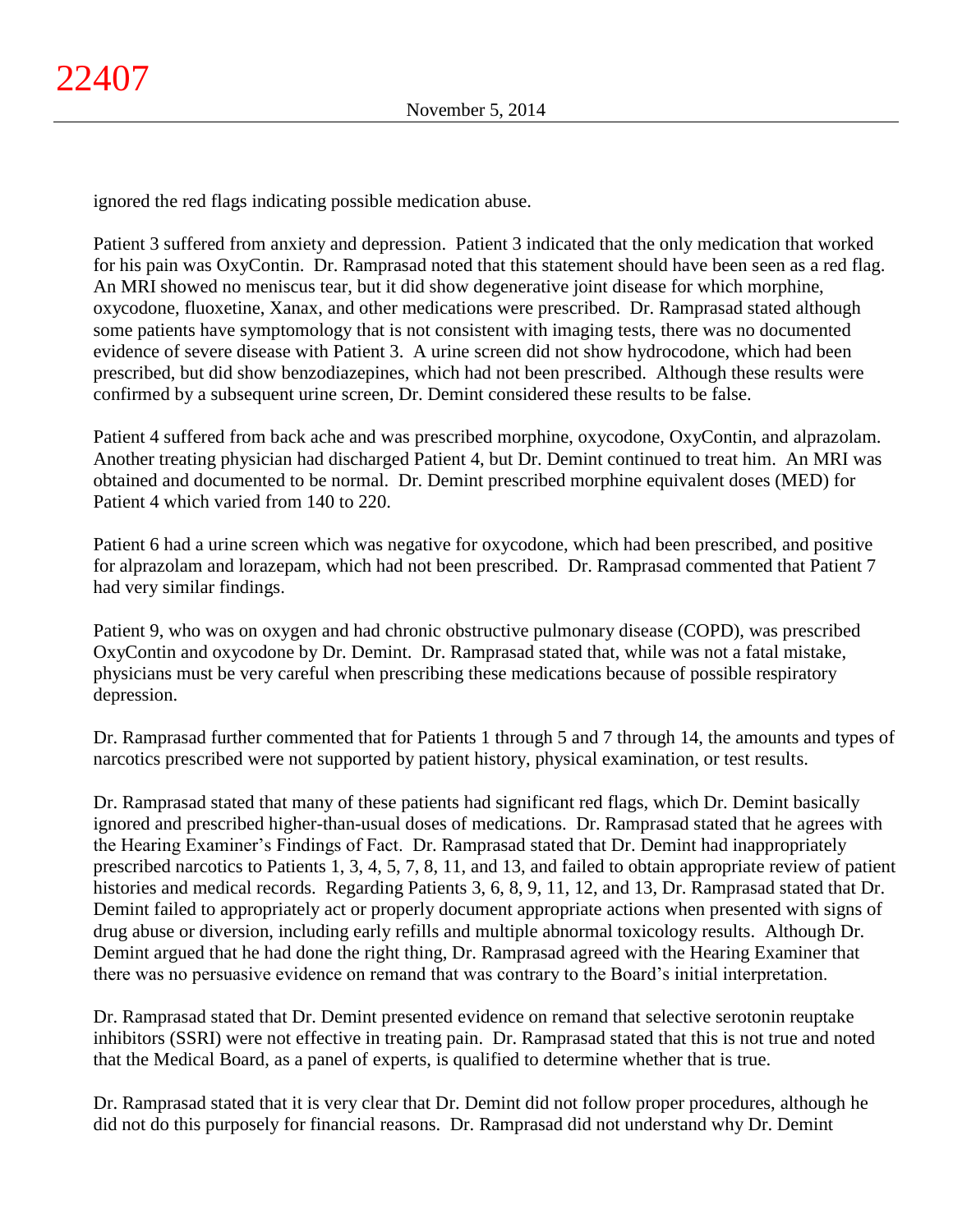prescribed these medications even on initial visits in such high doses for conditions which did not require them. Dr. Ramprasad noted that the diagnoses between patients did not vary, very minimal changes were seen on MRI, and almost the same medication combinations were used in high doses.

Dr. Ramprasad stated that Dr. Demint did take proper actions in some instances. Notably, Dr. Demint discharged Patient 8 after seeing white powder in his nose, discharged Patient 9 after he tested positive for Suboxone, and discharged Patient 10 when he refused a drug test. Dr. Demint also referred Patient 13 to an addictionologist after she tested positive for cocaine.

Dr. Ramprasad stated that he concurs with the Hearing Examiner's Proposed Order.

Dr. Soin noted irregularities with Dr. Demint's practice, most notably that it was a cash-pay practice, visits cost \$200.00, and patients had a 99% chance of being prescribed controlled substances. Dr. Soin stated that, according to a Medicare profile of physicians, 74% of pain management physicians wrote at least one prescription for a scheduled substance that year. Dr. Soin therefore found it very concerning that Dr. Demint, who was not a pain management physician, prescribed scheduled substances for 99% of his patients.

Having reviewed the hearing record, Dr. Soin stated that he did not agree with certain aspects of the expert witness testimony. Dr. Soin agreed with Dr. Ramprasad that Dr. Demint did some things well, but still opined that Dr. Demint did not "get it" when it comes to pain medications. Dr. Soin noted that due to the passage of House Bill 93, Dr. Demint has decided to stop practicing pain management and drop the number of pain patients he sees to approximately 11. Dr. Soin opined that Dr. Demint could still offer good service to his patients, but not in the field of pain management.

Dr. Soin proposed an amendment to the Hearing Examiner's Proposed Order. Dr. Soin's proposed amendment would reduce the minimum length of Dr. Demint's license suspension from 180 days to 90 days. Dr. Soin commented that the main purpose of the Board is to prevent Dr. Demint from harming the public and opined that this can be accomplished with a shorter period of suspension. Dr. Soin's proposed amendment also added a permanent limitation/restriction, as follows:

- 1. Dr. Demint shall not prescribe, administer, dispense or otherwise provide any narcotic analgesics including but not limited to single entity or combination products containing oxycodone, hydrocodone, hydromorphone, oxymorphone or codeine.
- 2. This limitation shall not apply to buprenorphine-containing products or any other products that are approved to treat drug addiction, provided that they are prescribed, administered, dispensed or otherwise provided in accordance with FDA-approved labeling and other federal and state requirements.

# **Dr. Soin moved to amend the Proposed Order to read as follows:**

It is hereby ORDERED that: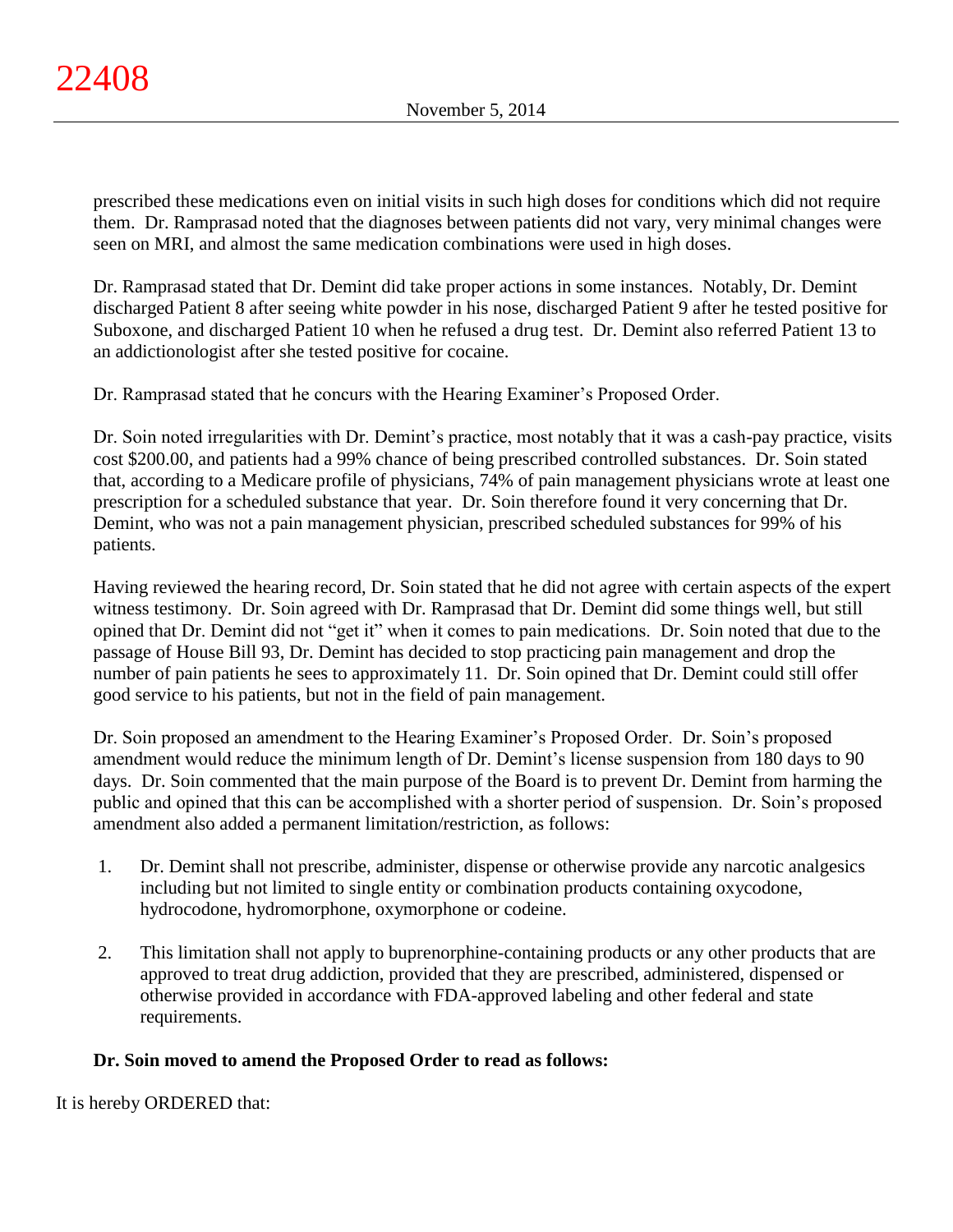- A. **SUSPENSION OF CERTIFICATE**: Commencing on the thirty-first day following the date on which this Order becomes effective, the certificate of Franklin Donald Demint, D.O., to practice osteopathic medicine and surgery in the State of Ohio shall be SUSPENDED for an indefinite period of time, but not less than 90 days. During the thirty-day interim, Dr. Demint shall not undertake the care of any patient not already under his care.
- B. **PERMANENT LIMITATION/RESTRICTION**: Upon reinstatement or restoration of Dr. Demint's certificate to practice osteopathic medicine and surgery in the State of Ohio, said certificate shall be permanently LIMITED and RESTRICTED as follows:
	- 1. Dr. Demint shall not prescribe, administer, dispense or otherwise provide any narcotic analgesics including but not limited to single entity or combination products containing oxycodone, hydrocodone, hydromorphone, oxymorphone or codeine.
	- 2. This limitation shall not apply to buprenorphine-containing products or any other products that are approved to treat drug addiction, provided that they are prescribed, administered, dispensed or otherwise provided in accordance with FDA-approved labeling and other federal and state requirements.
- C. **INTERIM MONITORING**: During the period that Dr. Demint's certificate to practice osteopathic medicine and surgery in Ohio is suspended, Dr. Demint shall comply with the following terms, conditions, and limitations:
	- 1. **Obey the Law**: Dr. Demint shall obey all federal, state, and local laws, and all rules governing the practice of medicine and surgery in Ohio.
	- 2. **Declarations of Compliance**: Dr. Demint shall submit quarterly declarations under penalty of Board disciplinary action and/or criminal prosecution, stating whether there has been compliance with all the conditions of this Order. The first quarterly declaration must be received in the Board's offices on or before the date his quarterly declaration would have been due pursuant to his March 2010 Step II Consent Agreement. Subsequent quarterly declarations must be received in the Board's offices on or before the first day of every third month.
	- 3. **Personal Appearances**: Dr. Demint shall appear in person for interviews before the Board or its designated representative. The first such appearance shall take place on or before the date his appearance would have been scheduled pursuant to his March 2010 Step II Consent Agreement. Subsequent personal appearances shall occur every three months thereafter, and/or as otherwise directed by the Board. If an appearance is missed or is rescheduled for any reason, ensuing appearances shall be scheduled based on the appearance date as originally scheduled.
	- 4. **Absences from Ohio:** Dr. Demint shall obtain permission from the Board for departures or absences from Ohio. Such periods of absence shall not reduce the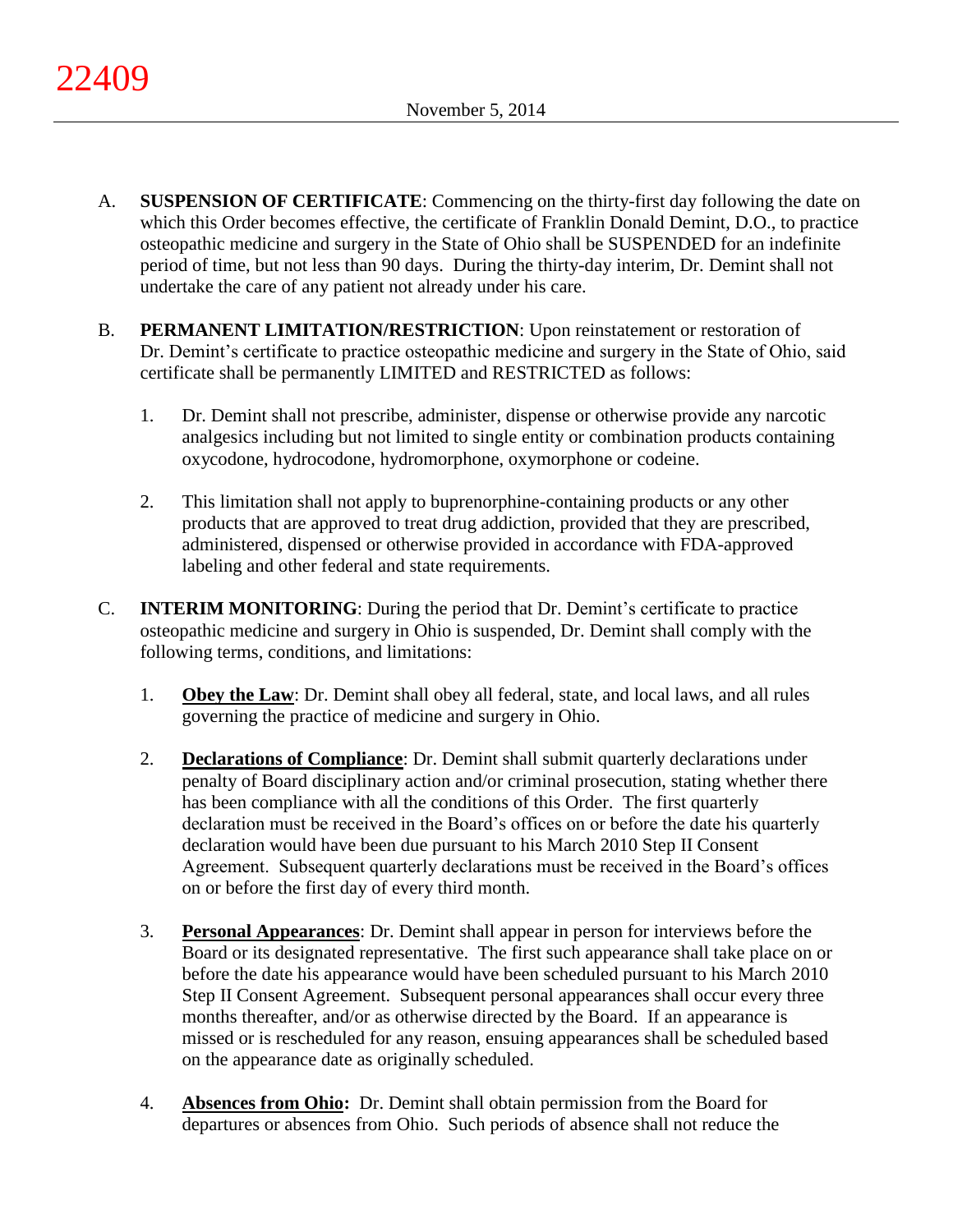probationary term, unless otherwise determined by motion of the Board for absences of three months or longer, or by the Secretary or the Supervising Member of the Board for absences of less than three months, in instances where the Board can be assured that probationary monitoring is otherwise being performed. Further, the Secretary and Supervising Member of the Board shall have the discretion to grant a waiver of part or all of the probationary terms set forth in this Order for occasional periods of absence of fourteen days or less.

In the event that Dr. Demint resides and/or is employed at a location that is within fifty miles of the geographic border of Ohio and any of its contiguous states, Dr. Demint may travel between Ohio and that contiguous state without seeking prior approval of the Secretary or Supervising Member provided that Dr. Demint is able to otherwise maintain full compliance with all other terms, conditions and limitations set forth in this Order.

5. **Ban on Administering, Furnishing, or Possessing Controlled Substance; Log**: Dr. Demint shall not, without prior Board approval, administer, personally furnish, or possess (except as allowed under Paragraph C.6.a) any controlled substances as defined by state or federal law.

In the event that the Board agrees at a future date to modify this Order to allow Dr. Demint to administer or personally furnish controlled substances, Dr. Demint shall keep a log of all controlled substances prescribed, administered or personally furnished. Such log shall be submitted in the format approved by the Board and shall be submitted to the Board no later than the date upon which Dr. Demint's declarations of compliance quarterly declaration is due, or as otherwise directed by the Board. Further, Dr. Demint shall make his patient records with regard to such prescribing, administering, or personally furnishing available for review by an agent of the Board immediately upon request.

## 6. **Sobriety**

a. **Abstention from Drugs**: Dr. Demint shall abstain completely from the personal use or personal possession of drugs, except those prescribed, dispensed or administered to him by another so authorized by law who has full knowledge of Dr. Demint's history of chemical dependency. Further, in the event that Dr. Demint is so prescribed, dispensed or administered any controlled substance, carisoprodol, or tramadol, Dr. Demint shall notify the Board in writing within seven days, providing the Board with the identity of the prescriber; the name of the drug Dr. Demint received; the medical purpose for which he received said drug; the date such drug was initially received; and the dosage, amount, number of refills, and directions for use. Further, within thirty days of the date said drug is so prescribed, dispensed, or administered to him, Dr. Demint shall provide the Board with either a copy of the written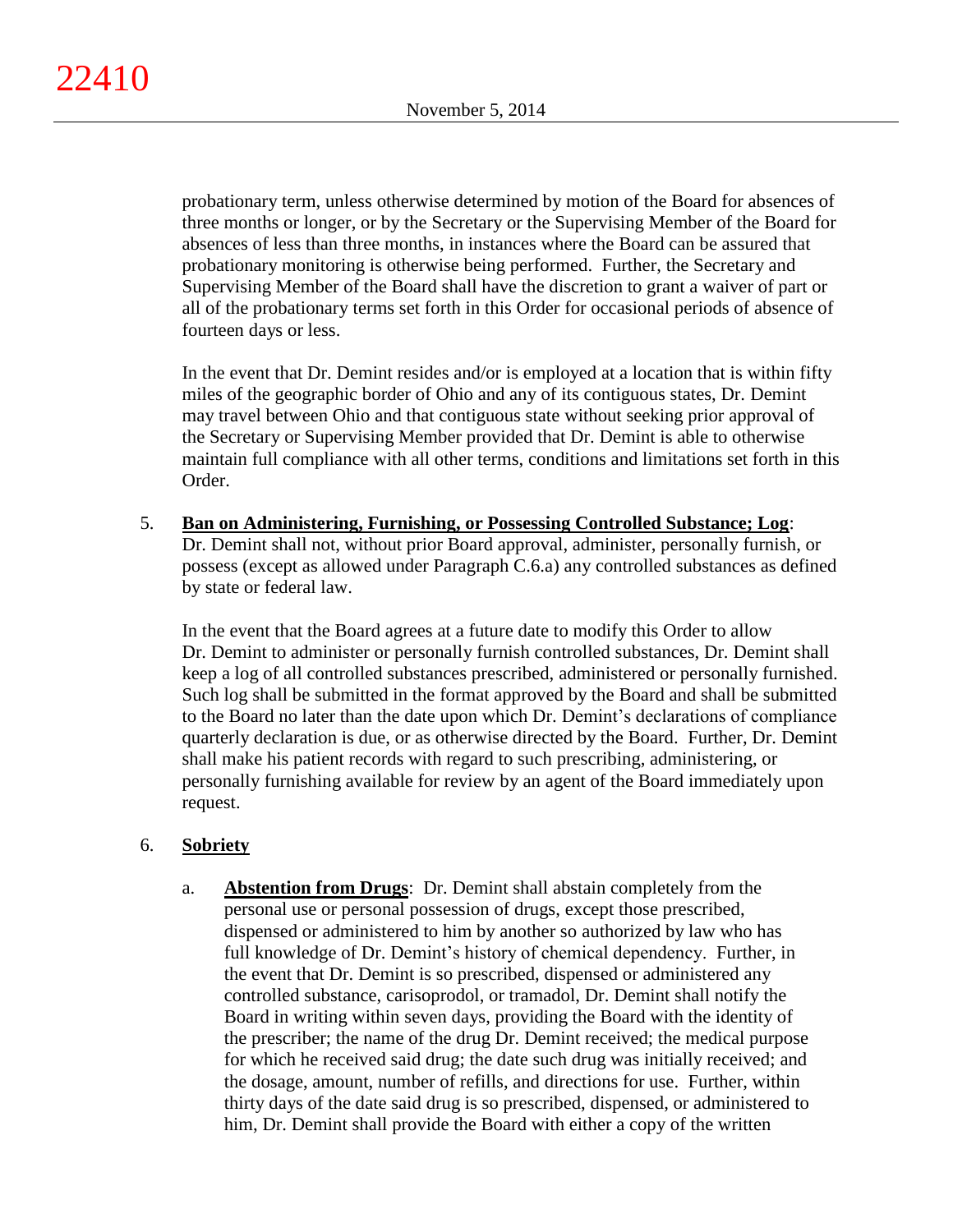prescription or other written verification from the prescriber, including the dosage, amount, number of refills, and directions for use.

- b. **Abstention from Alcohol**: Dr. Demint shall abstain completely from the use of alcohol.
- 7. **Drug and Alcohol Screens/Drug Testing Facility and Collection Site**: Dr. Demint shall submit to random urine screenings for drugs and alcohol at least two times per month, or as otherwise directed by the Board. Dr. Demint shall ensure that all screening reports are forwarded directly to the Board on a quarterly basis. The drug testing panel utilized must be acceptable to the Secretary of the Board, and shall include Dr. Demint's drug(s) of choice.

Dr. Demint shall abstain from the use of any substance and the consumption of poppy seeds or any other food or liquid that may produce a low level positive result in a toxicology screen. Dr. Demint shall be held to an understanding and knowledge that the consumption or use of such substances, including but not limited to substances such as mouthwash or hand cleaning gel, may cause a positive drug screen that may not be able to be differentiated from intentional ingestion, and therefore such consumption or use is prohibited under this Order.

All such urine screenings for drugs and alcohol shall be conducted through a Board-approved drug testing facility and collection site pursuant to the global contract between said facility and the Board, that provides for the Board to maintain ultimate control over the urine screening process and to preserve the confidentiality of all positive screening results in accordance with Section 4731.22(F)(5), Ohio Revised Code, and the screening process shall require a daily call-in procedure. Further, in the event that the Board exercises its discretion, as provided in Paragraph C.8 below, to approve urine screenings to be conducted at an alternative drug testing facility and/or collection site or a supervising physician, such approval shall be expressly contingent upon the Board retaining ultimate control over the urine screening process in a manner that preserves the aforementioned confidentiality of all positive screening results.

Dr. Demint shall submit, at his expense and on the day selected, urine specimens for drug and/or alcohol analysis. All specimens submitted by Dr. Demint shall be negative, except for those substances prescribed, administered, or dispensed to him in conformance with the terms, conditions and limitations set forth in this Order. Refusal to submit such specimen, or failure to submit such specimen on the day he is selected or in such manner as the Board may request, shall constitute a violation of this Order.

Further, within thirty days of the effective date of this Order, Dr. Demint shall enter into the necessary financial and/or contractual arrangements with the Board-approved drug testing facility and/or collection site in order to facilitate the urine screening process in the manner required by this Order. Further, Dr. Demint shall promptly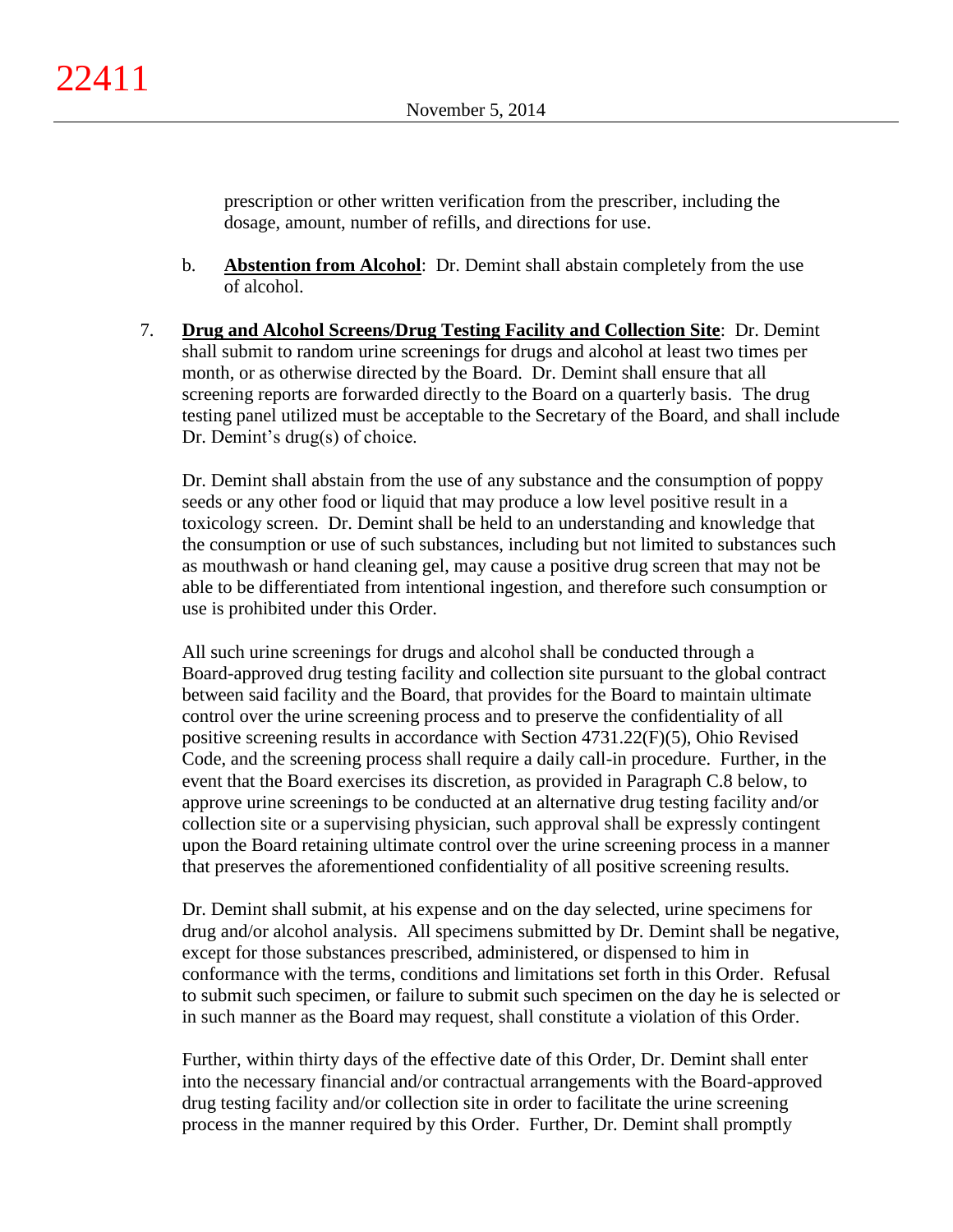provide to the Board written documentation of completion of such arrangements, including a copy of any contract entered into between Dr. Demint and the Board-approved drug testing facility and/or collection site. Dr. Demint's failure to timely complete such arrangements, or failure to timely provide written documentation to the Board of completion of such arrangements, shall constitute a violation of this Order.

Dr. Demint shall ensure that the urine screening process performed through the Board-approved drug testing facility and/or collection site requires a daily call-in procedure; that the urine specimens are obtained on a random basis; and that the giving of the specimen is witnessed by a reliable person. In addition, Dr. Demint and the Board-approved drug testing facility and collection site shall assure that appropriate control over the specimen is maintained and shall immediately inform the Board of any positive screening results.

Dr. Demint shall ensure that the Board-approved drug testing facility and/or collection site provides quarterly reports to the Board, in a format acceptable to the Board, verifying whether all urine screens have been conducted in compliance with this Order, and whether all urine screens have been negative.

In the event that the Board-approved drug testing facility and/or collection site becomes unable or unwilling to serve as required by this Order, Dr. Demint must immediately notify the Board in writing, and make arrangements acceptable to the Board pursuant to Paragraph C.8 below, as soon as practicable. Dr. Demint shall further ensure that the Board-approved drug testing facility and/or collection site also notifies the Board directly of its inability to continue to serve and the reasons therefore.

The Board expressly reserves the right to withdraw its approval of any drug testing facility and/or collection site in the event that the Secretary and Supervising Member of the Board determine that the drug testing facility and/or collection site has demonstrated a lack of cooperation in providing information to the Board or for any other reason.

- 8. **Alternative Drug-testing Facility and/or Collection Site**:It is the intent of this Order that Dr. Demint shall submit his urine specimens to the Board-approved drug testing facility and collection site chosen by the Board. However, in the event that utilizing said Board-approved drug testing facility and/or collection site creates an extraordinary hardship upon Dr. Demint, as determined in the sole discretion of the Board, then subject to the following requirements, the Board may approve an alternate drug testing facility and/or collection site, or a supervising physician, to facilitate the urine screening process for Dr. Demint:
	- a. Within thirty days of the date upon which Dr. Demint is notified of the Board's determination that utilizing the Board-approved drug testing facility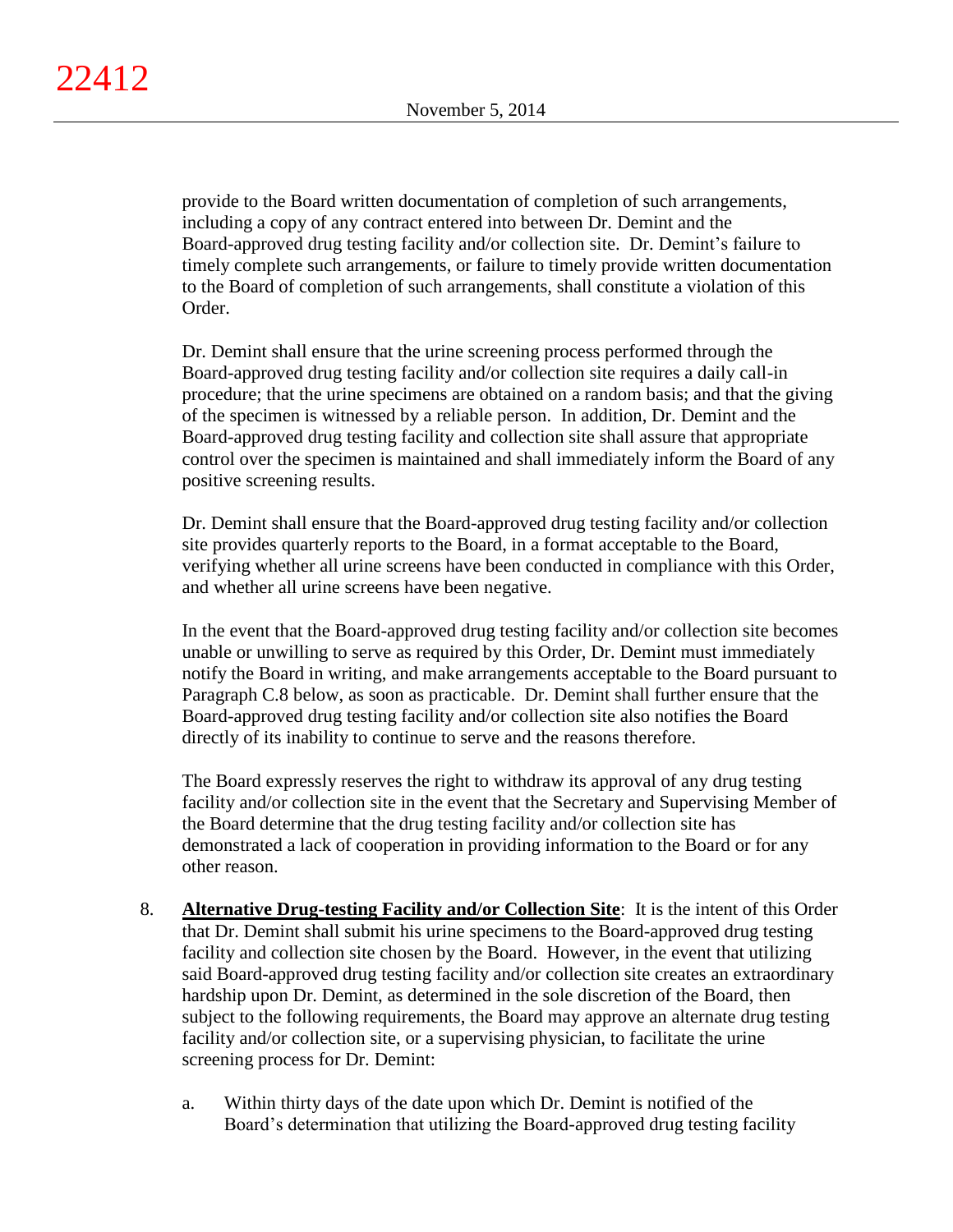and/or collection site constitutes an extraordinary hardship upon Dr. Demint, he shall submit to the Board in writing for its prior approval the identity of either an alternate drug testing facility and collection site, or the name of a proposed supervising physician, to whom Dr. Demint shall submit the required urine specimens. In approving a facility, entity, or an individual to serve in this capacity, the Board will give preference to a facility located near Dr. Demint's residence or employment location, or to a physician who practices in the same locale as Dr. Demint. Dr. Demint shall ensure that the urine screening process performed through the alternate drug testing facility and/or collection site, or through the supervising physician, requires a daily call-in procedure; that the urine specimens are obtained on a random basis; and that the giving of the specimen is witnessed by a reliable person. In addition, Dr. Demint acknowledges that the alternate drug testing facility and collection site, or the supervising physician, shall assure that appropriate control over the specimen is maintained and shall immediately inform the Board of any positive screening results.

- b. Dr. Demint shall ensure that the alternate drug testing facility and/or collection site, or the supervising physician, provides quarterly reports to the Board, in a format acceptable to the Board, verifying whether all urine screens have been conducted in compliance with this Order, and whether all urine screens have been negative.
- c. In the event that the designated alternate drug testing facility and/or collection site, or the supervising physician, becomes unable or unwilling to so serve, Dr. Demint must immediately notify the Board in writing. Dr. Demint shall further ensure that the previously designated alternate drug testing facility and collection site, or the supervising physician, also notifies the Board directly of the inability to continue to serve and the reasons therefore. Further, in order to ensure that there will be no interruption in his urine screening process, upon the previously approved alternate drug testing facility, collection site, or supervising physician becoming unable to serve, Dr. Demint shall immediately commence urine screening at the Board-approved drug testing facility and collection site chosen by the Board, until such time, if any, that the Board approves a subsequent alternate drug testing facility, collection site, or supervising physician, if requested by Dr. Demint.
- d. The Board expressly reserves the right to disapprove any entity or facility proposed to serve as Dr. Demint's designated alternate drug testing facility and/or collection site, or any person proposed to serve as his supervising physician, or to withdraw approval of any entity, facility or person previously approved to so serve in the event that the Secretary and Supervising Member of the Board determine that any such entity, facility or person has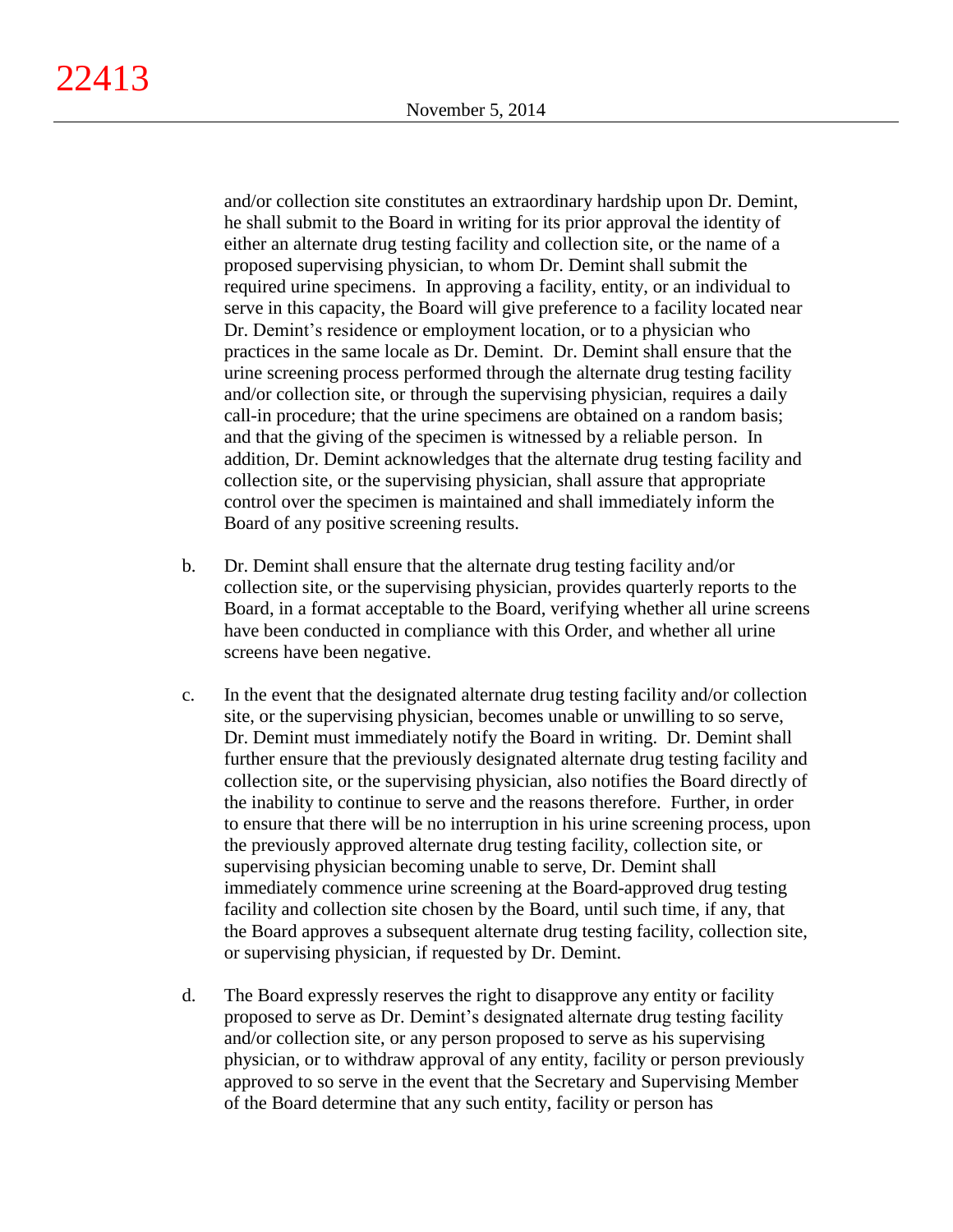demonstrated a lack of cooperation in providing information to the Board or for any other reason.

- e. In the event that the Board approved an alternate drug testing facility and/or collection site, or a supervising physician, pursuant to the March 2010 Step II Consent Agreement between Dr. Demint and the Board, the entity, facility or person previously approved by the Board to so serve pursuant to the March 2010 Step II Consent Agreement may, in the sole discretion of the Board, be approved to continue as Dr. Demint's designated alternate drug testing facility and collection site or as his supervising physician under this Order.
- 9. **Reports Regarding Drug and Alcohol Screens**: All screening reports required under this Order from the Board-approved drug testing facility and/or collection site, or from the alternate drug testing facility and/or collection site or supervising physician, must be received in the Board's offices no later than the due date for Dr. Demint's quarterly declaration. It is Dr. Demint's responsibility to ensure that reports are timely submitted.
- 10. **Additional Screening Without Prior Notice**: Upon the Board's request and without prior notice, Dr. Demint shall provide a specimen of his blood, breath, saliva, urine, and/or hair for screening for drugs and alcohol, for analysis of therapeutic levels of medications that may be prescribed for Dr. Demint, or for any other purpose, at Dr. Demint's expense. Dr. Demint's refusal to submit a specimen upon the request of the Board shall result in a minimum of one year of actual license suspension. Further, the collection of such specimens shall be witnessed by a representative of the Board, or another person acceptable to the Secretary and Supervising Member of the Board.
- 11. **Rehabilitation Program**: Dr. Demint shall maintain participation in an alcohol and drug rehabilitation program, such as A.A., N.A., C.A., or Caduceus, no less than twice per week with a minimum of ten per month. At least one of the abovementioned meetings shall be a Caduceus meeting. Substitution of any other specific program must receive prior Board approval.

Dr. Demint shall submit acceptable documentary evidence of continuing compliance with this program, including submission to the Board of meeting attendance logs, which must be received in the Board's offices no later than the due date for Dr. Demint's quarterly declarations.

12. **Comply with the Terms of Aftercare Contract**: Dr. Demint shall maintain continued compliance with the terms of the aftercare contract entered into with a Board-approved treatment provider, provided that, where terms of the aftercare contract conflict with terms of this Order, the terms of this Order shall control.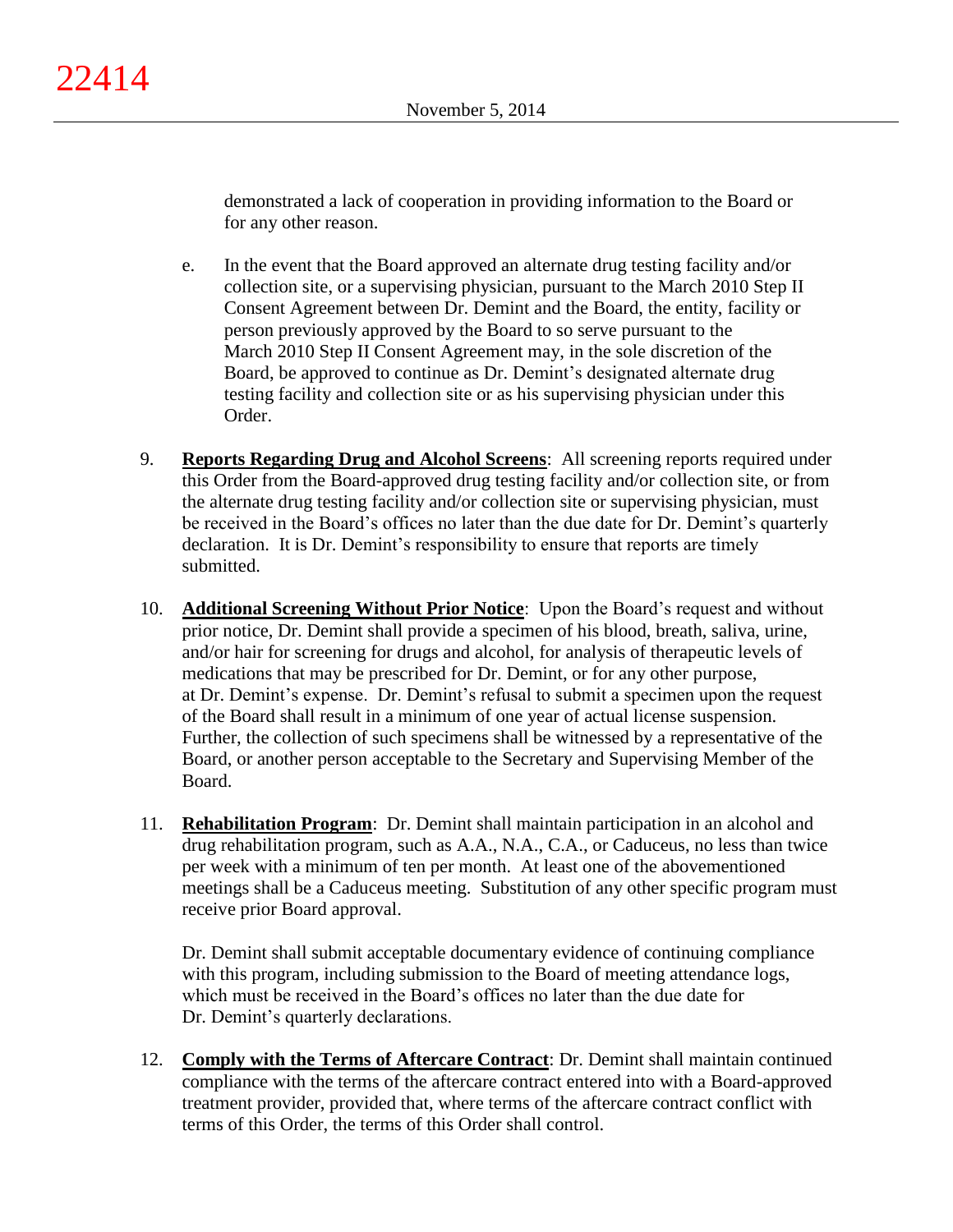- 13. **Releases**: Dr. Demint shall provide authorization, through appropriate written consent forms, for disclosure of evaluative reports, summaries, and records, of whatever nature, by any and all parties that provide treatment or evaluation for Dr. Demint's chemical dependency or related conditions, or for purposes of complying with this Order, whether such treatment or evaluation occurred before or after the effective date of this Order. To the extent permitted by law, the above-mentioned evaluative reports, summaries, and records are considered medical records for purposes of Section 149.43 of the Ohio Revised Code and are confidential pursuant to statute. Dr. Demint shall also provide the Board written consent permitting any treatment provider from whom he obtains treatment to notify the Board in the event he fails to agree to or comply with any treatment contract or aftercare contract. Failure to provide such consent, or revocation of such consent, shall constitute a violation of this Order.
- 14. **Required Reporting of Change of Address**: Dr. Demint shall notify the Board in writing of any change of residence address and/or principal practice address within 30 days of the change.
- D. **CONDITIONS FOR REINSTATEMENT OR RESTORATION**: The Board shall not consider reinstatement or restoration of Dr. Demint's certificate to practice medicine and surgery until all of the following conditions have been met:
	- 1. **Application for Reinstatement or Restoration**: Dr. Demint shall submit an application for reinstatement or restoration, accompanied by appropriate fees, if any.
	- 2. **Compliance with Interim Conditions**: Dr. Demint shall have maintained compliance with all the terms and conditions set forth in Paragraph C of this Order.
	- 3. **Controlled Substances Prescribing Course(s)**: At the time he submits his application for reinstatement or restoration, or as otherwise approved by the Board, Dr. Demint shall provide acceptable documentation of successful completion of a course or courses dealing with the prescribing of controlled substances. The exact number of hours and the specific content of the course or courses shall be subject to the prior approval of the Board or its designee. Any course(s) taken in compliance with this provision shall be in addition to the Continuing Medical Education requirements for relicensure for the Continuing Medical Education period(s) in which they are completed.

In addition, at the time Dr. Demint submits the documentation of successful completion of the course(s) dealing with the prescribing of controlled substances, he shall also submit to the Board a written report describing the course(s), setting forth what he learned from the course(s), and identifying with specificity how he will apply what he has learned to his practice of medicine in the future.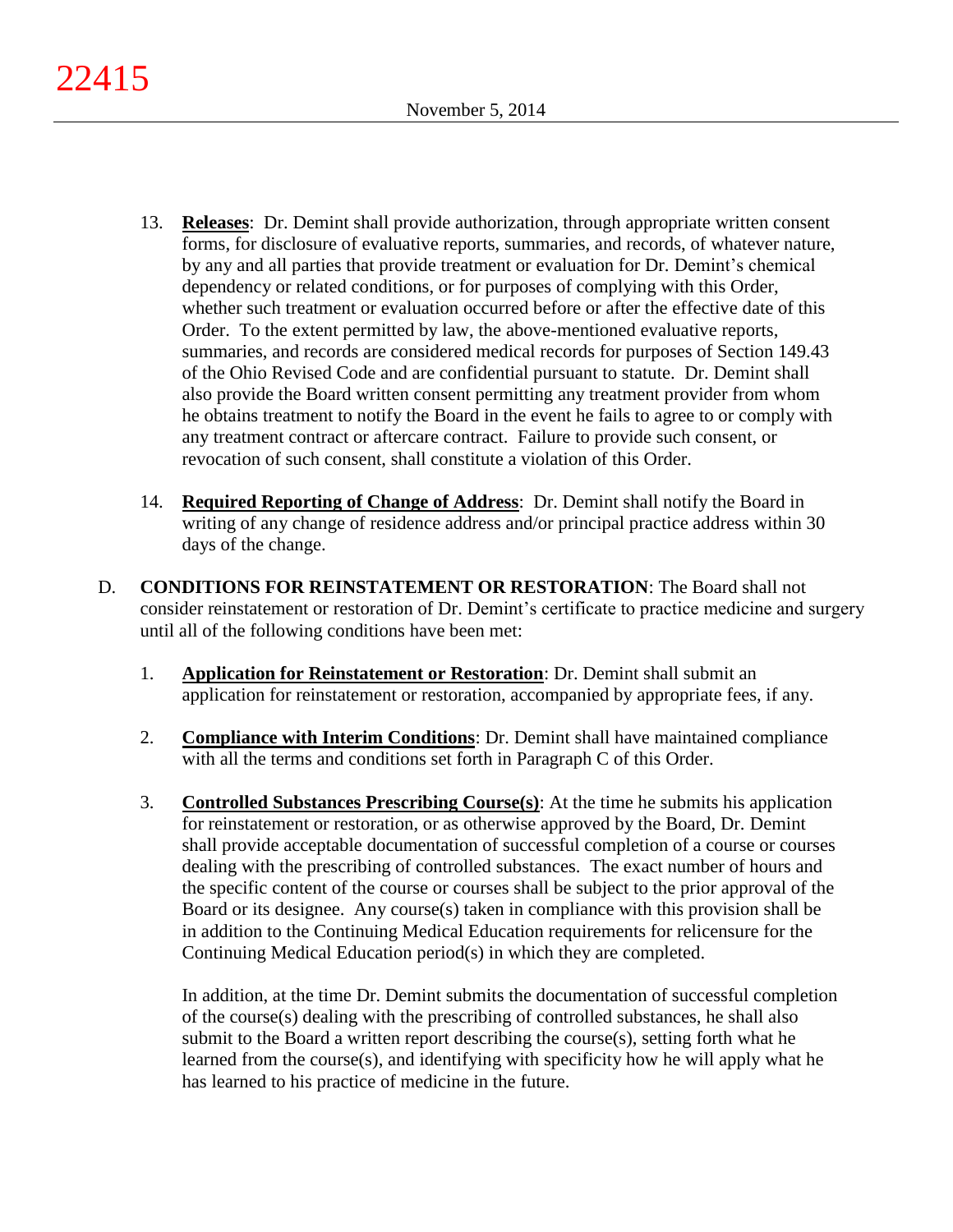4. **Medical Records Course(s)**: At the time he submits his application for reinstatement or restoration, or as otherwise approved by the Board, Dr. Demint shall provide acceptable documentation of successful completion of a course or courses on maintaining adequate and appropriate medical records. The exact number of hours and the specific content of the course or courses shall be subject to the prior approval of the Board or its designee. Any course(s) taken in compliance with this provision shall be in addition to the Continuing Medical Education requirements for relicensure for the Continuing Medical Education period(s) in which they are completed.

In addition, at the time Dr. Demint submits the documentation of successful completion of the course(s) on maintaining adequate and appropriate medical records, he shall also submit to the Board a written report describing the course(s), setting forth what he learned from the course(s), and identifying with specificity how he will apply what he has learned to his practice of medicine in the future.

5. **ACOFP Course**: At the time he submits his application for reinstatement or restoration, or as otherwise approved by the Board, Dr. Demint shall provide acceptable documentation of successful completion of the Annual ACOFP Intensive Update and Board Review in Osteopathic Medicine. This course shall be taken in addition to the Continuing Medical Education requirements for relicensure for the Continuing Medical Education period(s) during which it is completed.

In addition, at the time Dr. Demint submits the documentation of successful completion of the ACOFP course, he shall also submit to the Board a written report describing the course, setting forth what he learned from the course, and identifying with specificity how he will apply what he has learned to his practice of medicine in the future.

- 6. **Additional Evidence of Fitness To Resume Practice**: In the event that Dr. Demint has not been engaged in the active practice of medicine and surgery for a period in excess of two years prior to application for reinstatement or restoration, the Board may exercise its discretion under Section 4731.222, Ohio Revised Code, to require additional evidence of his fitness to resume practice.
- E. **PROBATION**: Upon reinstatement or restoration, Dr. Demint's certificate shall be subject to the following PROBATIONARY terms, conditions, and limitations for a period of at least three years:
	- 1. **Terms, Conditions, and Limitations Continued from Suspension Period**: Dr. Demint shall be subject to the terms, conditions, and limitations specified in Paragraphs B and C of this Order.
	- 2. **Practice Plan and Monitoring Physician**: Within 30 days of the effective date of Dr. Demint's reinstatement or restoration, or as otherwise determined by the Board, Dr. Demint shall submit to the Board and receive its approval for a plan of practice in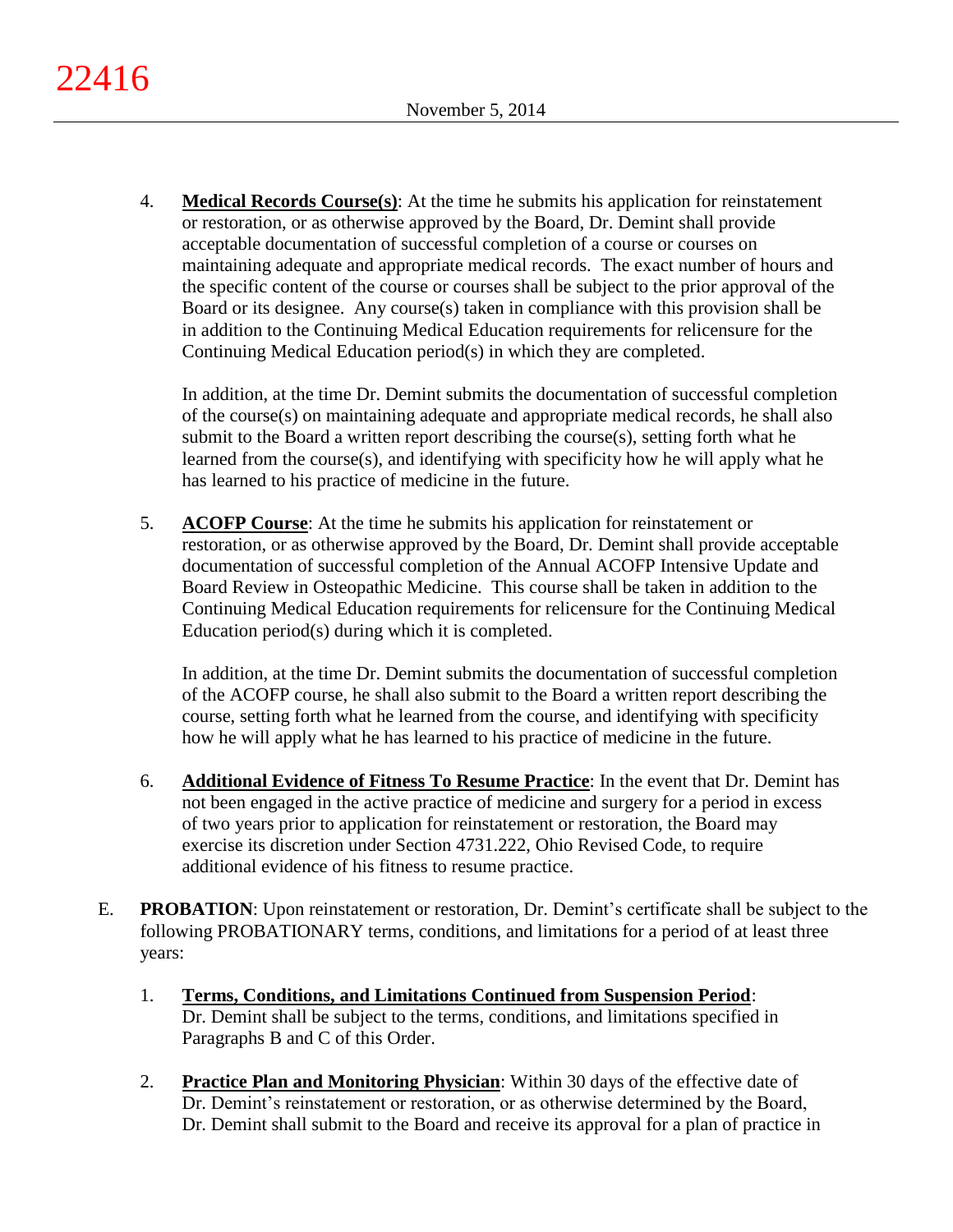Ohio. The practice plan will be directly supervised and overseen by a monitoring physician approved by the Board. Dr. Demint shall obtain the Board's prior approval for any alteration to the practice plan approved pursuant to this Order.

At the time Dr. Demint submits his practice plan, he shall also submit the name and curriculum vitae of a monitoring physician for prior written approval by the Secretary and Supervising Member of the Board. In approving an individual to serve in this capacity, the Secretary and Supervising Member will give preference to a physician who practices in the same locale as Dr. Demint and who is engaged in the same or similar practice specialty.

The monitoring physician shall monitor Dr. Demint and his medical practice, and shall review Dr. Demint's patient charts. The chart review may be done on a random basis, with the frequency and number of charts reviewed to be determined by the Board.

Further, the monitoring physician shall provide the Board with reports on the monitoring of Dr. Demint and his medical practice, and on the review of Dr. Demint's patient charts. Dr. Demint shall ensure that the reports are forwarded to the Board on a quarterly basis and are received in the Board's offices no later than the due date for Dr. Demint's declarations of compliance.

In the event that the designated monitoring physician becomes unable or unwilling to serve in this capacity, Dr. Demint shall immediately so notify the Board in writing. In addition, Dr. Demint shall make arrangements acceptable to the Board for another monitoring physician within 30 days after the previously designated monitoring physician becomes unable or unwilling to serve, unless otherwise determined by the Board. Dr. Demint shall further ensure that the previously designated monitoring physician also notifies the Board directly of his or her inability to continue to serve and the reasons therefor.

The Board, in its sole discretion, may disapprove any physician proposed to serve as Dr. Demint's monitoring physician, or may withdraw its approval of any physician previously approved to serve as Dr. Demint's monitoring physician, in the event that the Secretary and Supervising Member of the Board determine that any such monitoring physician has demonstrated a lack of cooperation in providing information to the Board or for any other reason.

F. **TERMINATION OF PROBATION; PERMANENT LIMITATION**: Upon successful completion of probation, as evidenced by a written release from the Board, Dr. Demint's certificate will be restored, but shall thereafter be permanently LIMITED and RESTRICTED as specified in Paragraph B, above.

# G. **REQUIRED REPORTING WITHIN 30 DAYS OF THE EFFECTIVE DATE OF THIS ORDER:**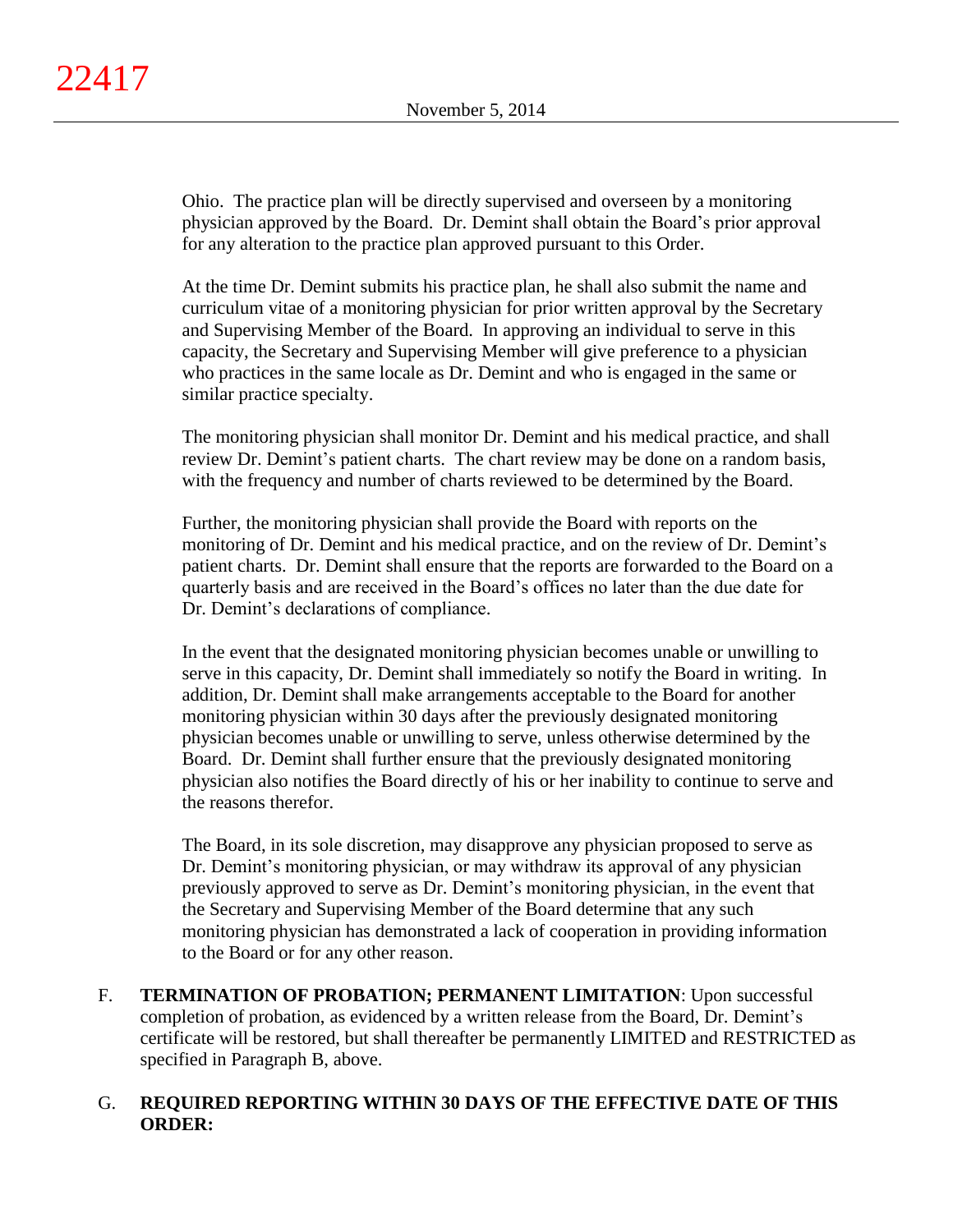1. **Required Reporting to Employers and Others**: Within 30 days of the effective date of this Order, Dr. Demint shall provide a copy of this Order to all employers or entities with which he is under contract to provide healthcare services (including but not limited to third-party payors), or is receiving training, and the Chief of Staff at each hospital or healthcare center where he has privileges or appointments. Further, Dr. Demint shall promptly provide a copy of this Order to all employers or entities with which he contracts in the future to provide healthcare services (including but not limited to third-party payors), or applies for or receives training, and the Chief of Staff at each hospital or healthcare center where he applies for or obtains privileges or appointments.

In the event that Dr. Demint provides any healthcare services or healthcare direction or medical oversight to any emergency medical services organization or emergency medical services provider in Ohio, within 30 days of the effective date of this Order, he shall provide a copy of this Order to the Ohio Department of Public Safety, Division of Emergency Medical Services.

These requirements shall continue until Dr. Demint receives from the Board written notification of the successful completion of his probation.

- 2. **Required Reporting to Other Licensing Authorities**: Within 30 days of the effective date of this Order, Dr. Demint shall provide a copy of this Order to the proper licensing authority of any state or jurisdiction in which he currently holds any professional license, as well as any federal agency or entity, including but not limited to the Drug Enforcement Administration, through which he currently holds any professional license or certificate. Also, Dr. Demint shall provide a copy of this Order at the time of application to the proper licensing authority of any state or jurisdiction in which he applies for any professional license or reinstatement/restoration of any professional license. This requirement shall continue until Dr. Demint receives from the Board written notification of the successful completion of his probation.
- 3. **Required Reporting to Treatment Providers/Monitors**: Within 30 days of the effective date of this Order, Dr. Demint shall provide a copy of this Order to all persons and entities that provide chemical dependency/abuse treatment to or monitoring of Dr. Demint. This requirement shall continue until Dr. Demint receives from the Board written notification of the successful completion of his probation.
- 4. **Required Documentation of the Reporting Required by Paragraph G**: Dr. Demint shall provide this Board with **one** of the following documents as proof of each required notification within 30 days of the date of each such notification: (a) the return receipt of certified mail within 30 days of receiving that return receipt, (b) an acknowledgement of delivery bearing the original ink signature of the person to whom a copy of the Order was hand delivered, (c) the original facsimile-generated report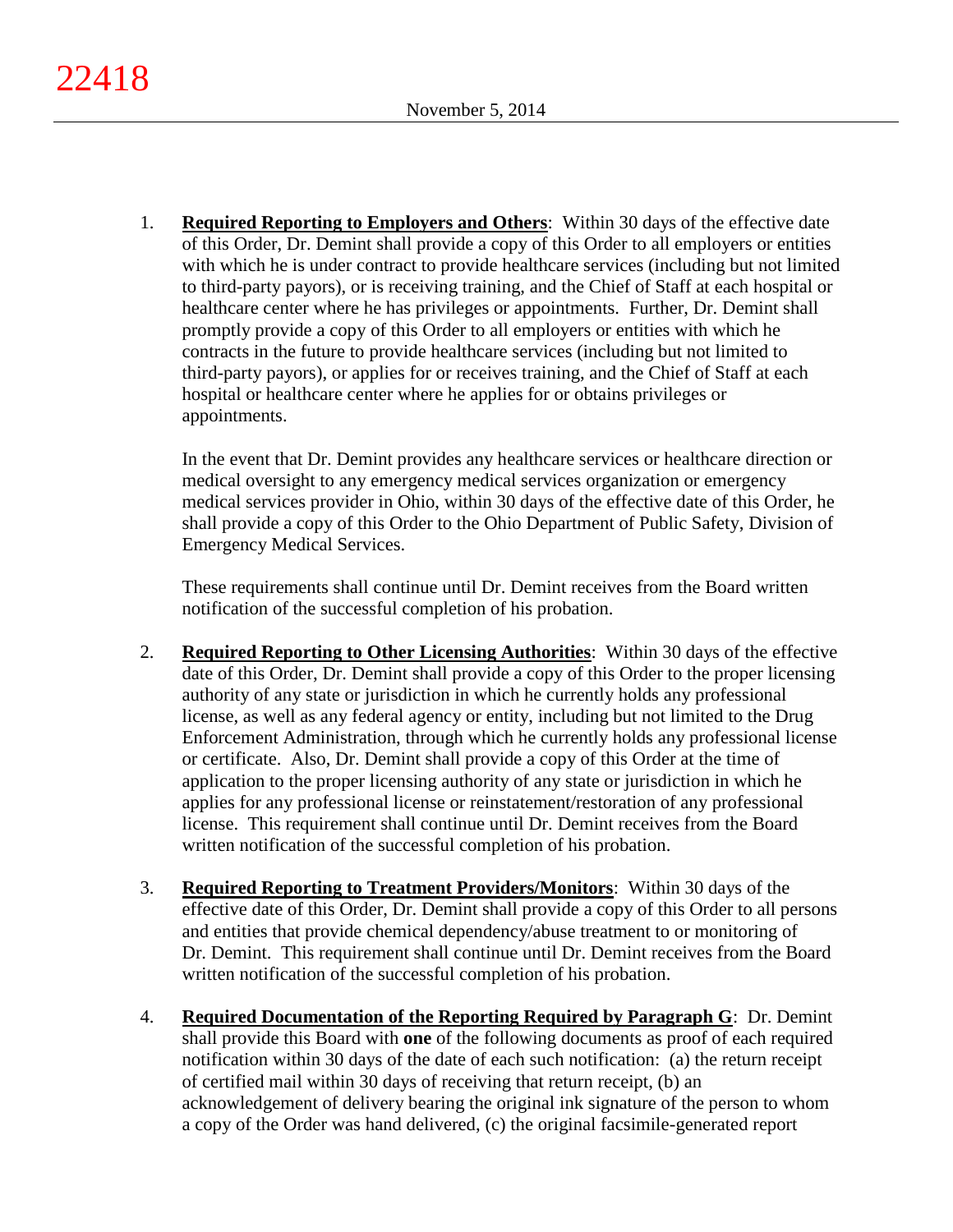confirming successful transmission of a copy of the Order to the person or entity to whom a copy of the Order was faxed, or (d) an original computer-generated printout of electronic mail communication documenting the e-mail transmission of a copy of the Order to the person or entity to whom a copy of the Order was e-mailed.

- H. **VIOLATION OF THE TERMS OF THIS ORDER**: If Dr. Demint violates the terms of this Order in any respect, the Board, after giving him notice and the opportunity to be heard, may institute whatever disciplinary action it deems appropriate, up to and including the permanent revocation of his certificate.
- I. **SUPERSEDE PREVIOUS CONSENT AGREEMENT**: Upon becoming effective, this Order shall supersede the terms and conditions set forth in the March 2010 Step II Consent Agreement between Dr. Demint and the Board.

**EFFECTIVE DATE OF ORDER:** This Order shall become effective immediately upon the mailing of the notification of approval by the Board.

# **Mr. Giacalone seconded the motion.**

Dr. Ramprasad stated that he will now entertain discussion of the proposed amendment.

Mr. Giacalone stated that there are many questions regarding Dr. Demint. Mr. Giacalone stated that a typical "pill mill" pattern would be to prescribe the same regiment for every patient, whereas Dr. Demint's prescriptions varied between patients. However, Mr. Giacalone stated that it was very apparent that Dr. Demint overprescribed and that his prescription habits do not necessarily fit within proper parameters. Mr. Giacalone further stated that Dr. Demint failed to recognize red flags that are indicative of abuse or diversion, including urine screens that are negative for prescribed medications and positive for medications that have not been prescribed. Mr. Giacalone stated that all of this raises questions about Dr. Demint's competency in relation to prescribing controlled substances.

Mr. Giacalone opined that, based on the arrogance of Dr. Demint's testimony and the forthrightness of his convictions, it is possible that following a suspension he will return to his previous prescribing habits. Mr. Giacalone approved of Dr. Demint's current practice of prescribing Suboxone as an addiction management physician, but wanted to ensure that he does not return to pain management because he has proven incapable or unwilling to prescribe narcotic analgesics appropriately. Mr. Giacalone supported Dr. Soin's proposed amendment because it permanently prohibits Dr. Demint from prescribing narcotic analgesics. Mr. Giacalone stated that Dr. Demint may still provide value to society by treating addiction with Suboxone, and may also prescribe other medications such as antibiotics. Mr. Giacalone also agreed with Dr. Soin regarding reducing the minimum time of suspension from 180 days to 90 days.

Dr. Steinbergh noted that the proposed amendment will still impose conditions for reinstatement of Dr. Demint's medical license, including the requirement that he take a course in prescribing controlled substances. Dr. Steinbergh agreed with this requirement because, even with the permanent limitation/ restriction proposed by Dr. Soin, Dr. Demint will still be prescribing some controlled substances. Dr.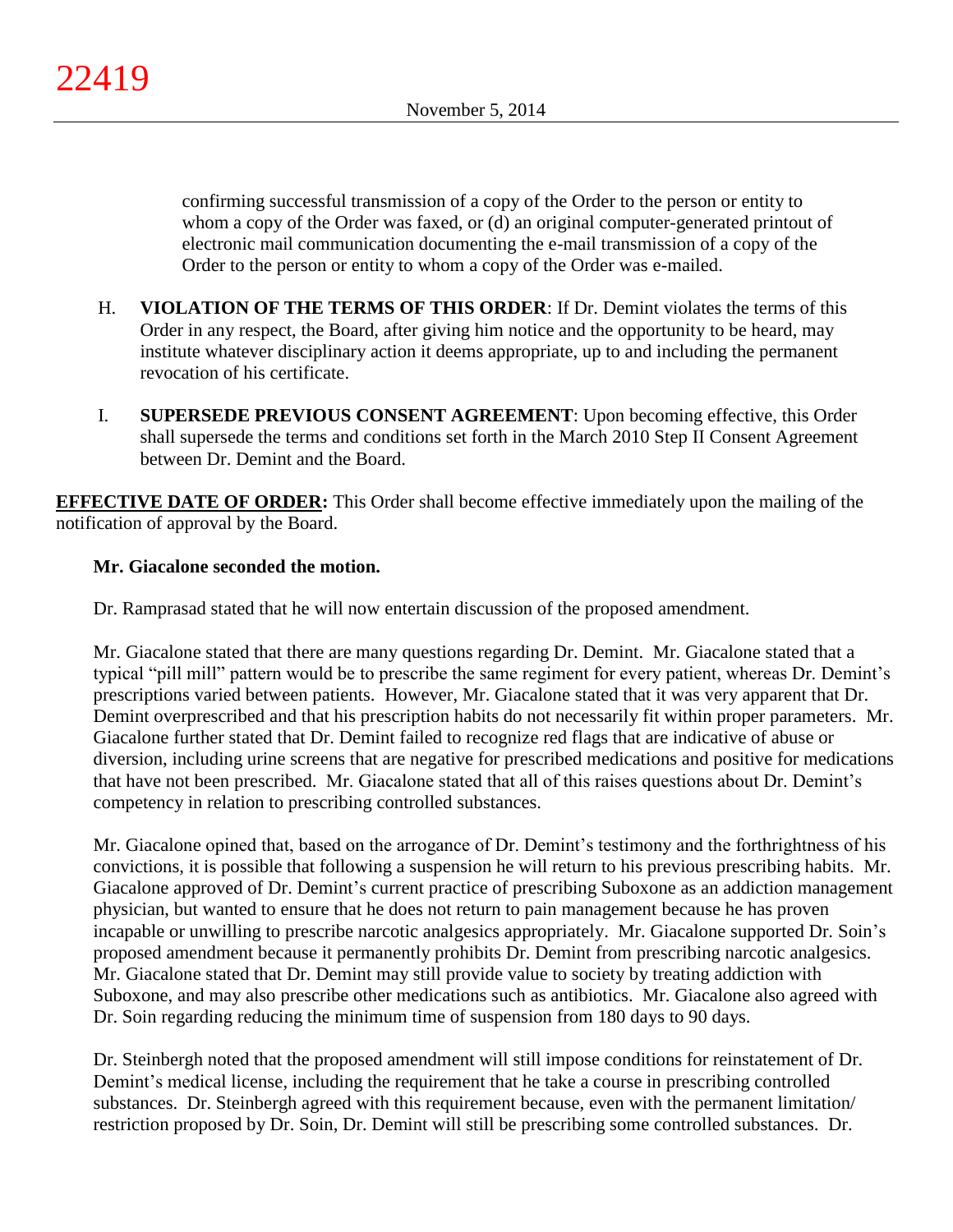Demint will also be required to take a medical record-keeping course. Dr. Steinbergh further commented that the required Intensive Update and Board Review course, administered by the American College of Osteopathic Family Physicians (ACOFP), will give Dr. Demint an opportunity to update himself on family medicine. Upon reinstatement, Dr. Demint will be required to have a practice plan with a monitoring physician. Dr. Steinbergh opined that this proposal provides the necessary patient protection measures.

A vote was taken on Dr. Soin's motion to amend:

| <b>ROLL CALL:</b> | Dr. Bechtel    | - abstain |
|-------------------|----------------|-----------|
|                   | Dr. Saferin    | - abstain |
|                   | Dr. Rothermel  | - aye     |
|                   | Dr. Steinbergh | - aye     |
|                   | Mr. Kenney     | - aye     |
|                   | Dr. Ramprasad  | - aye     |
|                   | Dr. Soin       | - aye     |
|                   | Dr. Schachat   | - aye     |
|                   | Mr. Gonidakis  | - aye     |
|                   | Mr. Giacalone  | - aye     |
|                   |                |           |

The motion to amend carried.

ROLL CALL:

**Dr. Steinbergh moved to approve and confirm the Proposed Findings of Fact, Conclusions of Law, and Order, as amended, in the matter of Dr. Demint. Dr. Soin seconded the motion.** A vote was taken:

| Dr. Bechtel    | - abstain |
|----------------|-----------|
| Dr. Saferin    | - abstain |
| Dr. Rothermel  | - aye     |
| Dr. Steinbergh | - aye     |
| Mr. Kenney     | - aye     |
| Dr. Ramprasad  | - aye     |
| Dr. Soin       | - aye     |
| Dr. Schachat   | - aye     |
| Mr. Gonidakis  | - aye     |
| Mr. Giacalone  | - aye     |

The motion to approve carried.

# FINDINGS, ORDERS, AND JOURNAL ENTRIES

Dr. Ramprasad stated that in the following matters, the Board issued Notices of Opportunity for Hearing and documentation of Service was received for each. There were no requests for hearing filed, and more than 30 days have elapsed since the mailing of the notices. The matters are therefore before the Board for final disposition. Dr. Ramprasad noted that these matters are non-disciplinary, and therefore all Board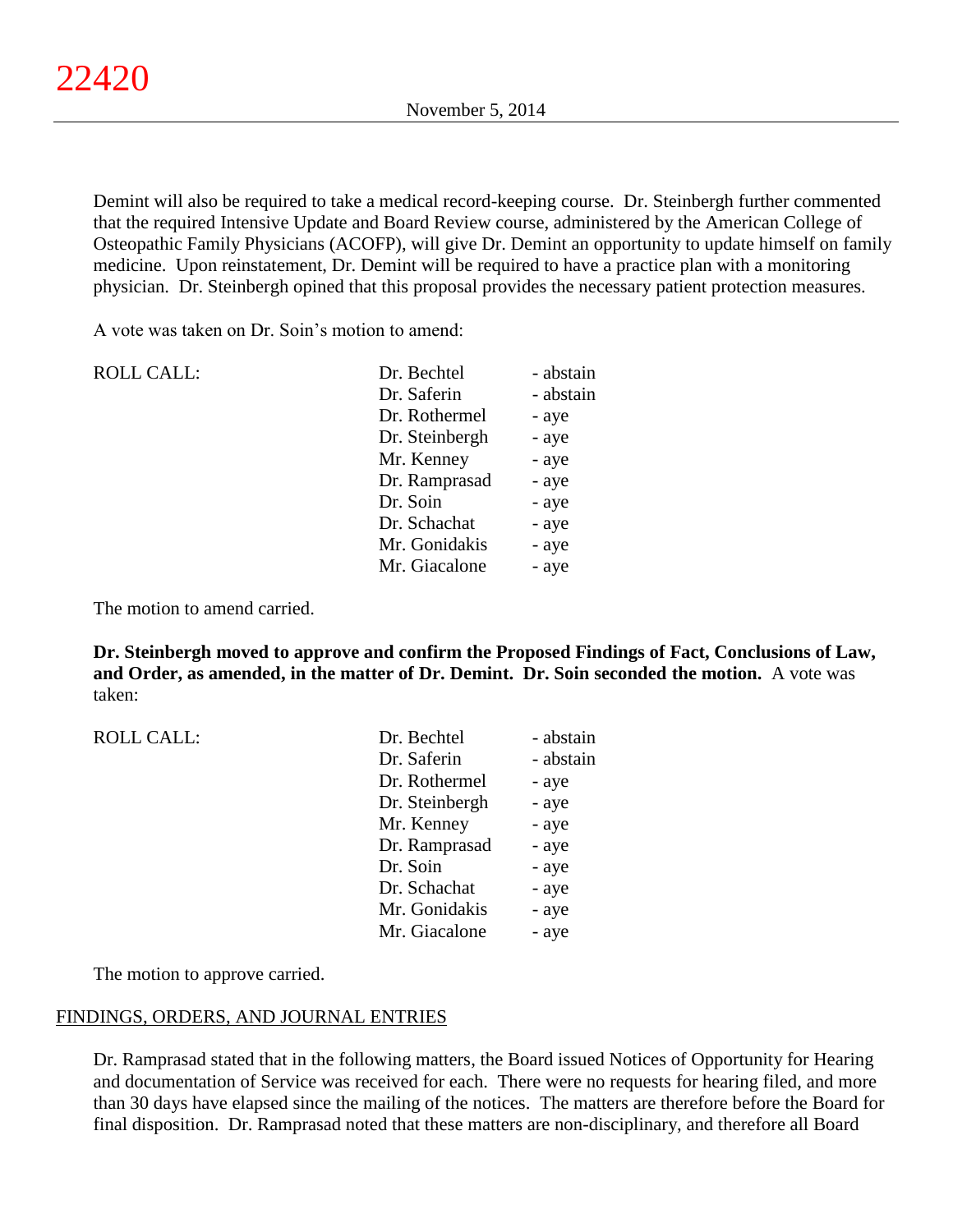members may vote.

# JAIME ALLISON CHICKLETTS, M.T.

Dr. Ramprasad stated that Ms. Chickletts has applied for restoration of her license to practice massage therapy in Ohio. The Board notified Ms. Chickletts that it proposed to approve her application, provided that she take and pass the Massage and Bodywork Licensing Examination (MBLEX) due to the fact that Ms. Chickletts has not engaged in the active practice of massage therapy for more than two years.

**Dr. Steinbergh moved to find that the allegations set forth in the September 12, 2014 Notice of Opportunity for Hearing have been proven to be true by a preponderance of the evidence, and that the Board enter an Order, effective immediately upon mailing, granting Ms. Chicklett's application for restoration, provided that she takes and passes the Massage and Bodywork Licensing Examination within six months of September 12, 2014. Dr. Rothermel seconded the motion.** A vote was taken:

| <b>ROLL CALL:</b> | Dr. Bechtel    | - aye |
|-------------------|----------------|-------|
|                   | Dr. Saferin    | - aye |
|                   | Dr. Rothermel  | - aye |
|                   | Dr. Steinbergh | - aye |
|                   | Mr. Kenney     | - aye |
|                   | Dr. Ramprasad  | - aye |
|                   | Dr. Soin       | - aye |
|                   | Dr. Schachat   | - aye |
|                   | Mr. Gonidakis  | - aye |
|                   | Mr. Giacalone  | - aye |
|                   |                |       |

The motion to approve carried.

# MICHAEL PAK, M.D.

Dr. Ramprasad stated that Dr. Pak has applied for restoration of his license to practice medicine and surgery in Ohio. The Board notified Dr. Pak that it proposed to approve his application, provided that he take and pass the radiation oncology specialty board recertification examination due to the fact that Dr. Pak has not engaged in the active practice of medicine for more than two years.

**Dr. Steinbergh moved to find that the allegations set forth in the September 12, 2014 Notice of Opportunity for Hearing have been proven to be true by a preponderance of the evidence, and that the Board enter an Order, effective immediately upon mailing, granting Dr. Pak's application for restoration, provided that he takes and passes the radiation oncology specialty board recertification examination within one year of September 12, 2014. Dr. Saferin seconded the motion.** A vote was taken: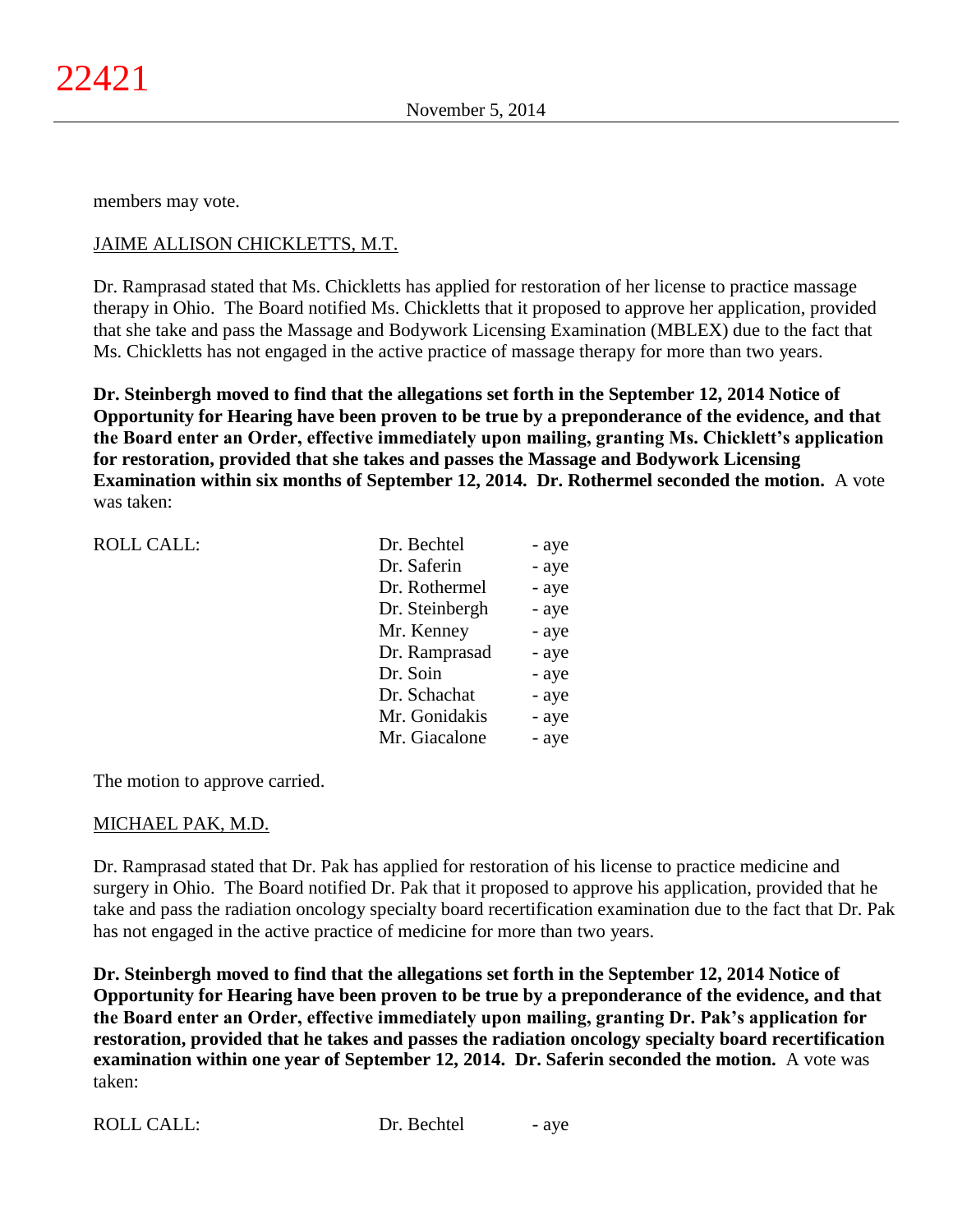| Dr. Saferin    | - aye |
|----------------|-------|
| Dr. Rothermel  | - aye |
| Dr. Steinbergh | - aye |
| Mr. Kenney     | - aye |
| Dr. Ramprasad  | - aye |
| Dr. Soin       | - aye |
| Dr. Schachat   | - aye |
| Mr. Gonidakis  | - aye |
| Mr. Giacalone  | - aye |

The motion to approve carried.

#### EXECUTIVE SESSION

**Dr. Steinbergh moved that the Board declare Executive Session to confer with the Attorney General's representatives on matters of pending or imminent court action. Dr. Saferin seconded the motion.** A vote was taken:

| <b>ROLL CALL:</b> | Dr. Bechtel    | - aye |
|-------------------|----------------|-------|
|                   | Dr. Saferin    | - aye |
|                   | Dr. Rothermel  | - aye |
|                   | Dr. Steinbergh | - aye |
|                   | Mr. Kenney     | - aye |
|                   | Dr. Ramprasad  | - aye |
|                   | Dr. Soin       | - aye |
|                   | Dr. Schachat   | - aye |
|                   | Mr. Gonidakis  | - aye |
|                   | Mr. Giacalone  | - aye |
|                   |                |       |

The motion carried.

Pursuant to Section 121.22(G)(3), Ohio Revised Code, the Board went into executive session with Mr. Blanton, Ms. Anderson, Mr. Miller, Ms. Loe, Ms. Debolt, Mr. Katko, Ms. Ore, Ms. Wehrle, Mr. Schmidt, Ms. Marshall, the Enforcement Attorneys, the Assistant Attorneys General, Ms. Rieve, Mr. Alderson, Ms. Moore, and Mr. Taylor in attendance.

The Board returned to public session.

#### RATIFICATION OF SETTLEMENT AGREEMENTS

#### CARLA MELINDA MYERS, D.O. – STEP II CONSENT AGREEMENT

**Dr. Steinbergh moved to ratify the Proposed Step II Consent Agreement with Dr. Myers. Dr. Rothermel seconded the motion.** A vote was taken: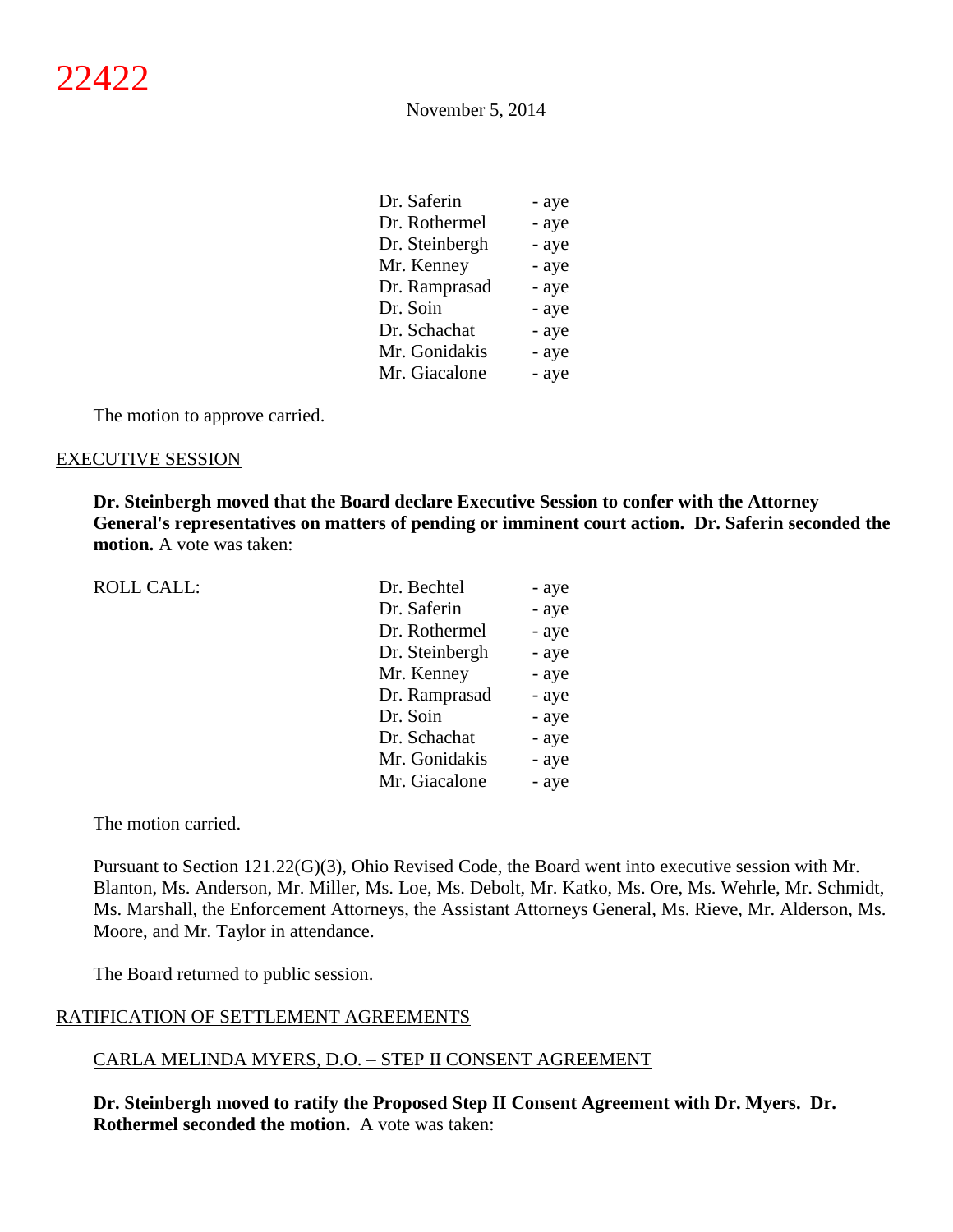| <b>ROLL CALL:</b> | Dr. Bechtel    | - abstain |
|-------------------|----------------|-----------|
|                   | Dr. Saferin    | - abstain |
|                   | Dr. Rothermel  | - aye     |
|                   | Dr. Steinbergh | - aye     |
|                   | Mr. Kenney     | - aye     |
|                   | Dr. Ramprasad  | - aye     |
|                   | Dr. Soin       | - aye     |
|                   | Dr. Schachat   | - aye     |
|                   | Mr. Gonidakis  | - aye     |
|                   | Mr. Giacalone  | - aye     |
|                   |                |           |

The motion to ratify carried.

# JOSEPH DAVID SEPATE – PERMANENT WITHDRAWAL OF APPLICATION FOR CERTIFICATE TO PRACTICE MASSAGE THERAPY

**Dr. Steinbergh moved to ratify the Proposed Permanent Withdrawal with Mr. Sepate. Dr. Soin seconded the motion.** A vote was taken:

| <b>ROLL CALL:</b> | Dr. Bechtel    | - abstain |
|-------------------|----------------|-----------|
|                   | Dr. Saferin    | - abstain |
|                   | Dr. Rothermel  | - aye     |
|                   | Dr. Steinbergh | - aye     |
|                   | Mr. Kenney     | - aye     |
|                   | Dr. Ramprasad  | - aye     |
|                   | Dr. Soin       | - aye     |
|                   | Dr. Schachat   | - aye     |
|                   | Mr. Gonidakis  | - aye     |
|                   | Mr. Giacalone  | - aye     |
|                   |                |           |

The motion to ratify carried.

# DOUGLAS SCOTT TRUBIANO, D.O. – PERMANENT SURRENDER OF CERTIFICATE TO PRACTICE OSTEOPATHIC MEDICINE AND SURGERY

**Dr. Steinbergh moved to ratify the Proposed Permanent Surrender with Dr. Trubiano. Dr. Soin seconded the motion.** A vote was taken:

ROLL CALL:

| Dr. Bechtel    | - abstain |
|----------------|-----------|
| Dr. Saferin    | - abstain |
| Dr. Rothermel  | - aye     |
| Dr. Steinbergh | - aye     |
| Mr. Kenney     | - aye     |
|                |           |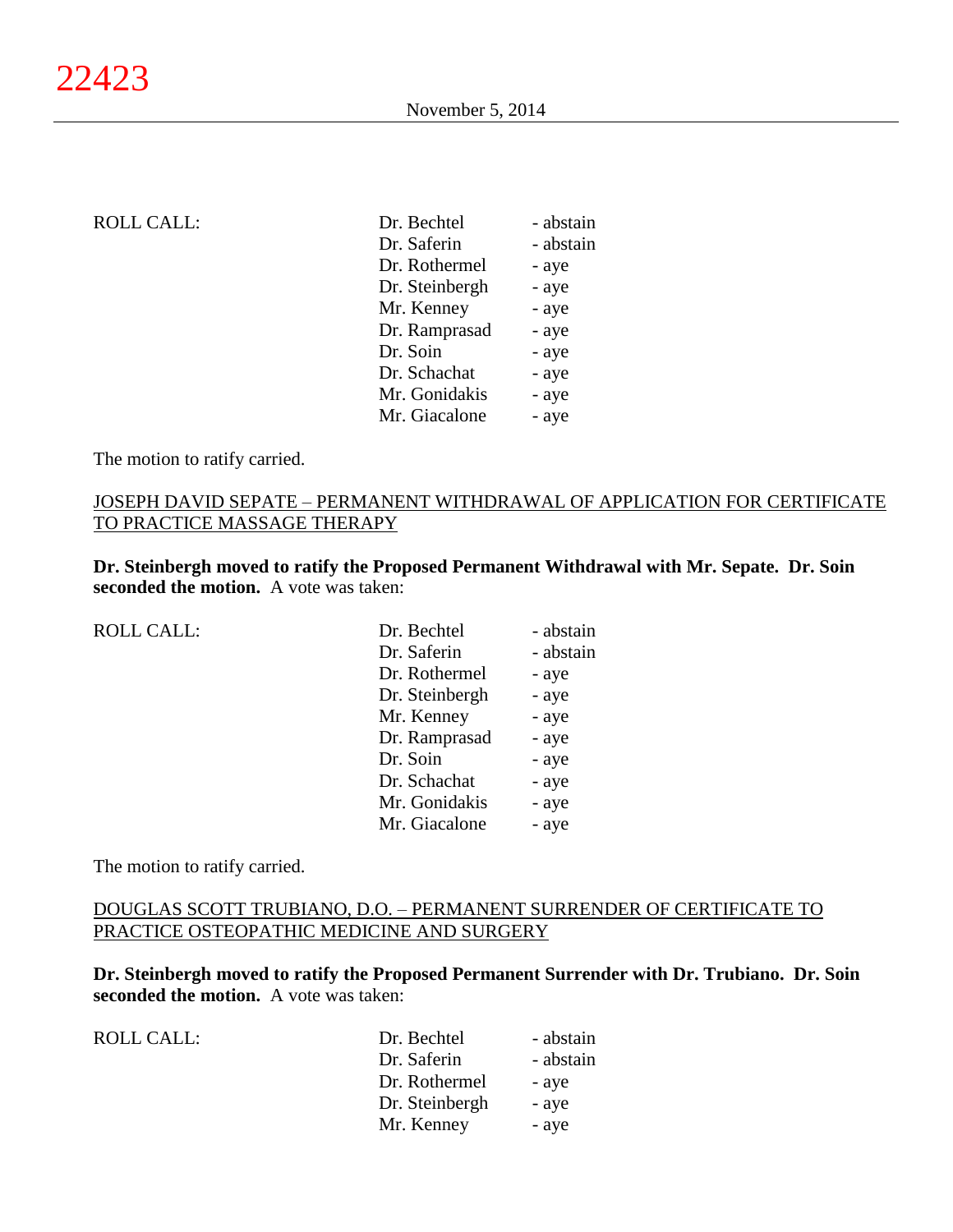| Dr. Ramprasad | - aye |
|---------------|-------|
| Dr. Soin      | - aye |
| Dr. Schachat  | - aye |
| Mr. Gonidakis | - aye |
| Mr. Giacalone | - aye |

The motion to ratify carried.

# BDB, D.O. – STEP I CONSENT AGREEMENT

**Dr. Steinbergh moved to ratify the Proposed Step I Consent Agreement with BDB, D.O. Dr. Soin seconded the motion.** A vote was taken:

| <b>ROLL CALL:</b> | Dr. Bechtel    | - abstain |
|-------------------|----------------|-----------|
|                   | Dr. Saferin    | - abstain |
|                   | Dr. Rothermel  | - aye     |
|                   | Dr. Steinbergh | - aye     |
|                   | Mr. Kenney     | - nay     |
|                   | Dr. Ramprasad  | - nay     |
|                   | Dr. Soin       | - aye     |
|                   | Dr. Schachat   | - aye     |
|                   | Mr. Gonidakis  | - nay     |
|                   | Mr. Giacalone  | - nay     |
|                   |                |           |

The motion to ratify did not carry.

# BRUCE A. SPERO, M.D. – CONSENT AGREEMENT

**Dr. Steinbergh moved to ratify the Proposed Consent Agreement with Dr. Spero. Dr. Soin seconded the motion.** A vote was taken:

| <b>ROLL CALL:</b> | Dr. Bechtel    | - abstain |
|-------------------|----------------|-----------|
|                   | Dr. Saferin    | - abstain |
|                   | Dr. Rothermel  | - aye     |
|                   | Dr. Steinbergh | - aye     |
|                   | Mr. Kenney     | - aye     |
|                   | Dr. Ramprasad  | - aye     |
|                   | Dr. Soin       | - aye     |
|                   | Dr. Schachat   | - aye     |
|                   | Mr. Gonidakis  | - aye     |
|                   | Mr. Giacalone  | - aye     |
|                   |                |           |

The motion to ratify carried.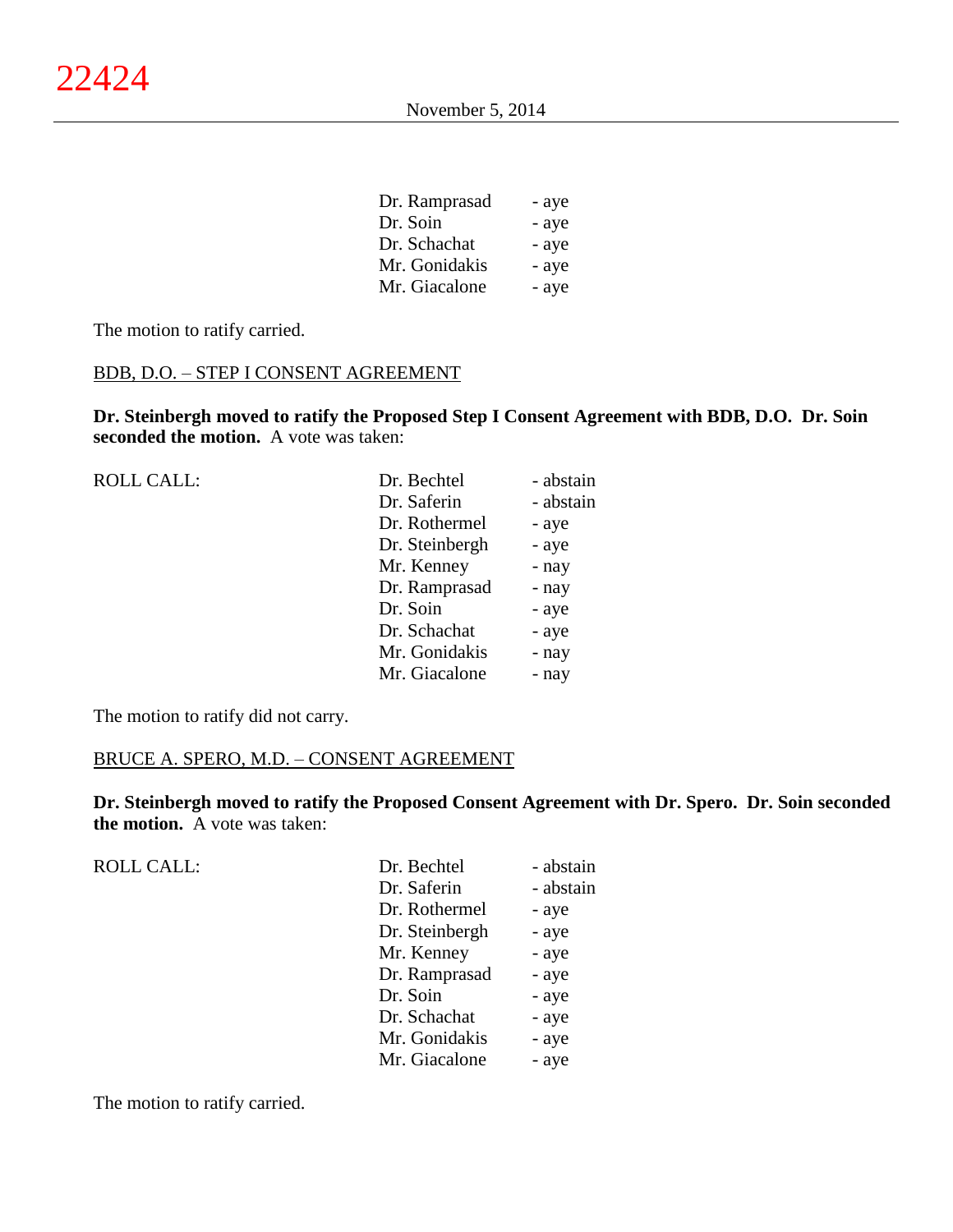#### MARTIN PALMER AMBROSE, M.D. – STEP I CONSENT AGREEMENT

**Dr. Steinbergh moved to ratify the Proposed Step I Consent Agreement with Dr. Ambrose. Dr. Soin seconded the motion.** A vote was taken:

| Dr. Bechtel    | - abstain |
|----------------|-----------|
| Dr. Saferin    | - abstain |
| Dr. Rothermel  | - aye     |
| Dr. Steinbergh | - aye     |
| Mr. Kenney     | - aye     |
| Dr. Ramprasad  | - aye     |
| Dr. Soin       | - aye     |
| Dr. Schachat   | - aye     |
| Mr. Gonidakis  | - aye     |
| Mr. Giacalone  | - aye     |
|                |           |

The motion to ratify carried.

#### COURTNEY DESELM BONNER, D.O. – STEP II CONSENT AGREEMENT

**Dr. Steinbergh moved to ratify the Proposed Step II Consent Agreement with Dr. Bonner. Dr. Soin seconded the motion.** A vote was taken:

| <b>ROLL CALL:</b> | Dr. Bechtel    | - abstain |
|-------------------|----------------|-----------|
|                   | Dr. Saferin    | - abstain |
|                   | Dr. Rothermel  | - aye     |
|                   | Dr. Steinbergh | - aye     |
|                   | Mr. Kenney     | - aye     |
|                   | Dr. Ramprasad  | - aye     |
|                   | Dr. Soin       | - aye     |
|                   | Dr. Schachat   | - aye     |
|                   | Mr. Gonidakis  | - aye     |
|                   | Mr. Giacalone  | - aye     |

The motion to ratify carried.

#### DAVID O'CONNELL, M.D. – STEP I CONSENT AGREEMENT

**Dr. Steinbergh moved to ratify the Proposed Step I Consent Agreement with Dr. O'Connell. Dr. Soin seconded the motion.** A vote was taken:

| ROLL CALL: | Dr. Bechtel   | - abstain |
|------------|---------------|-----------|
|            | Dr. Saferin   | - abstain |
|            | Dr. Rothermel | - ave     |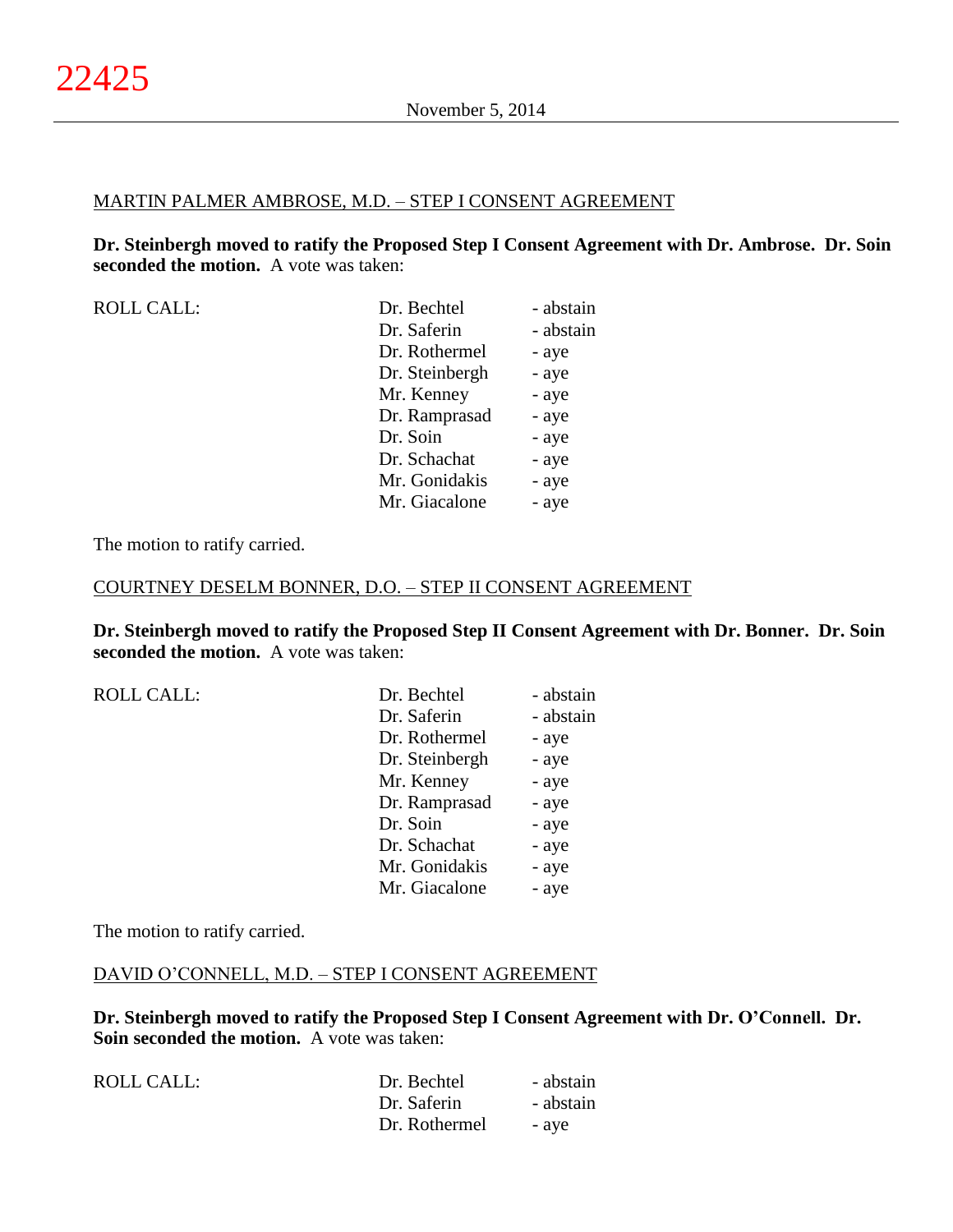| Dr. Steinbergh | - aye |
|----------------|-------|
| Mr. Kenney     | - aye |
| Dr. Ramprasad  | - aye |
| Dr. Soin       | - aye |
| Dr. Schachat   | - aye |
| Mr. Gonidakis  | - aye |
| Mr. Giacalone  | - aye |

The motion to ratify carried.

**Dr. Steinbergh moved to table the topic of Ratification of Consent Agreements. Dr. Rothermel seconded the motion.** All members voted aye. The motion carried.

### CITATIONS AND ORDERS OF SUMMARY SUSPENSION

#### JACQULYN MARIE CAPUTO, L.M.T. – CITATION LETTER

At this time the Board read and considered the proposed Citation Letter in the above matter, a copy of which shall be maintained in the exhibits section of this Journal.

**Dr. Steinbergh moved to send the Citation Letter to Ms. Caputo. Dr. Soin seconded the motion.** A vote was taken:

| <b>ROLL CALL:</b> | Dr. Bechtel    | - abstain |
|-------------------|----------------|-----------|
|                   | Dr. Saferin    | - abstain |
|                   | Dr. Rothermel  | - aye     |
|                   | Dr. Steinbergh | - aye     |
|                   | Mr. Kenney     | - aye     |
|                   | Dr. Ramprasad  | - aye     |
|                   | Dr. Soin       | - aye     |
|                   | Dr. Schachat   | - aye     |
|                   | Mr. Gonidakis  | - aye     |
|                   | Mr. Giacalone  | - aye     |

The motion to send carried.

#### HEATHER NICOLE NIXON, L.M.T. – CITATION LETTER

At this time the Board read and considered the proposed Citation Letter in the above matter, a copy of which shall be maintained in the exhibits section of this Journal.

**Dr. Steinbergh moved to send the Citation Letter to Ms. Nixon. Dr. Soin seconded the motion.** A vote was taken: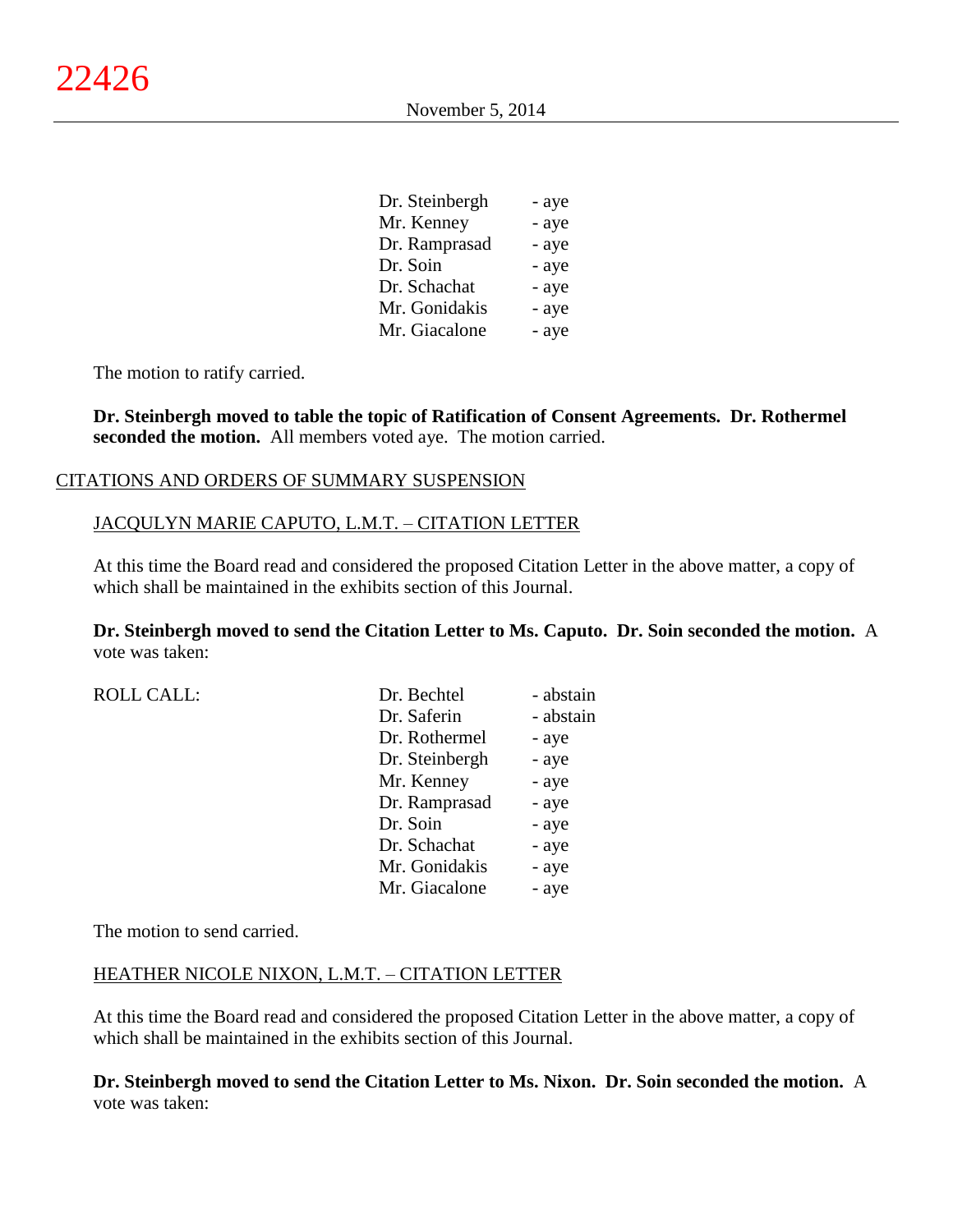| <b>ROLL CALL:</b> | Dr. Bechtel    | - abstain |
|-------------------|----------------|-----------|
|                   | Dr. Saferin    | - abstain |
|                   | Dr. Rothermel  | - aye     |
|                   | Dr. Steinbergh | - aye     |
|                   | Mr. Kenney     | - aye     |
|                   | Dr. Ramprasad  | - aye     |
|                   | Dr. Soin       | - aye     |
|                   | Dr. Schachat   | - aye     |
|                   | Mr. Gonidakis  | - aye     |
|                   | Mr. Giacalone  | - aye     |
|                   |                |           |

The motion to send carried.

## JUSTIN MATTHEW RODEBAUGH, M.D. – CITATION LETTER

At this time the Board read and considered the proposed Citation Letter in the above matter, a copy of which shall be maintained in the exhibits section of this Journal.

**Dr. Steinbergh moved to send the Citation Letter to Dr. Rodebaugh. Dr. Soin seconded the motion.** A vote was taken:

| <b>ROLL CALL:</b> | Dr. Bechtel    | - abstain |
|-------------------|----------------|-----------|
|                   | Dr. Saferin    | - abstain |
|                   | Dr. Rothermel  | - aye     |
|                   | Dr. Steinbergh | - aye     |
|                   | Mr. Kenney     | - aye     |
|                   | Dr. Ramprasad  | - aye     |
|                   | Dr. Soin       | - aye     |
|                   | Dr. Schachat   | - aye     |
|                   | Mr. Gonidakis  | - aye     |
|                   | Mr. Giacalone  | - aye     |
|                   |                |           |

The motion to send carried.

#### JOHN A. ROSS, M.D. - CITATION LETTER

At this time the Board read and considered the proposed Citation Letter in the above matter, a copy of which shall be maintained in the exhibits section of this Journal.

**Dr. Soin moved to send the Citation Letter to Dr. Ross. Dr. Steinbergh seconded the motion.** A vote was taken:

| <b>ROLL CALL:</b> | Dr. Bechtel | - abstain |
|-------------------|-------------|-----------|
|                   | Dr. Saferin | - abstain |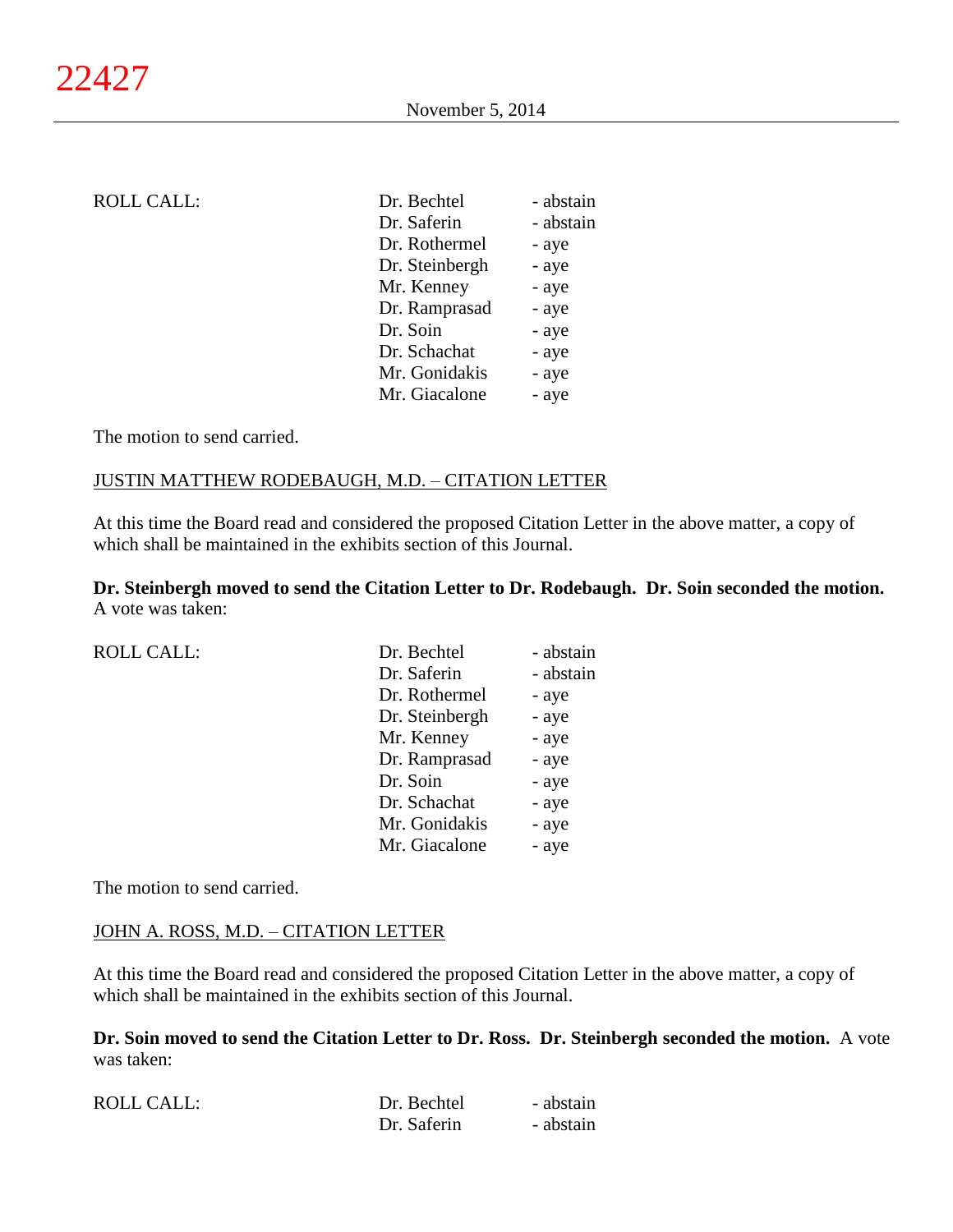| Dr. Rothermel  | - aye |
|----------------|-------|
| Dr. Steinbergh | - aye |
| Mr. Kenney     | - nay |
| Dr. Ramprasad  | - aye |
| Dr. Soin       | - aye |
| Dr. Schachat   | - aye |
| Mr. Gonidakis  | - aye |
| Mr. Giacalone  | - aye |

The motion to send carried.

# MARY JO-ELLEN ERICKSON, M.D. – NOTICE OF SUMMARY SUSPENSION AND OPPORTUNITY FOR HEARING

At this time the Board read and considered the proposed Notice of Summary Suspension and Opportunity for Hearing in the above matter, a copy of which shall be maintained in the exhibits section of this Journal.

# **Dr. Steinbergh moved to send the Notice of Summary Suspension and Opportunity for Hearing to Dr. Erickson. Dr. Soin seconded the motion.** A vote was taken:

| <b>ROLL CALL:</b> | Dr. Bechtel    | - abstain |
|-------------------|----------------|-----------|
|                   | Dr. Saferin    | - abstain |
|                   | Dr. Rothermel  | - aye     |
|                   | Dr. Steinbergh | - aye     |
|                   | Mr. Kenney     | - aye     |
|                   | Dr. Ramprasad  | - aye     |
|                   | Dr. Soin       | - aye     |
|                   | Dr. Schachat   | - aye     |
|                   | Mr. Gonidakis  | - aye     |
|                   | Mr. Giacalone  | - aye     |

The motion to send carried.

The Board took a recess at 1:00 and resumed the meeting at 2:00. Dr. Ramprasad was absent when the meeting resumed. Mr. Kenney assumed the chair.

#### APPLICANTS FOR LICENSURE

**Dr. Steinbergh moved to approve for licensure, contingent upon all requested documents being received and approved in accordance with licensure protocols, the acupuncturist applicants listed in Exhibit "A," the anesthesiologist assistant applicants listed in Exhibit "B," the genetic counselor applicants listed in Exhibit "C," the massage therapist applicants listed in Exhibit "D," the Oriental medicine practitioner applicants listed in Exhibit "E," the physician assistant applicants listed in Exhibit "F," and the physician applicants listed in Exhibit "G." Dr. Rothermel seconded the motion.**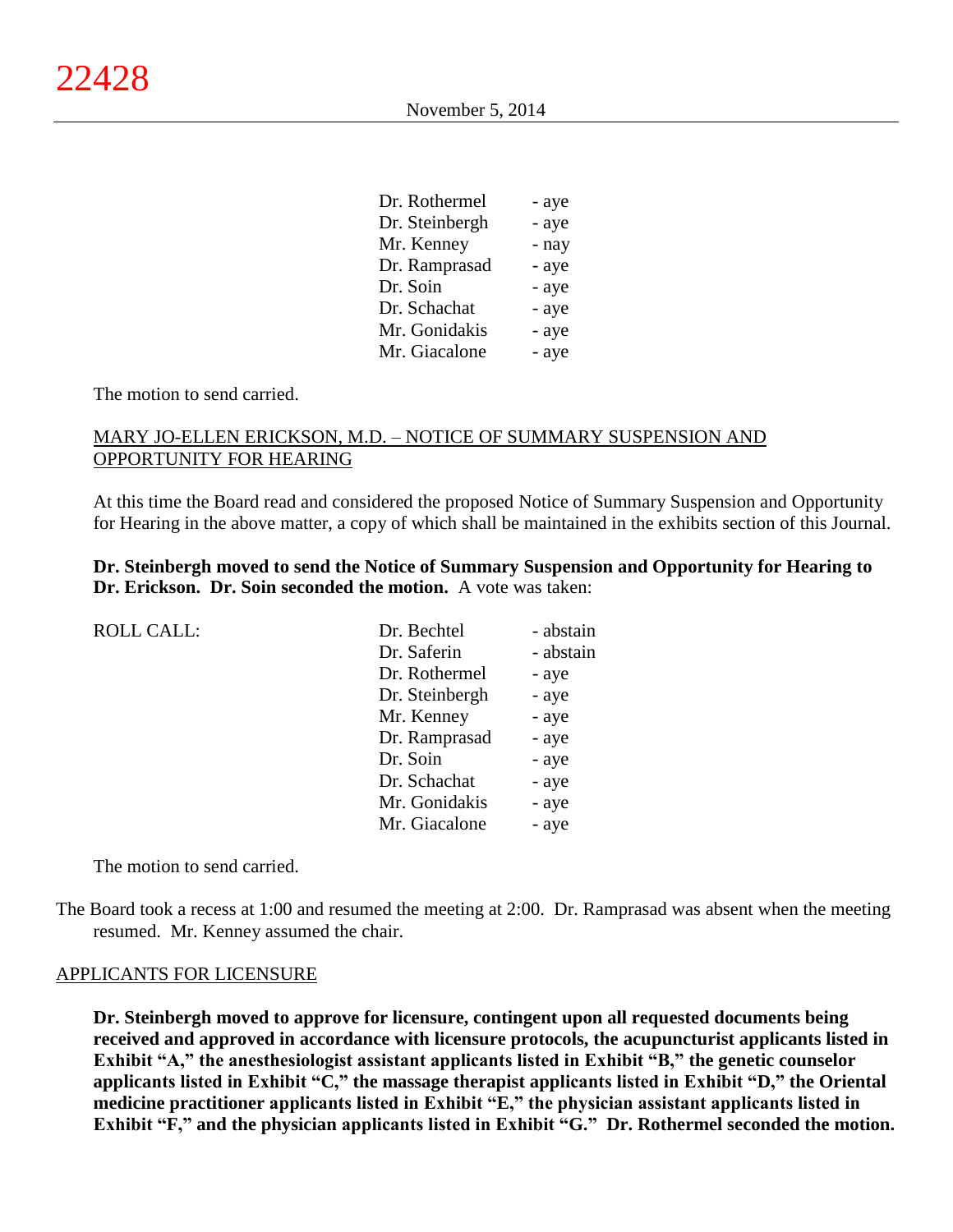A vote was taken:

ROLL CALL:

| - aye |
|-------|
| - aye |
| - aye |
| - aye |
| - aye |
| - aye |
| - aye |
| - aye |
| - aye |
|       |

The motion carried.

# PROBATIONARY REQUESTS

Mr. Kenney advised that at this time he would like the Board to consider the probationary requests on today's consent agenda. Mr. Kenney asked if any Board member wished to discuss a probationary report or probationary request separately. Dr. Steinbergh stated that she wished to discuss the matter of Jackson L. J. Flanigan, M.D., separately.

Dr. Steinbergh noted on the documentation that there is some discussion about insurance providers not recognizing Dr. Flanigan on their rolls. Dr. Steinbergh noted that Dr. Flanigan's "request for a letter of compliance was previously addressed by the Board staff." Dr. Steinbergh asked Ms. Bickers to briefly address the nature of a letter of compliance. Ms. Bickers stated that if a probationer is in compliance with their consent agreement or Board order, the Compliance staff can send a letter to entities such as insurance companies to confirm their compliance, though the letter does not advocate for the probationer.

# **Dr. Steinbergh moved to accept the Compliance staff's Reports of Conferences and the Secretary and Supervising Member's recommendations, as follows:**

 **To grant Nicholas A. Atanasoff, D.O.'s request for reduction in alcohol and drug rehabilitation meetings to two per week with a minimum of ten per month; and reduction in psychotherapy sessions to every three weeks;**

 **To grant Michael T. Bangert, M.D.'s request for reduction in personal appearances from every three months to every six months; approval of Ebaa S. Rajab, M.D., to serve as the new monitoring physician; and determination of the frequency and number of charts to be reviewed at 10 charts per month;**

 **To grant Courtney D. Borruso, D.O.'s, request for approval of Christina M. Delos Reyes, M.D., to serve as the treating psychiatrist; and approval of Paul Minnillo, Ph.D., to serve as the treating mental health professional;**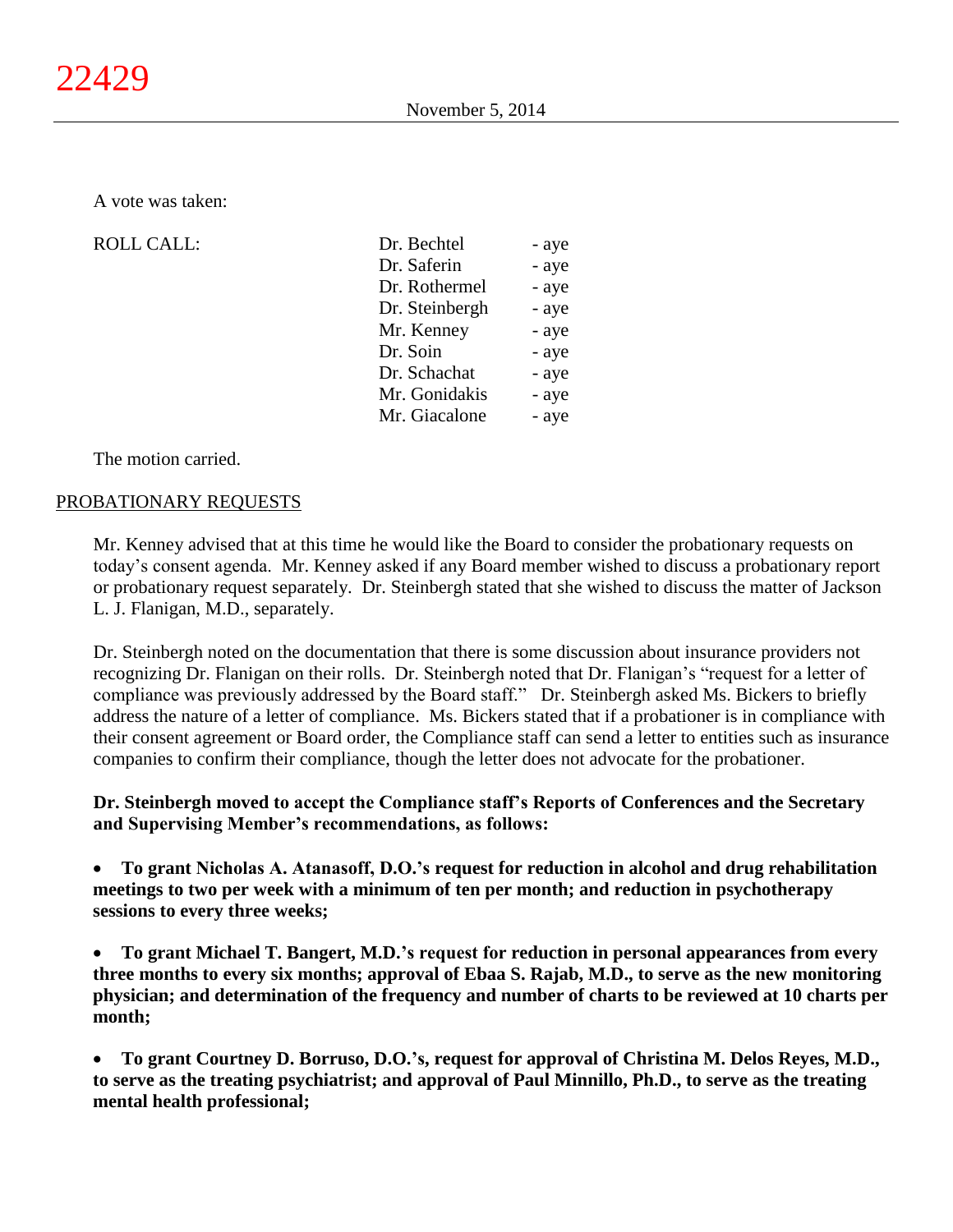- **To grant Janice Electa Green, Douglas, M.D.'s request for reduction in the frequency of drug screens to twice per month; and reduction in personal appearances to every six months;**
- **To grant Lynne A. Eaton, M.D.'s request for discontinuance of the Naltrexone requirement;**
- **To grant Jackson L. J. Flanigan, M.D.'s request for discontinuance of the controlled substance log requirement;**

 **To grant George D. Griffin, III, M.D.'s request for approval of the** *Intensive Course in Controlled Substance Management***, offered by Case Western Reserve University, to fulfill the pharmacology course requirement; and release from the terms of the April 14, 2014 Board Order;**

 **To grant Raymond C. Gruenther, M.D.'s request for approval of Bashar Brijawi, M.D., to serve as the monitoring physician;**

 **To grant Harry F. Howell, II, L.M.T.'s request for approval of the online personal/professional ethics course** *Dealing with Ethical Gray Areas in Massage Therapy***, offered by the American Massage Therapy Association, required prior to reinstatement;**

 **To grant Joseph Francis Lydon, Jr., M.D.'s, request for reduction in personal appearances from four per year to every six months;**

 **To grant Anna M. Marcinow, M.D.'s request for reduction in drug and alcohol rehabilitation meetings to two per week with a minimum of ten per month; discontinuance of the controlled substance log requirement; and discontinuance of the chart review requirement;**

 **To grant Matthew C. Riesen, M.D.'s request for discontinuance of the chart review requirement; and discontinuance of the drug log requirement; and**

 **To grant Rick Skibicki, M.D.'s request for approval of David C. Morro, M.D., to serve as the new monitoring physician;**

 **To grant Christina L. Summers, M.T.'s request for approval of an online ethics course,** *The Ethics of Touch Continuing Education Series, Ethical Dilemmas***, administered by Sohnen-Moe Associates, Inc., required for reinstatement.**

**Dr. Schachat seconded the motion.** All members voted aye. The motion carried.

# RATIFICATION OF SETTLEMENT AGREEMENTS

**Dr. Steinbergh moved to remove the topic of Ratification of Settlement Agreements from the table. Dr. Rothermel seconded the motion.** All members voted aye. The motion carried.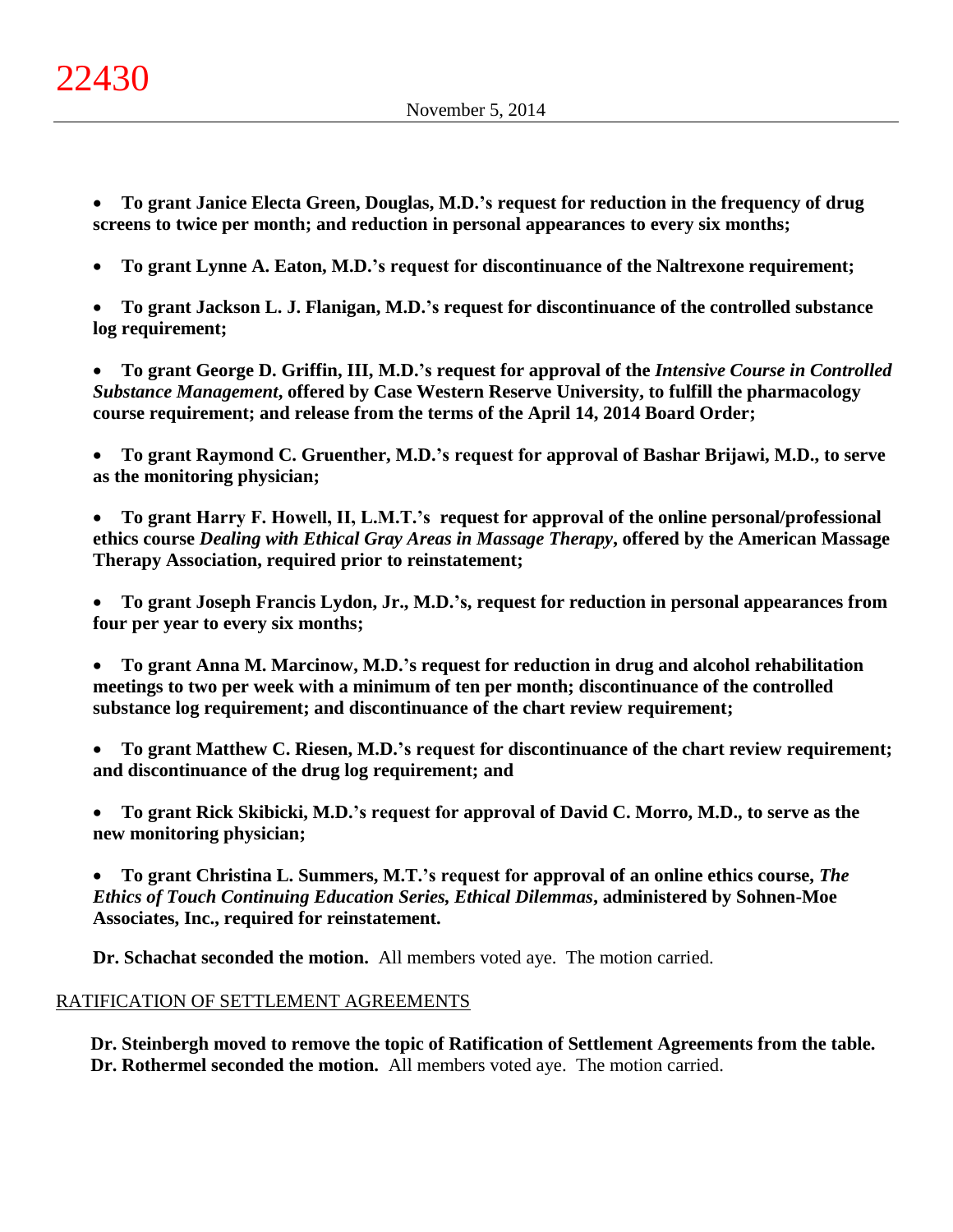# NORMAN W. LEFKOVITZ, M.D. – PERMANENT SURRENDER OF CERTIFICATE TO PRACTICE MEDICINE AND SURGERY

# **Dr. Steinbergh moved to ratify the Proposed Permanent Surrender with Dr. Lefkovitz. Dr. Rothermel seconded the motion.** A vote was taken:

| <b>ROLL CALL:</b> | Dr. Bechtel    | - abstain |
|-------------------|----------------|-----------|
|                   | Dr. Saferin    | - abstain |
|                   | Dr. Rothermel  | - aye     |
|                   | Dr. Steinbergh | - aye     |
|                   | Mr. Kenney     | - aye     |
|                   | Dr. Soin       | - aye     |
|                   | Dr. Schachat   | - aye     |
|                   | Mr. Gonidakis  | - aye     |
|                   | Mr. Giacalone  | - aye     |

The motion to ratify carried.

### REINSTATEMENT REQUEST

# BRADLEY J. VARGO, D.O.

ROLL CALL:

Dr. Steinbergh stated that on May 14, 2014, the Board issued an Order, effective May 30, 2014, that suspended Doctor Vargo's license to practice osteopathic medicine for an indefinite period of time, but not less than 180 days. The May 2014 Order was based on the Board's findings that the doctor was impaired in his ability to practice according to acceptable and prevailing standards of care because of habitual or excessive use or abuse of drugs, alcohol, or other substances, and on his false, fraudulent, deceptive or misleading statement on an application for renewal of his license to practice medicine and surgery in Ohio.

Dr. Steinbergh stated that Dr. Vargo has met the conditions for reinstatement in his Board Order and has provided the required documentation of his ability to resume the practice of medicine.

**Dr. Steinbergh moved that the request for the reinstatement of the license of Bradley J. Vargo, D.O., be approved, effective November 27, 2014, subject to the probationary terms and conditions as outlined in the May 14, 2014 Board Order for a minimum of five years. Dr. Soin seconded the motion.** A vote was taken:

| Dr. Bechtel    | - abstain |
|----------------|-----------|
| Dr. Saferin    | - abstain |
| Dr. Rothermel  | - aye     |
| Dr. Steinbergh | - aye     |
| Mr. Kenney     | - aye     |
| Dr. Soin       | - aye     |
| Dr. Schachat   | - aye     |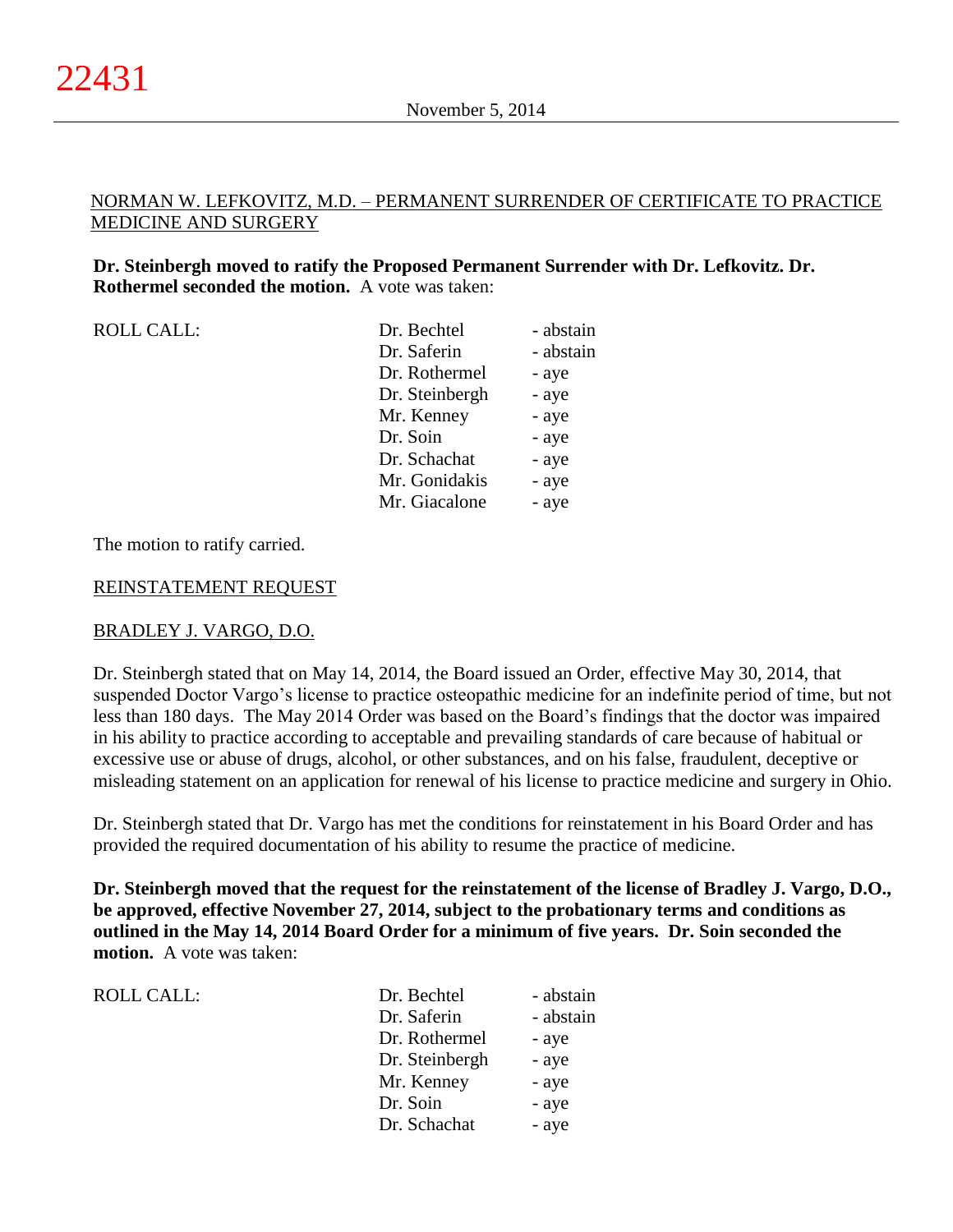| Mr. Gonidakis | - aye |
|---------------|-------|
| Mr. Giacalone | - aye |

The motion to ratify carried.

# FINAL PROBATIONARY APPEARANCES

# ERIN KAYE (BALL) CLARK, M.T.

Ms. Clark was appearing before the Board pursuant to her request for release from the terms of her March 12, 2009 Consent Agreement. Ms. Bickers reviewed Ms. Clark's history with the Board.

Dr. Steinbergh asked if Ms. Clark is currently practice massage therapy. Ms. Clark replied that she performs some massage therapy at home for family and friends, but she is not currently working anywhere.

Dr. Steinbergh asked Ms. Clark to elaborate on her service work and volunteering activities. Ms. Clark replied that she mostly works with people dealing with addiction and recovery. Ms. Clark stated that she mostly volunteers through programs like Alcoholics Anonymous (AA) and at the Center for Chemical Addiction and Treatment (CCAT) in Cincinnati. Ms. Clark commented that she is also the President of the PTA at her children's school, which keeps her very busy.

Dr. Steinbergh asked if Ms. Clark anticipates returning to massage therapy. Ms. Clark responded that she may return to massage therapy in the future when her youngest child, who was born in May 2014, is older. Dr. Steinbergh suggested that Ms. Clark maintain her continuing education and keep her massage therapy license in good health in the meantime.

Dr. Steinbergh noted that Ms. Clark had previously been convicted of trafficking in cocaine and asked if she is currently connected with drugs or alcohol in any form. Ms. Clark answered that she is not connected to drugs or alcohol and she has been clean for years. Ms. Clark stated that she had been convicted over 10 years ago when she was young and made mistakes. Ms. Clark stated that she has no desire to return to that.

# **Dr. Steinbergh moved to release Ms. Clark from the terms of her March 12, 2009 Consent Agreement, effective November 19, 2014. Dr. Rothermel seconded the motion.** A vote was taken:

| ROLL CALL: |  |
|------------|--|
|------------|--|

| <b>ROLL CALL:</b> | Dr. Bechtel    | - abstain |
|-------------------|----------------|-----------|
|                   | Dr. Saferin    | - abstain |
|                   | Dr. Rothermel  | - aye     |
|                   | Dr. Steinbergh | - aye     |
|                   | Mr. Kenney     | - aye     |
|                   | Dr. Soin       | - aye     |
|                   | Dr. Schachat   | - aye     |
|                   | Mr. Gonidakis  | - aye     |
|                   | Mr. Giacalone  | - aye     |
|                   |                |           |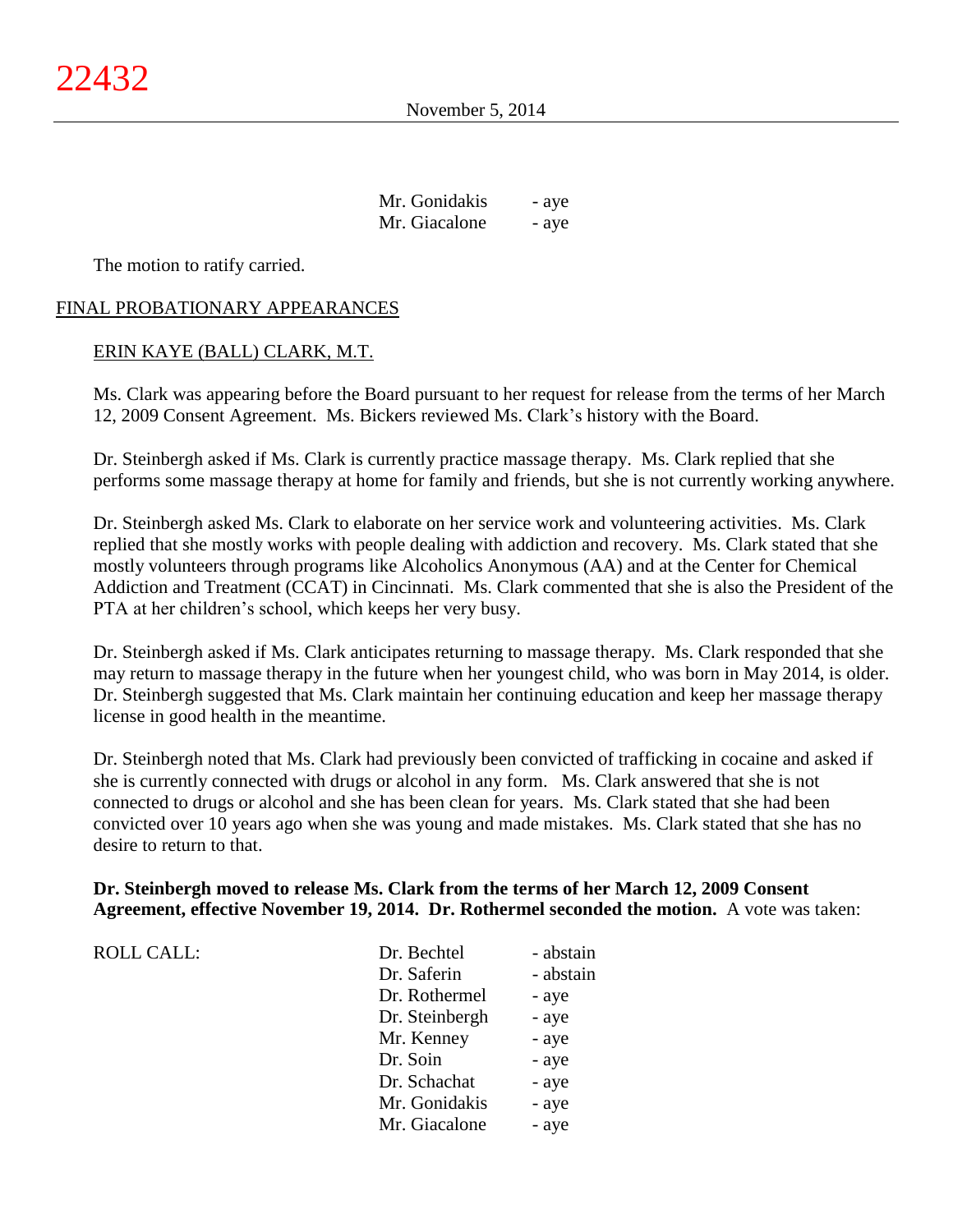The motion to release carried.

# SAMUEL DRAKE, M.D.

Dr. Drake was appearing before the Board pursuant to his request for release from the terms of his May 11, 2011 Consent Agreement. Ms. Bickers reviewed Dr. Drake's history with the Board.

Dr. Soin asked Dr. Drake to describe the context by which he came to be in this position with the Board. Dr. Drake replied that his problem had been that he had set some things up for some of his employees, but that is all over now. Dr. Soin asked Dr. Drake to elaborate. Dr. Drake explained that an employee asked him to leave pre-signed prescriptions for office use when he went on vacation. When undercover agents from the Medi-Cal program in California visited the office, they were given pre-signed prescriptions by Dr. Drake's employees.

Dr. Soin asked if Dr. Drake has any intention of practicing in Ohio or if he will stay in California. Dr. Drake replied that he is thinking about practicing in Ohio. Dr. Soin asked Dr. Drake to describe his current practice environment and schedule. Dr. Drake responded that he practices in a clinic in Santa Maria, California, and works five days per week, six hours per day.

Dr. Steinbergh asked under what circumstances Dr. Drake would come to Ohio to practice. Dr. Drake stated that he would like to practice in the Cleveland area where some of his family lives. Dr. Steinbergh asked Dr. Drake to elaborate on his California practice. Dr. Drake stated that it is a private practice and he primarily treats migrant workers. Dr. Steinbergh asked if Dr. Drake anticipated starting his own practice if he comes to Ohio. Dr. Drake responded that he would prefer to work with other practitioners and he did not want to start another practice. Dr. Steinbergh asked if Dr. Drake has any offers from Ohio. Dr. Drake replied that he has had a few offers for *locum tenens* work, but nothing permanent. Dr. Steinbergh cautioned Dr. Drake to understand any employer's expectations before accepting a *locum tenens* position so that he does not get into a compromising situation.

Mr. Giacalone asked if Dr. Drake practices any pain management in his current practice. Dr. Drake answered that he practices very little pain management. Mr. Giacalone asked if Dr. Drake understands the laws of Ohio regarding opioid prescribing. Dr. Drake replied that he took a prescribing course a few years ago but he is not up-to-date on it. Mr. Giacalone suggested that Dr. Drake examine Ohio's current laws closely before accepting a *locum tenens* position because, historically, many problem events seem to arise from those scenarios.

Dr. Schachat noted that, in addition to pre-signed prescriptions, Dr. Drake's Board action also involved false claims to Medi-Cal. Dr. Drake stated that when the Medi-Cal undercover agent visited the office, Dr. Drake's medical assistant and secretary billed for that service, which was against Medi-Cal regulations.

**Dr. Soin moved to release Dr. Drake from the terms of his May 11, 2011 Consent Agreement. Dr. Rothermel seconded the motion.** A vote was taken: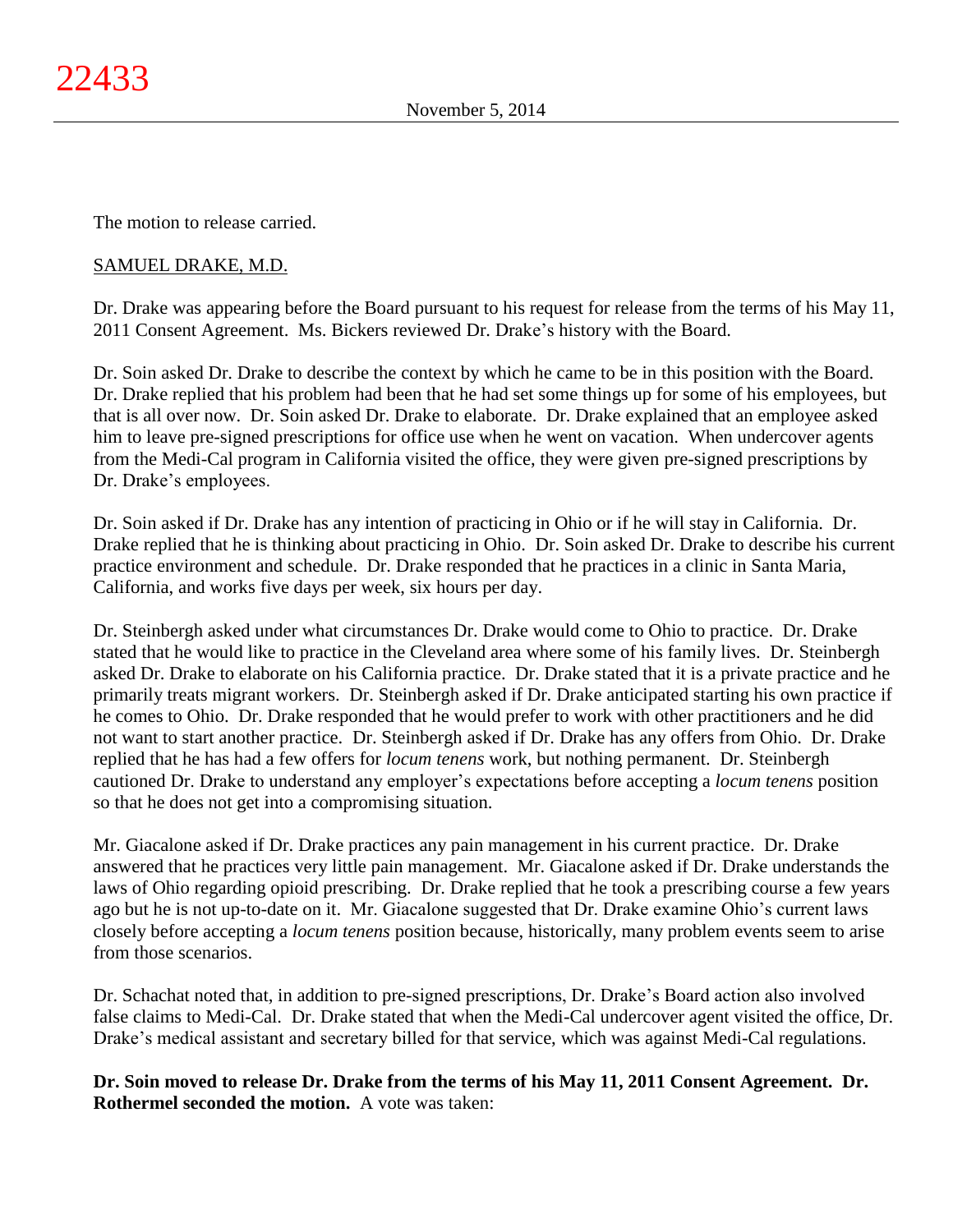| Dr. Bechtel    | - abstain |
|----------------|-----------|
| Dr. Saferin    | - abstain |
| Dr. Rothermel  | - aye     |
| Dr. Steinbergh | - aye     |
| Mr. Kenney     | - aye     |
| Dr. Soin       | - aye     |
| Dr. Schachat   | - aye     |
| Mr. Gonidakis  | - aye     |
| Mr. Giacalone  | - aye     |
|                |           |

The motion to release carried.

### RANDI J. MCVETY, M.T.

Ms. McVety was appearing before the Board pursuant to her request for release from the terms of her September 12, 2012 Consent Agreement. Ms. Bickers reviewed Ms. McVety's history with the Board.

Dr. Steinbergh asked Ms. McVety to describe her current practice. Ms. McVety replied that she is currently practicing massage therapy out of her home, as well as practicing massage therapy at the Honda plant and a spa near her home. Dr. Steinbergh asked if Ms. McVety keeps a copy of her massage therapy license in each of these places. Ms. McVety replied that she does.

Dr. Steinbergh asked if Ms. McVety understands her responsibility to renew her license. Ms. McVety replied affirmatively. Dr. Steinbergh suggested that Ms. McVety become involved in a massage therapy association and speak out to massage therapists about their responsibilities to licensure. Ms. McVety agreed.

### **Dr. Steinbergh moved to release Ms. McVety from the terms of her September 12, 2012 Consent Agreement, effective November 12, 2014. Dr. Rothermel seconded the motion.** A vote was taken:

| <b>ROLL CALL:</b> | Dr. Bechtel    | - abstain |
|-------------------|----------------|-----------|
|                   | Dr. Saferin    | - abstain |
|                   | Dr. Rothermel  | - aye     |
|                   | Dr. Steinbergh | - aye     |
|                   | Mr. Kenney     | - aye     |
|                   | Dr. Soin       | - aye     |
|                   | Dr. Schachat   | - aye     |
|                   | Mr. Gonidakis  | - aye     |
|                   | Mr. Giacalone  | - aye     |
|                   |                |           |

The motion to release carried.

Mr. Gonidakis exited the meeting at this time.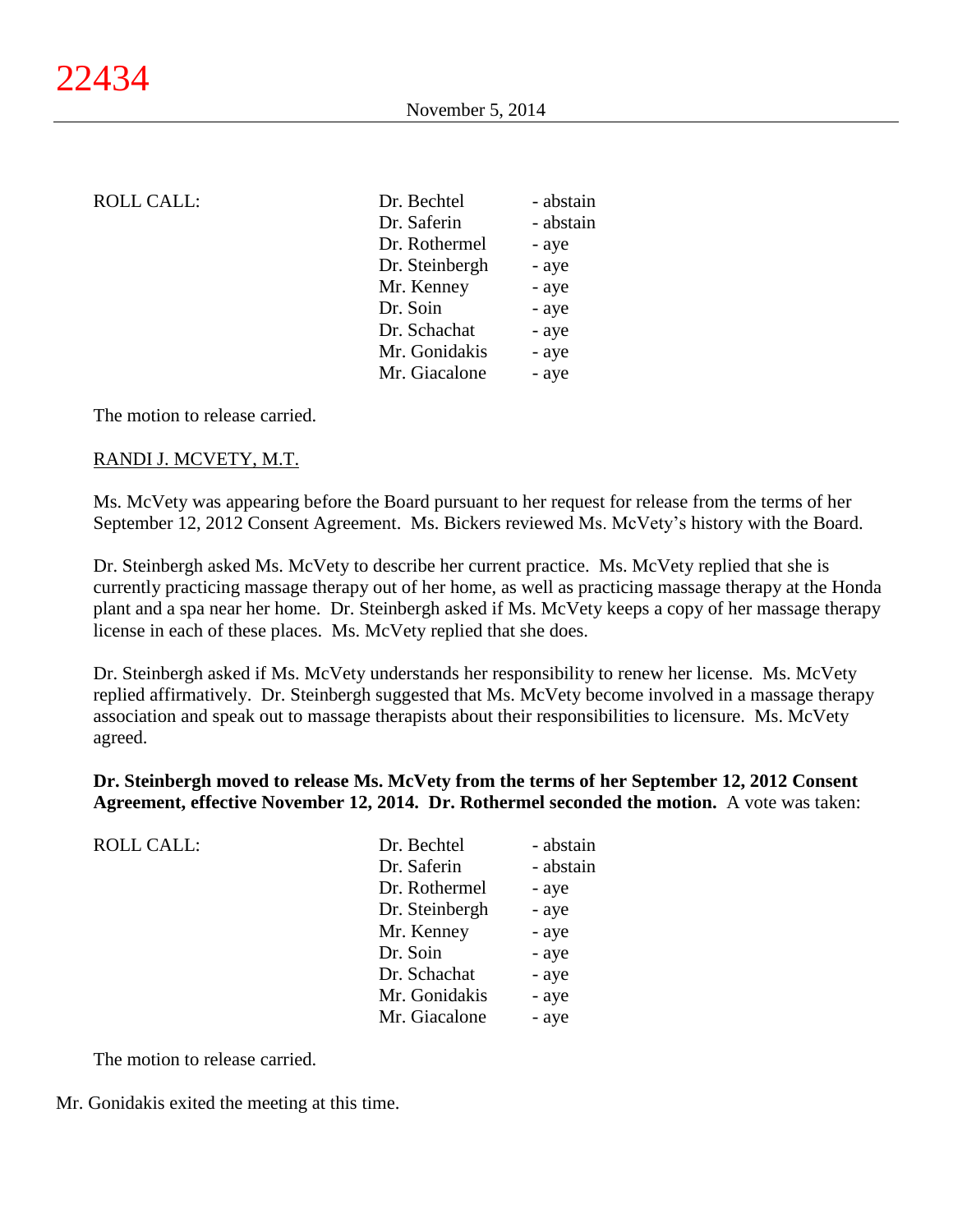# KURT J. PALAZZO, M.D.

Dr. Palazzo was appearing before the Board pursuant to his request for release from the terms of his August 12, 2009 Consent Agreement. Ms. Bickers reviewed Dr. Palazzo's history with the Board.

Dr. Steinbergh asked how Dr. Palazzo's practice in Portsmouth, Ohio, is doing. Dr. Palazzo replied that his practice is doing well and he is employed by the hospital.

Dr. Steinbergh stated that she was particularly touched by Dr. Palazzo's letter thanking the Board for its intervention and what it would have meant if the Board had not intervened. Dr. Steinbergh thanked Dr. Palazzo for recognizing the difficulty of what the Board must do and its desire to allow physicians to heal and keep them in practice. Dr. Soin agreed and opined that Dr. Palazzo's letter was very sincere.

Dr. Soin asked if Dr. Palazzo has seen problems since the pill mills in southeastern Ohio have been shut down or if there are a lot of patient seeking opioids from him. Dr. Palazzo replied that some patients come to him seeking drugs but he is able to weed them out. Dr. Palazzo stated that he has some patients on chronic pain medicine and he tries to manage them appropriately.

# **Dr. Steinbergh moved to release Dr. Palazzo from the terms of his August 12, 2009 Consent Agreement, effective November 11, 2014. Dr. Rothermel seconded the motion.** A vote was taken:

| <b>ROLL CALL:</b> | Dr. Bechtel    | - abstain |
|-------------------|----------------|-----------|
|                   | Dr. Saferin    | - abstain |
|                   | Dr. Rothermel  | - aye     |
|                   | Dr. Steinbergh | - aye     |
|                   | Mr. Kenney     | - aye     |
|                   | Dr. Soin       | - aye     |
|                   | Dr. Schachat   | - aye     |
|                   | Mr. Giacalone  | - aye     |
|                   |                |           |

The motion to release carried.

#### RICHARD M. WEIL, M.D.

Dr. Weil was appearing before the Board pursuant to his request for release from the terms of his November 12, 2009 Consent Agreement. Ms. Bickers reviewed Dr. Weil's history with the Board.

Dr. Steinbergh asked if Dr. Weil's sobriety date continues to be October 24, 2008. Dr. Weil replied that his sobriety date has not changed. Dr. Steinbergh asked Dr. Weil to explain how he is continuing to heal and stay well. Dr. Weil stated that he is actively involved in Alcoholics Anonymous (AA) and he currently has three sponsees.

Dr. Soin asked Dr. Weil to explain how he started abusing hydrocodone. Dr. Weil responded that he had initially been prescribed medications for orthopedic injuries and dental issues. Dr. Weil stated that he also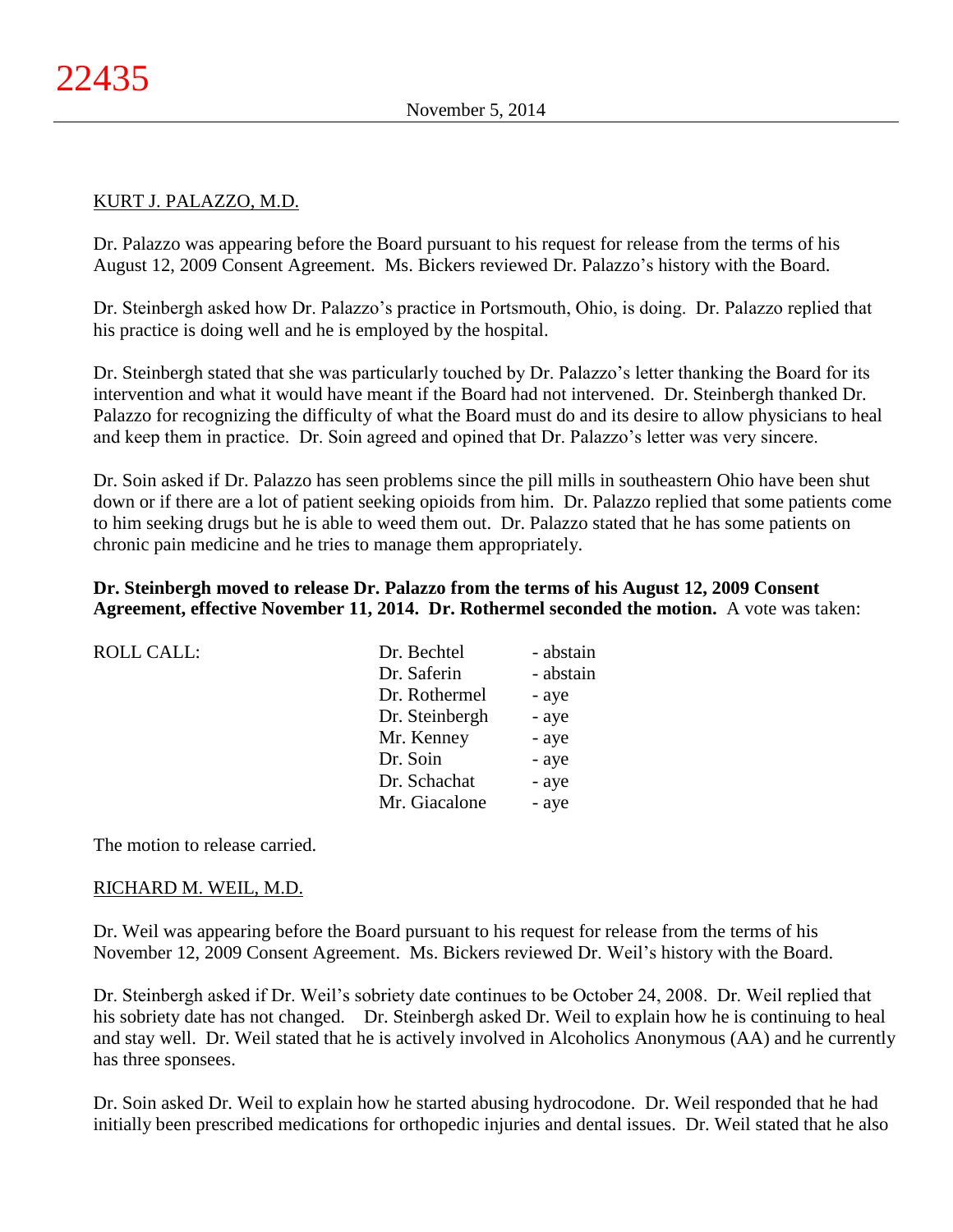had personal issues at that time, including some deaths in his family. Dr. Weil stated that pharmaceutical samples were available to him at that time and he used cough medicines to help him sleep. Eventually, it escalated to the point where he needed the medicine to sleep and to reduce anxiety. Dr. Weil stated that he was not communicating and he had thought that he could bear everything himself.

Dr. Soin asked if Dr. Weil had received multiple prescriptions for his initial injuries. Dr. Weil answered that he was only prescribed a series of small things and nothing long-term or in large quantities, but it was enough to get the ball rolling. Dr. Soin stated that such situations make physicians respect how even a few prescriptions can have a long-lasting impact on people

Dr. Steinbergh noted that there were medical students in attendance and asked if Dr. Weil had any advice for them. Dr. Weil stated that medical school is hard, but stresses increase in residency and fellowship that one may not be able to deal with. Dr. Weil stated that classmates, family, and friends will help keep them out of trouble and keep them sane. Dr. Weil stated that he had isolated and stopped communicating because he thought he could handle everything himself. Dr. Weil advised the students to have some humility, otherwise they will suffer humiliation. Dr. Rothermel remarked that this is good advice.

Mr. Gonidakis returned to the meeting at this time.

# **Dr. Steinbergh moved to release Dr. Weil from the terms of his November 12, 2009 Consent Agreement, effective November 12, 2014. Dr. Soin seconded the motion.** A vote was taken:

| <b>ROLL CALL:</b> | Dr. Bechtel    | - abstain |
|-------------------|----------------|-----------|
|                   | Dr. Saferin    | - abstain |
|                   | Dr. Rothermel  | - aye     |
|                   | Dr. Steinbergh | - aye     |
|                   | Mr. Kenney     | - aye     |
|                   | Dr. Soin       | - aye     |
|                   | Dr. Schachat   | - aye     |
|                   | Mr. Gonidakis  | - aye     |
|                   | Mr. Giacalone  | - aye     |

The motion to release carried.

# MATTHEW H. EVENHOUSE, M.D.

Dr. Evenhouse was appearing before the Board pursuant to his request for release from the terms of his November 12, 2009 Consent Agreement. Ms. Bickers reviewed Dr. Evenhouse's history with the Board.

Dr. Soin asked Dr. Evenhouse to describe his role at Alphora, an international air ambulance company. Dr. Evenhouse explained that he and another gentleman founded Alphora and he is the Chief Medical Officer of the group. Alphora is still expanding and has been able to secure contracts with some groups in Africa. Dr. Evenhouse stated that he is involved in the business side of things and learning how to manage regulatory issues and how to make the endeavor financially viable. Dr. Evenhouse stated that he is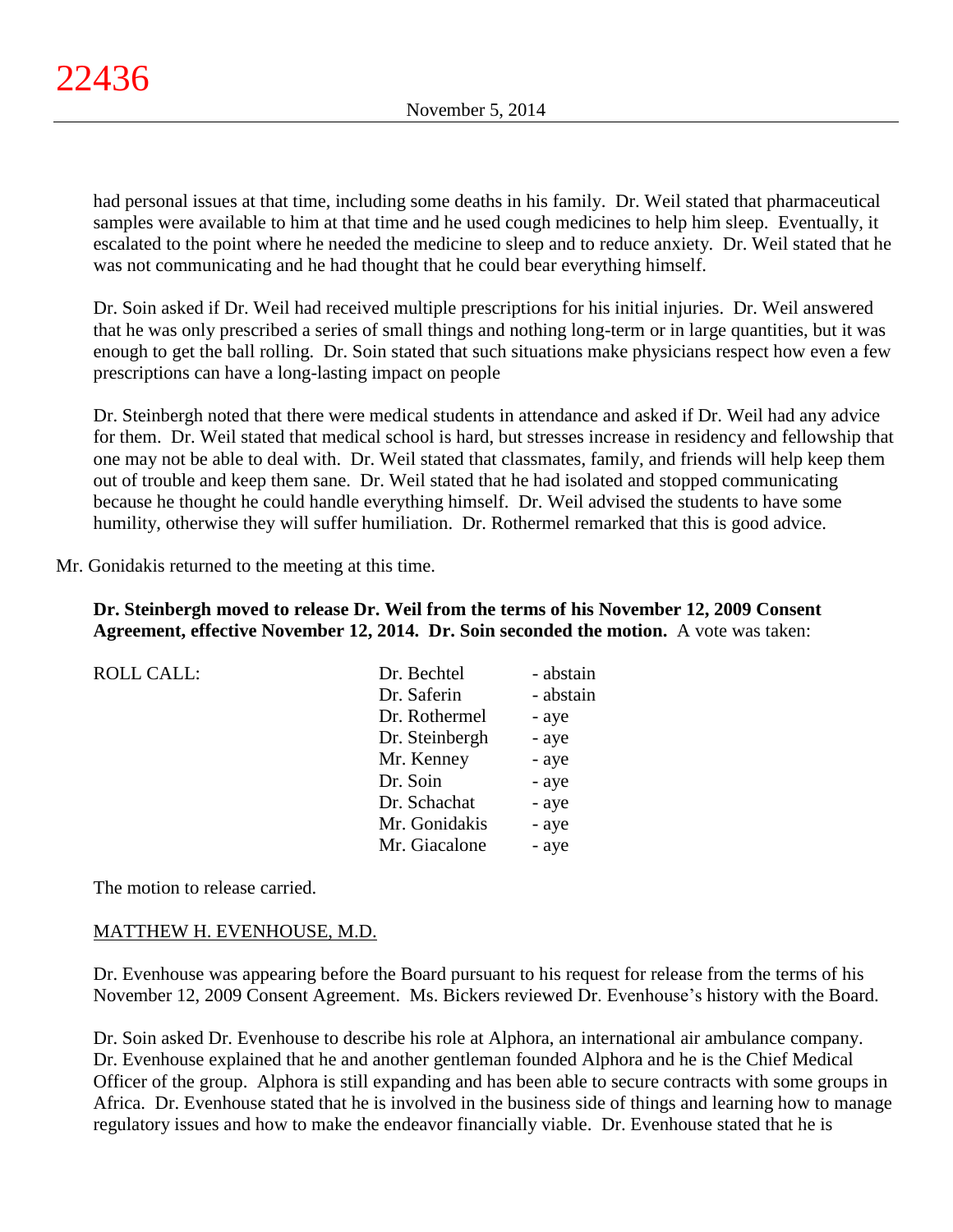currently dealing with the Ebola question and working with people from the U.S. State Department and the World Health Organization. Dr. Evenhouse commented that it is a big process and is quite exciting.

Dr. Soin asked Dr. Evenhouse to describe how he became addicted to Percocet and Vicodin. Dr. Evenhouse stated that he had been a typical emergency medicine physician and was working 60 to 80 hours per week, and sometimes more. In August 2006 he awoke with a stiff neck and fever. Suspecting meningitis, Dr. Evenhouse went to the emergency department. Dr. Evenhouse stated that other than a hernia repair, this was his first experience with IV medications. Dr. Evenhouse recounted that the physicians, who were his colleagues and meant well, were very generous with his pain medications.

Dr. Evenhouse continued that over the next two years be became involved with sports and had some kidney stones because of his training and diet. Once again, compassionate physicians made certain the Dr. Evenhouse had plenty of medications at home. Dr. Evenhouse stated that at some point his relationship with these substances changed from being a therapeutic thing for a specific painful condition. Dr. Evenhouse began to take pills to fight fatigue, which led to side-effects that he tried to figure out how to manage. Dr. Evenhouse stated that as a physician, it had been very easy for him to manipulate the system to get the medications, including mishandling drug documents.

Dr. Evenhouse stated that eventually access to drugs became his whole world and work became something that was in the way of being able to take another medication. For about two years the situation was out of control, but Dr. Evenhouse had no idea he was sick and he thought he was more in control than ever before. In 2007, Dr. Evenhouse's work performance statistics began to drop, which he attributed to stress. When Dr. Evenhouse began to suspect that something was wrong, he looked into what he must do in such a situation. The process he researched scared Dr. Evenhouse to the point where he decided that he must hide his problem further.

Dr. Evenhouse stated that the last three months of his addiction before coming to the attention of the Board were surreal. There were numerous near-overdoses and Dr. Evenhouse would often wake up and not know how long he had been out. Dr. Evenhouse also noticed memory loss, like forgetting a television show he had watched with his wife. Dr. Evenhouse's work performance continued to deteriorate and his coworkers began to show concern. Dr. Evenhouse stated that the day he was confronted about his problem was probably the greatest relief of his life because he did not know how to get out of his situation. Dr. Evenhouse stated that coming to the attention of the Board saved his life.

Dr. Soin asked Dr. Evenhouse to describe how he was confronted and how he had obtained the medications he abused. Regarding obtaining medications, Dr. Evenhouse stated that he had relatives who were getting a lot of medications from their physicians and he obtained some that way. Dr. Evenhouse also wrote prescriptions to himself. On one occasion Dr. Evenhouse wrote a prescription that was dated incorrectly, which prompted the pharmacist to contact the hospital. The hospital investigated further and found other improprieties. Dr. Evenhouse was eventually confronted by the hospital staff.

Dr. Steinbergh found it interesting that researching the process had made Dr. Evenhouse want to hide his problem further. Dr. Steinbergh asked if Dr. Evenhouse could give insight into how physicians respond at such times and how the Medical Board may be more proactive in getting physicians to admit their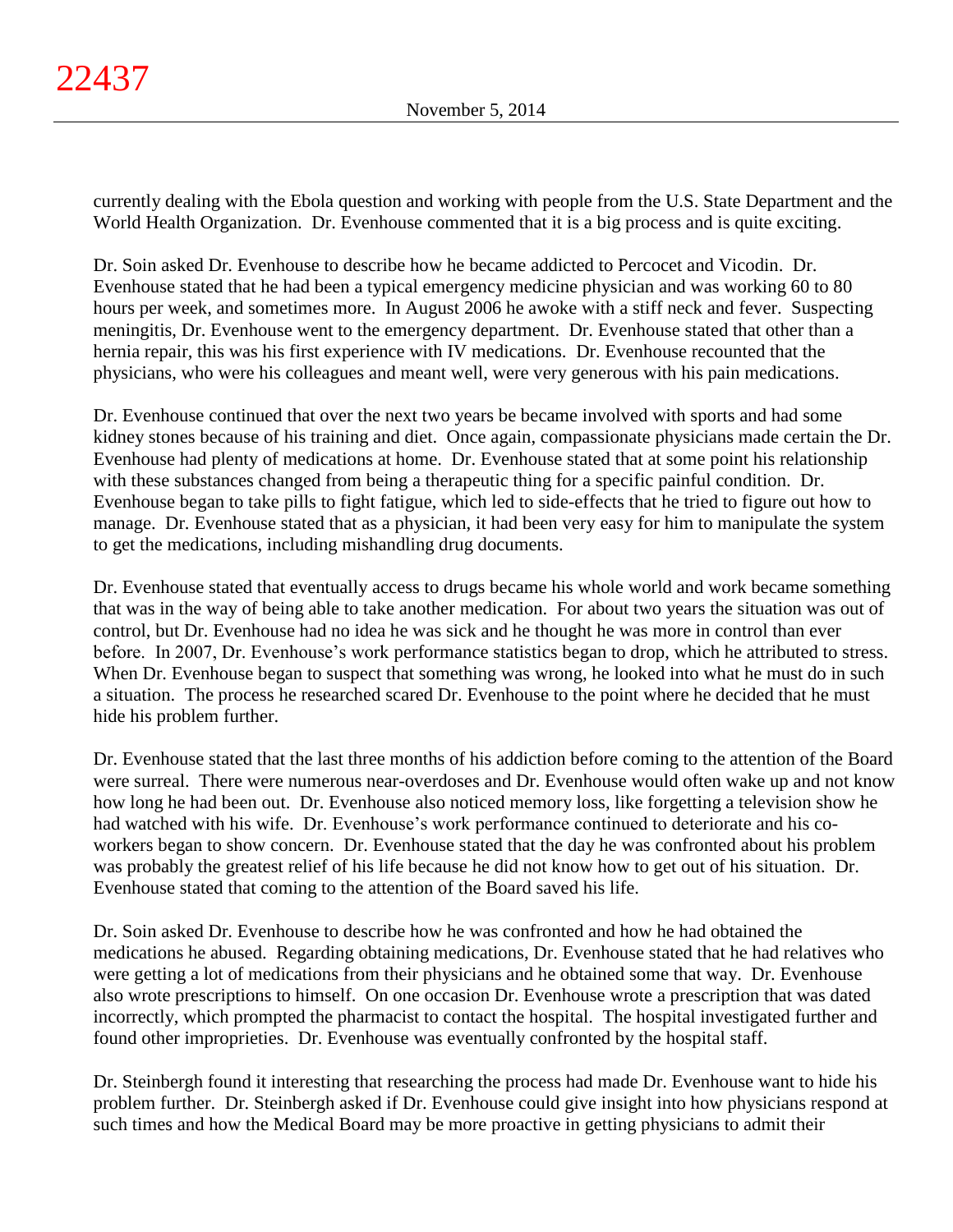problems earlier and get into treatment. Dr. Evenhouse stated that in his case, he had always been considered an over-achiever and a very driven person. Dr. Evenhouse also stated that he had always had problems with criticism, indicating that he was a pain-avoiding person. When Dr. Evenhouse learned that he would have to self-report to the Board or someone else would have to report him, he balked. Dr. Evenhouse stated that he was still in an imaginary world of being in control and he thought he could manage his job and his responsibilities at home. Dr. Evenhouse saw the process as something that would be a big inconvenience to him.

Dr. Evenhouse explained that the mindset of an addicted person is very fantasy-based and self-focused, so the thought of losing something was unacceptable. Dr. Evenhouse felt that this is a difficulty shared by many people when they are addicted. Dr. Evenhouse stated that for an addicted person there are already some feelings about the outside world not being fair, so the thought that there would be some sort of consequence is magnified in a negative way. Consequently, there is a lot of disincentive to pursue help because it is seen as admitting a weakness and it may bring on punishment. Dr. Evenhouse stated that when he was abusing substances, he did exactly what he wanted, when he wanted, and how he wanted and he was not receptive to input from others. When Dr. Evenhouse entered the process with the Board, he found it scary because he was now getting the things he had been trying to avoid. Dr. Evenhouse stated that he has spoken to others in the same situation and they all said that everything they had tried to prevent ended up happening to them, and by trying to avoid it, more was brought onto them.

Dr. Evenhouse stated that since being in recovery he has been able to participate in medical student education. Dr. Evenhouse stated that medical students are being exposed to a much deeper understanding of addiction than he ever had been. Dr. Evenhouse stated that when he was an emergency physician, addicts were considered to be troublesome patients or a lower category of person. Dr. Evenhouse stated that his generation does not necessarily understand addiction as a treatable disease, but having medical students exposed to that is a big step.

Dr. Rothermel expressed concern that it seems that Dr. Evenhouse's friends and colleagues did not report Dr. Evenhouse through proper channels, though they may have approached him personally. Dr. Rothermel advised the medical students that the greatest thing they can do for a friend is to report a suspected problem through appropriate channels. Dr. Rothermel stated that it does not always help to personally approach a person because they may not have the strength to get out of the situation on their own.

Dr. Rothermel asked if Dr. Evenhouse had friends who approached him when he was abusing medications. Dr. Evenhouse replied that he was not approached. Dr. Evenhouse stated that it was a very painful time because his co-workers noticed the decrease in his performance and that he seemed sick at the end of every shift, which was basically due to withdraw. Dr. Evenhouse's co-workers decided not to talk to him because he was having "issues." When Dr. Evenhouse was confronted by the hospital, individuals who he had thought were his friends decided that he should be avoided. Dr. Evenhouse stated that from his former co-workers' perspective, addiction is a personal weakness and moral failing that they did not want to be associated with.

Dr. Evenhouse stated that he had thrown out his white coats and stethoscope because he had thought he was done with medicine. However, this was not the case. Dr. Evenhouse opined that because he has been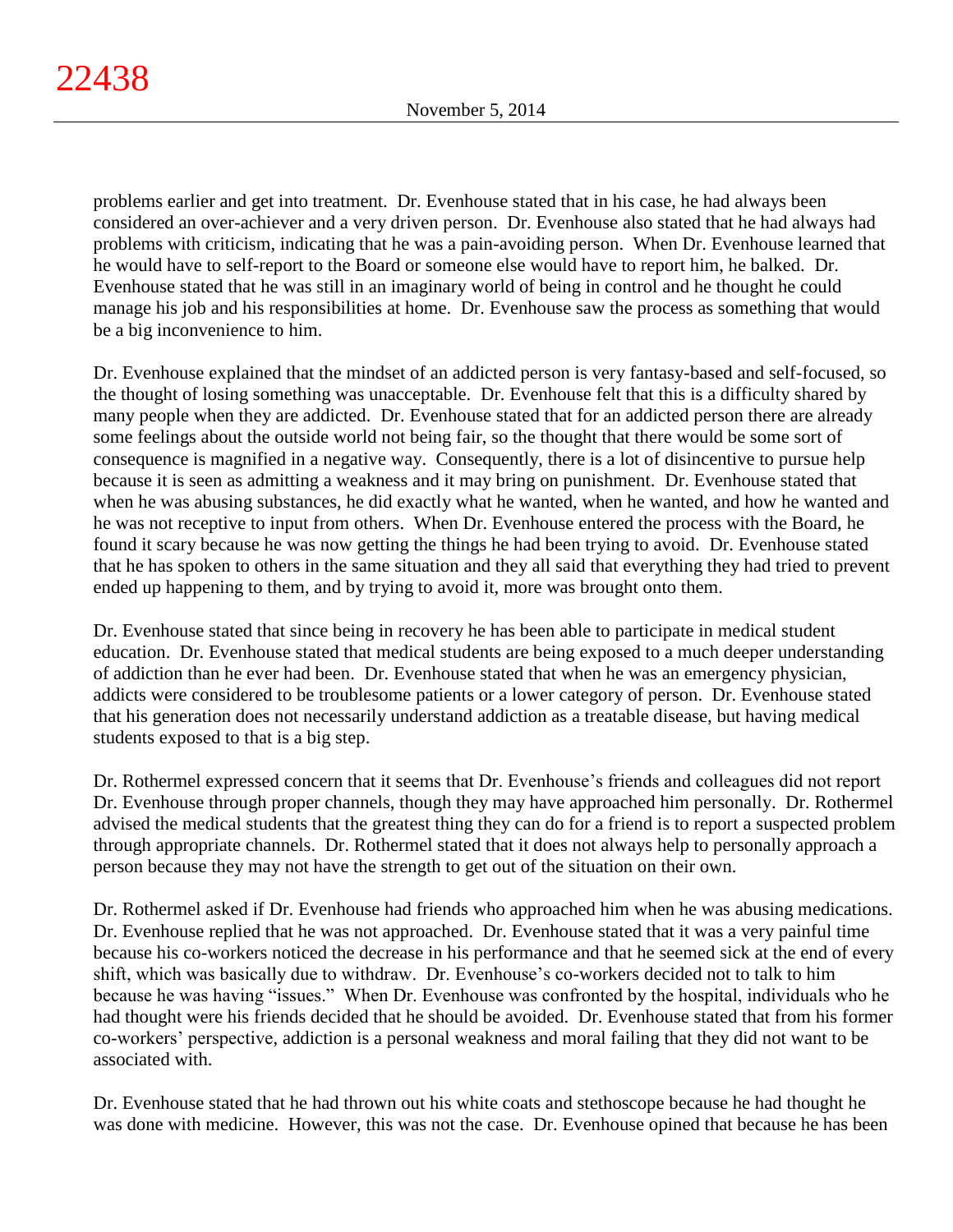forthright with his disease since entering treatment, he has regained many of the things he has lost and some aspects of his life are even better than they were before.

Mr. Giacalone commented that it appears that Dr. Evenhouse's colleagues and friends unknowingly sent him down this path by providing him with extra medications. Dr. Evenhouse agreed and reiterated that they did so unknowingly. Dr. Evenhouse opined that this is because his generation of physicians does not understand the disease of addiction or how prevalent it is. Dr. Evenhouse commented that he came out of residency at the time when pain was considered to be the fifth vital sign and that having a patient in pain was not acceptable.

**Dr. Steinbergh moved to release Dr. Evenhouse from the terms of his November 12, 2009 Consent Agreement, effective November 12, 2014. Dr. Rothermel seconded the motion.** A vote was taken:

| <b>ROLL CALL:</b> | Dr. Bechtel    | - abstain |
|-------------------|----------------|-----------|
|                   | Dr. Saferin    | - abstain |
|                   | Dr. Rothermel  | - aye     |
|                   | Dr. Steinbergh | - aye     |
|                   | Mr. Kenney     | - aye     |
|                   | Dr. Soin       | - aye     |
|                   | Dr. Schachat   | - aye     |
|                   | Mr. Gonidakis  | - aye     |
|                   | Mr. Giacalone  | - aye     |
|                   |                |           |

The motion to release carried.

#### ADMINISTRATIVE REPORT

**Staffing Updates:** Mr. Blanton stated that in addition to the retiring staff members mentioned at the beginning of the meeting, Ms. Jacobs, who had been the Board's Executive Staff Attorney, has also resigned after more than 12 years with the Board in order to accept a position with the Bureau of Workers Compensation.

Mr. Blanton stated that Robyn Daughtry has become a full-time staff member and is doing a great job at the Board's front desk. Also, Kimberly Lee began as an Enforcement Attorney on October 20 after five years in private practice.

Mr. Blanton stated that interviews have been scheduled to fill the licensure certification examiner position. Applications are being reviewed for the position of Chief of Investigations. Also, applications continue to be received for the Administrative Officer's position.

**Rules Updates:** Mr. Blanton stated that on November 24 a public hearing will be held to accept comments from the public on proposed Rule 4731-11-12 concerning office-based opioid treatment.

**Meetings:** On October 7, Mr. Kenney, Mr. Gonidakis, Mr. Blanton, and Mr. LaCross met with Senator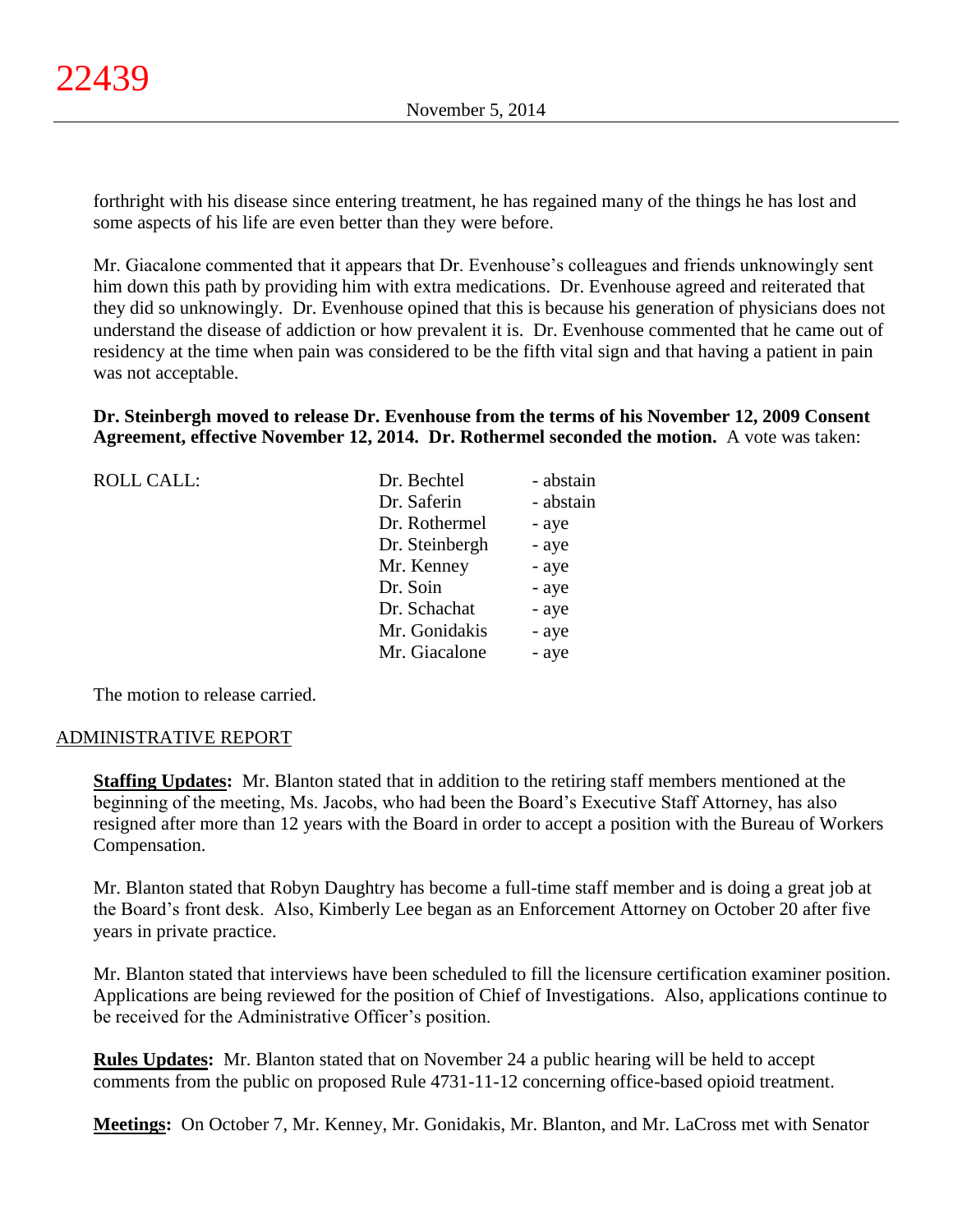Shannon Jones to discuss House Bill 531 concerning the Board's proposed fining authority bill. Mr. LaCross advises that the bill will hopefully be voted out of the House of Representatives on November 19 and be sent to the Senate. Mr. Blanton stated that the Board will continue to work on getting the bill passed out of the Senate's Medicaid, Health and Human Services Committee.

On October 8, Mr. LaCross met with Rep Sprague and the Board of Pharmacy to discuss a potential Suboxone licensure bill, which is still in the formulation stage.

On October 14, Mr. Blanton, Ms. Anderson, and Ms. Ore attended the multi-agency meeting regarding the Ebola virus at the Ohio Emergency Operations Center, hosted by the Department of Health. Mr. Blanton stated that the Medical Board serves as a conduit of information for the Board's licensees and the Board has worked with the medical associations in this regard.

On October 15, Dr. Steinbergh invited Mr. Blanton and Ms. Anderson to the Ohio University Heritage College of Osteopathic Medicine's Dublin campus to discuss Partners in Professionalism program and to view their telecommunications technology. Mr. Blanton stated that the Board is hoping to analyze the possibility of having technology placed in the Board's regular meeting room so that the Board's meetings can be video recorded and/or broadcast.

On October 17, Mr. LaCross and Investigator Shawn McCafferty met with local Drug Enforcement Administration (DEA) agents to discuss Suboxone clinics.

On October 21, Mr. Schmidt and Mr. LaCross met with representatives from the Department of Mental Health and Addition Services regarding Suboxone issues and ensuring that effective treatment is available in the proper format.

On October 23, Mr. Blanton, Ms. Anderson, Mr. Schmidt, and Mr. LaCross participated in a Suboxone interested parties meeting coordinated by Representative Sprague.

On October 27, Mr. Blanton and Mr. LaCross met with Bonnie Kantor-Burman, head of Governor's Cabinet Opiate Action Team (GCOAT) and Director of the Department of Aging, to discuss how the Medical Board can contribute to GCOATS's overall mission.

**Publications:** Mr. Blanton stated that the October issue of the Medical Board E-News was published on October 16. A follow-up issue was published on October 17 with guidelines on Ebola prevention measures for physician offices, ambulatory settings, and outpatient clinics.

**Presentations:** On October 11, Dr. Steinbergh provided presentation of controlled substance prescribing issues at the Touchdown to CME program in Canton, Ohio, sponsored by the Eighth District Academy of Osteopathic Medicine & Surgery and the Ohio Osteopathic Foundation.

On October 12, Ms. Anderson provided presentation on telemedicine issues to the Board of Directors of the Ohio Academy of Family Physicians.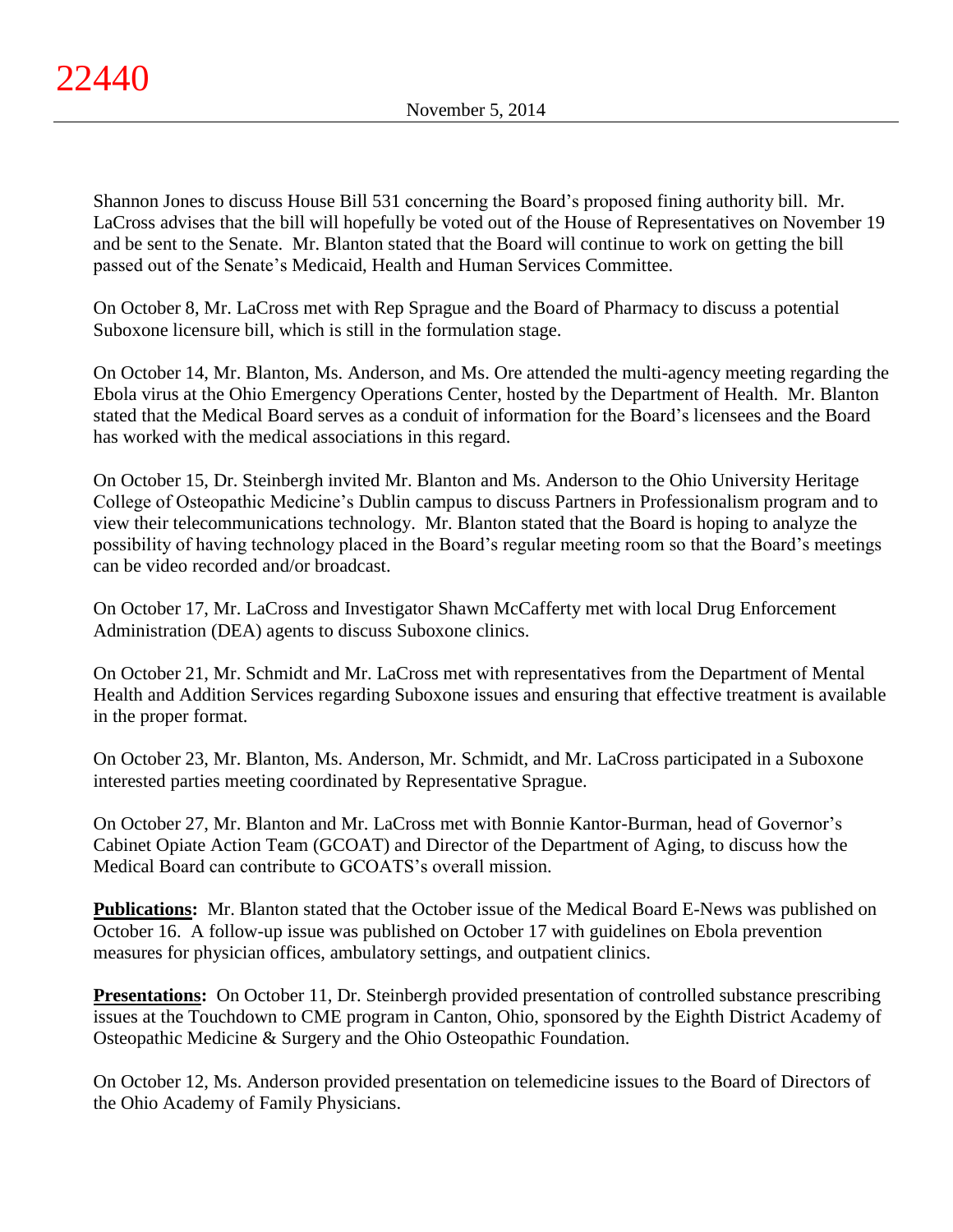On October 20, Investigator Michael Staples provided a presentation on naïve prescribers and an in-service for the Board of Nursing. Mr. Blanton stated that the Board of Nursing sent a letter thanking the Board for Mr. Staple's outstanding presentation.

On October 24, Mr. Miller served as panelist addressing how medical regulatory boards are collaborating with law enforcement agencies at the Citizen Advocacy Center's annual meeting in Baltimore, Maryland.

On October 24, Ms. Rieve and Mr. Alderson gave a presentation on physician licensure updates to the Ohio Association of Medical Staff Services Fall Forum conference. Ms. Wehrle also provided a presentation at that meeting regarding an insider's guide to Medical Board regulations.

On October 28, Ms. Anderson participated in panel at The Ohio State University Moritz College of Law on health care law careers. The panel was facilitated by the Health Law Society at the College of Law.

On October 28, Mr. Schmidt provided a presentation regarding impaired practitioners, telemedicine, and other practice related issues to members of The Ohio State University Licensed Independent Practitioners Health Committee.

Mr. Blanton stated that the Board has requested information from the Board of Pharmacy to do another reach-out on the Ohio Automated Rx Reporting System (OARRS). The Board asked for information on physicians who have issued more than 500 prescriptions for controlled substances from October 1, 2013, through September 30, 2014. 980 names were received. Mr. Blanton stated that a letter is being prepared to remind these practitioners about the Board's OARRS rule. Mr. Blanton stated that the practitioners will be informed that House Bill 341 will require the following: 1) physicians who prescribe benzodiazepines or opioids must certify on their next license renewal application that they have registered with OARRS, and 2) physicians who do not fall into an excepted category must check OARRS and document it before prescribing benzodiazepines or opioids.

Mr. Blanton stated that Dr. Soin and Ms. Anderson will give a presentation on Saturday, November 8 in Cleveland focusing on prescribing. Mr. Blanton complimented Ms. Wehrle on developing the wonderful graphics and PowerPoint for this presentation.

# PROPOSED MEETING DATES FOR 2016

# **Dr. Steinbergh moved to approve the proposed Board meeting dates for 2016. Mr. Giacalone seconded the motion.**

Mr. Kenney stated that he will now entertain discussion in the above matter.

The Board discussed whether two-day meetings, as proposed, should be approved or if one-day meeting, as the Board has been having throughout 2014, would be more appropriate. Dr. Steinbergh opined that approving two-day meetings strictly for calendar purposes so that the dates would be available if needed, such as when the Board chooses to have a retreat. Dr. Steinbergh stated that the Board President can determine when one-day meetings are adequate as it has throughout 2014. Mr. Kenney expressed concern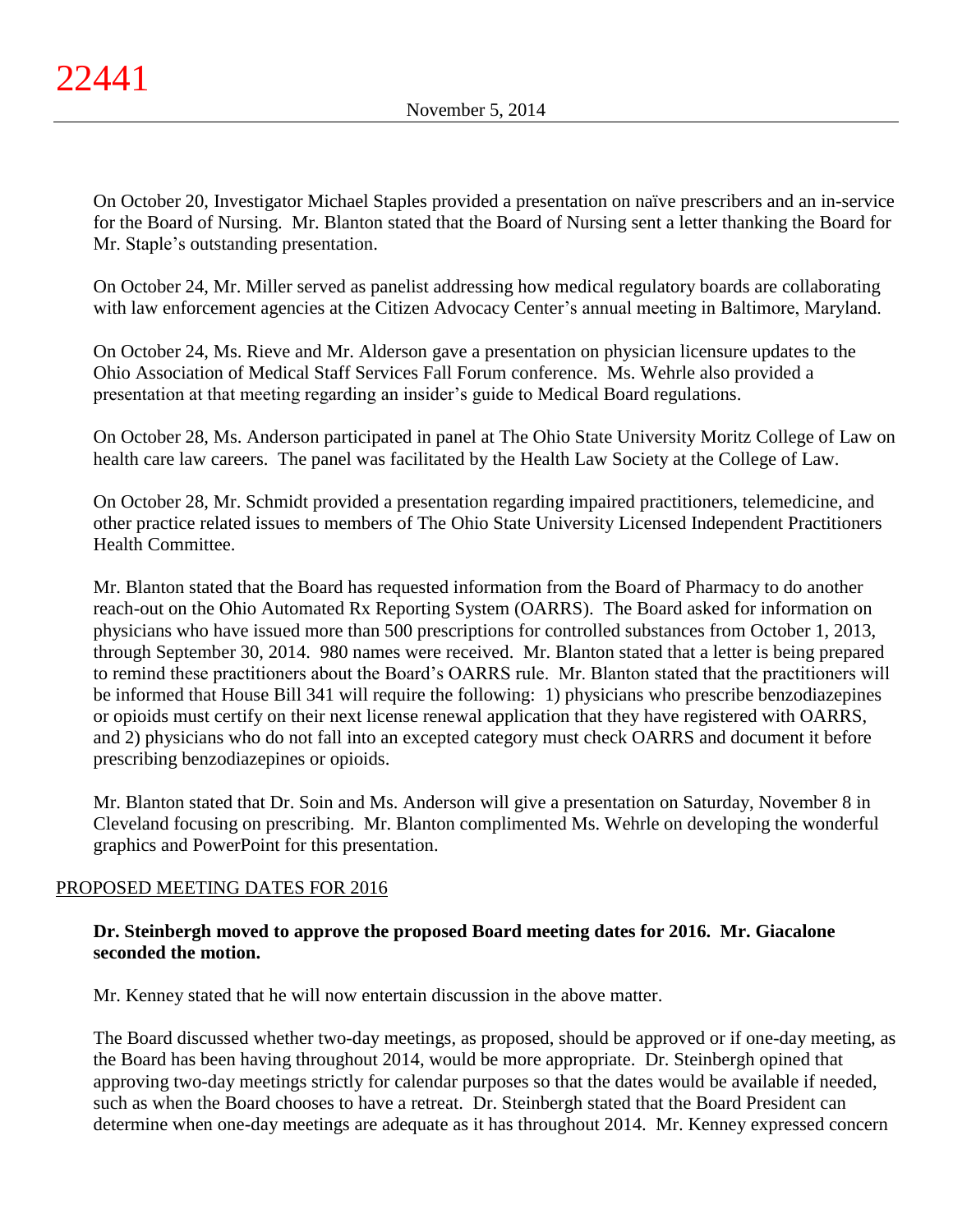that if two-day meetings are approved, then topics will be found to fill those two days. Mr. Kenney favored one-day meetings. Mr. Giacalone agreed that one-day meetings are preferable, but agreed with Dr. Steinbergh that the Board should approve two days for each month so that the public is adequately informed on those rare occasions when a two-day meeting will be needed, such as a retreat.

Mr. Gonidakis reiterated that if Dr. Steinbergh's motion passes, it does not necessarily mean that the Board will meet on both days each month. Mr. Gonidakis opined that the Board has been doing well holding one-day meetings. Dr. Saferin opined that if the Board wishes to continue having one-day meetings, then it should only approve one day each month for the meeting.

A voted was taken on Dr. Steinbergh's motion:

| <b>ROLL CALL:</b> | Dr. Bechtel    | - abstain |
|-------------------|----------------|-----------|
|                   | Dr. Saferin    | - nay     |
|                   | Dr. Rothermel  | - aye     |
|                   | Dr. Steinbergh | - aye     |
|                   | Mr. Kenney     | - aye     |
|                   | Dr. Soin       | - aye     |
|                   | Dr. Schachat   | - aye     |
|                   | Mr. Gonidakis  | - nay     |
|                   | Mr. Giacalone  | - aye     |
|                   |                |           |

The motion carried.

Mr. Giacalone exited the meeting at this time.

# BOARD MEETING DATE FOR NOVEMBER 2015

Mr. Taylor explained that in November 2013, the Board approved Thursday, November 12, 2015 as its meeting date for that month due to the Veteran's Day holiday on November 11. However, a board member has requested that the Board consider moving this day so that the Board meeting day is not preceded by a day on which the Board will not be open for business.

**Dr. Steinbergh moved to move the date of the Board's November 2015 meeting to Wednesday, November 4, 2015. Dr. Saferin seconded the motion.** A vote was taken:

ROLL CALL: T

| Dr. Bechtel    | - aye |
|----------------|-------|
| Dr. Saferin    | - aye |
| Dr. Rothermel  | - aye |
| Dr. Steinbergh | - aye |
| Mr. Kenney     | - aye |
| Dr. Soin       | - aye |
| Dr. Schachat   | - aye |
| Mr. Gonidakis  | - aye |
|                |       |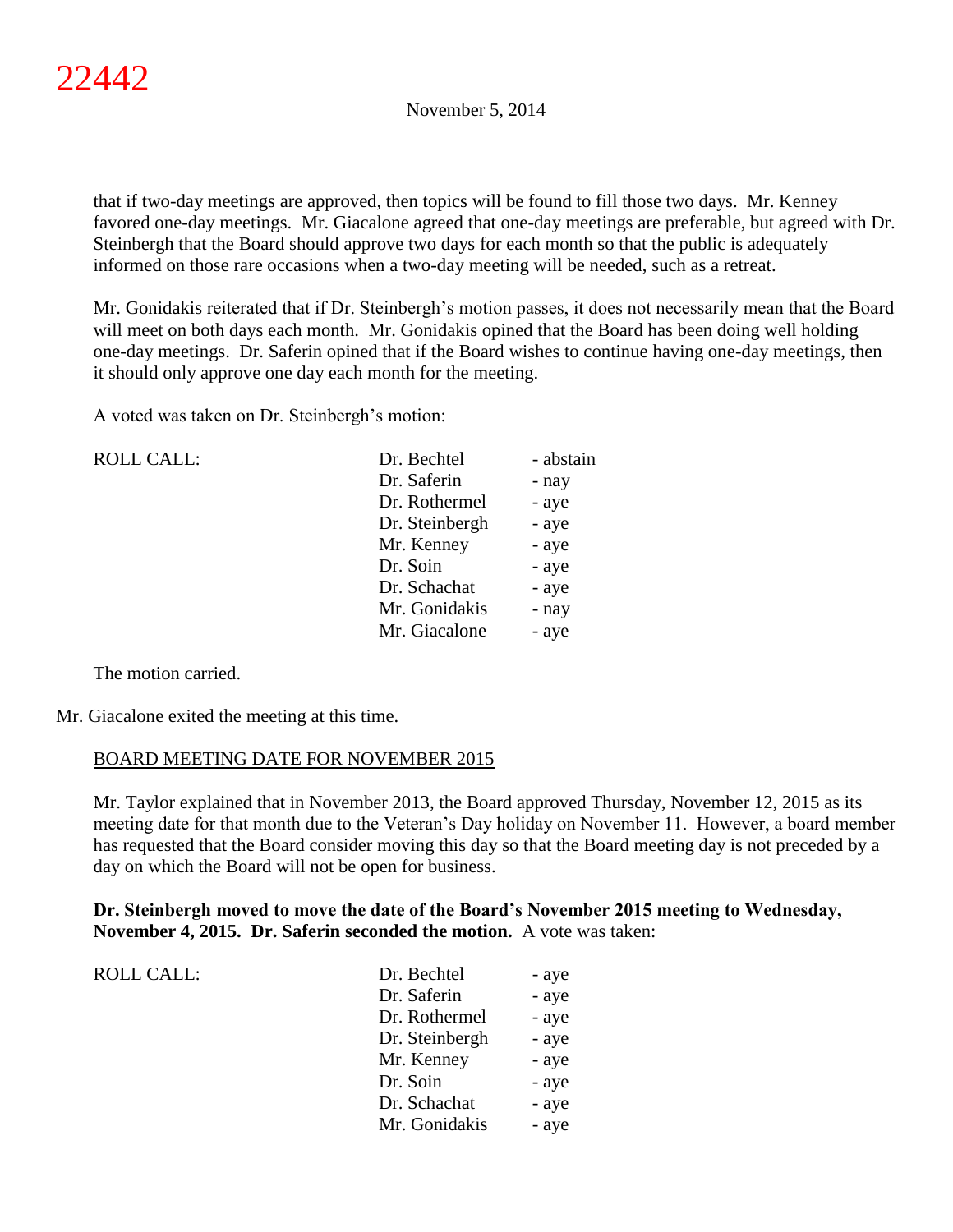The motion carried.

# RULES & POLICIES

# PROPOSED AMENDEMENTS TO RULE 4731-11-01, DEFINITIONS APPLICABLE TO CONTROLLED SUBSTANCES

Ms. Debolt stated that the topic of Rule 4731-11-01 is linked to Rule 4731-11-09, which was tabled at the Policy Committee. Therefore, Ms. Debolt asked the Board to table Rule 4731-11-01 as well.

**Dr. Steinbergh moved to table discussion of Rule 4731-11-01. Dr. Saferin seconded the motion.** A vote was taken:

| <b>ROLL CALL:</b> | Dr. Bechtel    | - aye |
|-------------------|----------------|-------|
|                   | Dr. Saferin    | - aye |
|                   | Dr. Rothermel  | - aye |
|                   | Dr. Steinbergh | - aye |
|                   | Mr. Kenney     | - aye |
|                   | Dr. Soin       | - aye |
|                   | Dr. Schachat   | - aye |
|                   | Mr. Gonidakis  | - aye |
|                   |                |       |

The motion carried.

Mr. Giacalone returned to the meeting at this time.

# PROPOSED REVISION TO PROPOSED RULE 4731-11-12, OFFICE-BASED OPIOID TREATMENT

Ms. Debolt stated that on November 24, 2014, the Board will hold a public hearing for comments on proposed Rule 4731-11-12 concerning office-based opioid treatment. As the Joint Committee on Agency Rule Review (JCARR) reviewed the proposed Rule, it noted a mistake concerning incorporation by reference. Under JCARR's interpretation, the proposed Rule must cite the effective date of any federal rules or statutes to which it refers. Ms. Debolt asked the Board to grant permission to file a revised rule that includes language that the physician shall comply with all federal and state laws applicable to officebased opioid treatment.

**Dr. Steinbergh moved that proposed Rule 4731-11-12 be amended at paragraph (B)(1) to generally refer to applicable federal and state laws and rules. Dr. Steinbergh further moved that the revised proposed rule be filed with JCARR. Mr. Giacalone seconded the motion.** A vote was taken:

| ROLL CALL: | Dr. Bechtel   | - aye |
|------------|---------------|-------|
|            | Dr. Saferin   | - aye |
|            | Dr. Rothermel | - aye |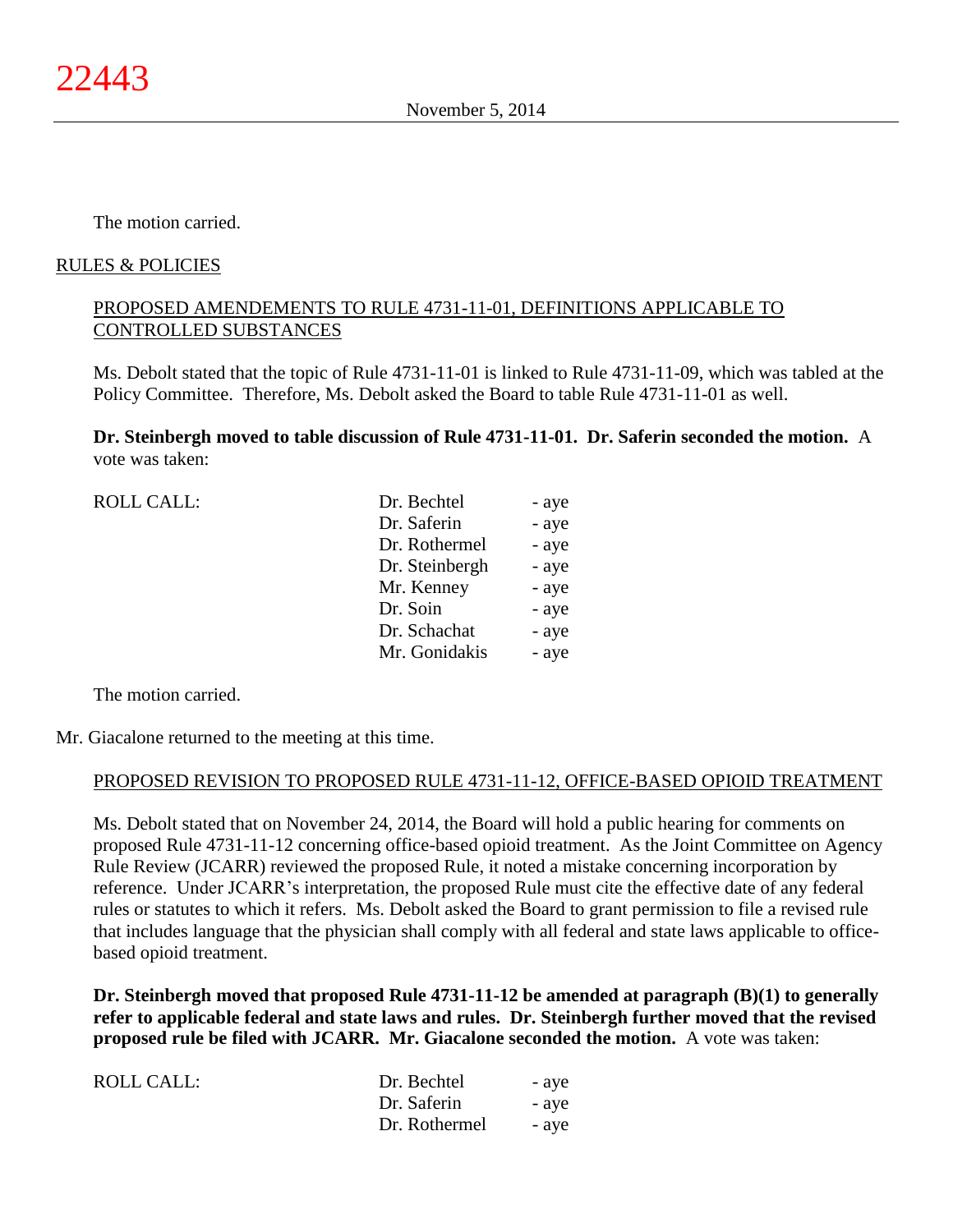| Dr. Steinbergh | - aye |
|----------------|-------|
| Mr. Kenney     | - aye |
| Dr. Soin       | - aye |
| Dr. Schachat   | - aye |
| Mr. Gonidakis  | - aye |
| Mr. Giacalone  | - aye |
|                |       |

The motion carried.

# REPORTS BY ASSIGNED COMMITTEES

# PHYSICIAN ASSISTANT/SCOPE OF PRACTICE COMMITTEE

### FORMULARY CHANGES

Dr. Steinbergh stated that the Physician Assistant Policy Committee (PAPC) and the Board's Physician Assistant/Scope of Practice Committee have considered the proposed changes to the physician assistant formulary. Dr. Steinbergh stated that the medications discussed were approved by the Food and Drug Administration (FDA) in 2013.

Gilotrif is an anti-neoplastic kinase inhibitor. The Committees recommend that this be placed in the "CPT may not prescribe" category.

Injectafer is an injectable ferric carboxymaltose which is essentially a new sugar in the iron. Injectafer is an IV medication and it is determined that there is a low risk for anaphylaxis. The Committees recommend that this be placed in the "physician-initiated" category.

Fetzima is a psychotherapeutic anti-depressant very similar to other SNRI's and SSRI's with no increase in side-effects. The Committees have recommended that this be placed in the "CPT may prescribe" category.

Valchlor, a skin and mucus membrane agent, is a topical product that is perhaps being used for Mycosis Fungoides. Dr. Steinbergh stated blood dysplasia may occur in 13% of cases. Dr. Steinbergh stated that there was some discussion as to whether this medication should be physician-initiated or if the CPT should not prescribe it. Dr. Steinbergh asked for Dr. Bechtel's opinion. Dr. Bechtel stated that Valchlor operates through systemic absorption and there have been some problems with bone marrow suppression. Dr. Bechtel stated that he can understand when a physician assistant in an oncology center may use Valchlor under physician direction. Dr. Steinbergh stated that the Committees will maintain their recommendation to place Valchlor in the "physician-initiated" category.

Tivicay is an anti-infective, anti-viral, and anti-retroviral agent. Dr. Steinbergh commented that these products always go into the "physician-initiated" category.

Inlyta is an anti-neoplastic kinase inhibitor. The Committees recommend that this be placed in the "CPT may not prescribe" category.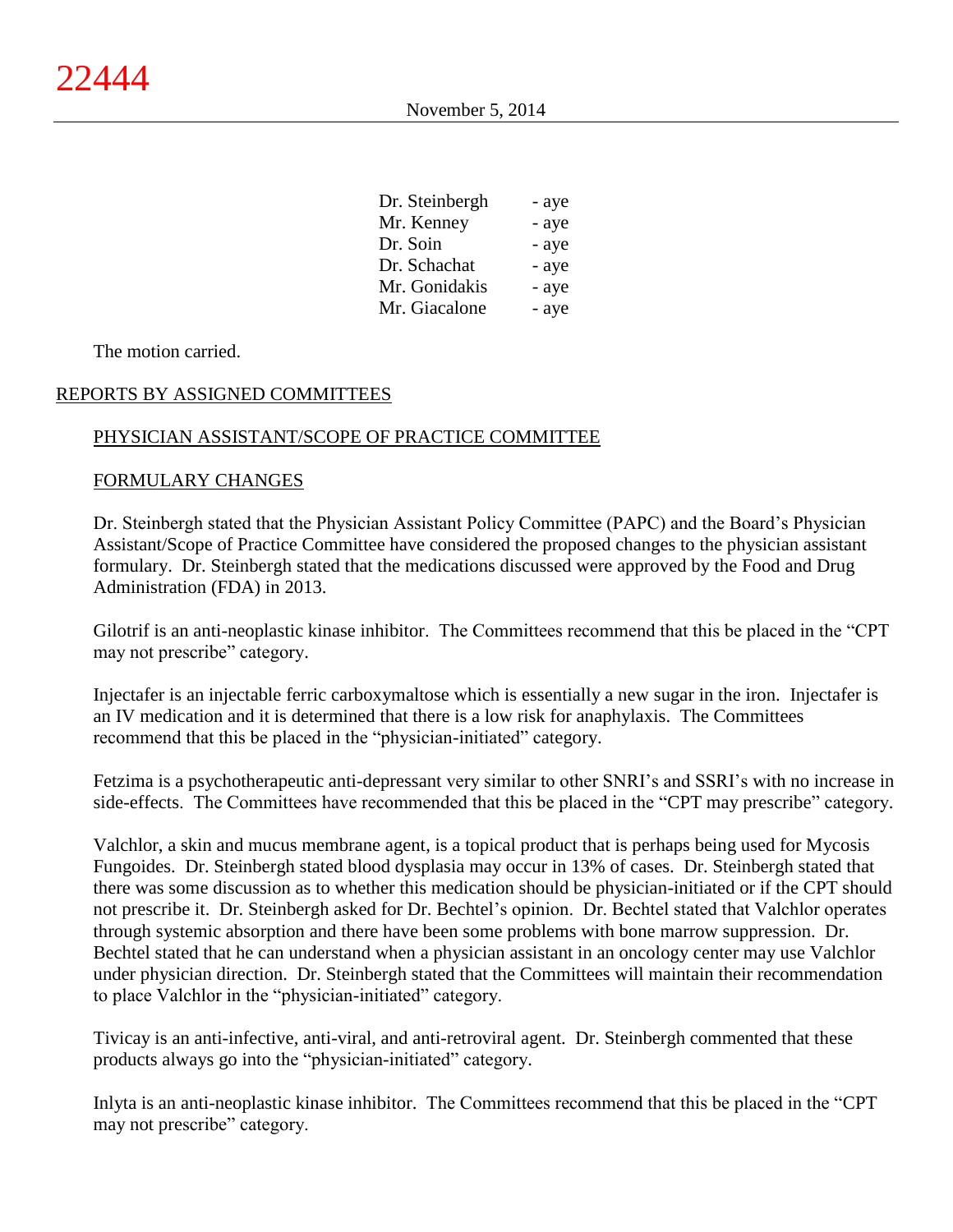Brintellix is a psychotherapeutic agent antidepressant with few side effects compared to current SSRI's. The Committees recommend placing this in the "CPT may prescribe" category.

Oxsoralen is a skin and mucus membrane and photochemotherapy agent. Dr. Steinbergh stated that the physician assistant could be approved to apply the medication, but there was question about the application of light to activate it. Dr. Steinbergh stated that this discussion concerns the topical form of the medication, not the oral form. Dr. Bechtel stated that the standard of care in the United States is that, in most situations, the physician assistant can apply the medication and the light. Dr. Bechtel commented that the light is a UV light and not a laser. Dr. Steinbergh stated that the recommendation will be to place this in the "CPT may prescribe" category.

Duavee is a conjugated estrogen for vasomotor symptoms of menopause and osteoporosis prevention. The Committees recommend that this be placed in the "CPT may prescribe" category.

Opsumit is a cardiovascular agent, a vasodilating agent, and an endothelin receptor antagonist which is used principally for pulmonary hypertension. Adempas is a very similar medication also used to treat pulmonary hypertension. The Committees recommend placing these medications in the "CPT may not prescribe" category.

Aptiom is a central nervous system agent and an anti-convulsant. The Committees recommend placing this into the "physician-initiated" category.

Luzu is a topical anti-fungal and anti-infective agent. The Committees recommend placing this into the "CPT may prescribe" category.

Olysio and Sovaldi, which are only used in combination with each other, are hepatitis C antiviral medications. Dr. Steinbergh briefly discussed the increasing standards of care for hepatitis C which require immediate or very quick treatment. The Committees recommend placing these medications, in combination, in the "CPT may prescribe" category. The Committees further recommended that when these medications are used in combination with pegulated interferon, they should be in the "physicianinitiated" category.

Anoro Ellipta is a bronchodilator and long-lasting beta agonist. The Committees recommend placing this medication in the "CPT may prescribe" category.

Contrave is a combination of naltrexone and bupropion. Because of the presence of naltrexone, the Committees recommend that this medication be placed in the "physician-initiated" category.

Dr. Steinbergh added that a new category has been developed for the physician assistant formulary for anti-hepatitis C viral medications, in response to new treatment protocols for hepatitis C. Dr. Steinbergh stated that these medications are different from some of the usual anti-viral medications and are somewhat more dangerous.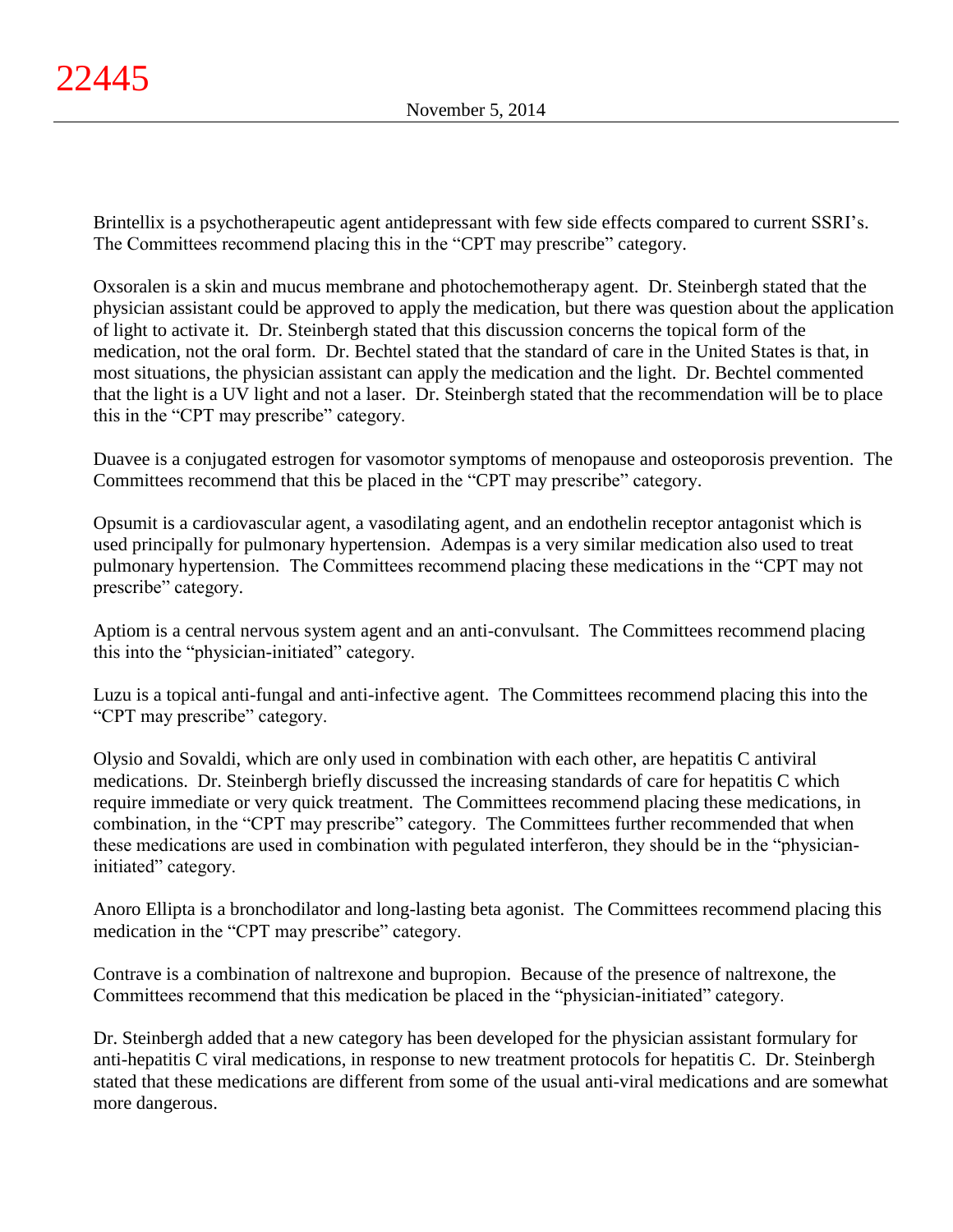**Dr. Steinbergh moved to accept the changes and additions to the physician assistant formulary as discussed. Dr. Bechtel seconded the motion.** A vote was taken:

ROLL CALL:

| Dr. Bechtel    | - aye |
|----------------|-------|
| Dr. Saferin    | - aye |
| Dr. Rothermel  | - aye |
| Dr. Steinbergh | - aye |
| Mr. Kenney     | - aye |
| Dr. Soin       | - aye |
| Dr. Schachat   | - aye |
| Mr. Gonidakis  | - aye |
| Mr. Giacalone  | - aye |

The motion carried.

# SPECIAL SERVICES APPLICATION REVIEWS

### BEACON ORTHOPEDICS

Dr. Steinbergh stated that Beacon Orthopedics has requested approval of special services plans for ischial bursa injections, intra-articular hip injections, sacro-iliac joint injections, and Pes Anserine injections. In September 2014, the PAPC considered these requests and returned them to Dr. Chaudhary of Beacon Orthopedics with a request that he amend the applications to reflect the following: The physician will see the patient and make the decision that this is the appropriate treatment prior to the initial injection; the physician will see the patient after the treatment plan is completed; the physician assistants will have at least two years of experience in orthopedics to be competent to perform these injections; and the supervising physician will utilize 100% onsite supervision while the physician assistants are performing the injections.

Dr. Steinbergh stated that Dr. Chaudhary as agreed to all these conditions. However, Dr. Steinbergh noted that Part III of the applications, which has percentages of direct, on-site, and off-site supervision, have not been corrected. The Committees have recommended that the applications be approved with the understanding that Ms. Debolt will amend Part III of the applications to reflect 100% on-site supervision and attach Dr. Chaudhary's letter agreeing to that stipulation.

# ISCHIAL BURSA INJECTION

Dr. Steinbergh stated that in the ischial bursa injection is not listed in the Board's model orthopedic plan. However, following research conducted during the Physician Assistant Policy Committee (PAPC) meeting, the Committees recommend approval of this injection with ultrasound guidance.

# **Dr. Steinbergh moved to approve the special services application for ischial bursa injection, with ultrasound guidance. Dr. Saferin seconded the motion.**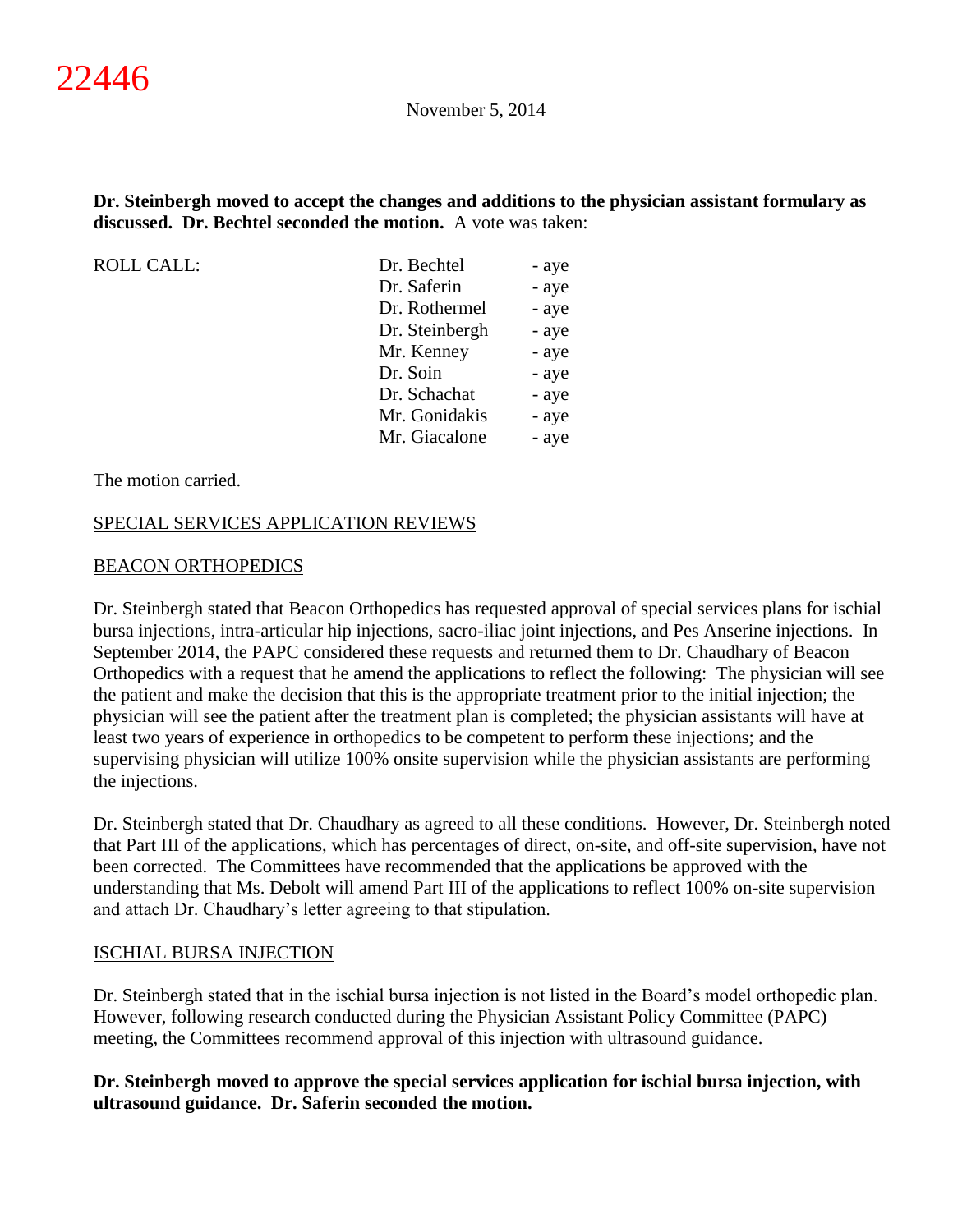Dr. Rothermel asked what the criteria are for training the physician assistants in the use of ultrasound. Dr. Steinbergh stated that the clinical program will be supervised by the supervising physician and will last a minimum of 10 hours. The program may include a cadaver course to learn proper technique and accuracy of injections and aspirations. The physician assistant may also participate in a course led by a registered ultrasound technician to learn the technique of ultrasound guided injections. Dr. Steinbergh also noted that the physician assistant will observe the supervising physician performing 25 procedures, followed by the supervising physician observing the physician assistant performing 25 procedures.

A vote was taken on Dr. Steinbergh's motion.

| <b>ROLL CALL:</b> | Dr. Bechtel    | - aye |
|-------------------|----------------|-------|
|                   | Dr. Saferin    | - aye |
|                   | Dr. Rothermel  | - aye |
|                   | Dr. Steinbergh | - aye |
|                   | Mr. Kenney     | - aye |
|                   | Dr. Soin       | - aye |
|                   | Dr. Schachat   | - aye |
|                   | Mr. Gonidakis  | - aye |
|                   | Mr. Giacalone  | - aye |
|                   |                |       |

The motion carried.

# INTRA-ARTICULAR HIP INJECTION

Dr. Steinbergh stated that the request for the intra-articular hip injection generated more discussion because one of the physician assistants on the PAPC felt it was more risky in its application. The PAPC sent this to the Board's Physician Assistant/Scope of Practice Committee without a recommendation. The Physician Assistant/Scope of Practice Committee discussed this and recommended approval with ultrasound guidance. Dr. Steinbergh noted that this procedure has been approved by the Board in the past.

**Dr. Steinbergh moved to approve the special services application for intra-articular hip injection, with ultrasound guidance. Dr. Saferin seconded the motion.** A vote was taken:

| <b>ROLL CALL:</b> | Dr. Bechtel    | - aye |
|-------------------|----------------|-------|
|                   | Dr. Saferin    | - aye |
|                   | Dr. Rothermel  | - aye |
|                   | Dr. Steinbergh | - aye |
|                   | Mr. Kenney     | - aye |
|                   | Dr. Soin       | - aye |
|                   | Dr. Schachat   | - aye |
|                   | Mr. Gonidakis  | - aye |
|                   | Mr. Giacalone  | - aye |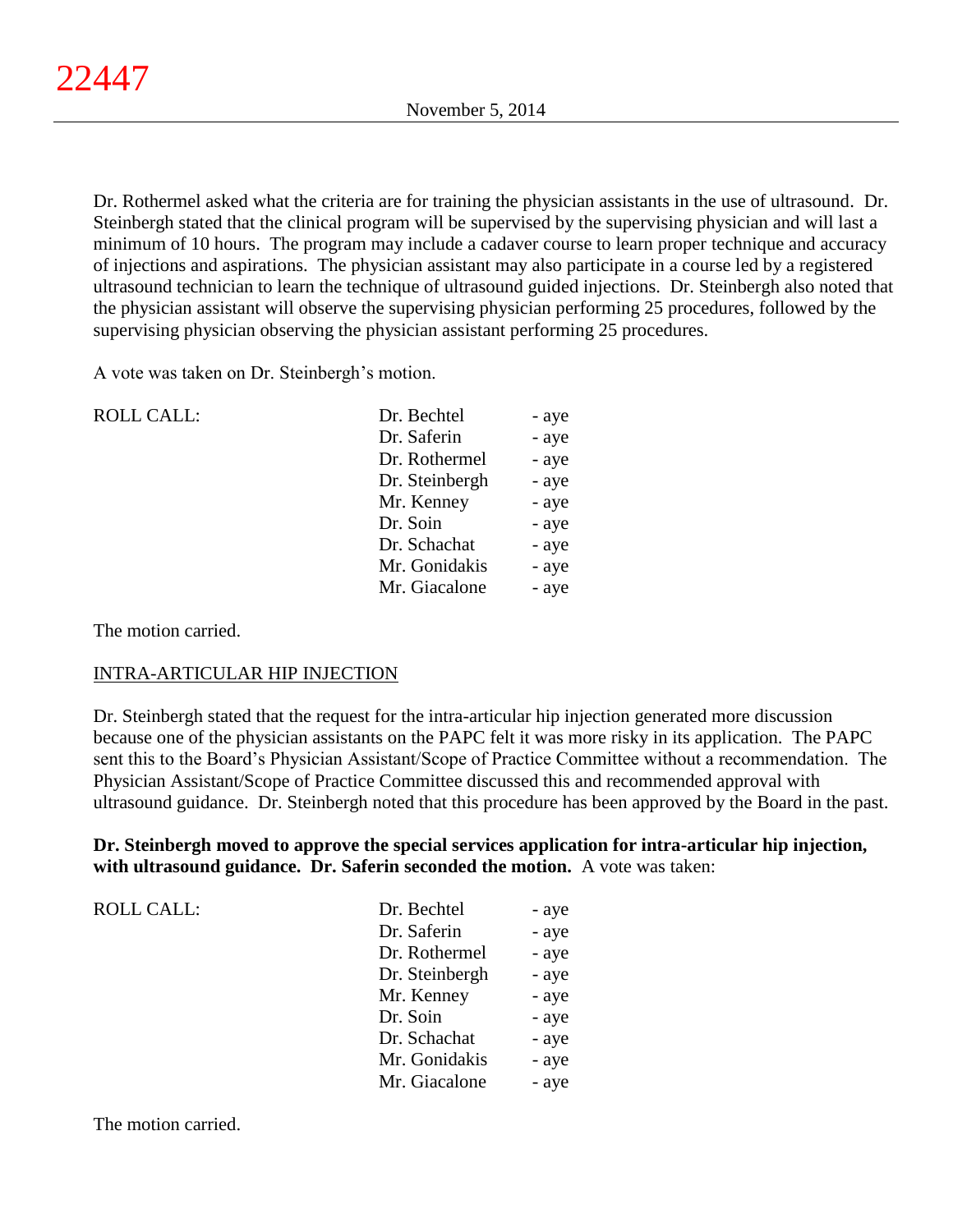# SACRO-ILIAC JOINT INJECTION

Dr. Steinbergh stated that the Committees have recommended approval of the sacro-iliac joint injection.

# **Dr. Steinbergh moved to approve the special services application for sacro-iliac joint injection. Dr. Rothermel seconded the motion.**

Dr. Soin asked if this injection should be ultrasound-guided. Dr. Steinbergh replied that in most circumstances in large clinics this injection is ultrasound-guided, but that is not a requirement in this application. Dr. Soin remarked that it is difficult to get an intra-articular injection into the sacro-iliac joint without some sort of imaging. Dr. Soin believed that fluoroscopy is the standard imaging used for this injection currently. However, Dr. Soin opined that this is a very challenging injection even with imaging guidance. Dr. Soin indicated that he intended to vote against approving this application.

The Board discussed this matter thoroughly. Dr. Schachat noted that the physician assistant will observe the supervising physician performing 25 procedures, followed by the supervising physician observing the physician assistant performing 25 procedures. Dr. Schachat also noted that the physician assistant will only perform the procedure if the surgeon is comfortable with that. Dr. Steinbergh agreed and noted that the application requires 100% on-site supervision and that the physician assistant will have at least two years of orthopedic experience.

After further discussion, Dr. Steinbergh changed her motion.

**Dr. Steinbergh wished to change her motion to specify that the injection is being approved with ultrasound guidance.** No Board member objected to the change in the motion. The change in the motion was accepted.

Dr. Steinbergh stated that this is ultimately the supervising physician's responsibility and he or she will make the decision that the injection is appropriate for the patient and that the physician assistant is capable of performing it.

Dr. Soin stated that he briefly researched the matter on the internet and learned from the Journal of Physical Medicine and Rehabilitation that in a prospective randomized single-blind study of ultrasound and fluoroscopy guidance with the sacro-iliac injection, the success rate for ultrasound was 87.3% and the success rate for fluoroscopy was 98.2%. Ms. Debolt noted that, as a radiologic procedure, physician assistants are not able to use fluoroscopy unless they are licensed to do so through the Ohio Department of Health.

A vote was taken on Dr. Steinbergh's motion:

| ROLL CALL: | Dr. Bechtel   | - aye |
|------------|---------------|-------|
|            | Dr. Saferin   | - aye |
|            | Dr. Rothermel | - aye |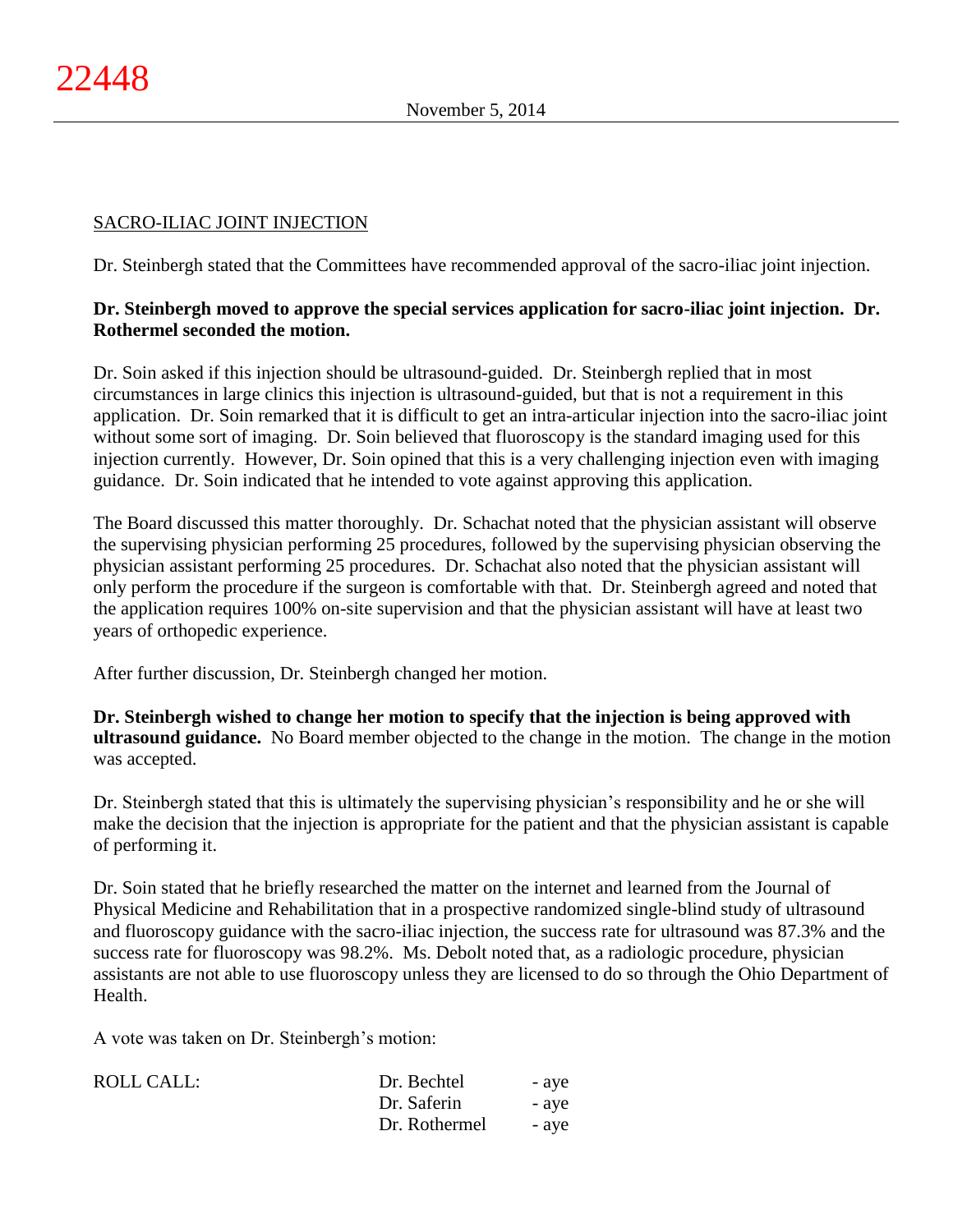| Dr. Steinbergh | - aye     |
|----------------|-----------|
| Mr. Kenney     | - aye     |
| Dr. Soin       | - nay     |
| Dr. Schachat   | - aye     |
| Mr. Gonidakis  | - abstain |
| Mr. Giacalone  | - aye     |

The motion carried.

# PES ANSERINE INJECTION

Dr. Steinbergh stated that the Pes Anserine injection, which is given in the knee, was been recommended for approval by both Committees.

**Dr. Steinbergh moved to approve the special services application for Pes Anserine injection. Dr. Saferin seconded the motion.** A vote was taken:

| <b>ROLL CALL:</b> | Dr. Bechtel    | - aye |
|-------------------|----------------|-------|
|                   | Dr. Saferin    | - aye |
|                   | Dr. Rothermel  | - aye |
|                   | Dr. Steinbergh | - aye |
|                   | Mr. Kenney     | - aye |
|                   | Dr. Soin       | - aye |
|                   | Dr. Schachat   | - aye |
|                   | Mr. Gonidakis  | - aye |
|                   | Mr. Giacalone  | - aye |
|                   |                |       |

The motion carried.

#### PHYSICIAN ASSISTANT LICENSE APPLICATION REVIEW

#### GERGORY BEE, P.A.

Dr. Steinbergh stated that Mr. Bee's application for a license to practice as a physician assistant was reviewed by the Committee last month. At that time, the Committee was uncertain about the Accreditation Review Commission on Education for the Physician Assistant (ARC-PA) approval of his program and his master's degree in kinesiology. Discussion of Mr. Bee's application was tabled in order to determine if he qualified for licensure by virtue of holding a master's degree in a course of study with clinical relevance to the practice of physician assistants that was obtained from a program accredited by a regional or specialized with a professional accrediting agency recognized by the Council for Higher Education Accreditation.

Dr. Steinbergh stated that Mr. Miller researched the matter and learned that Mr. Bee's program did not hold the required accreditation to qualify for licensure as a physician assistant. However, Mr. Miller noted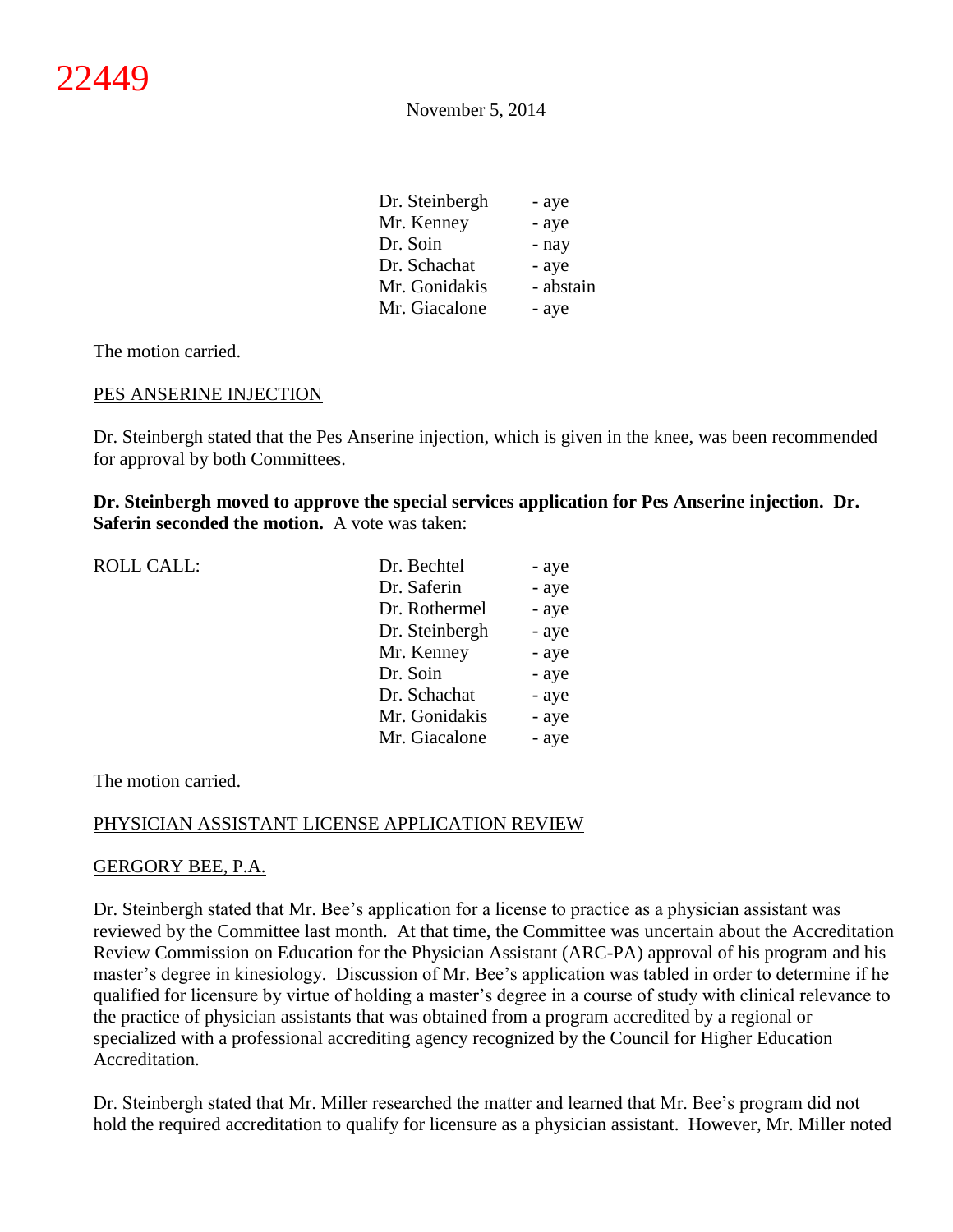that Mr. Bee does qualify for licensure under Section 4731.11(C)(1), Ohio Revised Code, which requires an applicant to hold a current valid license or other form of authority to practice as a physician assistant issued by another jurisdiction prior to Jan. 1, 2008. Dr. Steinbergh stated that Mr. Bee has held a physician assistant license in Virginia since 2005.

Dr. Steinbergh noted that applicants who receive their license to practice pursuant to  $473.11(C)(1)$  do not qualify for a certificate to prescribe. Dr. Steinbergh noted that when a physician assistant accepts a position in Ohio, it is possible that employers may assume that the physician assistant has prescriptive authority or is able to obtain such authority. Dr. Steinbergh encouraged Mr. Bee to have this conversation with potential employers so there is no misunderstanding. Dr. Steinbergh stated that Mr. Bee does not qualify for a certificate to prescribe unless he obtains an ARC-PA approved master's degree.

**Dr. Steinbergh moved to approve Mr. Bee's application for a license to practice as a physician assistant in accordance with Section 4730.11(C)(1), Ohio Revised Code. Dr. Bechtel seconded the motion.** A vote was taken:

| <b>ROLL CALL:</b> | Dr. Bechtel    | - aye |
|-------------------|----------------|-------|
|                   | Dr. Saferin    | - aye |
|                   | Dr. Rothermel  | - aye |
|                   | Dr. Steinbergh | - aye |
|                   | Mr. Kenney     | - aye |
|                   | Dr. Soin       | - aye |
|                   | Dr. Schachat   | - aye |
|                   | Mr. Gonidakis  | - aye |
|                   | Mr. Giacalone  | - aye |
|                   |                |       |

The motion carried.

# LICENSURE COMMITTEE

# LICENSURE APPLICATION REVIEWS

#### ERIC AMEND, M.D.

Dr. Saferin stated that Dr. Amend is applying for an initial license to practice medicine and surgery in Ohio. Dr. Amend has not been engaged in the clinical practice of medicine since March 2011. Dr. Amend is a graduate of the University of Toledo and was an obstetrics and gynecology resident at the University of Toledo from July 2001 to June 2005. Dr. Amend was an attending physician in Oregon from 2006 to 2011. Dr. Amend has held board certification from the American Board of Obstetrics and Gynecology since 2010 and holds a current medical license in Oregon.

Dr. Saferin stated that the Committee recommends approval of Dr. Amend's application, with the requirement that he participate in a preceptorship for at least three months.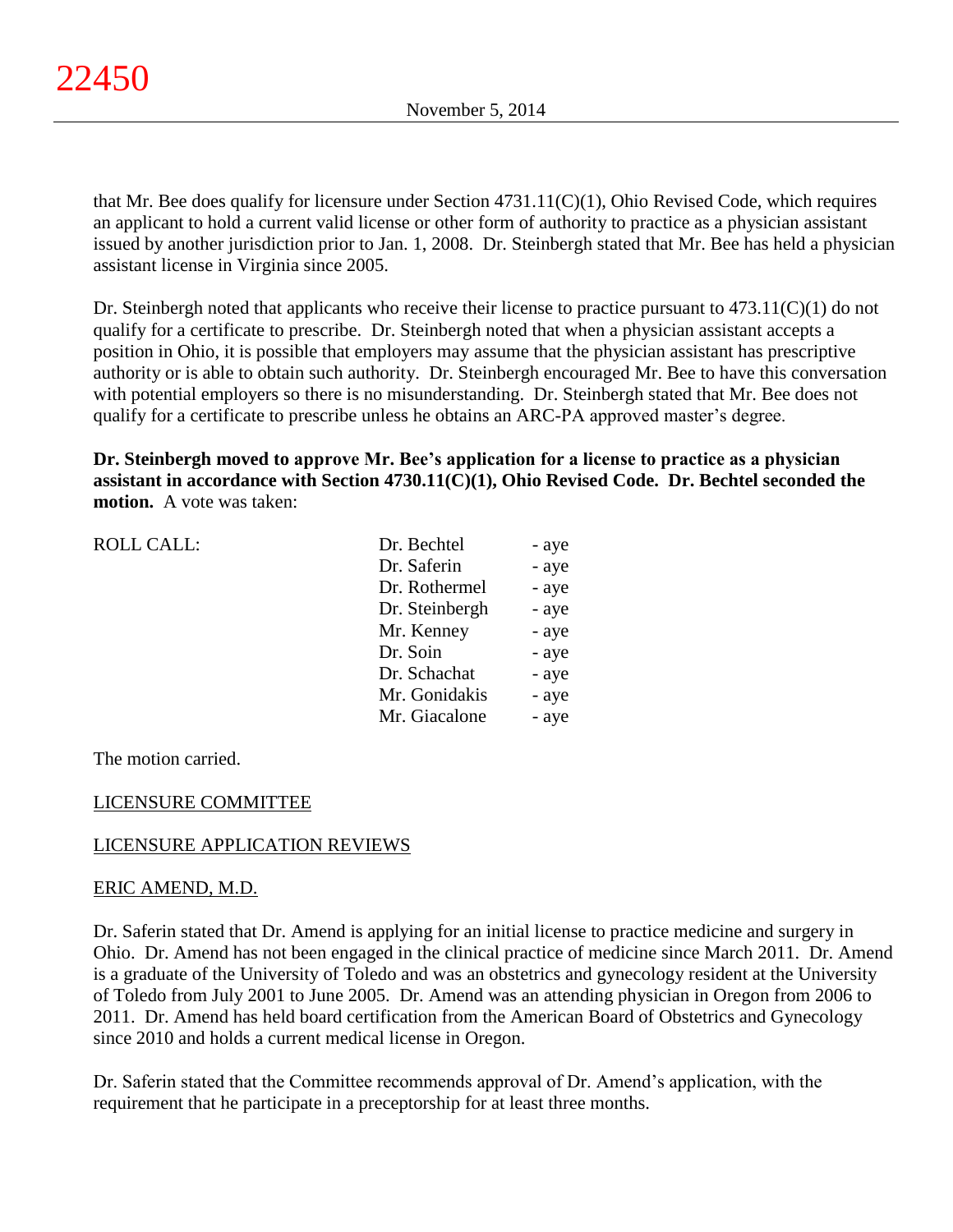**Dr. Saferin moved to approve Dr. Amend's application for a license to practice medicine and surgery in Ohio. Dr. Saferin further moved that upon issuance, Dr. Amend's license shall be restricted to require a preceptorship for a period of not less than three months that indicates direct supervision upon completion of the preceptorship, and the preceptor shall provide a written report to the Board that indicates whether Dr. Amend has practiced satisfactorily and in accordance with acceptable an prevailing standards of care. Dr. Saferin further moved that upon demonstration that Dr. Amend has practiced satisfactorily, all limitations and restrictions shall be terminated. Dr. Bechtel seconded the motion.** A vote was taken:

| <b>ROLL CALL:</b> | Dr. Bechtel    | - aye |
|-------------------|----------------|-------|
|                   | Dr. Saferin    | - aye |
|                   | Dr. Rothermel  | - aye |
|                   | Dr. Steinbergh | - aye |
|                   | Mr. Kenney     | - aye |
|                   | Dr. Soin       | - aye |
|                   | Dr. Schachat   | - aye |
|                   | Mr. Gonidakis  | - aye |
|                   | Mr. Giacalone  | - aye |
|                   |                |       |

The motion carried.

# KIMBERLY CARIS, L.M.T.

Dr. Saferin stated that Ms. Caris has applied for restoration of her massage therapy license. Ms. Caris has not engaged in the practice of massage therapy since August 2007. The Committee recommends approval of Ms. Caris' application, provided that she takes and passes the Massage and Bodywork Licensing Examination (MBLEX).

**Dr. Saferin moved to approve Ms. Caris' application for restoration of her massage therapy license, pending successful completion of the MBLEX. Dr. Steinbergh seconded the motion.** A vote was taken:

| <b>ROLL CALL:</b> | Dr. Bechtel    | - aye |
|-------------------|----------------|-------|
|                   | Dr. Saferin    | - aye |
|                   | Dr. Rothermel  | - aye |
|                   | Dr. Steinbergh | - aye |
|                   | Mr. Kenney     | - aye |
|                   | Dr. Soin       | - aye |
|                   | Dr. Schachat   | - aye |
|                   | Mr. Gonidakis  | - aye |
|                   | Mr. Giacalone  | - aye |
|                   |                |       |

The motion carried.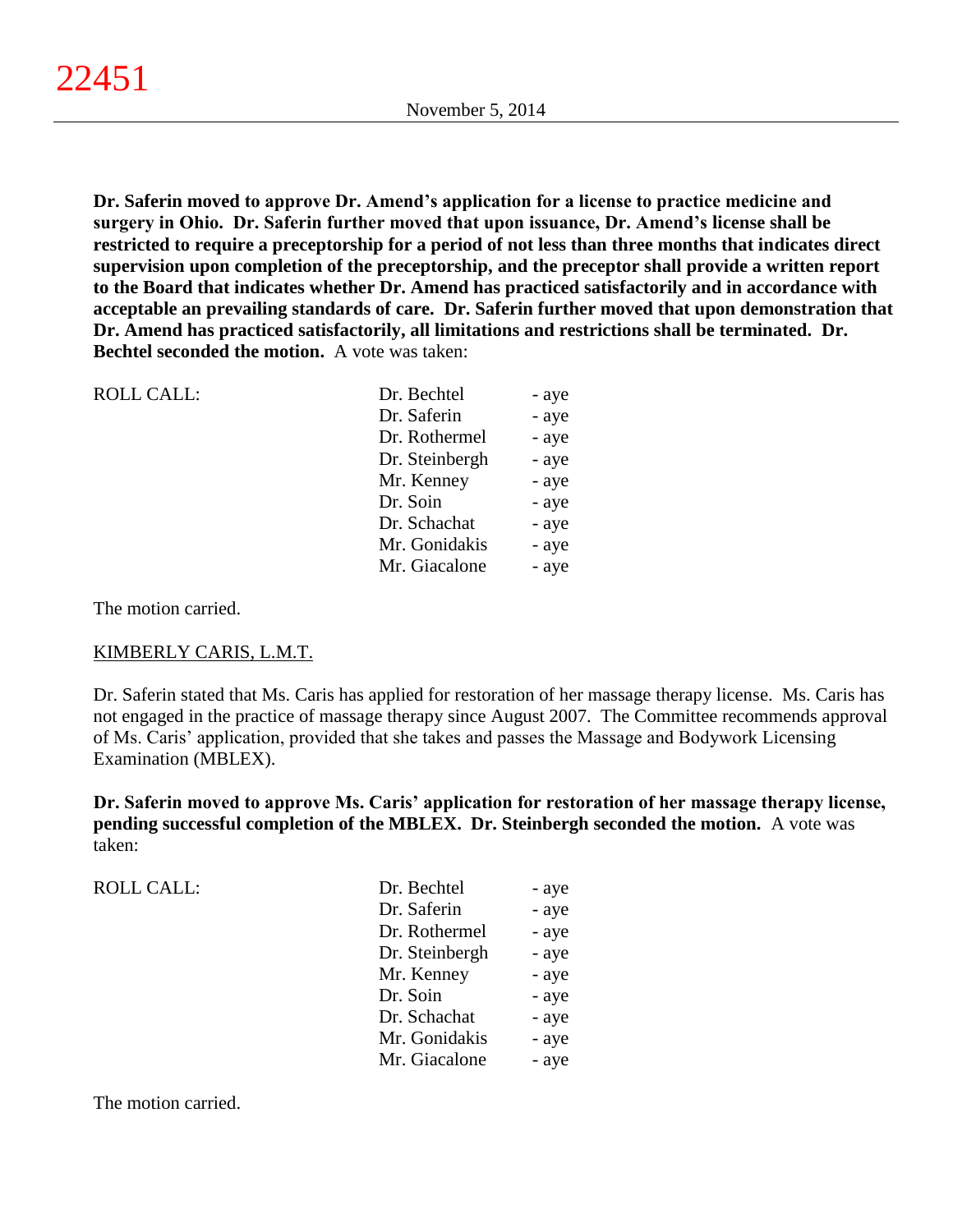# MICHAEL LOREY, P.A.

Dr. Saferin stated that Mr. Lorey has applied for restoration of his physician assistant license. Mr. Lorey has not actively practiced as a physician assistant since September 2003. Mr. Lorey retook the Physician Assistant National Recertifying Examination (PANRE) on July 10, 2014 and passed. Mr. Lorey regained certification in July 2014.

Dr. Saferin stated that discussion of Mr. Lorey's application was tabled last month so that certain restrictions could be drafted. The Committee recommends approval of Mr. Lorey's application, with the restriction that he shall be required to have direct supervision for a period of three months.

**Dr. Saferin moved that Mr. Lorey's application for restoration be approved. Dr. Saferin further moved the upon restoration, Mr. Lorey's license shall be restricted to require direct supervision for a period of three months and that supervising physician shall provide a written report to the Board at the conclusions of the three month period indicating whether Mr. Lorey has practiced satisfactorily and in accordance with acceptable and prevailing standards of care. Dr. Saferin further moved that upon documentation that Mr. Lorey has practiced satisfactorily, all limitations and restrictions shall terminate. Dr. Bechtel seconded the motion.** A vote was taken:

| Dr. Bechtel    | - aye |
|----------------|-------|
| Dr. Saferin    | - aye |
| Dr. Rothermel  | - aye |
| Dr. Steinbergh | - aye |
| Mr. Kenney     | - aye |
| Dr. Soin       | - aye |
| Dr. Schachat   | - aye |
| Mr. Gonidakis  | - aye |
| Mr. Giacalone  | - aye |
|                |       |

The motion carried.

# VENKAT MANTHA, M.D.

Dr. Saferin stated that Dr. Mantha is requesting graduate medical education (GME) equivalency pursuant to Section 4731.14(B)(2), Ohio Revised Code, which permits the Board to determine an equivalent to the GME training requirement of 2 years through the second year level. Dr. Mantha has six years of postgraduate training in United Kingdom and has obtained a diploma from the Fellow of the Faculty of Anaesthetists of the Royal College of Surgeons of Ireland. Dr. Saferin noted that Dr. Mantha's training and diploma was considered by the American Board of Anesthesiologists (ABA) to be equivalent to three years of GME training in the United States. Dr. Mantha became board-certified by the ABA after completing one year of GME training in Chicago. Dr. Mantha has been practicing in the United States for 20 years.

Dr. Saferin stated that the Board recommends approval of Dr. Mantha's request.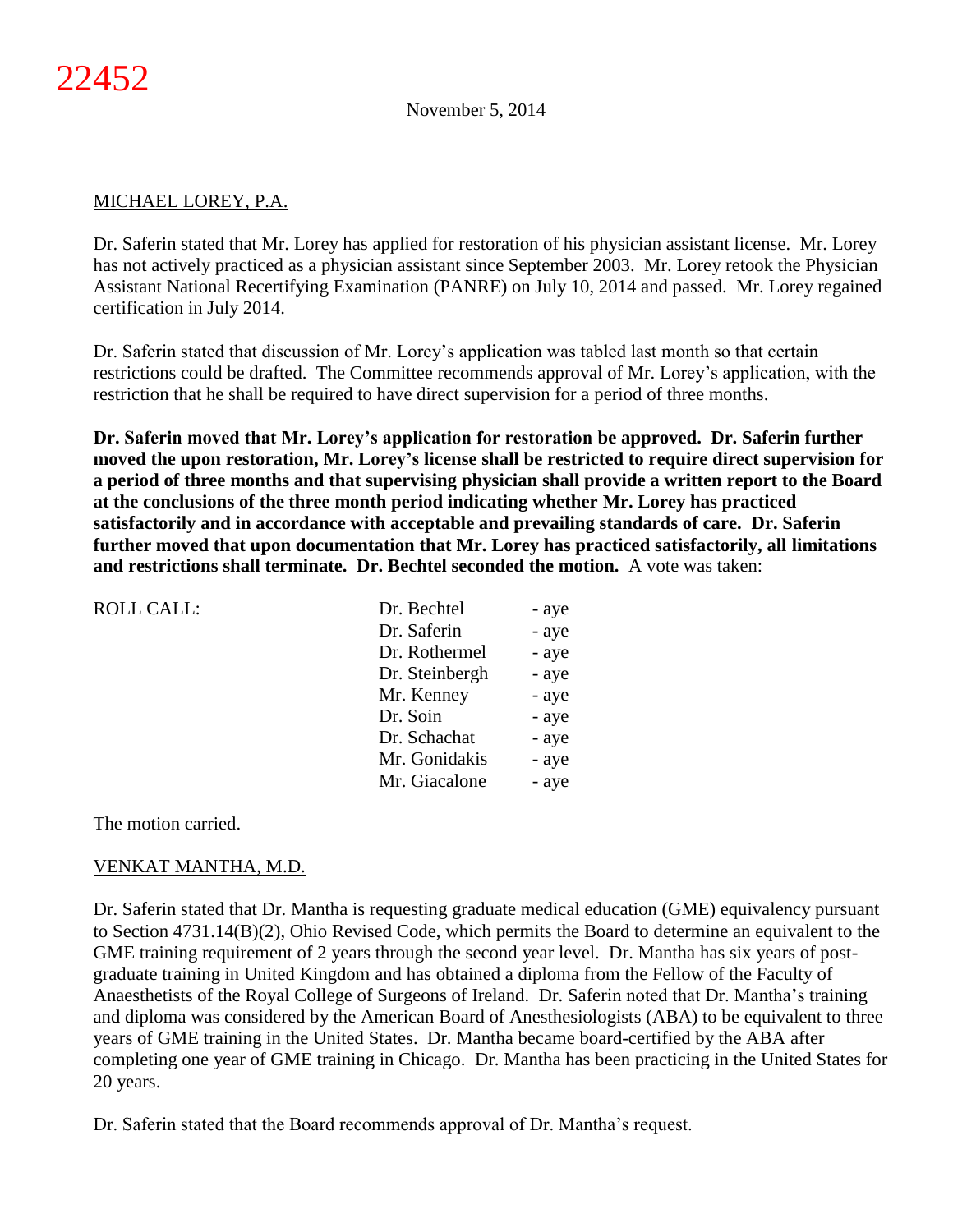**Dr. Saferin moved that Dr. Mantha's request to deem his training and experience in the United Kingdom and 12 months of training in United States to be equivalent to 24 months of GME through the second year level so that he can be granted a license. Dr. Steinbergh seconded the motion.** A vote was taken:

| <b>ROLL CALL:</b> | Dr. Bechtel    | - aye |
|-------------------|----------------|-------|
|                   | Dr. Saferin    | - aye |
|                   | Dr. Rothermel  | - aye |
|                   | Dr. Steinbergh | - aye |
|                   | Mr. Kenney     | - aye |
|                   | Dr. Soin       | - aye |
|                   | Dr. Schachat   | - aye |
|                   | Mr. Gonidakis  | - aye |
|                   | Mr. Giacalone  | - aye |

The motion carried.

## KEVIN ROSENBLATT, M.D., PH.D.

Dr. Saferin stated that Dr. Rosenblatt is applying for a license to practice medicine and surgery in Ohio. Dr. Rosenblatt is over the ten-year limit for passing all steps of the United States Medical Licensing Examination (USMLE) by one month. Dr. Saferin stated that Dr. Rosenblatt passed each step of the USMLE on the first attempt. Dr. Rosenblatt also completed a duel residency fellowship program with the National Institute of Health and the National Cancer Institute and holds duel degrees of MD and Ph.D. Dr. Rosenblatt specializes in anatomic pathology.

Dr. Saferin stated that the Committee Recommends approval of Dr. Rosenblatt's application.

**Dr. Saferin moved to approve the good-cause exception and accept Dr. Rosenblatt's examination sequence so that he may be granted a license. Dr. Steinbergh seconded the motion.** A vote was taken:

| <b>ROLL CALL:</b> | Dr. Bechtel    | - aye |
|-------------------|----------------|-------|
|                   | Dr. Saferin    | - aye |
|                   | Dr. Rothermel  | - aye |
|                   | Dr. Steinbergh | - aye |
|                   | Mr. Kenney     | - aye |
|                   | Dr. Soin       | - aye |
|                   | Dr. Schachat   | - aye |
|                   | Mr. Gonidakis  | - aye |
|                   | Mr. Giacalone  | - aye |
|                   |                |       |

The motion carried.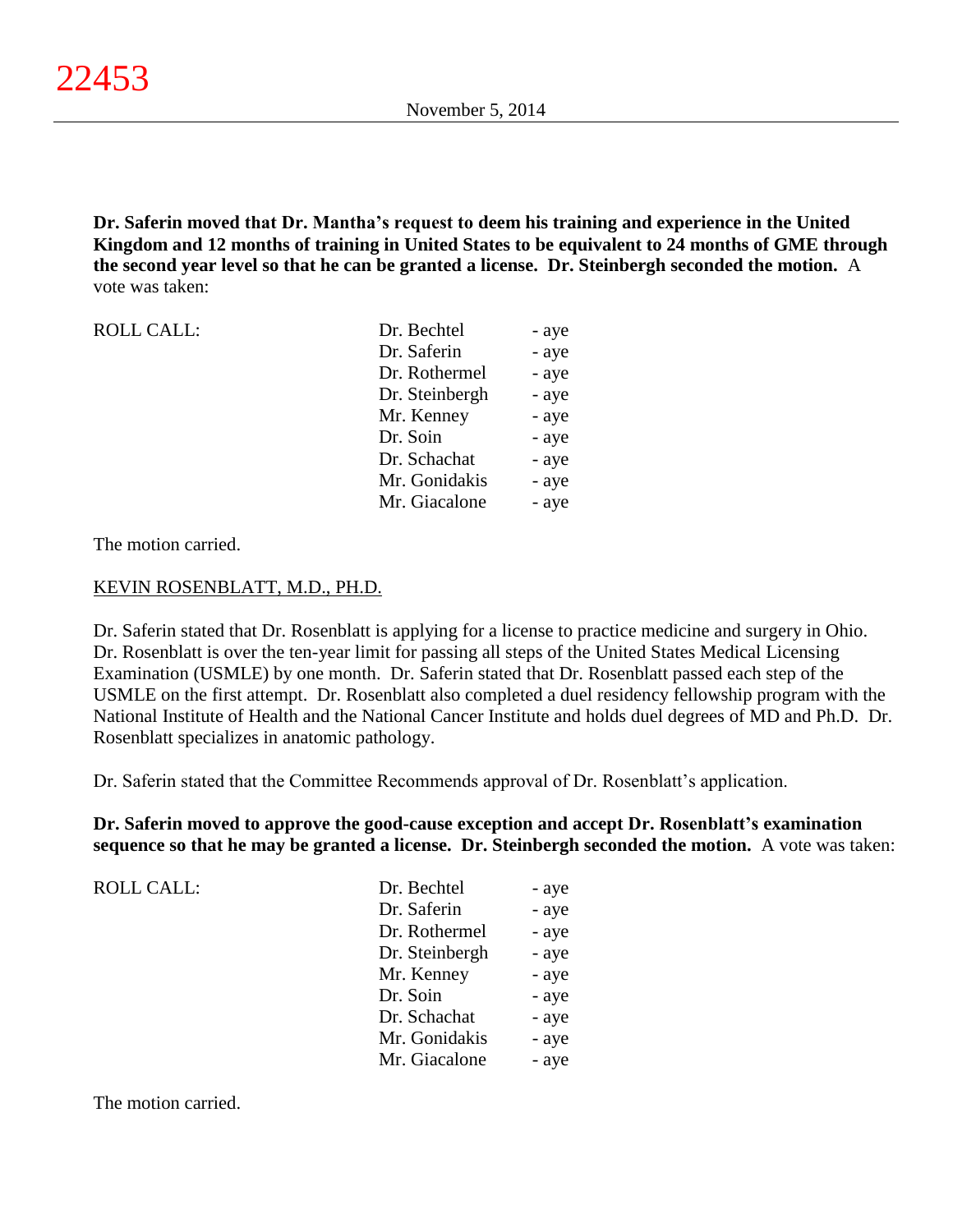### RYAN FAUGHT, L.M.T.

Dr. Saferin stated that Mr. Faught has applied for restoration of his license to practice massage therapy in Ohio. Mr. Faught has not practiced massage therapy since 2009. The Committee recommends approval of Mr. Faught's application, pending successful completion of the Massage and Bodywork Licensing Examination (MBLEX).

**Dr. Saferin moved to approve Mr. Faught's application for restoration of his license to practice massage therapy in Ohio, pending successful completion of the MBLEX. Dr. Steinbergh seconded the motion.** A vote was taken:

| <b>ROLL CALL:</b> | Dr. Bechtel    | - aye |
|-------------------|----------------|-------|
|                   | Dr. Saferin    | - aye |
|                   | Dr. Rothermel  | - aye |
|                   | Dr. Steinbergh | - aye |
|                   | Mr. Kenney     | - aye |
|                   | Dr. Soin       | - aye |
|                   | Dr. Schachat   | - aye |
|                   | Mr. Gonidakis  | - aye |
|                   | Mr. Giacalone  | - aye |
|                   |                |       |

The motion carried.

### SUNNY RAE DIFLORIO, L.M.T.

Dr. Saferin stated that Ms. DiFlorio has applied for restoration of her license to practice massage therapy in Ohio. Ms. DiFlorio has not practiced massage therapy since 2006. The Committee recommends approval of Ms. DiFlorio's application, pending successful completion of the Massage and Bodywork Licensing Examination (MBLEX).

**Dr. Saferin moved to approve Ms. DiFlorio's application for restoration of her license to practice massage therapy in Ohio, pending successful completion of the MBLEX. Dr. Steinbergh seconded the motion.** A vote was taken:

| <b>ROLL CALL:</b> | Dr. Bechtel    | - aye |
|-------------------|----------------|-------|
|                   | Dr. Saferin    | - aye |
|                   | Dr. Rothermel  | - aye |
|                   | Dr. Steinbergh | - aye |
|                   | Mr. Kenney     | - aye |
|                   | Dr. Soin       | - aye |
|                   | Dr. Schachat   | - aye |
|                   | Mr. Gonidakis  | - aye |
|                   | Mr. Giacalone  | - aye |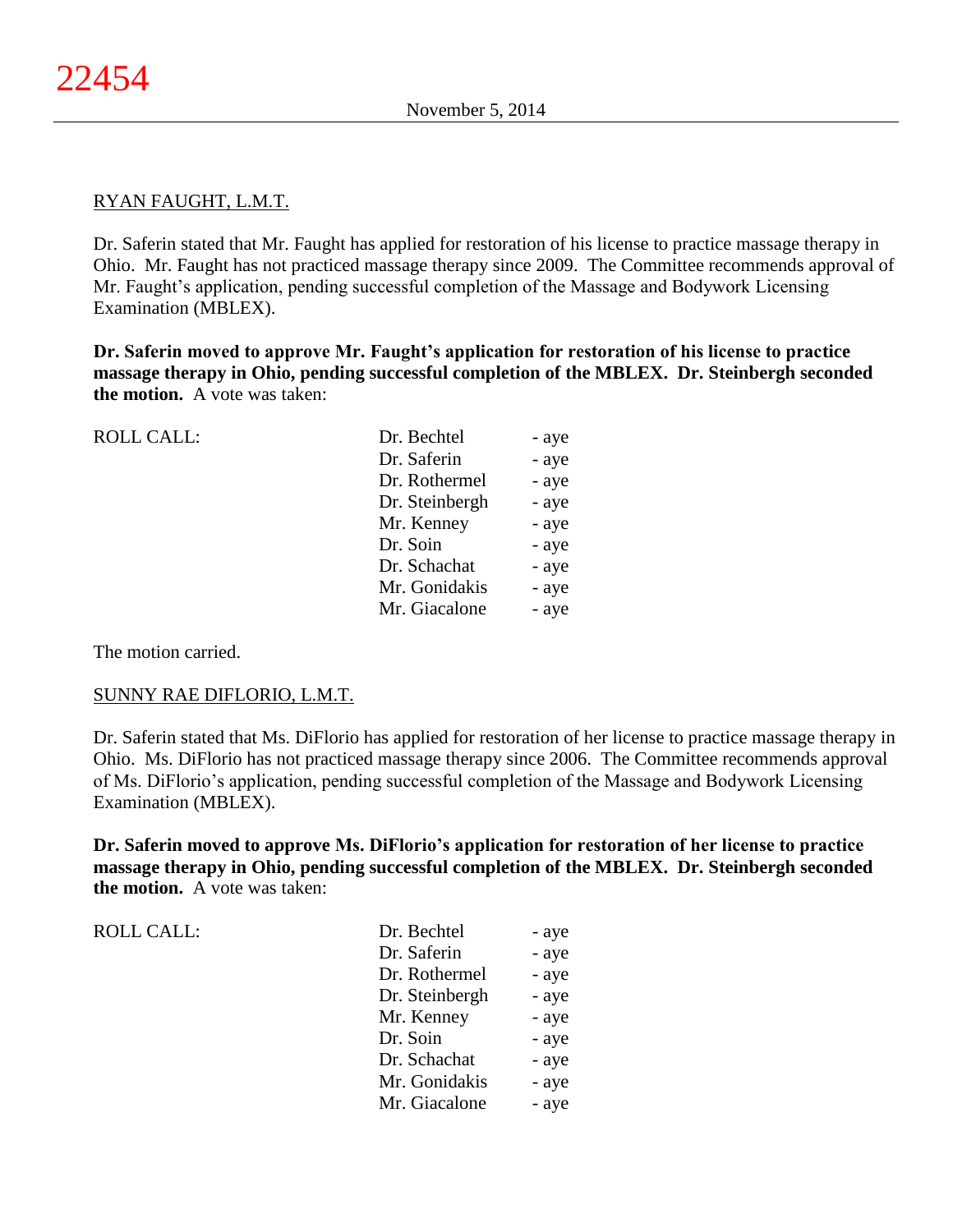The motion carried.

# CERTIFICATE FOR CONCEDED EMINENCE APPLICATION REVIEW

## ZELIA MARIA DA SILVA CORREA, M.D.

Dr. Saferin stated that Dr. Correa is applying for a Certificate of Conceded Eminence. Dr. Correa is a graduate of Faculdade de Medicina de Sao Jose do Rio Preto in Brazil, is currently licensed in Brazil, and currently holds a Visiting Medical Faculty Certificate in Ohio. Dr. Correa has been a full-time faculty member of the University of Cincinnati College of Medicine Department of Ophthalmology since 2006. Dr. Correa is an oculo-pathologist, an oculo-oncologist, and a teacher with the University of Cincinnati College of Medicine.

Dr. Saferin stated that at the last Committee meeting, discussion of Dr. Correa's application was tabled so that additional questions could be asked. A response from Dean Boat of the University of Cincinnati was included for further consideration, as well as two additional recommendations. Dr. Saferin stated that the Committee recommends approval of Dr. Correa's application.

## **Dr. Saferin moved to approve Dr. Correa's application for a Certificate of Conceded Eminence. Dr. Bechtel seconded the motion.** A vote was taken:

| <b>ROLL CALL:</b> | Dr. Bechtel    | - aye |
|-------------------|----------------|-------|
|                   | Dr. Saferin    | - aye |
|                   | Dr. Rothermel  | - aye |
|                   | Dr. Steinbergh | - aye |
|                   | Mr. Kenney     | - aye |
|                   | Dr. Soin       | - aye |
|                   | Dr. Schachat   | - aye |
|                   | Mr. Gonidakis  | - aye |
|                   | Mr. Giacalone  | - aye |
|                   |                |       |

The motion carried.

Dr. Bechtel exited the meeting at this time.

### POLICY COMMITTEE

Mr. Gonidakis stated that the Policy Committee had conversations regarding drafting guidelines for extended release opioids. The draft guidelines will be put into final form and presented to the Board for approval in December.

Mr. Gonidakis stated that the Policy Committee also had a very good conversation about the one-bite rule. Mr. Gonidakis stated that Representative Wachtmann is working with the Legislative Services Commission to create a draft for the Board's review. Mr. Gonidakis stated that this will be a 2015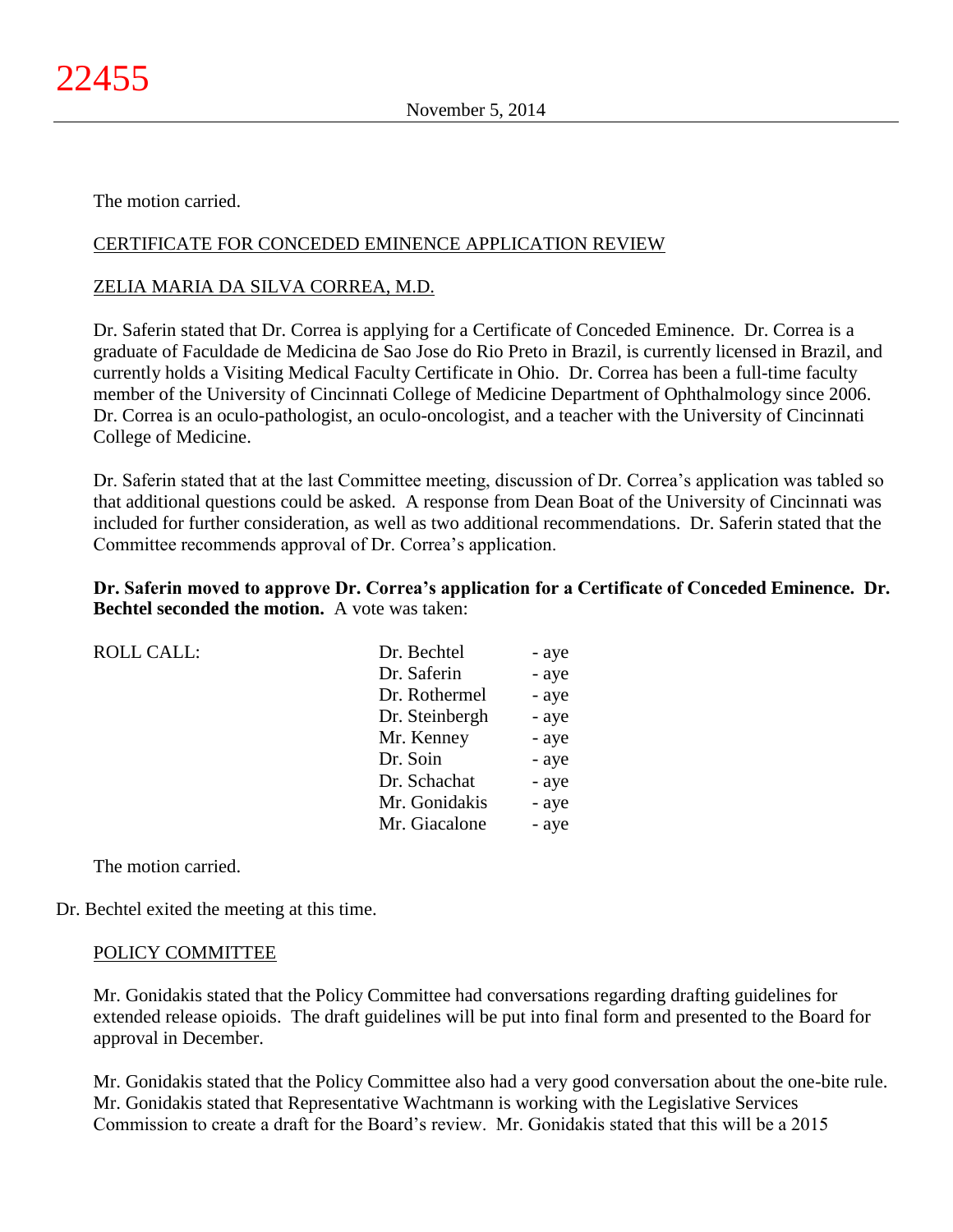initiative.

Mr. Gonidakis stated that the Ohio Automated Rx Reporting System (OARRS) rule will be brought to the Board for review in December after some discrepancies are corrected.

# DRAFT WEIGHT-LOSS RULE AMENDMENT

Ms. Debolt stated that rule 4731-11-04 is the current rule concerning the prescribing of controlled substances for short-term weight loss. In October 2015, the Committee had directed the Board staff to not make significant changes to the requirement that the physician meet face-to-face with the patient every thirty days or the requirement that once a patient has been on the medications for 12 weeks they have to be off for six months before resuming the regimen.

Ms. Debolt stated that some changes to the rule have been recommended to clean up the rule and to recognize the fact that some patients receive weight loss management from dieticians. Consequently, the recommended changes remove the phrase "maintenance of weight loss," which was originally included to address a medication that is no longer on the market.

Ms. Debolt stated that with that change, this proposed amendment to the Rule has been put out for public comment. Ms. Debolt asked the Board to approve filing the proposed amendment with the Common Sense Initiative office.

**Dr. Steinbergh moved to approve filing the proposed amendment with the Common Sense Initiative office. Dr. Rothermel seconded the motion.** A vote was taken:

| Dr. Saferin    | - aye |
|----------------|-------|
| Dr. Rothermel  | - aye |
| Dr. Steinbergh | - aye |
| Mr. Kenney     | - aye |
| Dr. Soin       | - aye |
| Dr. Schachat   | - aye |
| Mr. Gonidakis  | - aye |
| Mr. Giacalone  | - aye |

The motion carried.

ROLL CALL:

## DISCUSSION REGARDING PUBLIC COMMENTS RECEIVED ON DRAFT RULES

Ms. Debolt stated that a public hearing for comments on draft Rules 4731-1-02, 4731-11-02, 4731-11-03, 4731-11-05, 4731-11-09, and 4731-6-35 was held. The only rule for which comments were received was Rule 4731-11-09, which concerns prescribing to persons with whom the physician has not established a physician/patient relationship. Ms. Debolt stated that comments on that rule were received as late as yesterday morning. Ms. Debolt stated that more time is needed to properly consider the comments on draft Rule 4731-11-09 so that a thoughtful response and possible incorporation of the comments into the draft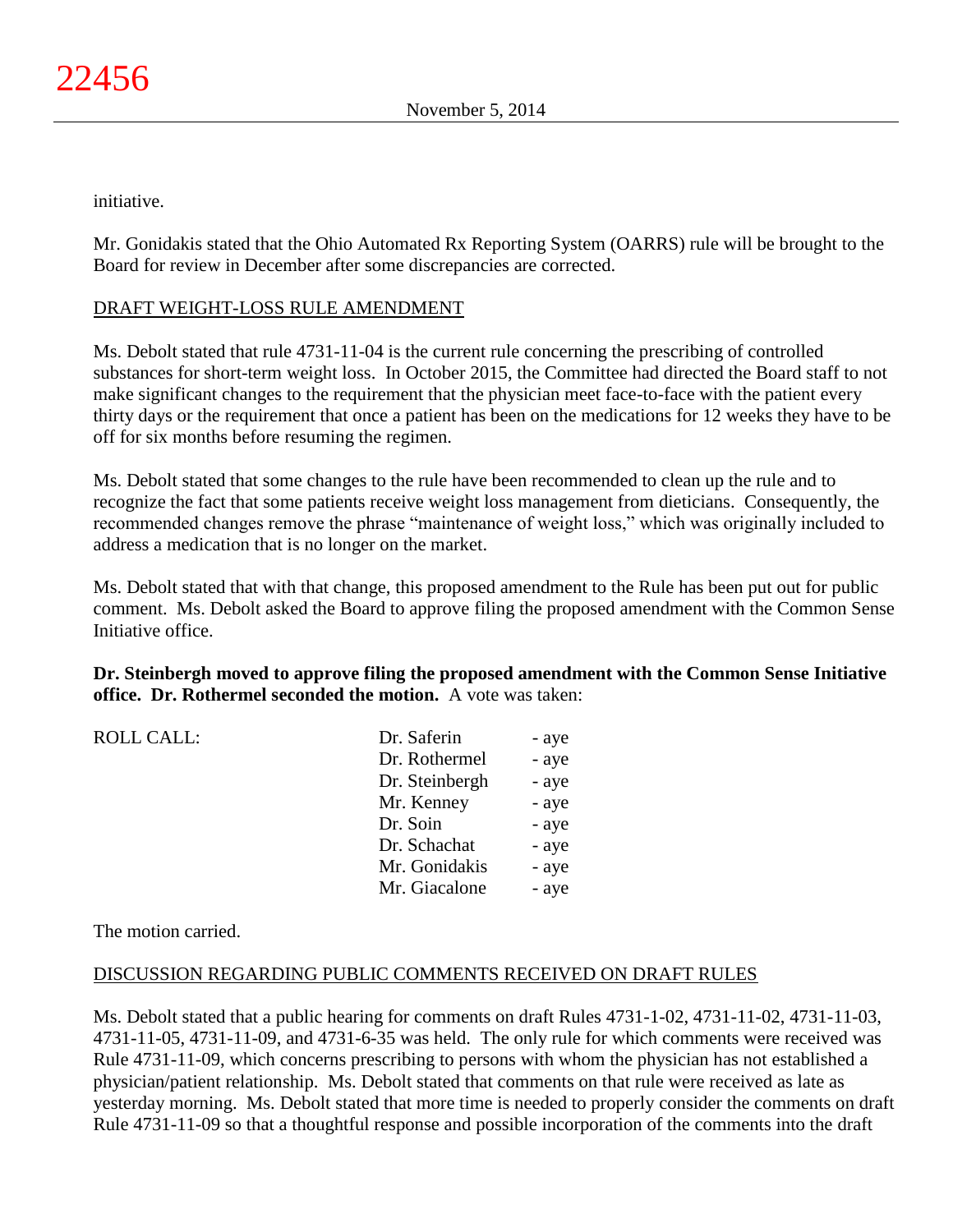rule can be completed. Ms. Debolt asked the Board to approve filing the other rules with the common Sense Initiative office.

**Dr. Steinbergh moved to approve filing draft Rules 4731-1-02, 4731-11-02, 4731-11-03, 4731-11-05, and 4731-6-35 with the Common Sense Initiative office. Dr. Saferin seconded the motion.** A vote was taken:

| <b>ROLL CALL:</b> | Dr. Saferin    | - aye |
|-------------------|----------------|-------|
|                   | Dr. Rothermel  | - aye |
|                   | Dr. Steinbergh | - aye |
|                   | Mr. Kenney     | - aye |
|                   | Dr. Soin       | - aye |
|                   | Dr. Schachat   | - aye |
|                   | Mr. Gonidakis  | - aye |
|                   | Mr. Giacalone  | - aye |

The motion carried.

## FINANCE COMMITTEE REPORT

Mr. Kenney stated that House Bill 531, which will grant the Board fining authority, will likely be approved by the House of Representatives on November 18, at which point it will move to the Senate. Senator Jones has advised that no one is opposing the Bill at this time. Mr. Kenney stated that if the Bill becomes law, the next step will be for the Board to determine the actual fines for each offense.

Mr. Kenney stated that overall, the Board's expenses are down due to employment vacancies and the Board's revenue is slightly up. Mr. Kenney stated that he will provide a detailed report on the Board's expenses in December.

### COMPLIANCE COMMITTEE

Dr. Steinbergh stated that on October 8, 2014, the Compliance Committee met with Theodore R. Cubbison, D.O., and moved to continue him under the terms of his August 13, 2014 Step II Consent Agreement.

The Compliance Committee accepted Compliance staff's report of conferences on September 8th and 9th, and further approved the draft minutes from the September 10, 2014 Compliance Committee.

## BOARD-APPROVED TREATMENT PROVIDER RENEWAL APPLICATIONS

**Dr. Steinbergh moved to approve that the renewal applications for Certificate of Good Standing as a Treatment Provider for Impaired Practitioners from Glenbeigh Center of Beachwood, Glenbeigh Center of Canton, Glenbeigh Center of Erie, Glenbeigh Center of Niles, Glenbeigh Center of Rocky River, Glenbeigh Center of Toledo, and Glenbeigh Hospital. Dr. Saferin seconded the motion.** A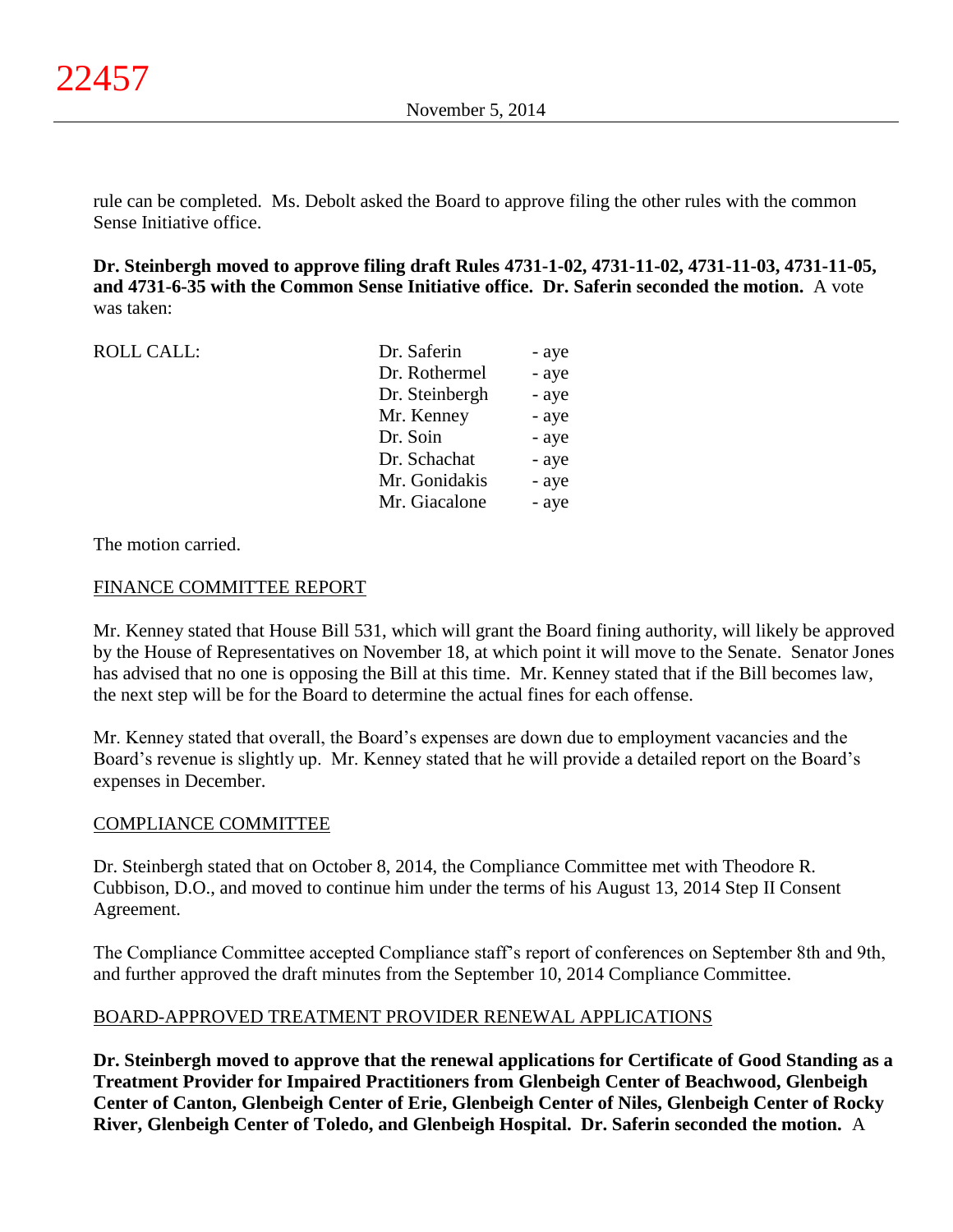vote was taken:

 $ROLL CALL$ :

| Dr. Saferin    | - aye |
|----------------|-------|
| Dr. Rothermel  | - aye |
| Dr. Steinbergh | - aye |
| Mr. Kenney     | - aye |
| Dr. Soin       | - aye |
| Dr. Schachat   | - aye |
| Mr. Gonidakis  | - aye |
| Mr. Giacalone  | - aye |

The motion carried.

The Board took a recess at 4:20 p.m. and returned at 5:20 p.m.

#### EXECUTIVE SESSION

**Dr. Saferin moved that the Board declare Executive Session for the purpose of hiring an Executive Director. Dr. Soin seconded the motion.** A vote was taken:

| ROLL CALL: | Dr. Saferin    | - aye |
|------------|----------------|-------|
|            | Dr. Rothermel  | - aye |
|            | Dr. Steinbergh | - aye |
|            | Mr. Kenney     | - aye |
|            | Dr. Soin       | - aye |
|            | Dr. Schachat   | - aye |
|            | Mr. Gonidakis  | - aye |
|            | Mr. Giacalone  | - aye |
|            |                |       |

The motion carried.

Pursuant to Section 121.22(G)(3), Ohio Revised Code, the Board went into executive session at 5:20 p.m.

The Board returned to public session at 5:25 p.m.

### APPOINTMENT OF THE EXECUTIVE DIRECTOR

**Dr. Steinbergh moved to make an offer to Anthony J. Groeber to serve as the Executive Director of the State Medical Board of Ohio. Dr. Steinbergh further moved to delegate the authority to negotiate salary to Dr. Ramprasad and Mr. Kenney. Dr. Steinbergh further moved that upon Mr. Groeber's acceptance of the offer, he shall be appointed the Executive Director, to begin service as of November 16, 2014, and with authority to act as the appointing authority for day-to-day operations of the agency, including but not limited to, hiring, firing, accepting resignations, imposing employee disciplinary action, and approving or denying leave requests; to sign any fiscal or administrative**